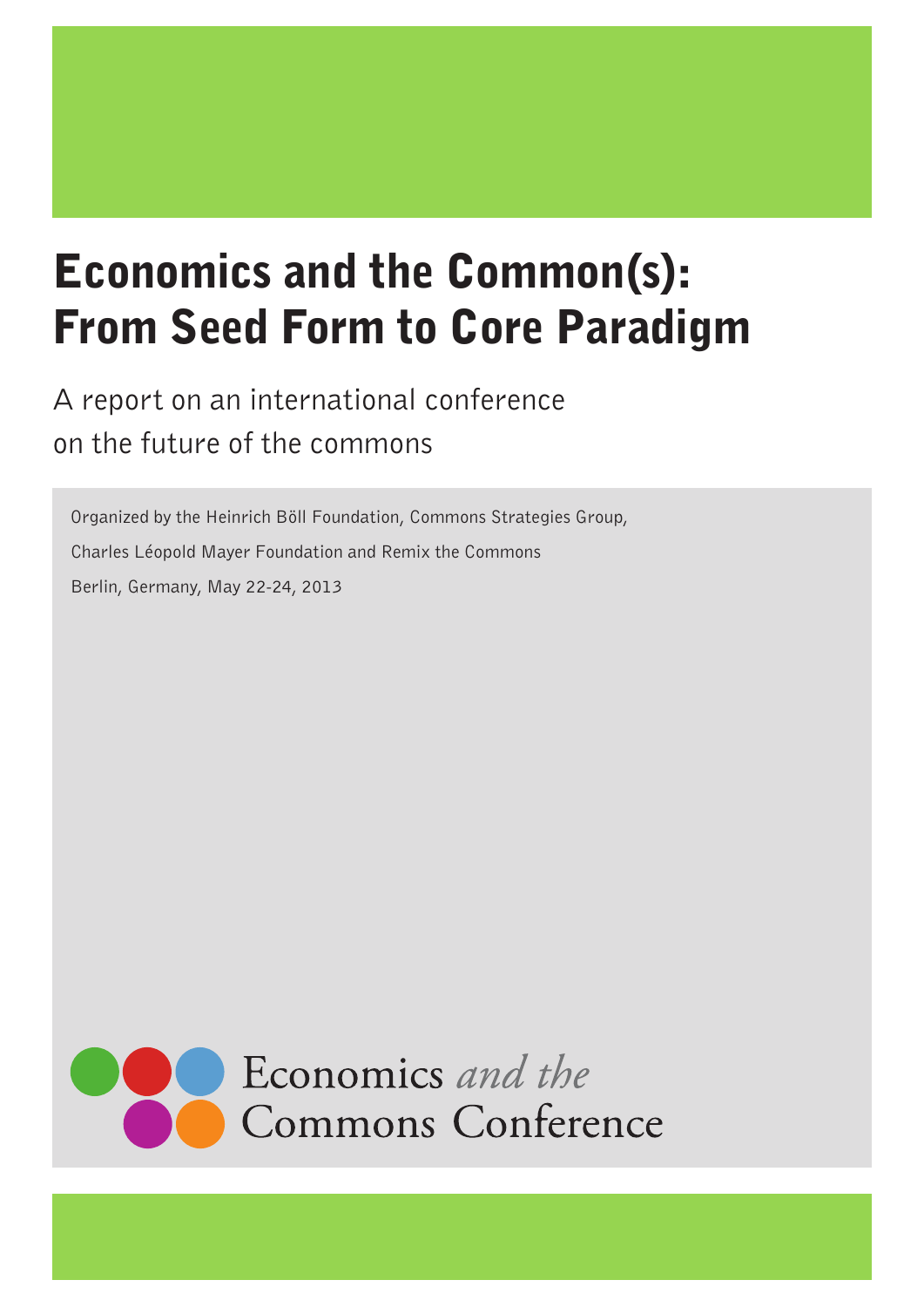# **ECONOMICS AND THE COMMONS: FROM SEED FORM TO CORE PARADIGM**

A report on an international conference on the future of the commons

#### **Organized by the Heinrich Böll Foundation, Commons Strategies Group, Charles Léopold Mayer Foundation and Remix the Commons**

Berlin, Germany May 22-24, 2013

 One of the most significant impediments to positive social change is the entrenched power of market-fundamentalism as an economic and political paradigm. The prevailing dogma is that only a scheme of individual self-interest, expansive individual property rights, market exchange and globalized free trade can advance human well-being. This view has increasingly been called into question as the predatory dynamics of the market economy became clear and as its threats to the biosphere have become more acute.

 In May 2013, more than 200 activists, academics, and project leaders from more than 30 countries converged on the headquarters of the Heinrich Böll Foundation in Berlin, Germany, to participate in a conference, "Economics and the Commons: From Seed Form to Core Paradigm." The event sought to open up some new vistas in politics, economics and culture by exploring *the commons* as an alternative worldview and provisioning system. The commons is drawing growing interest because its workings – in managing natural resources, urban spaces, civic life, the Internet, and many other realms – demonstrate that commons can provide stable, equitable and ecologically benign alternatives to conventional markets. The conference was hosted by the Heinrich Böll Foundation in cooperation with the Commons Strategies Group, The Charles Léopold Mayer Foundation and Remix the Commons.

 Because so many rich and complicated ideas emerged over the course of the conference, we have decided to prepare a report that distills the more exciting, significant ones. While no account of a conference can be fully comprehensive, we believe that this report can serve as a useful guide to people interested in the commons as a robust, growing movement. The report provides a general summary of the keynote presentations and outcomes of five conference streams as well as accounts from many self-organized side-events held before and during the conference. This report also points the reader to many valuable resources generated by the conference, most notably the ECC communications platform – http:// commonsandeconomics.org – and a wiki that profiles dozens of economically minded commoners whose work focuses on the themes of the ECC.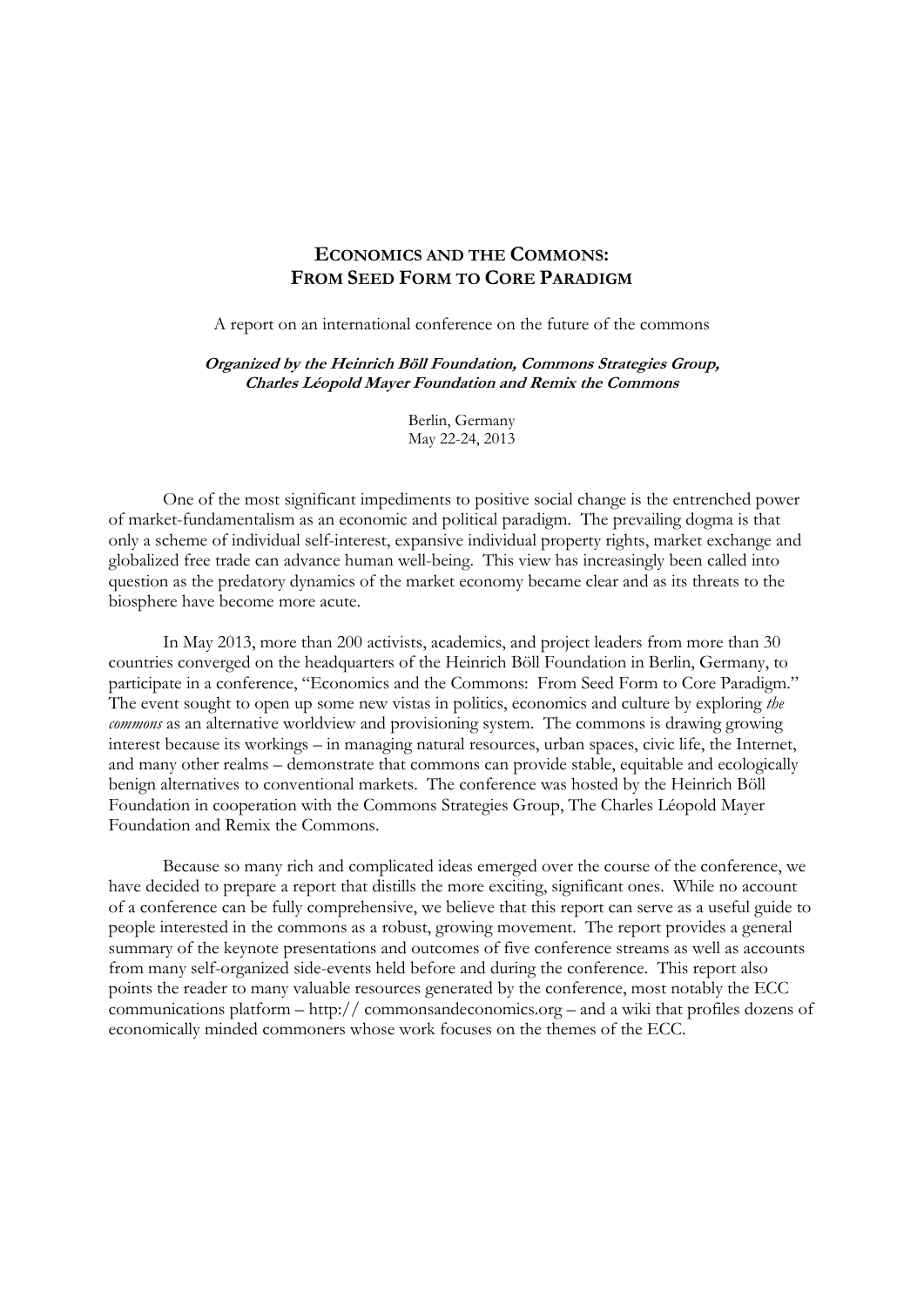The working method of this report is to summarize the general content of each keynote presentation and conference stream, with verbatim excerpts of the more interesting aspects of the proceedings. Here is a brief overview of the report's contents:

# **Report Contents**

|                                                                                         | 4  |
|-----------------------------------------------------------------------------------------|----|
| Official conference wiki: http://p2pfoundation.net/ECC2013                              |    |
| <b>I. Keynote Presentations</b>                                                         |    |
|                                                                                         | 6  |
| "Constituting the Commons in the Context of State, Law and Politics"                    |    |
| "Commons Beyond Development: The Strategic Value of the Commons<br>as a Paradigm Shift" | -9 |
|                                                                                         | 12 |
| "Economics and Commons?! Towards a Commons-Creating Peer Economy"                       |    |
| "Life, Meaning and Spirituality in the Commons: Towards a Cultural Paradigm Shift"      | 16 |

# **II. Conference Streams Keynotes and Reports**

| I. "Integrating Theory and Practice in the Management         |  |
|---------------------------------------------------------------|--|
|                                                               |  |
| Saki Bailey (Italy), Stream Coordinator                       |  |
|                                                               |  |
|                                                               |  |
|                                                               |  |
| II. "Doing Away with Labor: Working and Caring                |  |
|                                                               |  |
| Heike Löschmann (Germany), Stream Coordinator                 |  |
| Keynote: Daniela Gottschlich (Germany) and Heike Löschmann 30 |  |
|                                                               |  |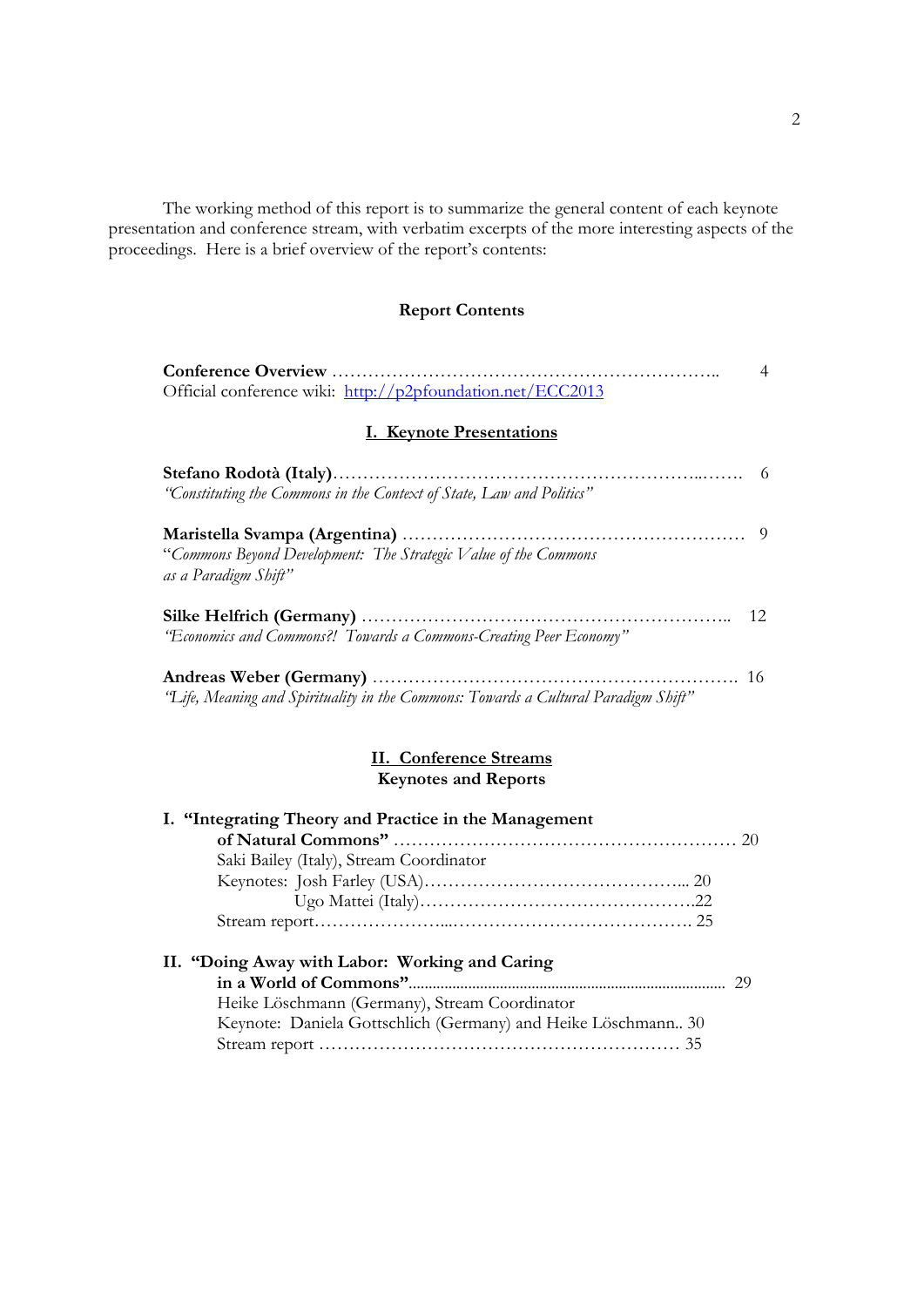| III. "Treating Knowledge, Culture and Science as Commons"  41 |  |
|---------------------------------------------------------------|--|
| Mike Linksvayer (USA), Stream Coordinator                     |  |
|                                                               |  |
|                                                               |  |
|                                                               |  |
| Miguel Said Vieira (Brazil), Stream Coordinator               |  |
|                                                               |  |
|                                                               |  |
|                                                               |  |
| Ludwig Schuster (Germany), Stream Coordinator                 |  |
|                                                               |  |
|                                                               |  |

# **III. Beyond the Conference**

| E. Some Final Reflections by the Commons Strategies Group  74 |  |
|---------------------------------------------------------------|--|
|                                                               |  |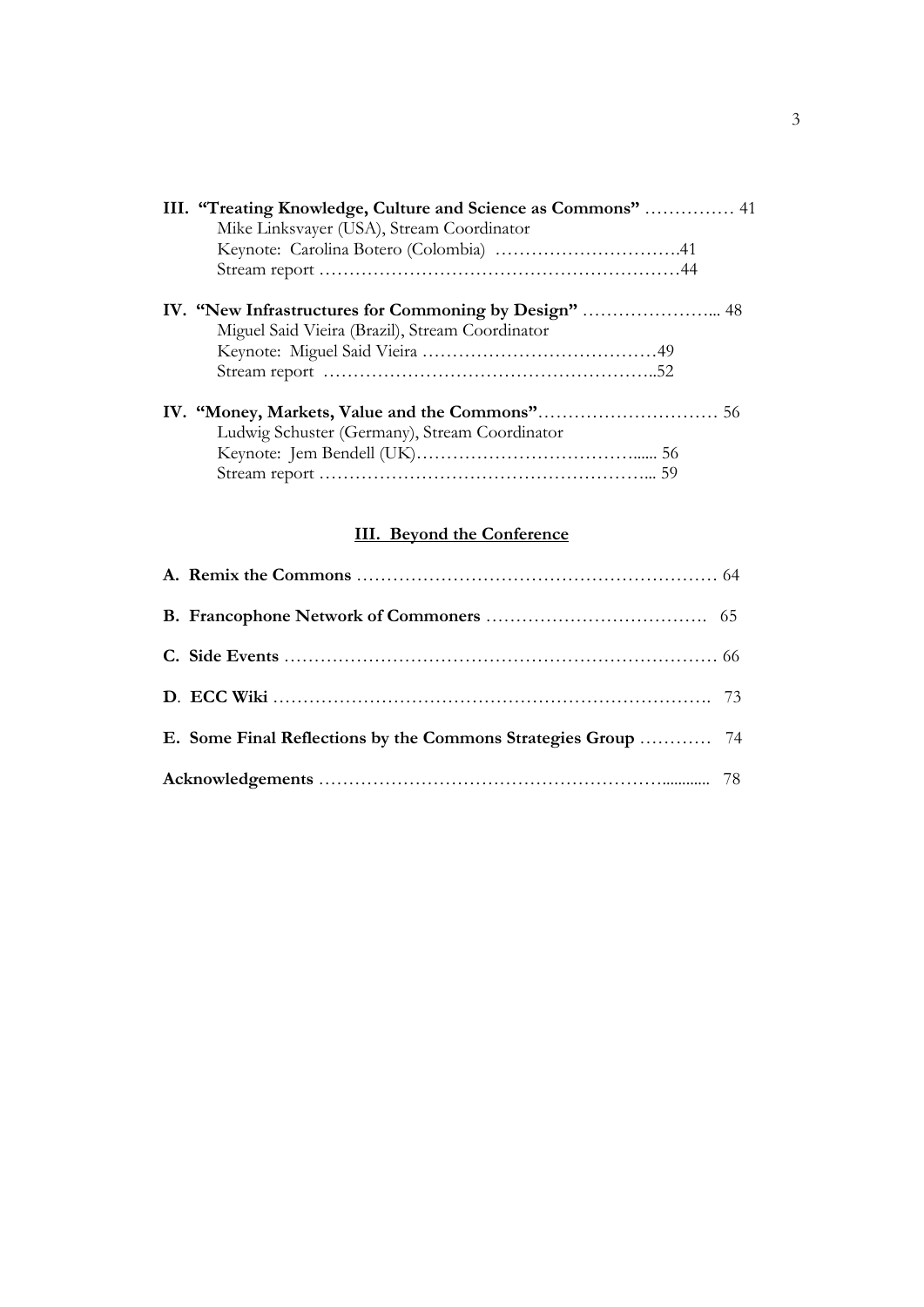#### **An Overview of the ECC**

 The Economics and the Commons Conference (ECC) brought researchers, practitioners and advocates from around the world to explore the relationship of conventional economics and the commons. Its goals were to show the breadth and feasibility of commons-based provisioning and to forge a coherent narrative and analysis about it and the next steps for action. Substantive discussion at the conference therefore focused on several key themes:

- The commons as a way to move beyond conventional economics;
- Alternative economic and provisioning models;
- The transformations needed to move to a new type of economy.

 The organizers explicitly rejected a "sectoralization" of commons discussion because they see the commons as a coherent "general narrative" that applies (in diverse ways) to a variety of sectors of commoning. It is not resource-specific, but rather a *general social paradigm*. More than fostering an exchange of information, the ECC Streams were also designed to help build new working relationships and personal commitments to commons-oriented work in the future.

 Barbara Unmüssig, the President of the Heinrich Böll Foundation, welcomed the commoners to the conference from Argentina, Bolivia, Brazil, Canada, Costa Rica, Croatia, France, India, Indonesia, Italy, Mali, Mexico, the Philippines, Poland, Senegal, Spain, Tunisia, the United Kingdom, the United States, and two dozen other countries.

 The participants attending included commoners who deal with forests and fisheries, water and farmlands; commoners who deal with software and the Internet, and with social media and open source hardware design; commoners who are trying to reclaim urban life and spaces; commoners who are trying to preserve and extend scientific knowledge and creative works; and commoners who are defending subsistence and indigenous commons.

 Unmüssig noted that "this conference, like the last one, the International Commons Conference in  $2010$ ,<sup>1</sup> is an experiment. We at the Heinrich Böll Foundation see ourselves as providing an important space for networking, learning and the incubation of new ideas and projects. Our overriding goal is to explore the commons *as a shared* paradigm that embraces ALL of the commons represented here."

 Unmüssig continued: "Over the last few years, it has become clear that there is truly a great convergence among commoners. But it is not an easy, automatic or uniform process. A key intention of this conference is to further clarify our understanding of the commons and to make concrete plans for moving forward – both theoretically and practically. Inevitably, our visions and plans will reflect a great diversity of ideas and approaches – but unified by certain fundamental principles and shared commitments."

<sup>&</sup>lt;sup>1</sup> A record of the ICC can be found at http://www.boell.de/en/node/277225.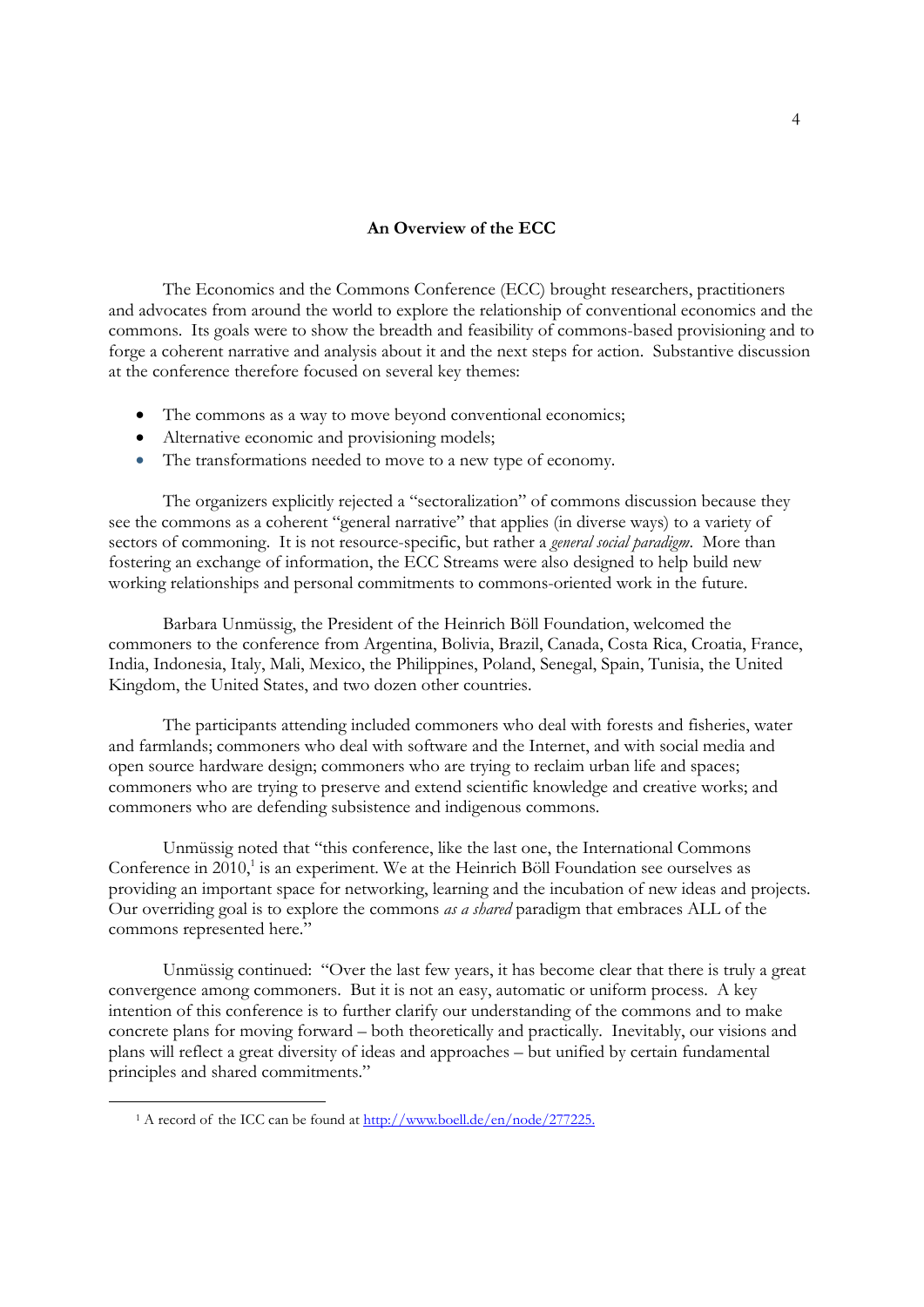She proposed that the conference work as "an open space that will allow us to explore the commons freely and honestly – with critical intelligence but also with tolerance and respect for our differences. Perhaps the most important technique of commoning is the capacity to listen, really listen, to each other, even if we disagree."

#### **Conference Program**

 The conference program featured a series of ten keynote talks on various frontiers of commons work, as well as five intensive conference streams, each of which featured their own keynote talks and breakout discussion sessions. The five streams focused on 1) natural resource usage; 2) work; 3) infrastructure; 4) money and credit; and 5) knowledge and culture.

 The goals of the Streams were to foster dialogue, collaboration, creative thinking and followup action, and not just provide a platform for "expert" presentations. The Streams were also intended to instigate or energize new discussions on these topics, drawing upon the experiences of ECC participants.

 The ECC was also enriched by a number of smaller, self-organized side-events before, during and after the conference. These workshops sought to bring together people with special concerns, such as media communications about the commons, commons education projects, public health and the commons, and international rules affecting European-based commons. For those side-events that produced reports on their proceedings, this report includes summaries of them.

 Despite the great diversity of topics discussed at the conference, a number of questions seemed to crop up in the sessions. They included: Can we identify core principles of commoning across different resource domains? What makes a commons so generative and socially constructive (especially in contrast to the market)? In what circumstances can commons-based provisioning models substitute for conventional markets, or interact constructively with markets? How can the protection and re-creation of the commons be made an integrated part of productive processes?

 Consider the following summaries of ECC talks and Streams to be a series of thoughtful first answers to these questions. Bear in mind that this report is not an official or comprehensive account of the ECC presentations and discussions. It is an interpretive synthesis by David Bollier of the Commons Strategies Group with inputs from Silke Helfrich and the Stream coordinators Saki Bailey, Heike Löschmann, Mike Linksvayer, Miguel Said Vieira and Ludwig Schuster, which seeks to capture some of the more salient and significant points of the conference.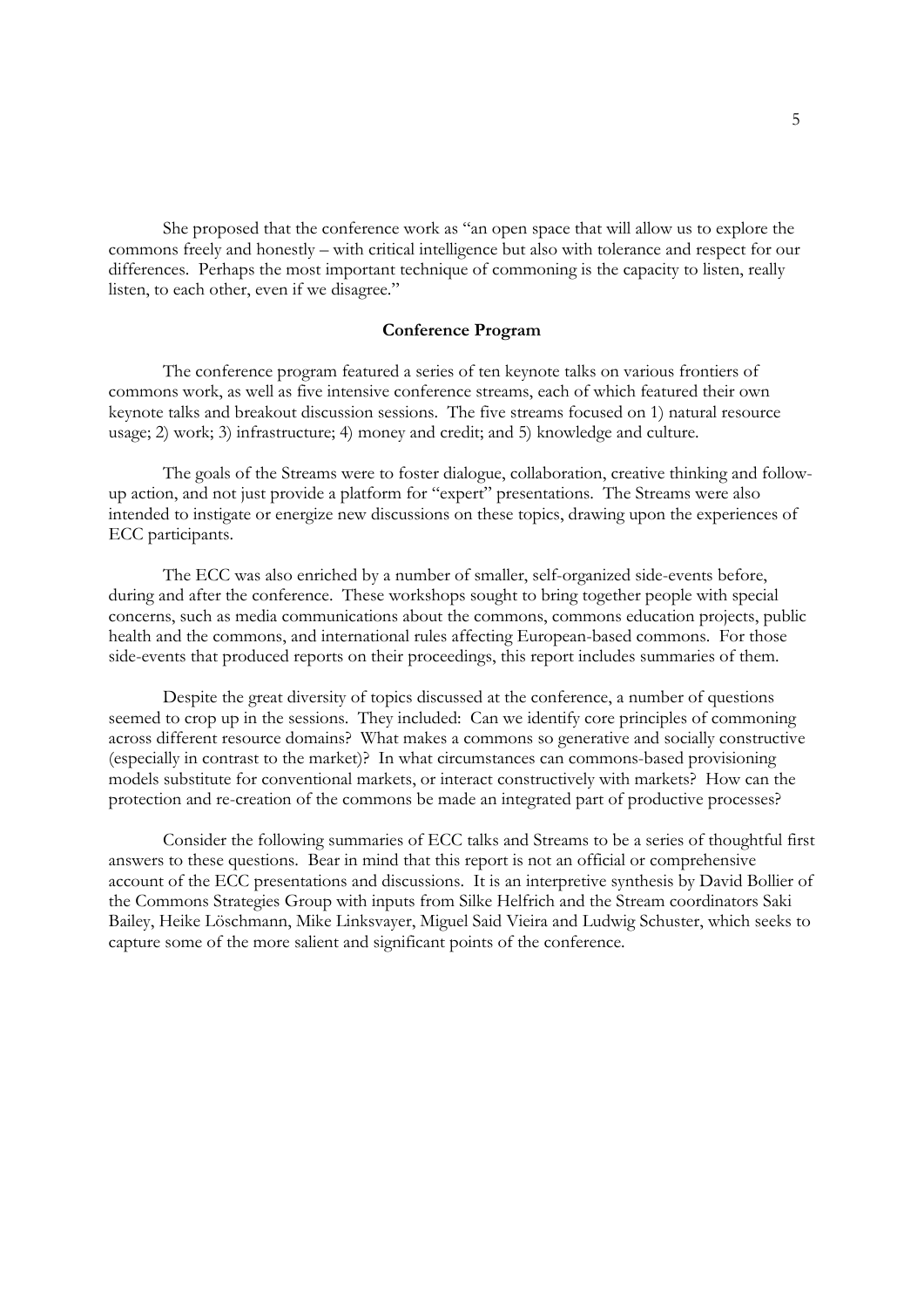# **KEYNOTE PRESENTATIONS**

**Stefano Rodotà** (Italy) Professor of Law, Sapienza University of Rome **"Constituting the Commons in the Context of State, Law and Politics"**

 Professor Stefano Rodotà's talk offered a bracing vision of how the state, law and politics must begin to recognize the commons as a legitimate vehicle of citizenship and as complementary to a human rights approach. He cited the Italian referendum on privatizing municipal water systems in 2011 (with 27 million votes to treat water as a common good)<sup>2</sup>, and a new citizens' initiative that asks the European Commission take an initiative to prevent water services from being privatized. Rodotà said that both examples show "how it is possible to have mass mobilizations through the existing institutional channels in the perspective of new rules recognizing some goods as commons." These acts "show that a new exercise in citizenship is emerging, directly connected with fundamental rights and the commons."

 The idea of linking commons and citizenship requires a "new rationality," said Rodotà – a topic that is addressed in a 2004 book by the Italian scholar Franco Cassano, *Homo Civicus: The Reasonable Madness of Common Goods.* Cassano's book makes the point that we live in a certain kind of madness caused by "a cultural and political blindness unable to elaborate on the categories giving social evidence, cultural foundations and institutional support to the perspective of the commons."

 A new definition of "citizen" is needed, said Rodotà, one that goes beyond "a set of rights and duties allocated in a statist perspective." We need to conceive of citizenship instead, as "a set of powers and opportunities that an individual should be in a position to turn into reality – using them to determine the mechanisms of participation in politics, and generally speaking, public life, which is exactly the life of the city. That is why the words '*homo civicus,"* citizen, have been used. The term highlights this active stance whereby every citizen is turned into the leading character."

 This broader notion of citizenship requires that we "revisit and redefine two categories – citizenship and globalization – in the perspective of the 'opposite of property,' the commons, and so challenge two of the foundations of modernity, property and sovereignty." Rodotà said that to take on this challenge, we must give "a direct and clear answer to a crucial question: Are we living a revival of the historical concept and experience of the commons, or are we dealing with a discontinuity?"

 <sup>2</sup> Editor's note: It is important to note that Professor Rodotà's use of the term "common goods" here differs from "the commons." "Common goods" denote a resource itself that is used in common, as opposed to a commons, which is a social institution and set of social practices.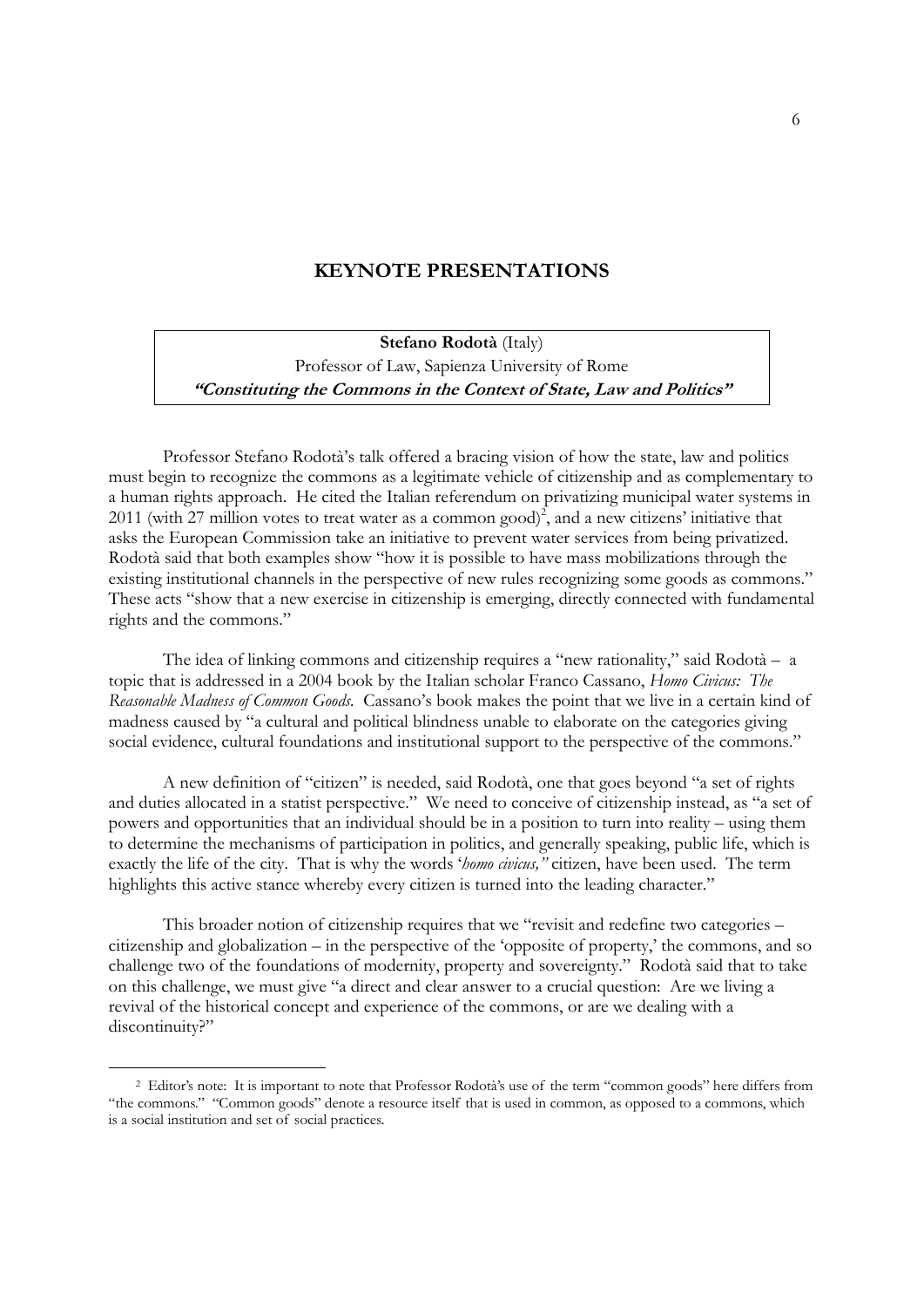In trying to make sense of the "immaterial and cross-border dimensions" of so many common goods, including the Internet, in contemporary life, many people look to the enclosure movement in England in the  $16<sup>th</sup>$  and  $17<sup>th</sup>$  Centuries for cautionary lessons. "It is suggested that we gaze beyond the market and the state, and conceive of the commons, on one side, as a model that can be built up according to past experiences, and, on the other side, as the only way out of the crisis in which we are living, a revolution radically changing our societies." But in "trying to enter into post-modernity, are we risking a regression to pre-modernity?" asked Rodotà, citing "an emerging, risky trend toward what can be looked at as a kind of nostalgic approach, of a metaphysical foundation of the commons," or "an institutional neo-medievalism."

 A crucial question is "How can we identify the commons?" said Rodotà. "The answer cannot be found by searching an inner nature of the commons," but rather by seeing the commons as "a social construction….[Commons] are, first and foremost, a matter of the organization of the society at large, of the position of individuals and groups inside the social environment. According to this analysis, the way the commons are recognized affects the distribution of powers and shows their transformative attitude."

 For Rodotà, this analysis "implies that we must go beyond a naturalistic view of the commons." He proposed that "we must concentrate our efforts on the machinery for making the commons perspective effective." Citing a ruling by India's Supreme Court allowing generic drug makers to continue making generic versions of patented drugs, Rodotà said that "this kind of judicial intervention [reflects] the reasonable madness of commons goods penetrating the patent fortress, one of the strongest features of property in the dimension of the immaterial." He continued:

 "This model can be generalized, finding strong support in the new constitutionalism of the needs or of material life, made evident in particular by the constitutions and the supreme courts' interventions in Latin America, South Africa and India. New categories are emerging that recognize access, commons (not community-based), commons services and utilities."

 Such examples show "the necessity of a state giving open and tangible support to initiatives that contribute to building up commons," Rodotà said. "This approach can and must be generalized, escaping the risks of a self-referential attitude or of an exclusive, bottom-up analysis," he said, stressing the need to explore "the role of supportive institutions, policy regimes and law. An integrated approach is needed, combining social practices and institutional machinery."

 Yet an integrated approach does not mean a monolithic approach, said Rodotà. "The right attitude toward the commons is the kaleidoscope, not a forced unitary perspective." But this insight raises "at least two questions: How can we avoid the conflicts of interest among different communities? How can we manage commons that are not community-based [such as the World Wide Web]?" On these questions, he said, "the new medievalism reveals its inadequacy because its attitude is toward separation, but what is needed is a relational approach."

 "Commons are reshaping the relationship between the world of persons and the world of goods. Consequently, we cannot separate the analysis of the commons from a general reflection on what is becoming private and public property in the environment that is changed precisely by the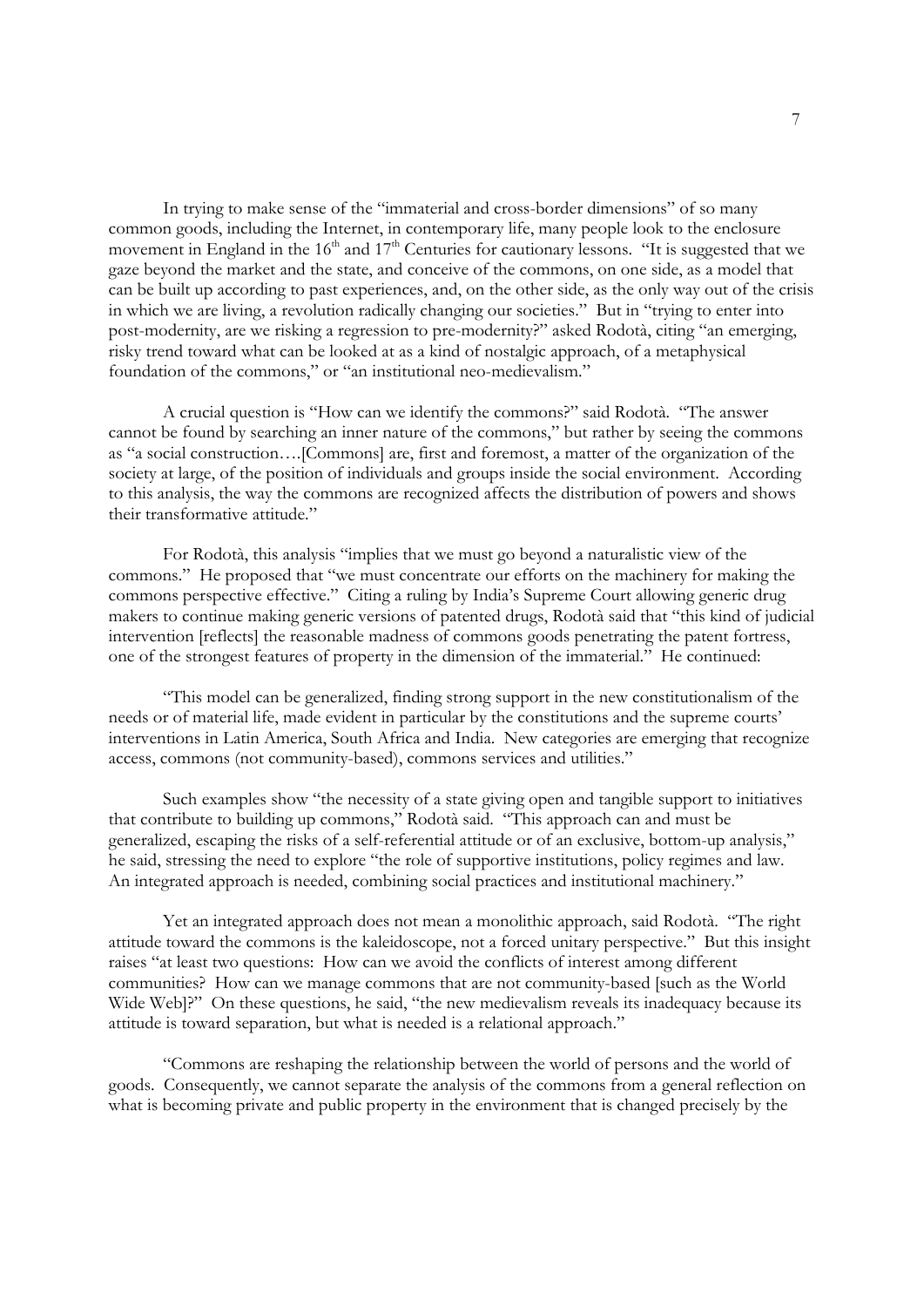growing commons awareness. The new, enlarged vision of commons defines a third dimension alongside the two traditional ones, and reacts on their relationships."

 In particular, said Rodotà, *the commons catalyzes "a new distribution of powers."* They are also "strongly grounded in constitutions, giving evidence to what can be called "the constitutionalization of the person" in the sense that "a comprehensive definition of commons could refer to the goods functionally necessary for making effective a person's fundamental rights and the fulfillment of his or her personality."

 "The goods produced by commons reflect collective interests; are finalized by the fulfillment of collective needs; and make possible the effectiveness of fundamental rights," Rodotà continued. As resources that belong to everyone and to nobody individually, commons "must be managed starting from principles of equality and solidarity, and improving different forms of participation by interested people. Commons reflect the dimension of the future, so that they must be managed in the interest of future generations, too, making effective intergenerational solidarity. In this sense, they are truly a 'heritage of humanity,' and all interested people must be legitimized to intervene in order to make them effective and protect them."

 Rodotà warned that "the democracy of the commons' cannot be conceived as a catch-all process. I am very suspicious of the mysticism of the 'commons' as the sole category for progressive social and political action, towards a metaphysical vision irrespective of history and social dynamics. We must escape the temptation to extend the qualification as commons to every good and service….We risk losing the specificity of the commons. If everything is a commons, nothing is a commons."

 But Rodotà was hopeful, as well: "A large, diffused, increasing movement is at work everywhere in the world. The first, important result of this collective action is to challenge the obliged separation of persons and goods between public and private spheres. This separation has not disappeared, but we can look at the world free from the obsession of possessive individualism" and the "anthropology of *homo economicus.*" Rodotà concluded that "we are working in a meta-state and meta-individual dimension, where we can encounter not an ambiguous post-democracy, but a participatory process of liberation from constraints, giving people the opportunity to exercise a strong citizenship."

> **Video of Rodotà presentation:**  http://www.youtube.com/watch?v=H2YGN78ouGE&feature=player\_embedded - t=0 **Rodotà's presentation slides:**  http://boellblog.org/wp-content/uploads/2013/10/ECC-Rodota-keynote.pdf

**Videos of all keynote talks are posted at http://commonsandeconomics.org and the Heinrich Böll Foundation website, at http://www.boell.de/en/economics-and-commons. Individual videos are also posted with unique URLs at YouTube.com, as noted.**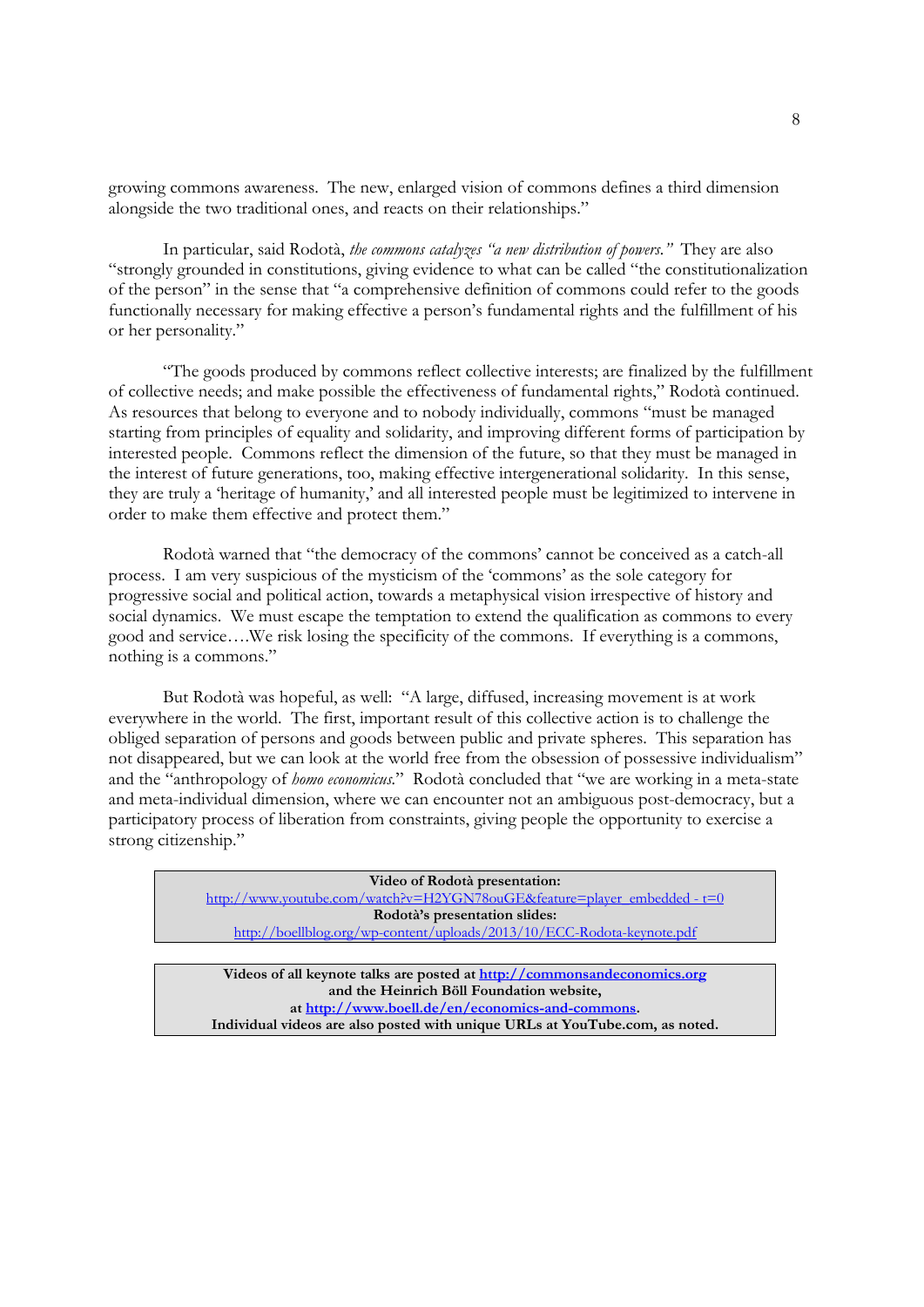#### **Maristella Svampa** (Argentina)

Researcher at the Conicet (National Center for Scientific and Technical Research), Argentina, and Professor at the Universidad Nacional de la Plata **"Commons Beyond Development: The Strategic Value of the Commons as a Paradigm Shift in Latin America"** 

 Professor Maristella Svampa spoke about the surge of "neo-extractivism" in Latin America, and how it is destroying shared resources and communities. She also focused on some of the new vocabularies – "environmental justice," *buen vivir* ("living well") and "the rights of nature" – that communities are devising to resist international forces of enclosure. Svampa concluded by talking about alternative visions being put forward, such as the idea of commons that is closely linked to "territoriality," and the idea of communal ethos. Her talk was delivered in Spanish, so this account is an imperfect English translation.

 In Latin America, said Svampa, the term that is mostly used to denote struggles to defend natural resources, biodiversity, water, etc., is *bienes comunes.* This term describes both the spaces and forms of social cooperation for using the usufruct of the production and reproduction of knowledge. *Bienes comunes* always refers to the shared codes of collective social life – something that Gustavo Esteva, a Mexican scholar of the commons based in Cuernavaca, has called "ámbitos de comunalidad," which translates roughly as "ambient spheres of the community," meaning the whole of social relationships of a community. However, *bienes comunes* is the most widely used term in Latin America, and so she uses that term to speak about the commons (and avoids the even less helpful Spanish term "procomún").

 Professor Svampa noted that Latin America has been the focus of economic "shock treatments" since the 1970s and 1980s, as described in Naomi Klein's book on the topic. The basic goal of corporations and the state to shrink budgets for public spending and exploit natural resources through mega-"development" projects that end up harming the environment and displacing commoners from their lands.

 "During the last decade in Latin America," said Svampa, "we have moved from the 'Washington Consensus' [of neoliberal policy] to the 'Commodities Consensus,' a term that refers to the over-exploitation of finite natural resources. Latin America has passively accepted the role assigned to it in the international division of labor, to provide bulk quantities of raw materials without further processing. Similar processes are happening in Africa and Asia." In Latin America, the most sought-after commodities are maize, soya, fuel, hydrocarbons, minerals and metals. This wave of "neo-extractivism," Svampa argued, "amounts to "a furious and complex process that affects all spheres of life and leads to very profound processes of deprivation and dispossession." She cited in particular Professor David Harvey's analysis of how neo-extractivist policies are fueling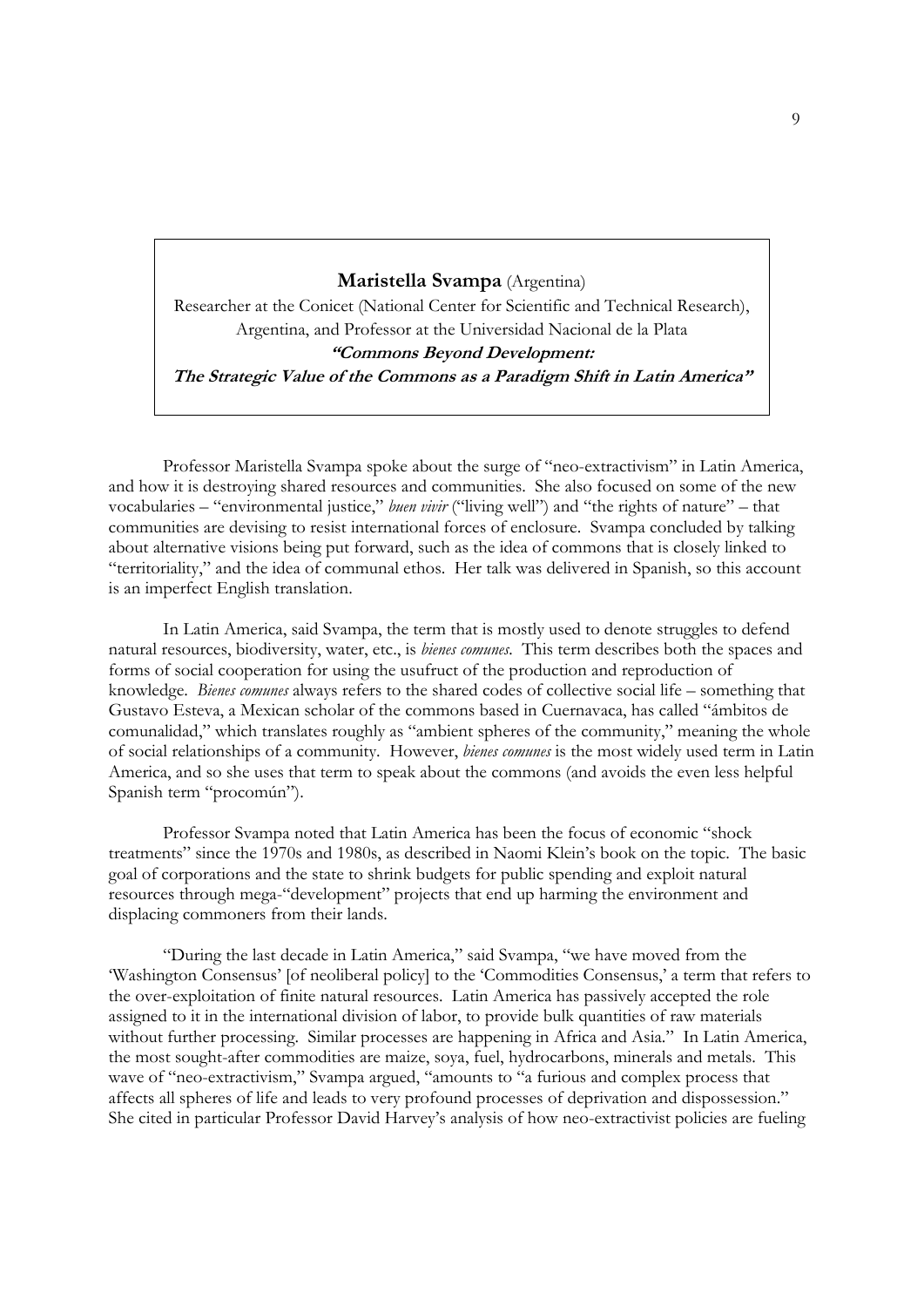massive land grabs as ways to promote capital accumulation.

 The Commodities Consensus amounts to "an ideology of resignation," said Svampa, because it promotes the idea that capitalism is the only reasonable option and that resistance is futile. However, this economic and policy approach also fuels "an explosion of socio-enviornmental conflicts" associated with mining, the building of dams, the exploitation of gas and oil fields and hydrofracking. She noted that in 2013, according to OCMAL (http://www.conflictosmineros.net), there were 120 conflicts related to mining, affecting 150 communities (Perú, 31; Argentina, 25; Chile, 30; Brazil, 21; Colombia, 11; México, 23, Ecuador, 7). Some of the emblematic conflicts include the Conga mega-mining project in Perú, which has led to 25 deaths; the TIPNIS road construction project through indigenous territory in Bolivia; and the Belo Monte hydroelectric dam in Brazil. These conflicts are often about sheer survival of communities and regional ecosystems, Svampa noted, showing a slide of four lakes that would dry out if the "development" project were carried out.

 One of the big problems with the Commodity Consensus, said Svampa, is that all Latin American governments now support it, no matter where they stand on the ideological spectrum, from conservative to progressive or mid-left. While the governments of Ecuador and Bolivia have both affirmed the rights of indigenous peoples, and Ecuador has recognized the legal rights of nature in its constitution, the rights of indigenous peoples in general are eroding, she said. "This is clearly driven by a state perspective attached to neo-extractivism, and to the multiplication of extractivist mega-projects attacking common goods," said Svampa.

 In response to these trends, various social communities have developed new conceptual vocabularies to challenge the Commodities Consensus. One such approach is the movement for *"environmental justice,"* which is an attempt to "complexify the environmental question as not just a technical issue, but also a social one that is linked to gender relations and racial questions." Another concept is *buen vivir*, the idea of "living well," which is particularly strong in Ecuador and Bolivia. Although this idea is still generic and developing, said Svampa, it points to "a philosophical-political arena and makes visible the relationships among nature, people and society in a different way – in a situation of equilibrium and respect for nature." Yet another concept that has gained currency in recent years is the *"rights of nature,"* a new provision in the Ecuadoran constitution that enshrines the need to go beyond the anthropocentric vision of nature as capital or instrument, to a "bio-sociocentric vision."

 These new languages have evolved as a product of fights and mobilizations against the Commodities Consensus, said Svampa. In the process, new forms of "expertise independent of the market and state" have arisen, along with new forms of vernacular knowledge." "These frameworks of collective action are allowing us to really think about alternatives to the neo-extractivist framework, she said.

 What unites the various indigenous and social movements is their shared critique of conventional, linear notions of "development." The standard ideals of development, she said, represent a "very classical, economistic and productivist vision" that is typically supported by corporations and governments. Resistance movements generally reject this "instrumentalist vision" that treats nature as capital and mere resource pool."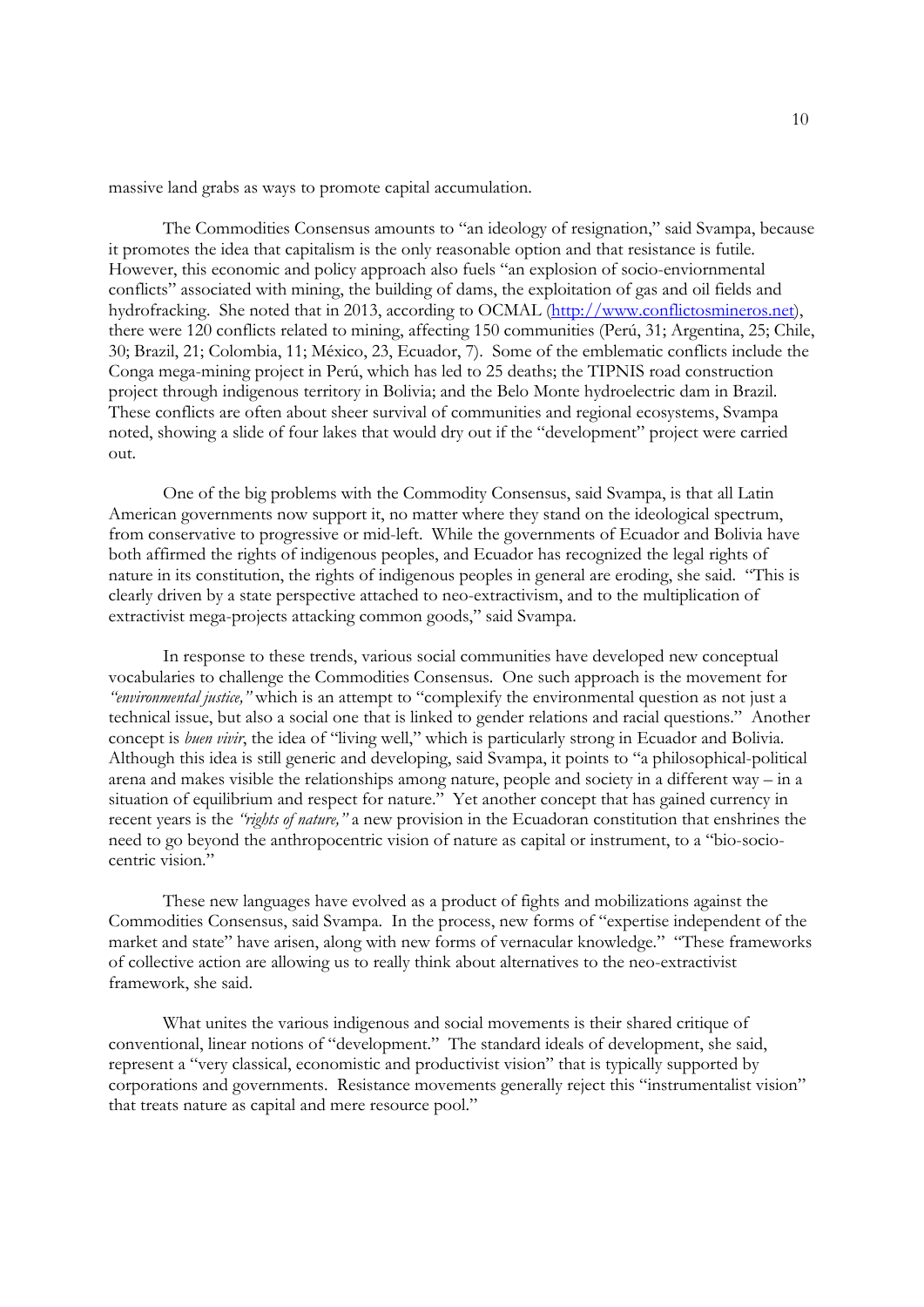One approach proposed by Eduardo Gudynas, director of CLAES (Centro Latinoamericano de Ecologia Social) consists of "top-down" policy-driven approaches. For example, some resistance movements are proposing higher ecological taxes on "development" projects and cancellations of mining projects or moratoriums on them.

 However, there are also some "bottom-up" approaches being advanced by social movements in Latin America, often in conjunction with the idea of *bienes comunes*. The first idea is a linkage between *commons and territoriality* ("bienes communes y territorialidad"). Territoriality is *not* the vision of large companies and governments that "territory" consists of natural resources to be exploited and converted into tradable value and capital. Rather, territoriality describes "the need to build different social relationships in which human beings are part of the ecosystem," said Svampa. Territoriality is "something symbolic, a social territory constructed through the social struggles themselves," that allows for the production and reproduction of life in the territories.

 A second concept of resistance is the idea of "communal ethos" – the various communal forms and social practices that over Latin American history have generated a different social logic and rationality than that of conventional "development." Svampa cited the works of Bolivar Echeverría of Ecuador for exploring "strategies of survival spontaneously invented and developed by the community."

 These strategies focus on use value, not exchange value, and especially the "communal forms of political and social life transmitted by indigenous people." The communal ethos is all about "community spaces and forms of sociability that act as fields of experimentation not usually recognized and valorized by the State, but only by the collective entities that generated them." Women play "an absolutely pivotal role" in sustaining the communal ethos, said Svampa, because they "act in an ethic of care and mutual reciprocity, complementarity and cooperation."

 Svampa stressed her focus on a communal ethos, territoriality and commons is not a romanticization of the notion of community. It is a way of talking about genuine innovations in governance, such as "community autonomy and the plurinational state" (as embodied in the constitutions that respect indigenous people's and nature's rights). There are a number of thriving social experiments in Latin America working to secure these new sorts of community spaces – for instance, worker cooperatives that have reclaimed factories (fábricas recuperadas), self-organizing spaces (MST, and Brazil's Landless People's Movement) and the social Solidarity Economy movement. These movements "put the 'economy of life' at the center of their work," and create new relationships among communities to disrupt the prevailing capitalist logic.

#### **Questions for Stefano Rodotà and Maristella Svampa**

 Professor Svampa was asked for examples of Latin American governments that support visions of development that go beyond extractivist ideology. She was also asked to identify "the weakest link in the chain of law that is constraining our access to the commons."

 Svampa replied that Argentina, Paraguay, Brazil and Venezuela are actively supporting economic policies based on social solidarity. Some progressive governments such as Ecuador have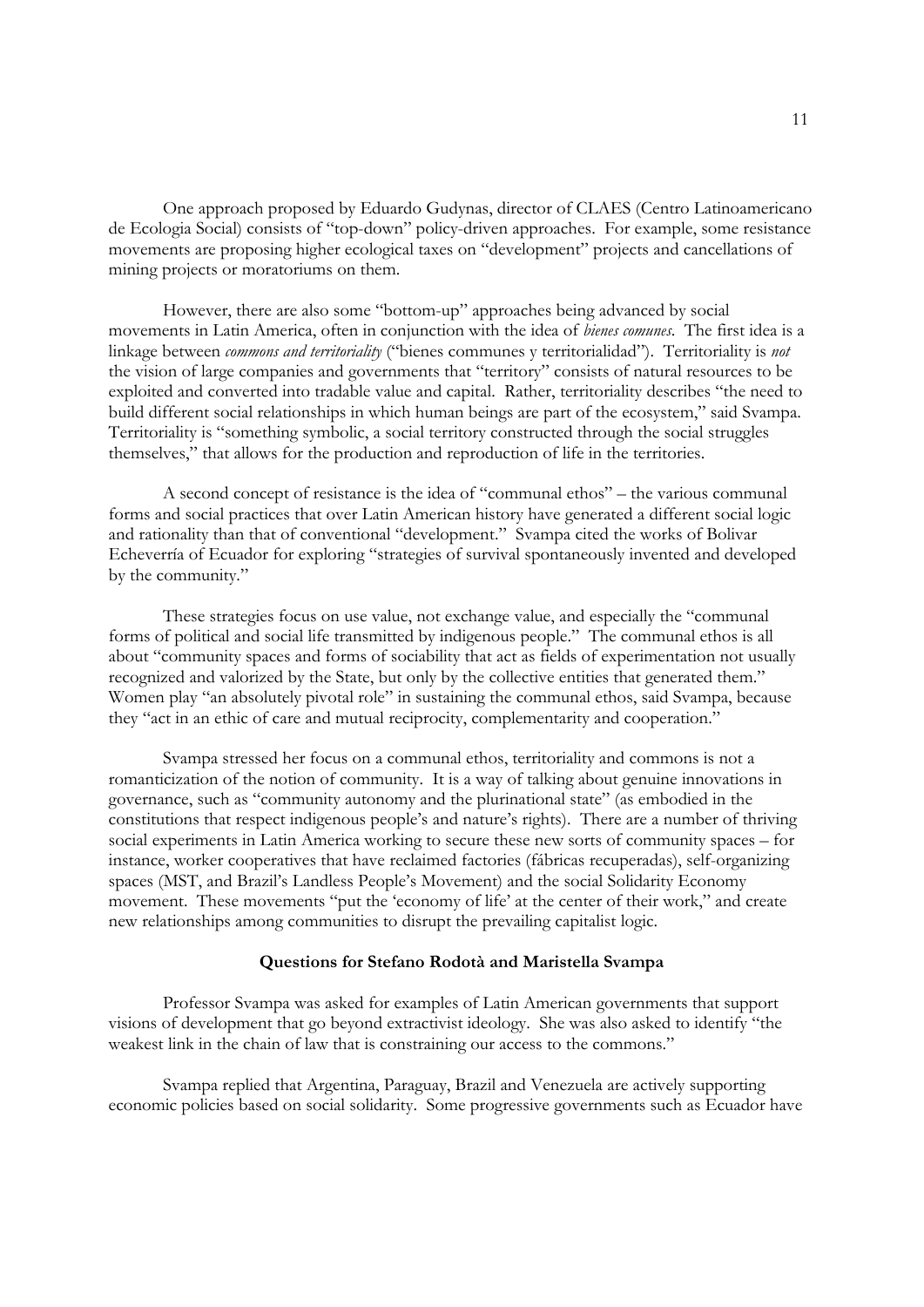shown their support for the commons movement through new constitutional provisions recognizing the autonomy of indigenous people and nature's rights. But she warned that some social movements have ambiguous relationships with government. When the state is giving subsidies to alternative economies, or tries to give them direction or control them, these economies "may lose their original wealth and the basis of their solidarity."

 As for legal and institutional reform, Svampa said that "there are no easy answers to that question." Although social movements have tried to translate their concerns into the language of institutions, she said that "rights are like wax in the hands of the powerful." So it is necessary to continue to fight, beyond direct action, to secure institutional implementation of basic rights.

 A member of the audience asked Stefano Rodotà if the discourse on commons as the "shared/common heritage of mankind," as well as human rights principles, could be linked to the fights of indigenous peoples in the global South. Rodotà replied that words in international treaties can be helpful, but ultimately the commons must be constituted socially, and not by law alone. He noted, for example, that treaties dealing with the Antarctic and a UNESCO declaration about cultural goods pertaining to humanity, such as the human genome, make the symbolic case that these things belong to all of humanity, and must lie beyond the reach of both market and state. "But the fact that some goods are legally considered outside of the market does not immediately mean that they become common goods," he warned.

> **Video of Svampa presentation (at 30:35):**  http://www.youtube.com/watch?v=H2YGN78ouGE&feature=player\_embedded - t=0 **Svampa's presentation slides:**  http://boellblog.org/wpcontent/uploads/2013/05/OpeningSession\_SvampaMaristella\_22052013\_2.pdf

# **Silke Helfrich** (Germany)

Author, activist, blogger, Commons Strategies Group **"Economics and Commons?! Towards a Commons-Creating Peer Economy** 

 Silke Helfrich, a commons activist, author and partner in the Commons Strategies Group, delivered a keynote talk noting the explosive growth of a wide range of commons internationally. If we are to understand these diverse phenomena, she suggested, we must recognize certain conceptual principles about commons to avoid misunderstandings. And if we are to protect these commons as commons, she added, we must work to implement six basic principles for developing a "commonscreating peer economy." (Helfrich was assisted by David Bollier in the preparation of her talk.)

First, it is helpful to appreciate how astonishingly diverse the commons is. Helfrich cited "a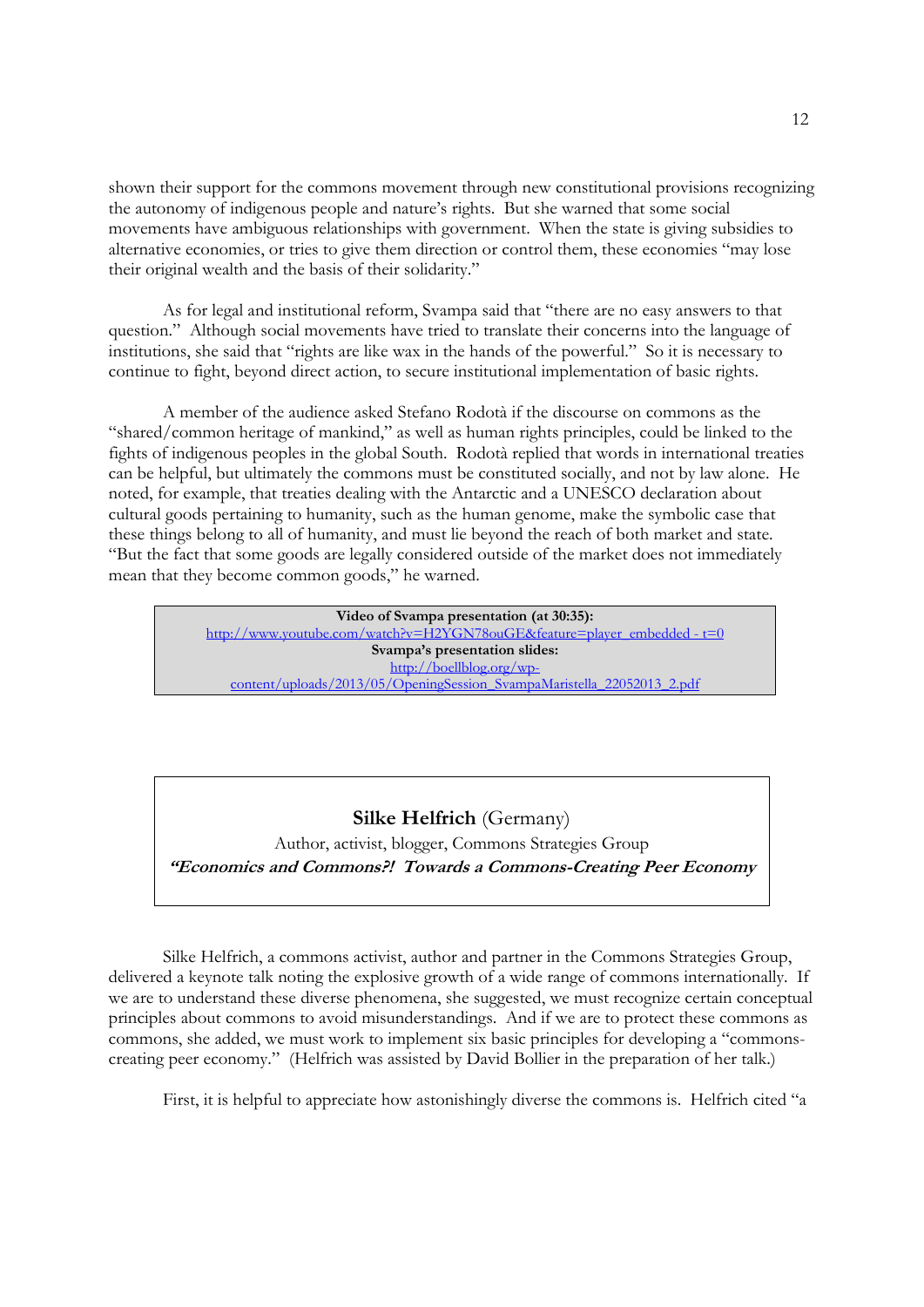real eruption of publications, initiatives, projects and ideas" around the world today.

 The *Bisse de Saviesse* in the canton of Valais, Switzerland, consist of a sophisticated irrigation system in the Swiss mountains that catches melting water directly from glaciers and brings it into villages and the farms in the valley down below. The Bisse have been managed as a commons since they were built in the first half of the  $20<sup>th</sup>$  century.

*The Protei* is a revolutionary open-source sailing drone, now in a prototype phase, designed to help clean up oil spills in the oceans. Based on an idea of Cesar Harada and built by a large international community of collaborators, the boat is the first significant design innovation in the basic shape of boat hulls in millennia.

*The Kakula Healers* of Bushbuckridge, South Africa, are a collective of over 300 healers from two provinces in South Africa. They routinely pool their knowledge and resources about returning people to good health.

*The hackerspace, FabLab and Maker movements* are pioneering spaces to develop collaborative innovations in software, customized fabrication, and open hardware design and manufacturing. Examples include the Embassy of the Commons in Poland, the Hack of Good Initiative in Spain, Fabulous St. Pauli in Germany, and Move Commons, a tagging system for commons-based Internet projects.

*The Guassa area in Ethiopia*, has been managed by the Menz people as commons for grass collection (for thatching) and firewood for over 400 years. Although not designed to conserve wildlife, the system has allowed the co-existence of wildlife with the local community, and reduced poverty by providing the community with natural resources that can be sold and exchanged in the market during times of drought.

*The Great Lakes Commons* is a cross-border grassroots effort to establish the Great Lakes as a commons and legally protected bioregion. The project, still in its early stages, aspires to build new systems of participation, advocacy and cooperation to remake the policy governance for the endangered Great Lakes.

*Commons education projects* are proliferating around the world. They include the annual Summer School on the Commons, in Bechstedt/Thüringen, Germany; the School of Commoning in London; the Green Academy Vis, serving people from Croatia and the Balkans; the Free Technology Academy; and the School of Commons, in Barcelona.

*LibreOffice* is a rare instance of a tech community taking back a software product (OpenOffice) owned by a company (Oracle), and turning it into a new commons-based software project.

 Helfrich cited a number of other projects, such as Naples Bene Comune; the Wikispeed open source race car; the Potato Park managed by Indigenous peoples in Perú to grow, steward and develop some 900 varieties of potatoes; the occupied Teatro Valle in Rome, which was reconstituted as a civic commons after budget cutbacks. Our challenge as commoners, said Helfrich, is to make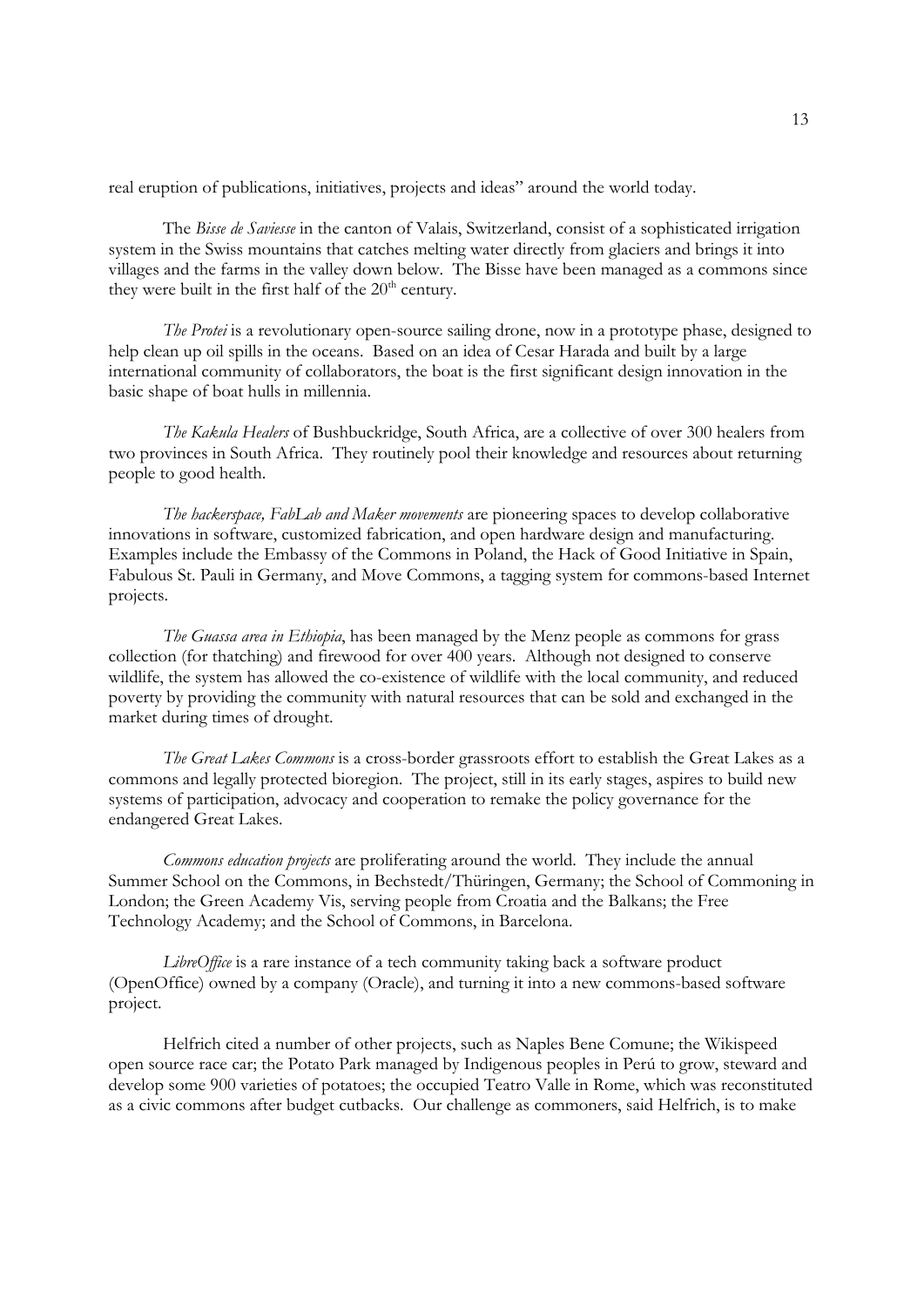sense of this enormous diversity. All of these examples point toward an alternative vision of production and governance for meeting people's basic needs – a vision that is simply absent among conventional political parties and political movements.

 Most conventional politics is based on "market fundamentalism," she said, "which itself is a symptom of fear and a lack of imagination." The only question that anyone seems to ask is, "how can we make money off it?" This mentality and language becomes a strait-jacket for our minds," she said. "Remember, language is performative. It makes reality and shapes the way we think. Let's name it for what it is – a colonization of our minds."

 The good news is that market fundamentalism is "just an idea," said Helfrich. "It is a mindset that can be challenged with other ideas and mindsets. We can bypass the idea of the market/state duopoly with a coherent concept of the commons, which can allow us to de-marketize our vocabulary and 'commonify' our minds."

 To help in this task, Helfrich offered four conceptual points to help us identify the commons and to prevent misunderstandings.

 1. *The commons is not a resource, but a process.* She noted that the statement, "water is a commons," is a bit strange because a commons is not intrinsic to a resource. It's all about *our relationships* to goods that we manage as commons. We need to recognize that "every commons is a social commons," no matter what the resource that it may be managing. The focus should be on the process of commoning, not the resource itself.

 2. *Our categorization of commons needs an upgrade.* This principle is related to #1: We should not be classifying "material commons" on one side and "cultural and digital commons" on other. This distinction is useful in understanding how to define access and usage rules for a given resource, because material resources tend to get used up and digital resources can be copied again and again, at virtually no cost, without depleting them. But this distinction is misleading in that it encourages to ignore the social practices and knowledge that are required in *all* commons. It also encourages to ignore that even "immaterial" digital commons require energy for the computer systems and food for the hackers. The Svalbard Global Seed Vault is a collection of seeds that may be needed in the event of environmental catastrophe. But this resource cannot really be used and developed without the practical social knowledge for cultivating the seeds as commons.

 3. *Going beyond openness.* The political left and the open access movements like to stress the importance of "openness" in digital systems as a way to ensure widespread access and use. But openness does not guarantee that a commons will remain a commons, said Helfrich, citing the cautionary tales of LibreOffice and Google books. Corporate owners can take over or eclipse a commons based on an open platform. This suggests that we need to invest new mechanisms and institutions to protect free knowledge as a commons, so that the free knowledge cannot be enclosed or taken private for market purposes. And that there is an urgent need to develop commons based infrastructures.

 4. *Scaling up the commons?* Helfrich took issue with the aspiration of "scaling up" the commons. She said that we must recognize that commons do not scale up; they slowly crystallize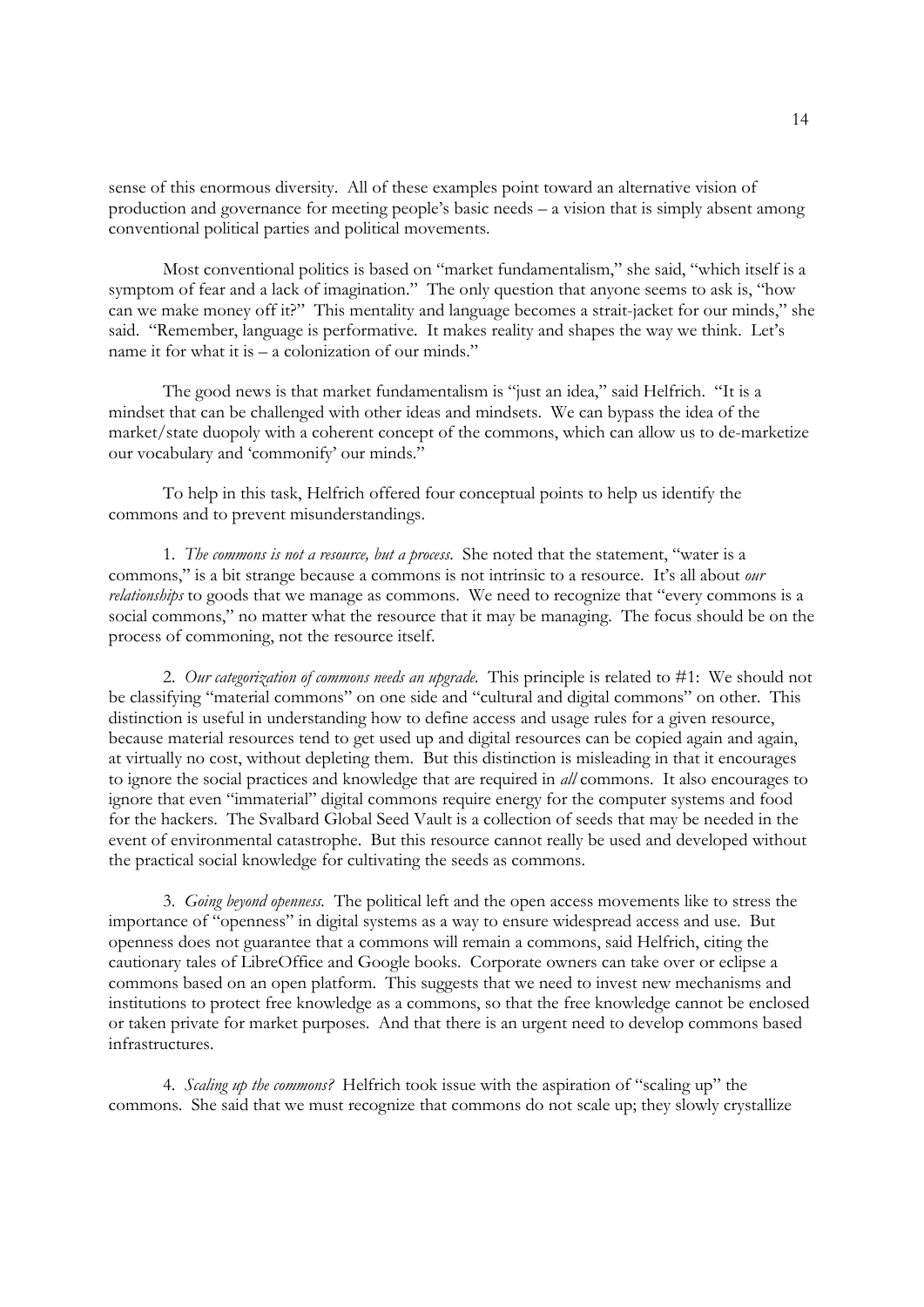like atoms in a crystal latticework. New commons can arise and affiliate with existing commons from all sides, without the help of hierarchies or centralized systems. The point to remember is that commons "are not built from bottom up or top down; they are peer to peer, meaning they expand horizontally in dense interconnections with each other." This mode of open interaction and formation "inevitably leads to the emergence of new system features which cannot be anticipated in advance, said Helfrich. She urged commoners not to be obsessed with scaling up, but rather to focus on the integrity of what we have and how to help expand it.

 Finally, Helfrich urged the conference to move beyond the idea of "commons-based peer production" to the "commons-creating peer economy." This recommendation is based on the same criticism of openness as necessary but not sufficient. It is important to identify that principles that *protect* commons and enable them to *continuously reproduce*. Commons-based peer production is often simply a new way of making the capitalist machine work better. But a *commons-creating peer economy* is focused on how to produce and reproduce an economy that is commons-based, and encourages people to relate to each other in non-exclusive terms.

To promote this vision, Helfrich recommended six key principles:

 1. *Use value trumps exchange value.* The needs of one's family and household for basic subsistence take precedence over sales and profit from market activity.

 *2. He or she who takes from the commons must contribute to the commons.* This contribution must be de-linked both in time and quantity – an *indirect* reciprocity, not a direct *quid pro quo.* 

 3. *Self-organization and self-healing.* A commons arises to meet specific collective concerns, often by assigning distributed responsibilities and structured interdependencies. Centralization interferes with this process of self-organizing and -healing.

 4. *Share what you can.* A basic principle of the commons is to share what you can so that others can improve upon existing models and designs, and continue the cycle of improvement and sharing.

 5. *Beating the bounds.* A custom in medieval English commons was to "beat the bounds" – a community walk around the perimeter of the commons to identify any enclosures, and remove them. We need modern-day practices for beating the bounds in order to protect commons.

 6. *Iteration.* The process for innovation and commons protection requires trial-and-error, a tolerance for mistakes and ongoing reflection.

| Text of Helfrich's talk:                                                             |
|--------------------------------------------------------------------------------------|
| http://commonsandeconomics.org/2013/06/09/silke-helfrichs-opening-keynote-towards-a- |
| commons-creating-peer-economy                                                        |
| Video of Helfrich's talk:                                                            |
| http://www.youtube.com/watch?v=LLAK M-ayfo                                           |
| Helfrich's presentation slides:                                                      |
| http://boellblog.org/wp-content/uploads/2013/10/ECC-Opening2.pdf                     |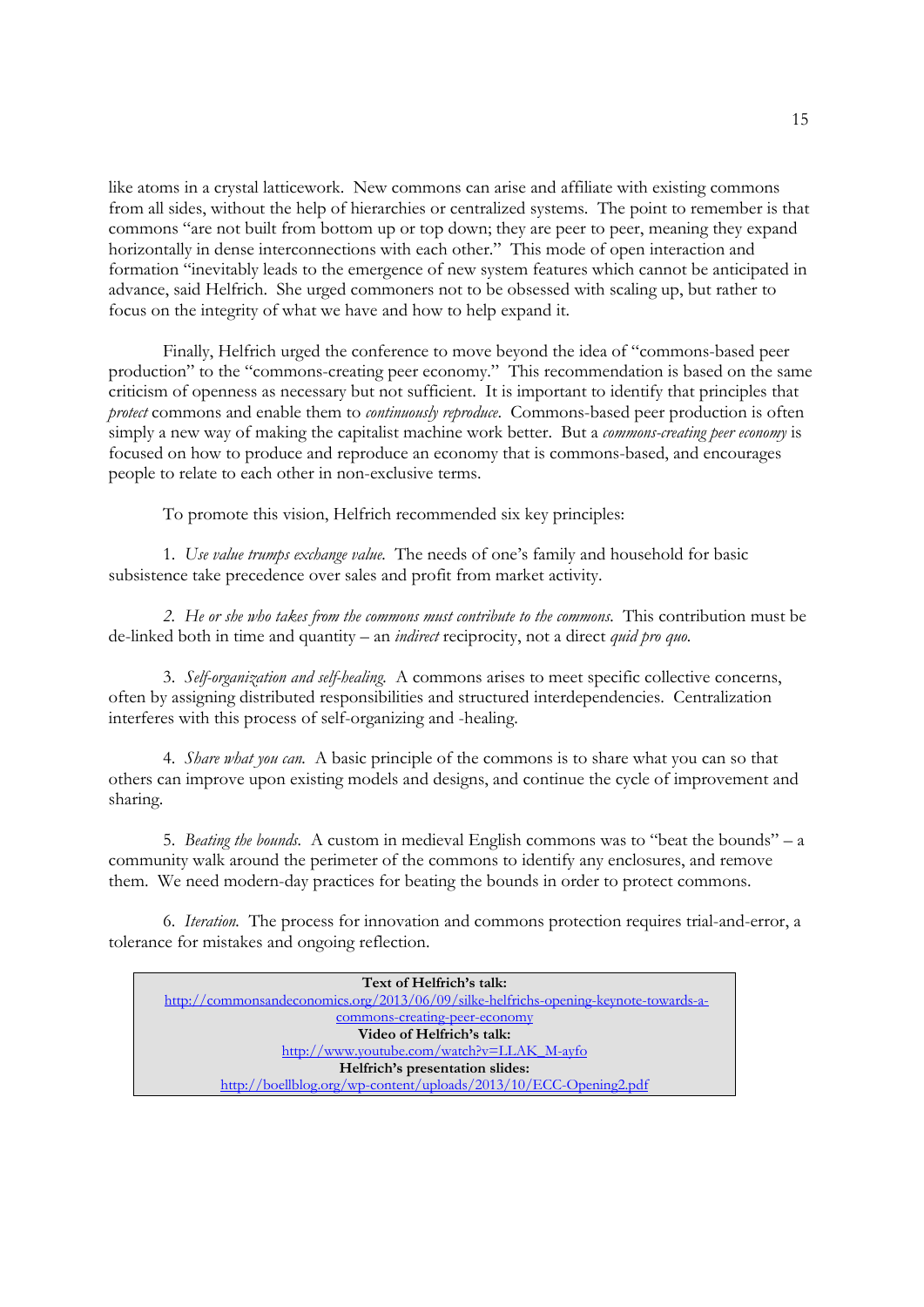**Andreas Weber** (Germany) Philosopher, biologist and author **Life, Meaning and Spirituality in the Commons: Towards a Cultural Paradigm Shift"** 

 Andreas Weber, a theoretical biologist, philosopher and independent scholar based in Berlin, Germany, offered a provocative keynote talk about the grand narrative of "bioeconomics" based on the default worldview for contemporary economic thought, public policy and politics. "Evolutionary biology and neoliberal economics are intertwined, coherent patterns of our official and unconscious understanding of reality," Weber said. But this blend of Darwinian science and free market economics, he argued, is highly misleading because it seriously misstates the empirical realities of biological and evolutionary sciences, and is used to advance a regressive political and policy agenda.

 A great deal has been learned in the past twenty years that invalidates the standard Darwinian/free market story that life is all about machine-like egoistical agents, competition, efficiency and growth. Weber argues that these basic assumptions are terribly overstated if not flatout wrong; they reflect the values of Victorian society (struggle, scarcity, non-cooperation), not the empirical evidence.

 As Weber noted: "The biosphere is *not* efficient. Warm-blooded animals consume over 97 percent of their energy only to maintain their metabolism. Photosynthesis achieves a ridiculously low efficiency rate of 7 percent. Fish, amphibians and insects have to lay millions of eggs only to allow for the survival of very few offspring." Weber added that nature does *not* grow in material terms and does *not* create new species through competition. Nature does *not* produce diversity through scarcity, it does *not* exhibit linear progress, and it does *not* recognize anything resembling property rights.

 It is important to address these questions of biology and evolution, Weber said, because so much of our worldview, economics and public policy are built on top of erroneous premises and a harmful worldview. Archaic scientific ideas are improperly used to justify an economic system and political policies that bolster a fiercely competitive "dog-eat-dog" world because that is supposedly the natural way of the world.

 Weber's complaint about conventional biology is that it refuses to study life itself. It is too committed to Enlightenment categories of the individual, rationality and competition, and it insists upon a reductionist logic that cannot address, let alone provide answers, to what is life itself. Weber argues that organisms are "sentient, more-than-physical creatures that have subjective experiences and produce sense." He notes that current biological sciences do not ask, "What do we live for? What are our inner needs as living creatures? What relationships do we have, or should we have, to the natural order? How do we produce things for our immediate needs or the market? What is life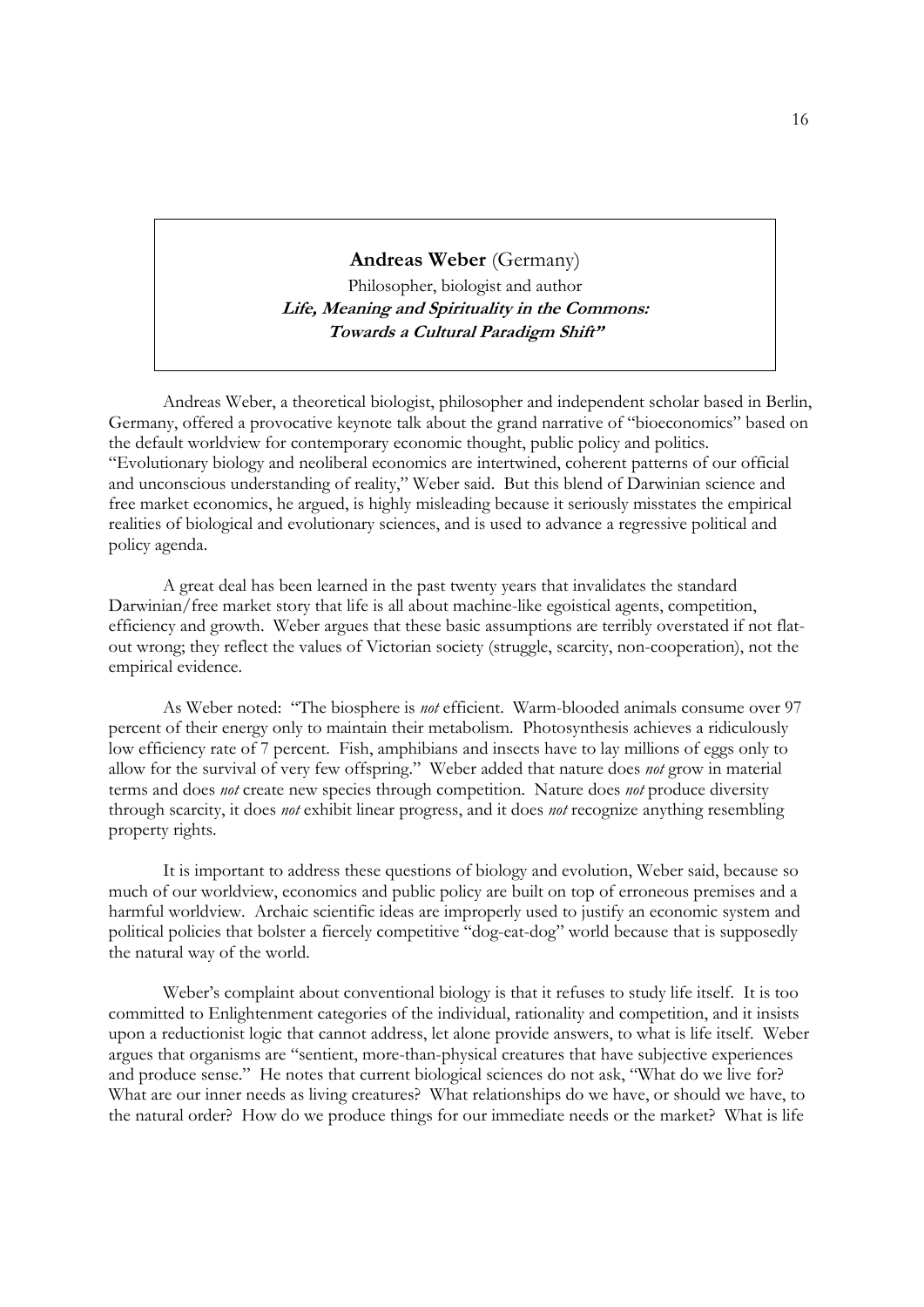and what role do we play in it?"

 Weber considers bioeconomics the "metaphysics of death" because it sees progress and knowledge as a matter of "reducing everything to algorithms and mechanisms of dead matter," independent of any autonomous life force. It also denies the importance of "deeply creative and expressive processes that bring forth a multitude of relationships" in ecosystems, he said. By so doing, and thereby ignoring fundamental forces that animate living organisms and ecosystems, bioeconomics as a system of thought is contributing to "a crisis in global sense-making."

 As an alternative, Weber proposes a new "empirical/subjective" approach to biology that he calls "biopoetics." The topic is introduced at length in an essay, "Enlivenment: Towards a Fundamental Shift in the Concepts of Nature, Culture and Politics," published by the Heinrich Boell Foundation in May 2013.<sup>3</sup> Biopoetics proposes that biology study organisms as "sentient beings" that produce meaning as subjective experience. Biopoetics proposes a different metaphysics for reality, in which "reality is literally alive and subjective experience and feelings are the prerequisites for any rationality." This theory of biology proposes to be "a natural history of freedom, autonomy, agency and value" – issues that reductionist, Enlightenment-based science tends to avoid. In its stead, Weber sees nature as a "gift economy based on sharing and a continuous deepening of felt meaning."

 In the emerging new picture of biology, as confirmed by a growing body of empirical research, "organisms are no longer viewed as genetic machines, but basically as materially embodied processes that bring forth themselves," said Weber. "Each single cell is 'a process of creation of an identity.' The simplest organism must be understood as a material system displaying the intention to maintain itself intact, to grow, to unfold, and to make a fuller scope of life for itself."

 Life, then, amounts to more than inert physical matter that is animate. It is about "a meaningful self that is producing itself." Life amounts to a subjective/material process to maintain and preserve a specific identity. "A system that intends to keep itself intact automatically develops interests, a set of perspectives, one might say, and therefore a self. It becomes a subject with a body." Life itself is a paradox in conjoining the material and the subjective, but that paradox is central to the essence of life.

 This is the radical idea behind "enlivenment" -- subjectivity as a serious force in evolution and living systems. Our inner lives matter. They are not peripheral to the grand epic of evolution; they are essential, driving forces of it.

 It is impossible to do justice to Weber's intriguing theory in a brief summary; his full essay is the best source. Suffice it to say Weber's conceptualization of "the biosphere as a commons" amounts to what he calls "natural anticapitalism." He sees "ecological commoning" as consisting of some basic principles:

- general principles with local manifestations;
- $\bullet$  "interbeing" a balance of individuality and the whole;

 <sup>3</sup> http://www.boell.de/publications/publications-enlivenment-publication-series-ecology-17364.html.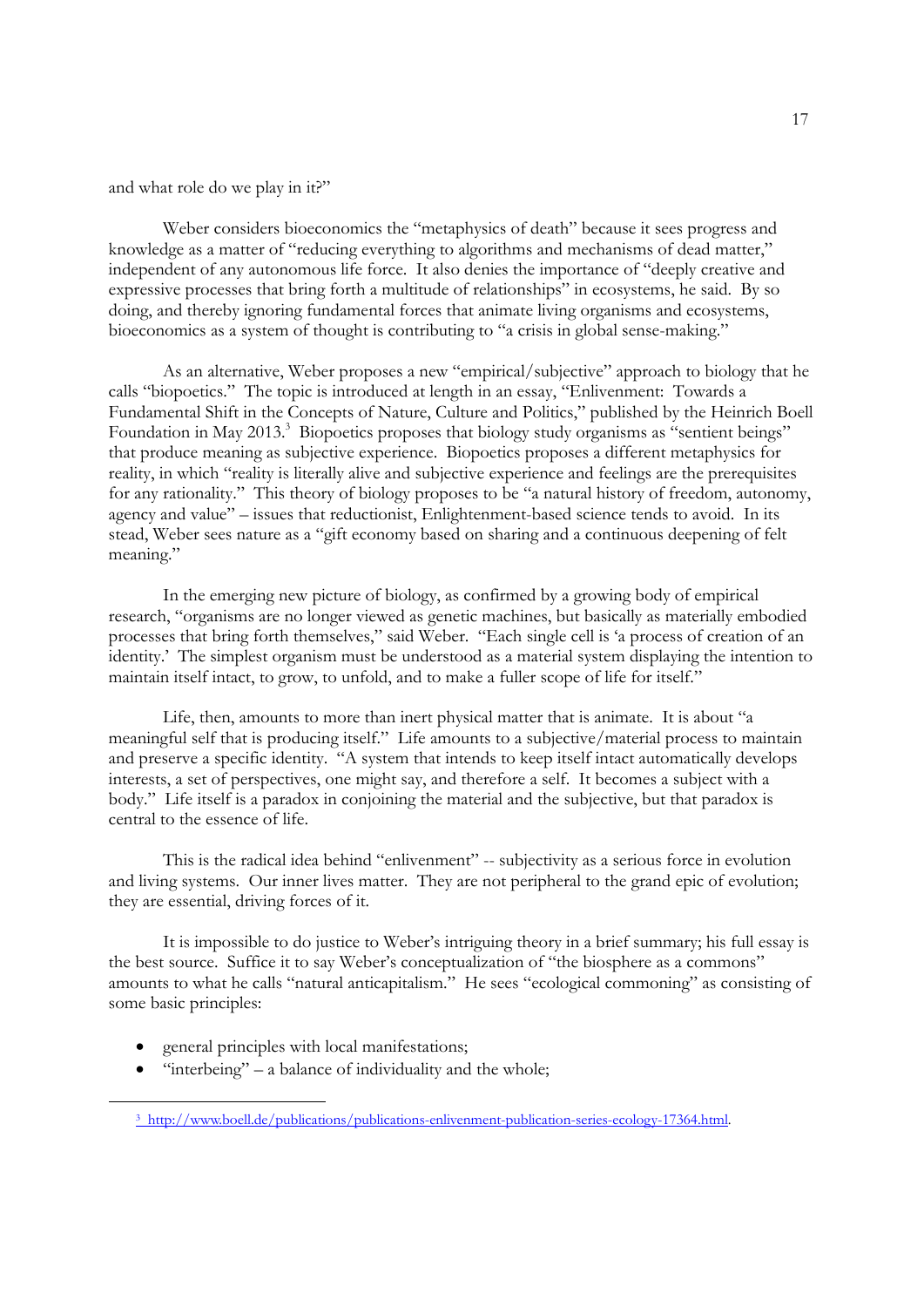- non-dualism no separation of "objective" and "subjective"; no commons without commoners;
- growth of diversity and meaning in ecosystems, not maximum material "throughput
- negotiations of competition and cooperation (not just competition)

 In this view of the natural world, commons principles are tantamount to life principles. That is just as an ecosystem IS its very inhabitants, so there is no commons without commoners. Just as biology is a (bio)semiotic process (DNA, evolutionary development, metabolisms, meaning, gesture, ethology, metaphor), so every commons is a knowledge commons (and also a material commons at the same time).

 Just as living systems have differentiation and compartmentalization (skin, cell walls, integuments, species boundaries, mating behaviors), so every commons needs its specialized forms of protection. Just as biological systems self-organize through autocatalysis and metabiomes, so commons do not scale up but crystallize organically and incrementally.

 Weber took Silke Helfrich's arguments for a commons-creating peer economy to a step further, arguing that biological systems naturally tend to create a *commons-creating peer ecology*. At the heart of this system is the feeling of being alive – or what Weber calls "enlivenment." He argues that nature is all about enacting enlivenment – about deepening biodiversity, blending the interests of individuals and the whole, blending meaning and material production and exchange, and enacting freedom within the constraints of existential and ecological necessity.

 The practice of "meaningful aliveness" profoundly changes the metaphysics of bioeconomics by dissolving the traditional separations that we take for granted – between theory and practice, between objective and subjective, and between the individual and the collective. Weber calls this new metaphysics "poetic objectivity" – the idea that living beings can be observant of felt life while accepting the material processes of the world. Sense-making, experiences and feelings are not peripheral or trivial aspects of biological reality; they lie at the heart of it, and deeply influence biological and evolutionary systems.

 To see the world through this new prism, it is important to ask a different set of questions and think with a different logic, said Weber. The questions to be asked are: "Does it enhance life?" "Does it make life fuller?" Weber sees commoning as a vehicle for developing a new sort of "firstperson science" that honors subjectivity while making sense of material reality in scientific ways. So, for example, instead of seeing identities as embedded in things – the habit of traditional science - first-person science would explore relationships among organisms. Instead of regarding feelings as irrelevant "private" phenomena, first-person science would regard subjectivity as empirically meaningful. Instead of positing a dichotomy of "outside" and "inside" of an organism, first-person science would see the "outside as inside."

 This new perspective of enlivenment is a way to transcend the deep limitations of bioeconomics, a worldview and system of thought that have banished our subjectivity and spirituality as vestigial curiosities. Biopoetics asserts that our subjectivity is central to our creativity and freedom as evolving organisms and to the grand march of life itself.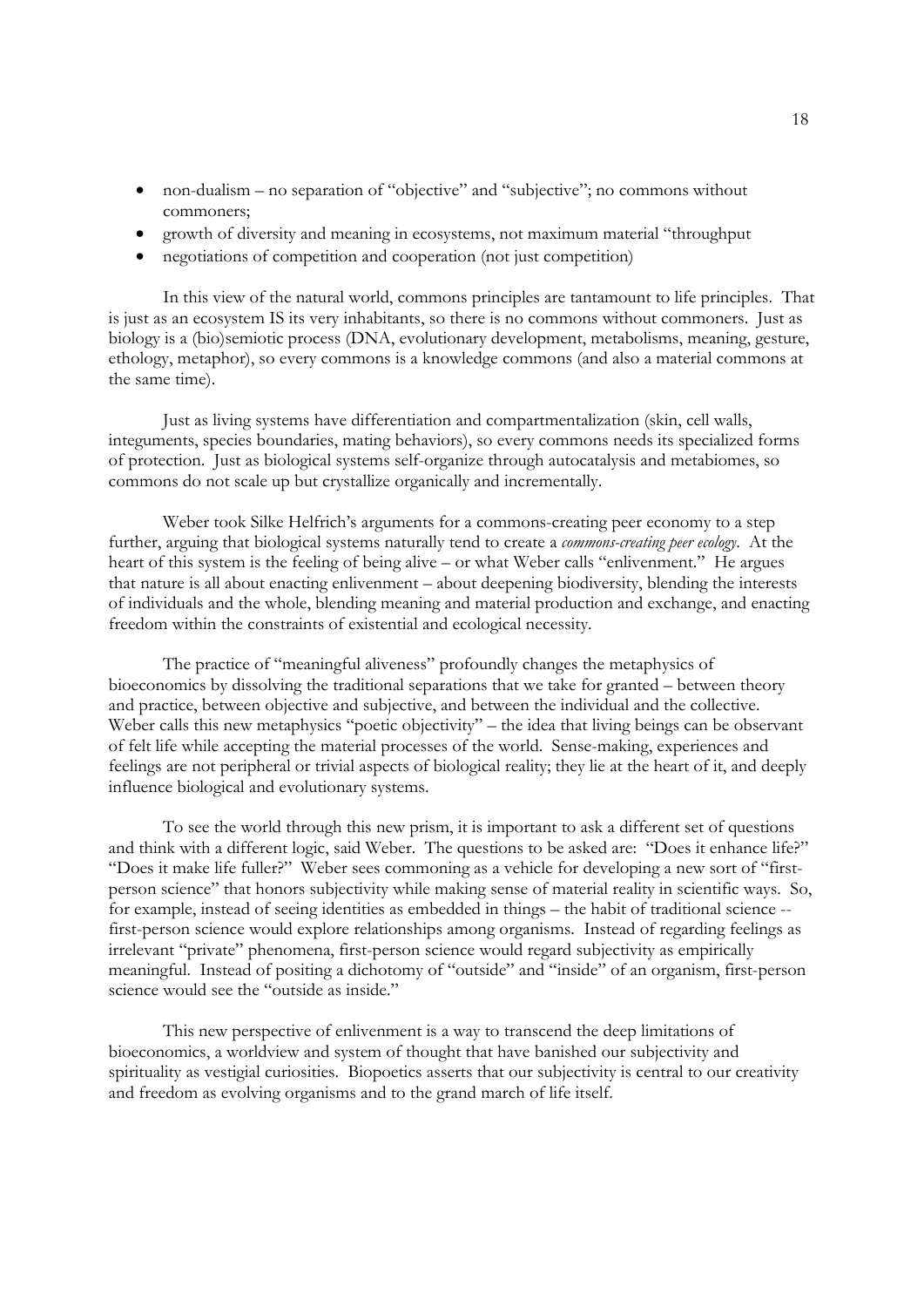This has far-reaching implications for how we conceptualize our economics. Rather than see nature as inert matter that we can manipulate for whatever purposes, we must see that "nature" is not an other, something apart from human beings, but rather as something we are wholly integrated with. Nature amounts to an open-source commons – a realm in which exclusivity or property rights do not exist, or make sense. The dualisms of "individual" and "collective" do not make sense because the two notions are blurred and integrated with each other. Human beings themselves amount to a "super-organism" of smaller organisms aggregated into a whole; humans are not strictly separate from nature but rather deeply embedded in it.

 From these ideas, Weber develops the idea of "interbeing," the ecological principle that "everything is hitched to everything else," as naturalist John Muir put it. Material resources do not operate on a separate plane according to external forces beyond our control; they are linked to (immaterial) meaning and sense that living beings are constantly refining.

 An "enlivened economy" is one that promotes these sorts of relationships among living, natural processes. "If nature actually is a commons," writes Weber, "it follows that the only possible way to achieve a stable, long-term productive relationship with it is by building an economy of the commons. It can help dissolve the traditional duality of humans and nature, and orient us toward respectful, sustainable models of engaging with the more-than-human aspects of nature."

Weber's account of "enlivenment" is sure to be controversial precisely because it challenges some core assumptions of the modern, scientific worldview. It spans the worlds of science, politics, economics and the commons in a way that certainly raises many questions. His essay is also likely to be misunderstood or its implications resisted, as when one questioner at the conference strenuously objected, "But we are not animals!" Surely we are not "animals" in many significant senses, but it is also true that we have yet to come to terms with our actual biological existence and our embeddedness in a larger, natural order. The standard bioeconomics narrative has little to say about how our identities, consciousness, morality and sense of the world are embodied in living, breathing, material organisms – the human species.

> **Video of Weber's talk:** http://www.youtube.com/watch?v=fqI0qKFWugo - at=30 **Powerpoint slides for Weber's talk:** http://boellblog.org/wpcontent/uploads/2013/05/Enlivenment\_WeberAndreas\_ 24052013.pdf **A pdf of Weber's "Enlivenment" essay:** http://www.boell.de/publications/publications-enlivenment-publication-seriesecology-17364.html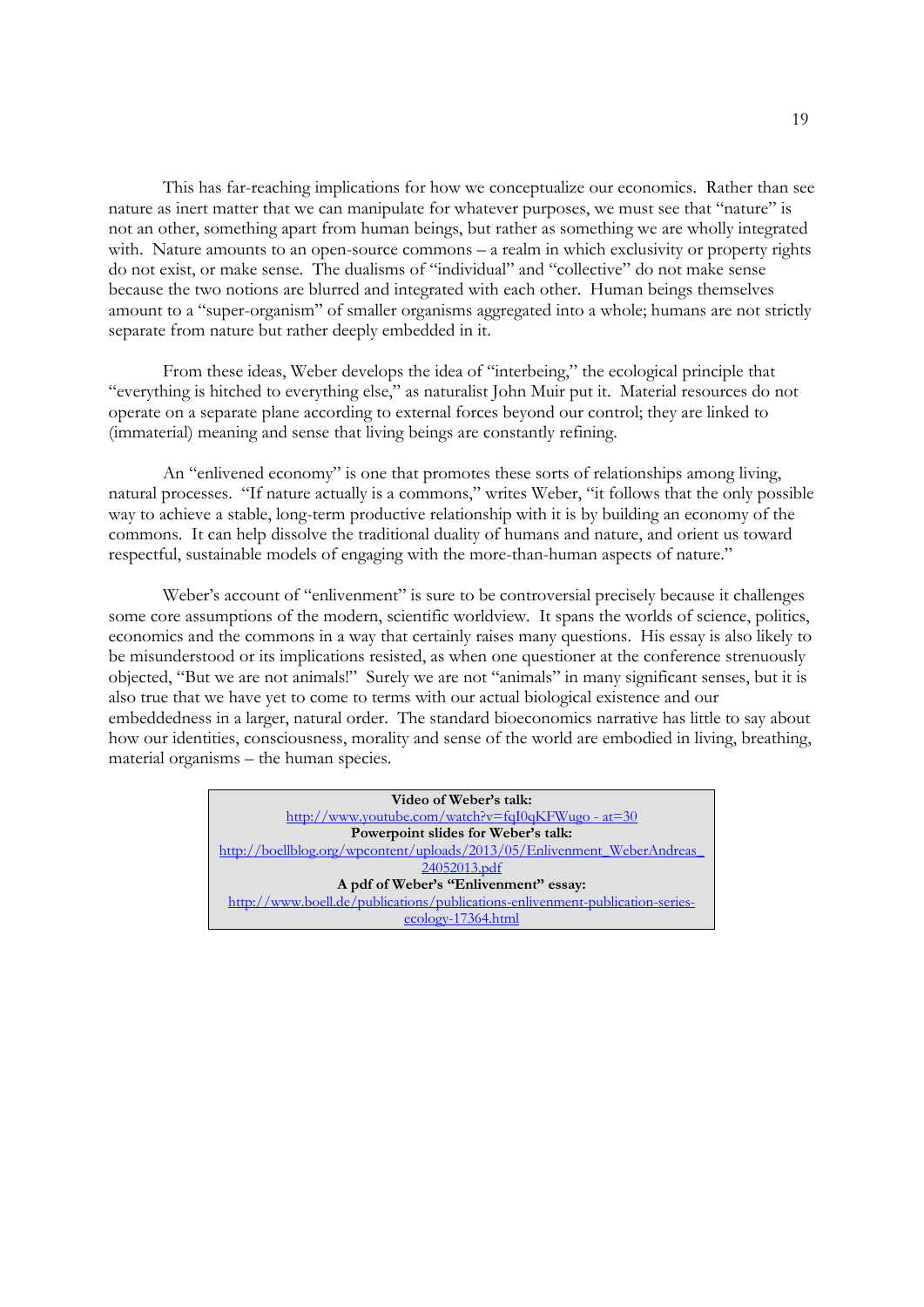# **II. Five Conference Streams**

# **Stream #1: Land and Nature "Integrating Theory and Practice in the Management of Natural Commons"** Saki Bailey (Italy), Stream Coordinator Keynote Talks: Joshua Farley and Ugo Mattei

 This stream brought together legal scholars, ecological economists and commons advocates to explore new types of commons-based policies and models for governing shared natural resources, especially water and land.

 Throughout the world, neoliberal economic policies have had destructive effects, resulting both in the degradation of natural environments and a loss of fair access to shared resources. In large metropolitan areas such as Paris, Berlin and Naples, the aggressive privatization of water systems has resulted in price increases, lower quality water, reduced access to water and less democratic control.

 There is a flourishing anti-privatization movement in both Europe and the Global South, but much of this advocacy does not have the analytical and theoretical tools to push for a paradigm shift in the economic organization of our natural resources as commons. This Stream explored the possibilities for a more profound, commons-based shift in governance of natural resources. It featured an American ecological economist, Professor Joshua Farley, and an Italian law scholar, Professor Ugo Mattei, speaking about natural resource commons from different perspectives, and then entering into a dialogue on the theme, "Natural Resource Governance: Between Revolution and Reform" -- a theme that was addressed as well by the previous keynote talk by Professor Maristella Svampa of Argentina.

| <b>Joshua Farley (USA)</b>          |  |
|-------------------------------------|--|
| University of Vermont               |  |
| "Economics, Nature and the Commons" |  |

Professor Joshua Farley, who studies community development and applied economics at the Gund Institute for Ecological Economics at the University of Vermont, set forth the basic challenges facing human societies in managing natural resources.

 In standard economic terms, a society should "maximize utility," i.e., produce a high quality of life for this and future generations. "It should meet physiological needs, healthy communities, fulfilling social relationships and meaningful work, among other things." In practice, however, the laws of physics require that we use energy to produce something; it is impossible to produce something from nothing. Yet we have finite petroleum stocks and even finite solar flows.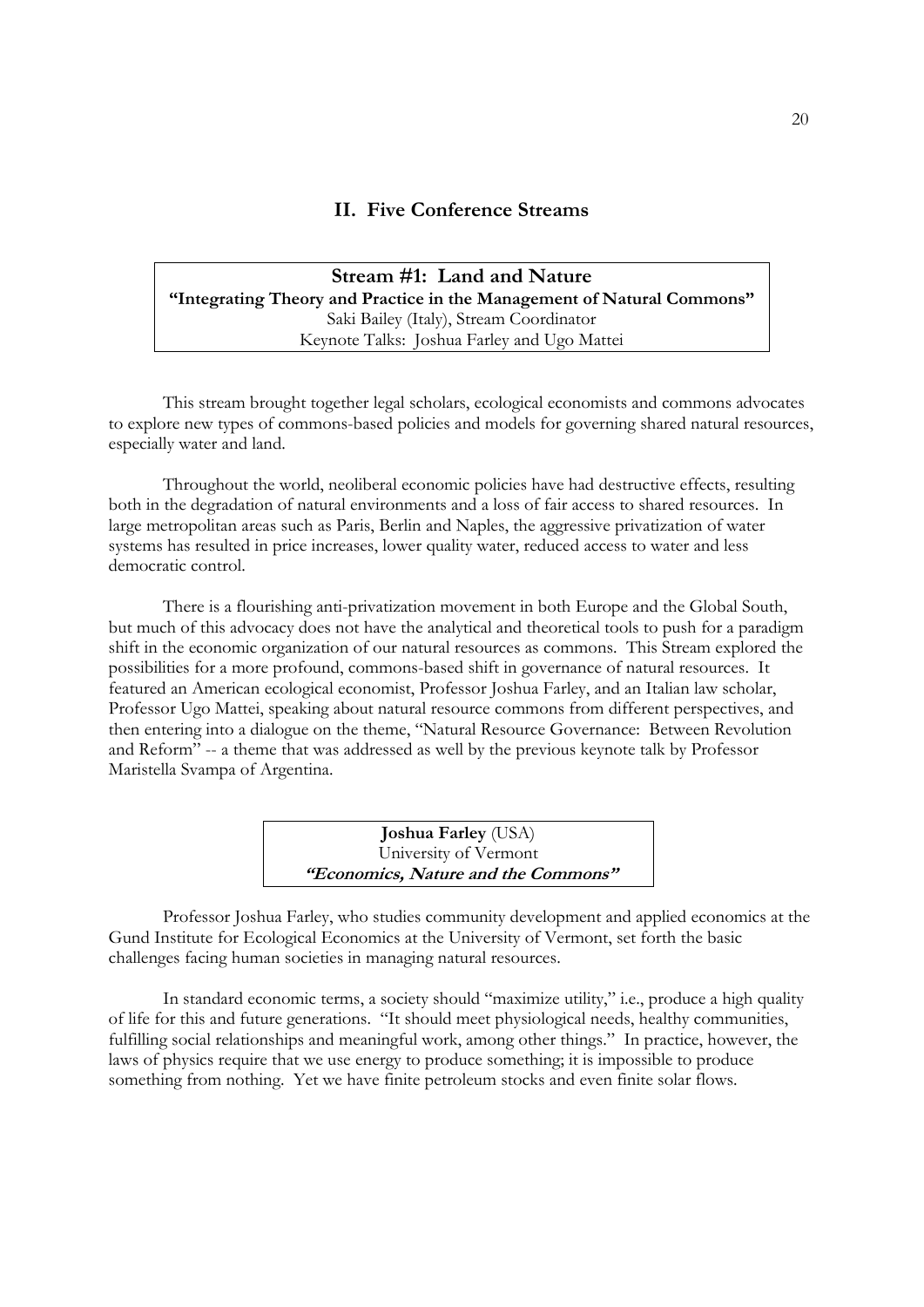The laws of ecology mean that the "conversion of ecosystem structure into economic products and waste emissions degrades and destroys ecosystem services, including basic life support functions. This tension between "economic products and ecosystem services," both of which are essential to civilization, means that we have unavoidable tradeoffs that we must make.

 Humans therefore face a "macro-allocation problem" in determining how to allocate the resources of ecosystem structures between ecosystem services and economic products?" The goal should be to achieve "sufficient well-being for humans and other species, now and in the future. Ecological services must meet vital life-support functions, shared by all.

 Potential solutions to this macro-allocation problem include reform that "internalizes externalities through markets." For example, "green taxes" can raise prices and in so doing determine the scale of externalities. Or a cap-and-trade system can be imposed by governments and in so doing dictate the scale of externalities, and let the price adjust accordingly. (One problem with this approach is that prices can be susceptible to speculation.) But a more "revolutionary" approach to the macro-allocation problem would be to internalize externalities through common ownership. The scale of externalities is determined by the community, and then the resulting ecosystem services are distributed and allocated.

 However, there is also a *micro-allocation problem* that we face in allocating the fruits of available ecosystem structures and information among different economic products. In modern societies, markets typically allocate the benefits of water, land, food and energy. However, when market demand is the tool for such allocations, preferences are weighted by the purchasing power of individuals, which means that resources are directed to those who need them least.

 Moreover, some natural resources such as water supply systems are natural monopolies, with high fixed costs and low marginal costs. A competitive market would only increase costs, yet forprofit monopolies for water provisioning are unacceptable. The problem for many finite, essential natural resources such as land, food, petroleum and water is that supply does not necessarily respond to price signals. In addition, small decrease in supply can lead to huge increase in price. A market-based system for these resources can therefore result in speculation, bubbles, busts, instability and misery.

 Farley concluded that neither an ecologically sustainable "macro-allocation" of natural resources nor a just distribution of resources can be solved through markets. "When resources are essential or not depleted through use, markets are inefficient." By contrast, collection action and common ownership are more sustainable, just and efficient. We need common "ownership" of ecosystem functions, which means that we need "common ownership of ecosystem structures" in order to ensure that basic needs are met. "If the ecosystem structure produces any surplus, it can be auctioned off for private use, with revenues used to sustain the health and ownership of the

commons."

| Video of Josh Farley's talk:                                           |
|------------------------------------------------------------------------|
| http://www.youtube.com/watch?feature=player_embedded&list=PLQoUnPhwq7c |
| ylzACRGFLtIsYSGBQBkXjq&v=pJv-YNyTUjM                                   |
| <b>Farley's Powerpoint slides:</b>                                     |
| http://boellblog.org/wp-content/uploads/2013/05/NatureStream           |
| FarleyJoshua 23052013 1.pdf                                            |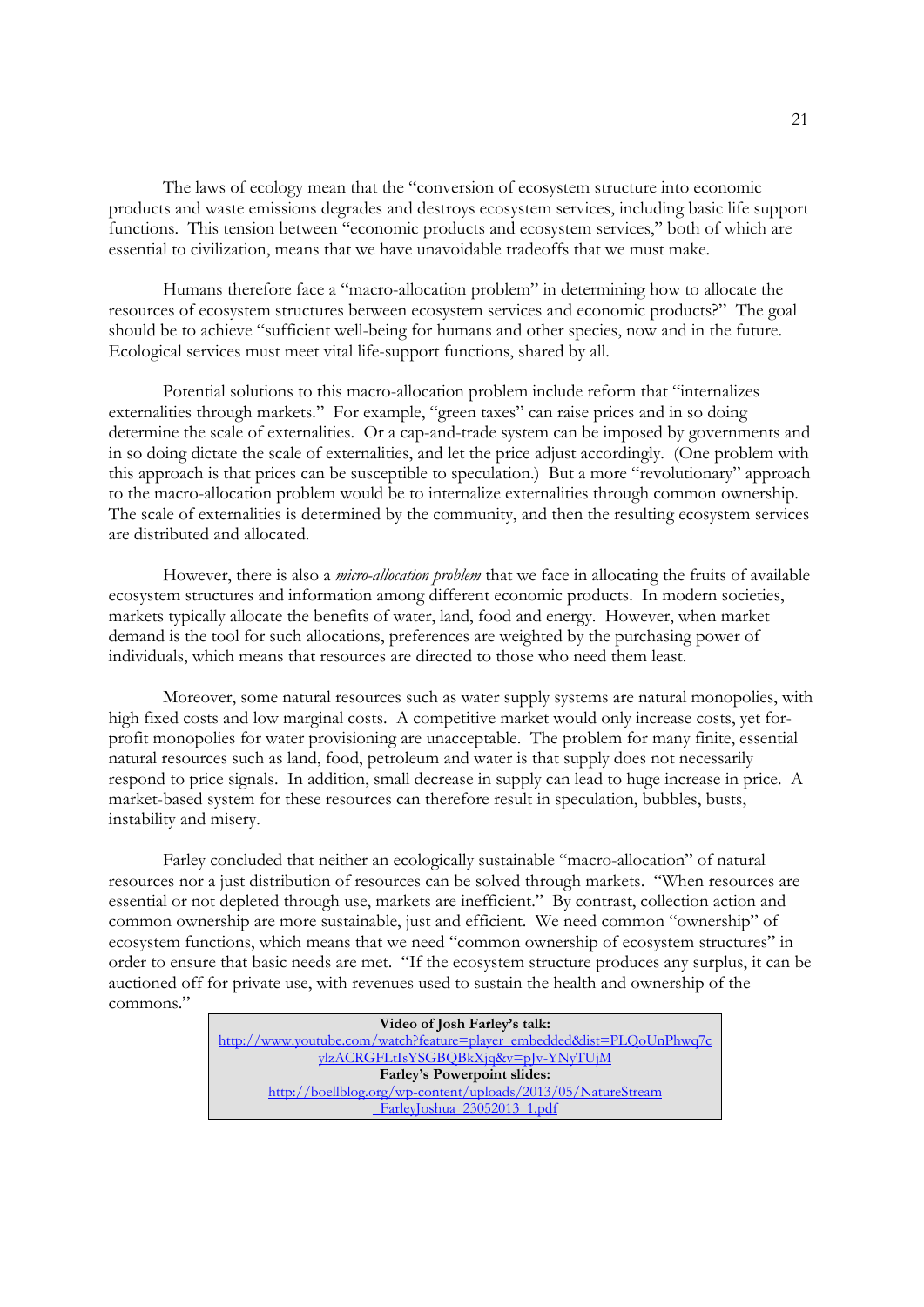**Ugo Mattei** (Italy) International University College, University of Turin and University of California, Hastings College of Law **"Economics, Nature and the Commons"** 

 Professor Ugo Mattei, a law scholar at the University of Turin's International University College, and at the University of California's Hastings College of Law, has long been a commons activist in Italy, especially on water issues. His bold, spirited keynote talk focused on the practical, real-world challenges of converting a privatized municipal water system back into an institution serving the public, and ideally, managed according to commons-based principles. (See Stream discussion below on pp. 24-27 for further details on water as a commons.)

 As a preface to his remarks, Mattei warned that while the relationships between "commons and economics" must be discussed, there is a danger that economics will overpower the law, much as it did when the field of "law and economics" was developed a generation ago. Mattei also warned that the choice between "revolution" and "reform" – the theme of this session – is not quite right because the idea of "reform" has been debased.

 "Reform used to mean achieving gradually the result the revolution achieves fast," said Mattei. "But today when we talk about reform, in the neoliberal order, we mean the exact opposite. Reform does not mean a process of gradual inclusion and the construction of a more equal society; it means transferring as many public resources as possible to the private domain. It means privatizing the structures that make government stable and enable public decisionmaking and making everything more market-friendly and enhancing flexibility in labor markets. Reform today is basically a process of privatization of the public sector."

 To investigate how to move the commons paradigm forward so that it could have a more influential mainstream role in public life and policy, Mattei spoke about the difficult challenge he has personally faced in trying to "re-publicize" the municipal water system in Naples, which had been previously privatized. If we are going to combat the prevailing trends of "reform," which allow corporations "to get stronger and to conquer more spaces that used to be public," then we must figure out "how we are going to deal with the corporation" as an institutional form.

 In Italy, a voter referendum in 2011 rejected a proposal to privatize local water systems by a remarkable 95.4 percent, or 26 million votes. Emboldened by this strong show of public support, the City of Naples began an attempt to bring the private corporation controlling the city's water back under public management. Mattei said that this process has demonstrated how exceedingly difficult it is to convert private assets into commons-based governance systems. "Re-publicizing" a formerly privatized asset (let alone converting into a commons-based form) demonstrates the very deep biases of neoliberal law and the challenges of a commons transition.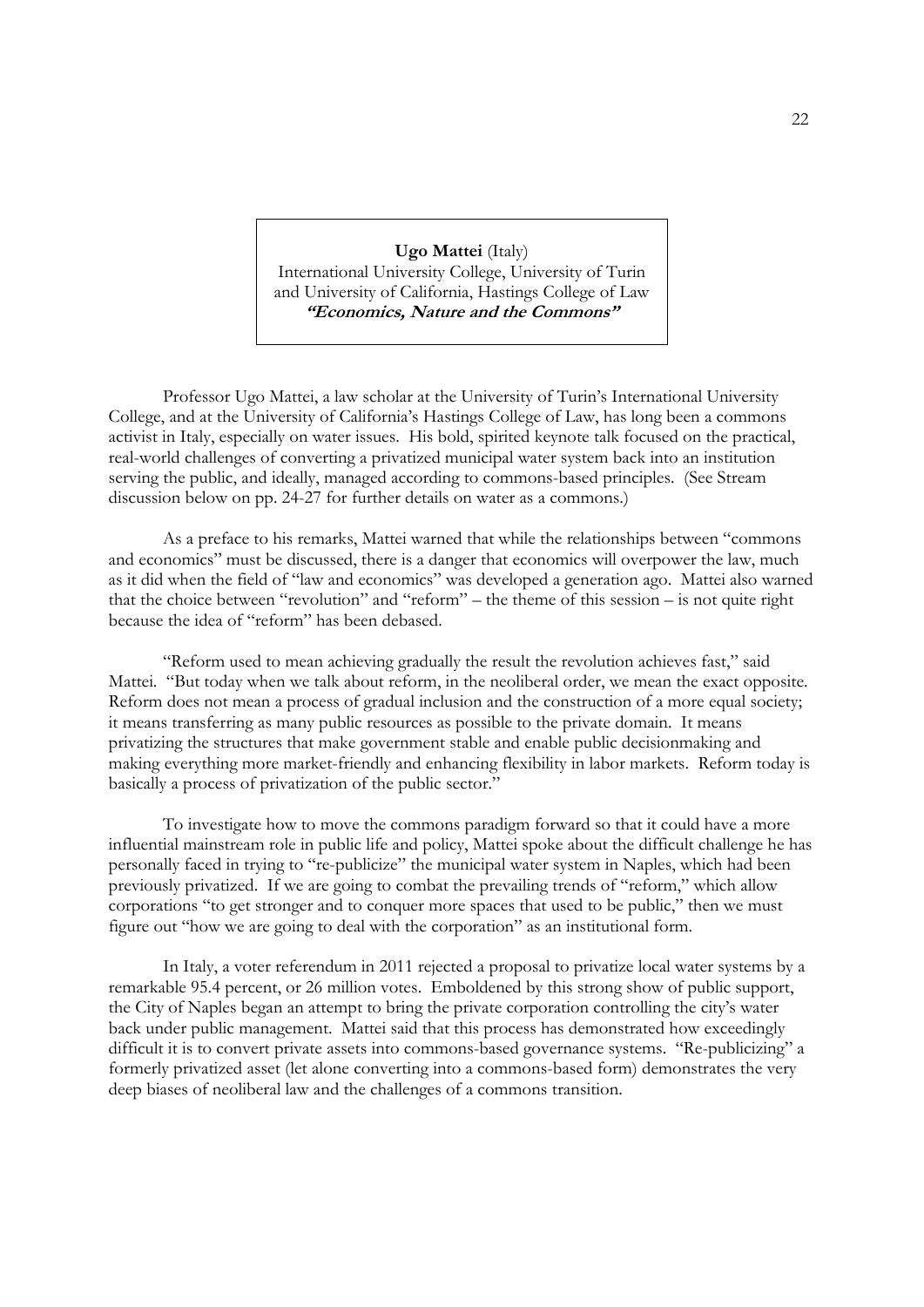He noted: "First, you are not going to transform a private corporation into something public via commoning. You need a lot of 'non-commoning' authority to make the transformation. That's what I've learned in the past couple of years. You have to get in the bottom room, struggle for power, and create and transform the bylaws of the corporation so that the corporation will stop *acting* as a corporation. And you need to introduce controls so that this change can happen and last."

 A transformation to a commons-based system is so difficult because "there are lots of vested interests" associated with corporations, most notably shareholders and politicians, and because the performance standard for a corporation is quite simple: profit. "Everyone who owns shares, whether from the public or private sector, is only interested in the return on investment," said Mattei. "Even politicians in the public sector act as much like sharks as privately owned corporations because they need the return from those shares at the end of the year in order to carry on the business of the municipality."

 Mattei's blunt conclusion is that "reform" within the existing system of law and politics is not going to bring about commons-based institutions: "The given legal order is hierarchical and has great concentration of power. You have to play by those rules." Mattei believes that the only way to bring about commons institutions and commoning practices is by "breaking the law. Some things are compatible with the given legal order, and some are not. You can occupy a place, and then you may be able to do things the way you want – if you have enough force or politicians are too scared to evict you. But if you play by the rules, you need a concentration of power for a while."

 The basic problem is that the neoliberal political order – and particularly the system of law – favors private property rights and the corporate sector. "No matter whether you are a revolutionary or reformist, the neoliberal order is biased toward the private. The law makes it extremely easy to privatize resources. If you are a municipality and want to sell your water company, you will find it very easy from a legal point of view. But there are no laws in the Italian legal order that shows you how to go the other way around," he said.

 "What happens if a municipality changes its mind after it has privatized a local public service? Or decide it was a mistake? Can you do it?" asked Mattei. "The answer is simply no. You have to force the legal system to permit it through a re-interpretation of the law." The law itself provides no clear, convenient ways to restore a private asset to public control, he said: "It took us a year and half of hard work and research to reinterpret the Italian legal code in such-and-such a way that we could make a legal argument for the transformation of a private resource to public control. You need a good argument to get around the logic of neoliberal law and make the case that it is not serving the collective good."

 Mattei said that his challenge was, "Can you convince a judge that your interpretation is a good one, especially when it is clearly outside of the law? Let's face it. The transformation of the Naples [water management] corporation into a public entity was, technically speaking, illegal. It depended on a very expansive interpretation of the law." That was possible only because the court was willing to regard the referendum results as compelling evidence of the public will, and thus to approve the re-publicization of the Naples water system.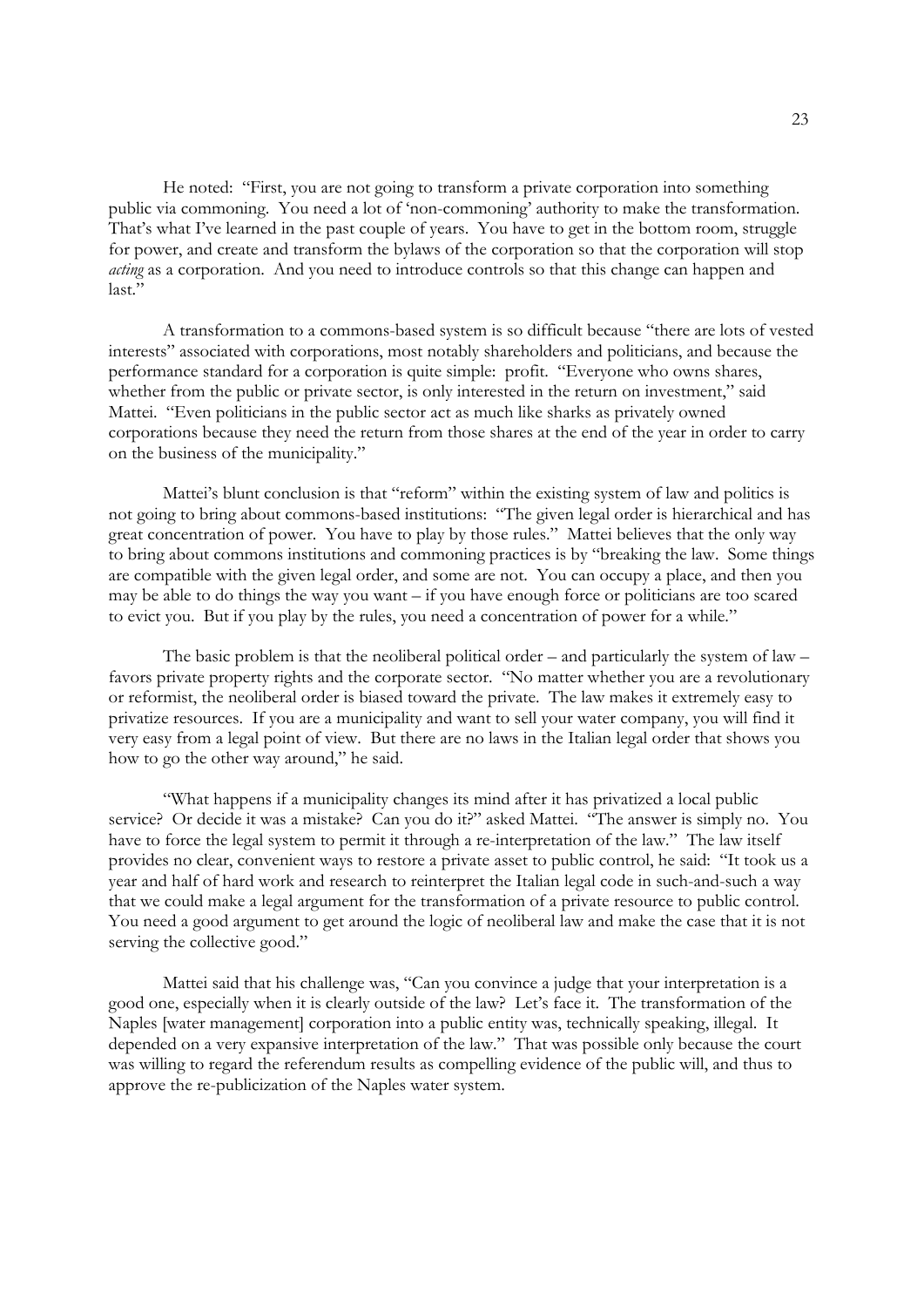The legal impediments were only one part of the struggle, said Mattei. There were also enormous fiscal, tax law and labor law issues. "It is not so easy to change the DNA of a corporation," said Mattei, "so that it will exist not to make a profit, but to run the water system in an ecological, sustainable, long-term way so that it takes into consideration the needs of the one million people it is serving." This task also required considerable investment money and sophisticated managerial skills.



 Once an institution moves beyond the simple-minded metric of profit, Mattei continued, you have to develop new ways to ensure that the ecological and commons-based purposes of the enterprise are being honored. The performance-measurement system must show that any money that you are losing is being recovered in other ways, such as a more benign environmental impact and greater public participation. "For a corporation, the market is theoretically the agency of control. Once you get to a commons, there is no formal agency of control – so you need to create one. This is where we are now."

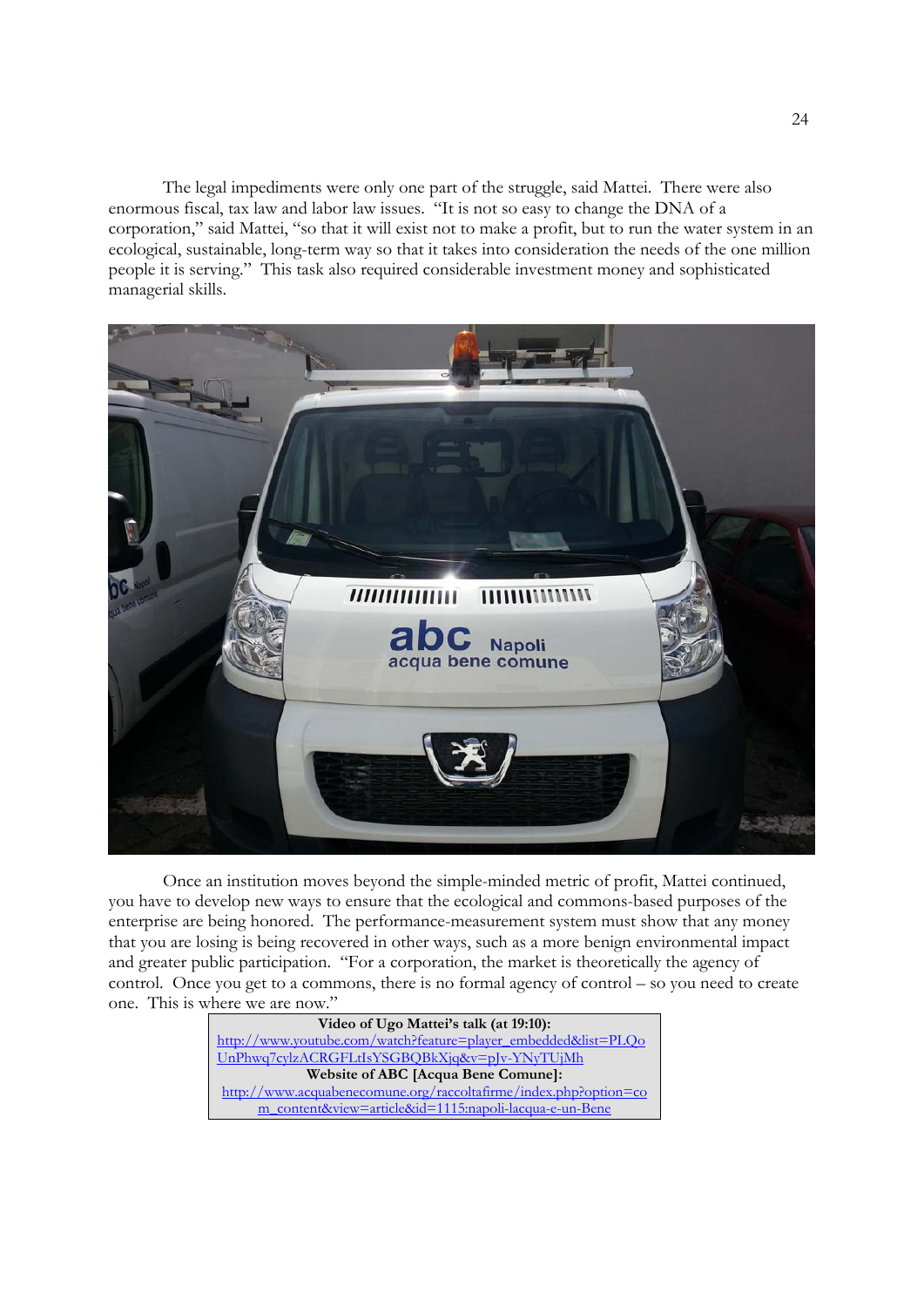#### **An Account of the Land and Nature Stream's Deliberations**

 *At the ECC, the Natural Resources Stream held a series of breakout sessions at which self-selected participants focused on the challenges of managing water as a commons. Below is a minor adaptation of the document that the Stream participants collectively prepared.* 

 Worldwide there are many struggles by commoners to protect affordable access and usage to flows of water, even as large multinational water companies seek to gain proprietary control over water as a source of private profit. The group stated the problem succinctly:

"Neoliberal policy is leading to the enclosure of water commons and subjecting them to the logic of the market where the value of water is measured solely by its price on the global water market. This is creating conflicts or 'water wars' of local people against the state and multinationals."

 While solutions to this conflict will of course vary from one region to another, the Stream agreed that *commoning water* is the best generic solution. This means that water must be treated not as a resource, but as something both sacred and a biological source of life. When the quality of water is degraded, so is the quality of human life and the environment. So we must recognize water not just as a thing to consume, but as a set of social relationships. It is the site of power and a source of community development, autonomy and empowerment. Therefore, power in decisionmaking about water should be diffused, inclusive and transparent. This requires the creation of channels of commoning.

 What, then, is "commoning"? Tommaso Fattori, a member of the Italian Water Forum, put it well in *Commoning Public Utilities:* "Commoning is the evolution of commoners' ability to impose shared rules on themselves: an evolution of the so-called "vernacular laws" which do not descend from above – from the State or from the transnational law firms – but originate from below, expressing needs, interests and values that circulate within local communities at the grassroots level."

 Commonifying water requires an understanding of water commons in three different dimensions: the legal form or governance, the non-economic values of the commons, and finally the political and social context in which commons are embedded. Understanding each of these dimensions can provide us with tools and strategies for protecting water commons.

 Special attention must be paid to the legal form and governance of the commons, as Ugo Mattei's keynote talk made clear. We can identify different "templates" for constructing and protecting water commons if we identify the form in which water commons are owned (public, private to common ownership) and how these forms of ownerships are named in each legal system. Identifying the legal form may also help us evaluate how well the operational rules of a given legal form fulfill or flout "commons water design principles."

 Water governance may require *nested* and/or *polycentric* governance, which is the coordination of many different levels of water governance regimes (local, national and international) as well as the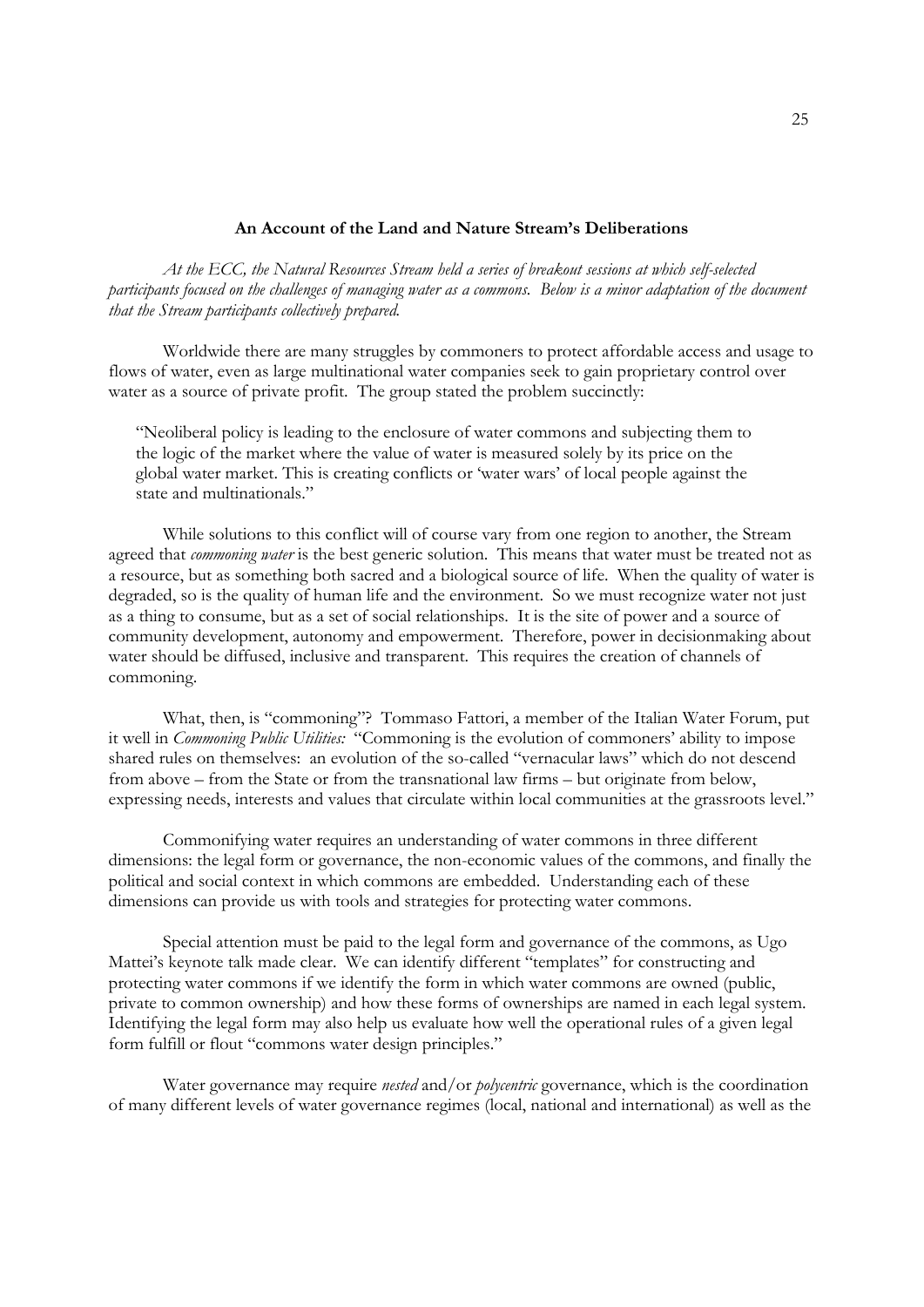recognition of *customary* governance regimes.

Here are some basic design principles of water commons:

- There should be no right to transfer water individually. Any transfer of water rights must be accomplished collectively with full transparency to the user and manager community.
- There should be diffused, horizontal decisionmaking that allows for the widest amount of citizen participation, not only at the level of monitoring but at all levels of decisionmaking.
- Decisionmaking should not simply be designed to meet the needs of "stakeholders," but also of "need" and "care" holders. Those people who use and manage water should be involved in decisionmaking, and not just those with an economic interest in water.
- Allocation of water at certain minimum levels should not be dependent upon price.
- The price of water should only reflect costs and not profit.

 The Stream then considered a variety of legal structures for water management. The typical model is known as the *PPP, for Public/Private Partnership* in managing water. This system consists of a management contract in which a private operator is responsible only for running the system, usually for four to seven years. It receives fees for its work that are to some extent performance-related. The public sector, for its part, finances and carries out any necessary investments.

 Another arrangement is a *lease contract,* under which assets are leased to the private operator who receives a share of revenues. The operator typically bears a higher commercial risk than under a management contract, but investment is still fully or mostly financed and carried out by the public sector. The duration of lease contracts is typically ten to fifteen years.

 There are two other possible arrangements: a *mixed-ownership company* in which a private investor takes a minority share in a water company with full management responsibility vested in the private partner; and *a concession* under which the private operator is responsible for running the entire system. Investment is mostly or fully financed and carried out by the private operator. The duration is typically 20–30 years.

The legal system used by the Eau de Paris is a company with a semi-independent legal entity that has its own budget, and reports to the municipality. It is publicly owned and city-run. Its board includes ten elected representatives, two elected local authority members and staff representatives, water and sanitation experts, representatives of consumer and environmental groups, and five users who belong to the municipal water system called Observatoire Municipal de L'Eau. Profits from the water system, rather than going to private companies, are reinvested.

The commoning processes of the Paris model means that the water system does not need to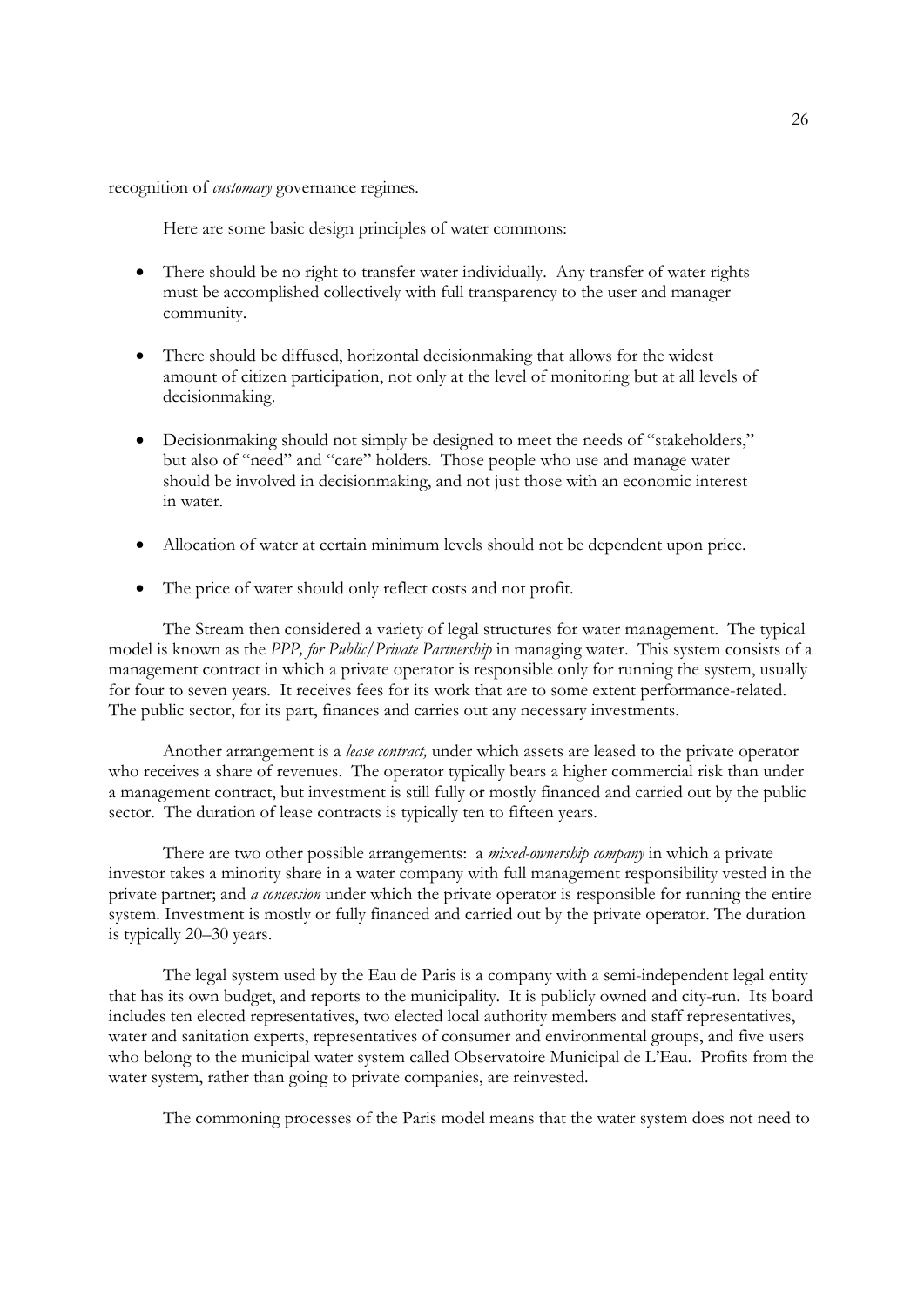pay dividends to shareholders, which has saved Eau de Paris 35 million euros per year. Contracts are transparent and the cost of water has remained stable at a cost below the national average. These extra savings have permitted a policies of social subsidies to guarantee poor families access to water and to assist local farmers to switch to organic agriculture methods to reduce water pollution.

In Naples, Italy, the commons model of water management took place when ABC Napoli was formed in September 2011. The system was converted from a private corporation (SPA to a public entity (azienda speciale); all five board members are appointed by the mayor. Two are from the "environmental world," and one is a technical/administrative expert. Citizens (water users) participate through a 21-person board of users, "Comitato di sorveglianza." ABC Napoli is now considering how to structure the role of the environmental experts; whether a user representative should be made a voting member of the board; and how to value water by something other than price. (Austrian economist Christian Felber has introduced a model called the "Common Good Matrix," which could be applied to ABC Napoli.)

Around the world, there are other models for managing water that are being explored. In the Great Lakes of North America, a number of citizen groups and indigenous peoples selforganized as the Great Lakes Commons are investigating how the public trust doctrine might be used to develop new governance models. The public trust doctrine is an ancient legal tradition that prohibits the state from giving away, selling certain or abusing certain inalienable ecological resources that belong to the unorganized public.

The Bolivian government has also been a pioneer in adopting a new "Law of Mother Earth provision (Ley de Derechos de la Madre Tierra) in 2010, which draws upon the Universal Declaration of Human Rights to explicitly recognize the "inherent rights of Mother Earth." Unfortunately, the declaration does not identify the mechanisms and procedures through which various obligations might be enforced.

The breakout session for water concluded that the value of the commons in managing water is that it honors the role of democratic participation, transparent procedures, eco-sustainability, access and reinvestment of surplus to improve sustainability, access and quality. These values, distinct from standard economic or market value, can be used as an alternative system to measure the success of water management. Under one scenario, it was proposed that commons-based values could be assigned point values that would allow them to be used in a matrix system for the common good, similar to the one developed by Christian Felber.

While the protection of water commons has varying political and social aspects from place to place, the political strategies for transforming private management systems to public or commons management include: **People's referendums; the creation of instruments of direct democracy** (such as the inclusion of users and managers in decisionmaking, as seen in Paris and Naples); **court decisions** that recognize the necessity of such transformations; **political force** initiated either through people's referendums or charters and/or the constitution at municipal, regional or national levels; and **support of international treaties and initiatives** that recognize the right to water, such as the UN General Assembly resolution or United Nations Water Day.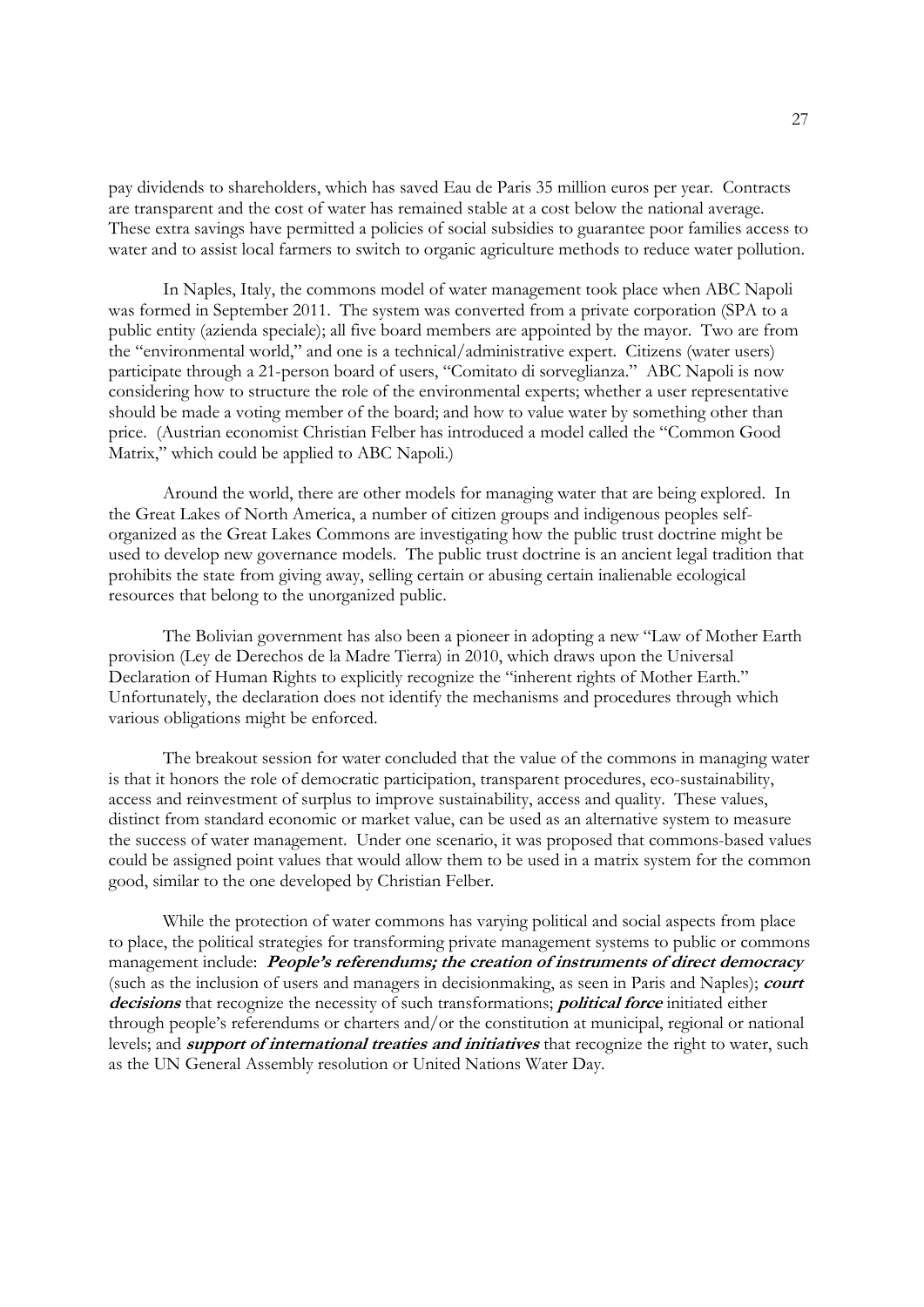**Description of Nature Stream:** http://p2pfoundation.net/ECC2013/Land\_and\_Nature\_Stream **Documentation on Nature Stream:** http://p2pfoundation.net/Documentation\_on\_the\_ECC2013\_Land\_and\_Nature\_Stream **"Commoning Water" PowerPoint slides:**  http://boellblog.org/wp-content/uploads/2013/10/ECC-Commonifying-Water.pdf **"Water as a Commons" PowerPoint slides:**  http://boellblog.org/wp-content/uploads/2013/10/ECC-Water-as-a-Commons.pdf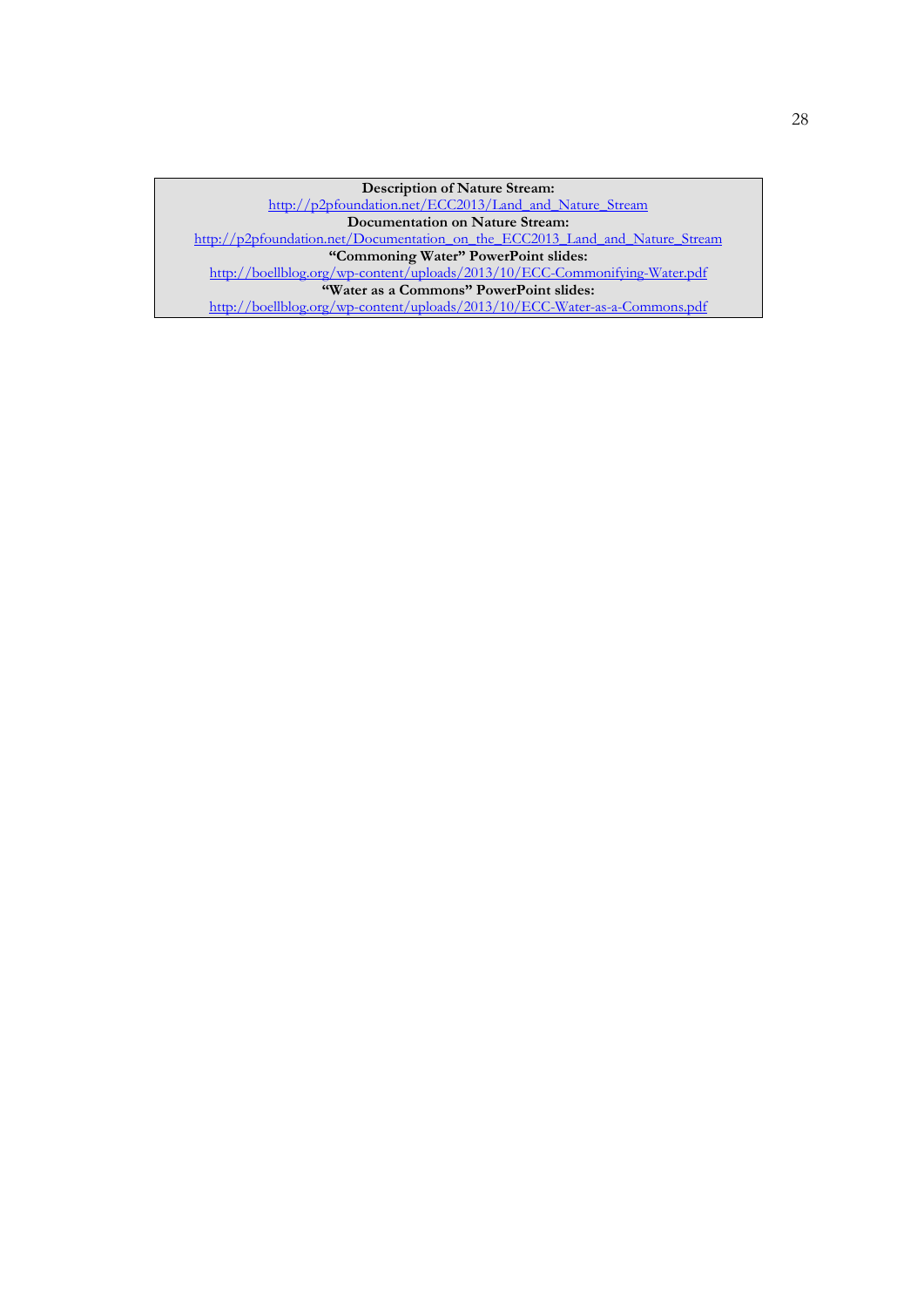### **Stream #2: Care Work "Doing Away with Labor: Working and Caring in a World of Commons"** Heike Löschmann, Stream Coordinator

 Currently, we witness two parallel phenomena: Global development policies cause the loss of use rights to the natural commons as the livelihood support system for an estimated two billion people. At the same time, an ecology of collaborative production is (re)emerging beyond markets, money and organizational hierarchies as we know them. The lines between production and consumption are becoming blurred by social practices, which are based on sharing and (indirect) reciprocity.

 These practices are providing innovative answers to the fundamental question of how to (re)produce our livelihoods. Yet, most of the time, they do neither recognize "the whole of work," which means to overcome the structural divisions between productive work and care work (education, health, eldercare, household level, etc.) nor do they reduce embedded gender imbalances in the performance of these activities.

 And yet, the emerging new patterns bear the potential for a historical transformation toward a model that we could term "(re)presumption." It is a created term to combine two sides on a structural level: reproduction and production on the one hand, and production and consumption on the other. It could provide alternatives to both, globalized capital(ism) and "nationaldevelopmentalism," and to overcome structural causes of gender inequality and the markets externalization of care and nature services.

 These trends also point to the transcendence of the conditions that historically forced the division between social reproduction and economic production. While most unionists tend to focus on the labor market and a fair distribution of available employment in our world of today, the work of the future may no longer be a "product" that is bought and sold in the market, but it could be managed as a commons. This is the vision that the Care Work Stream addressed.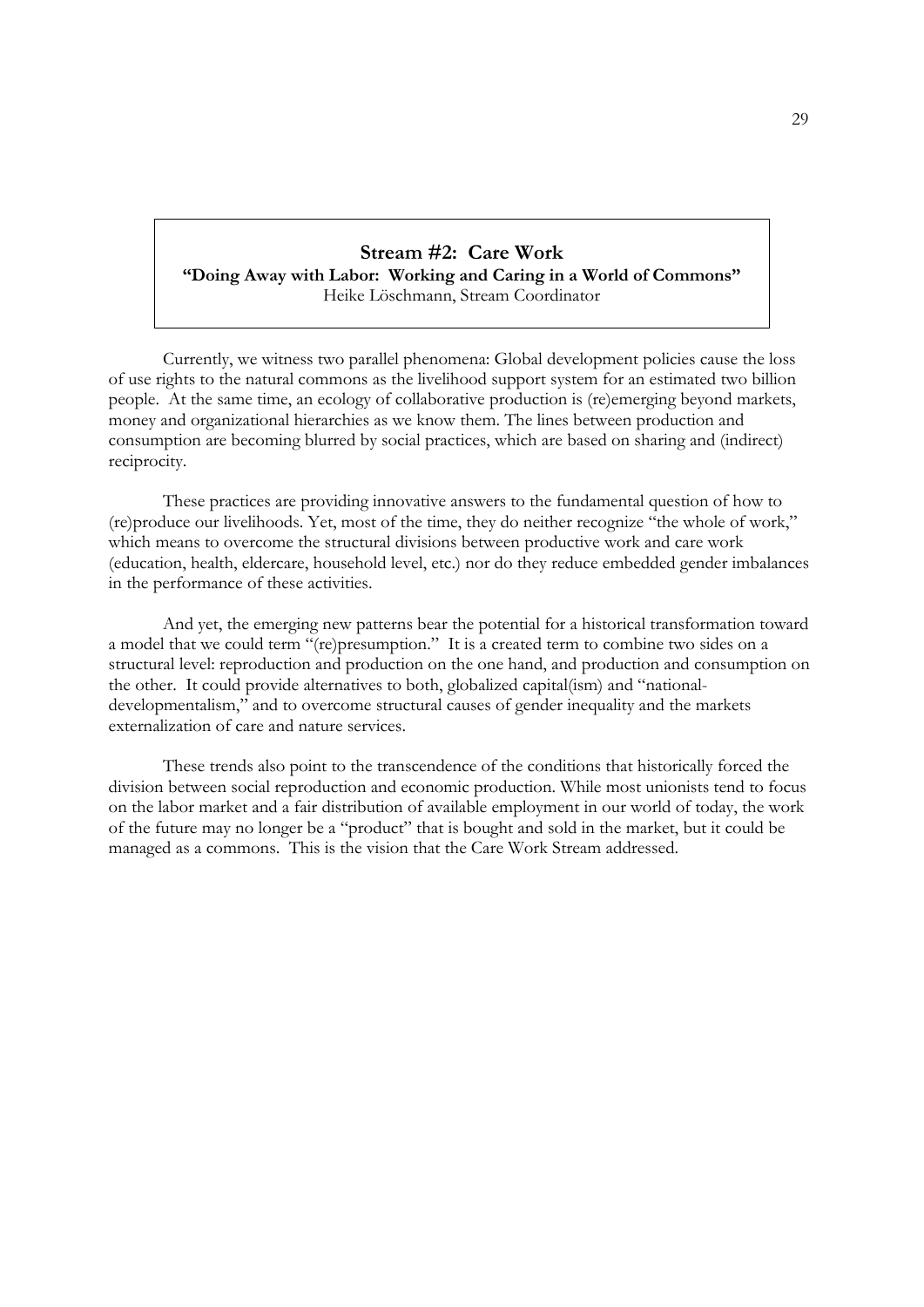**Heike Löschmann** (Germany), Keynote speaker, on behalf of Daniela Gottschlich, Leuphana University Lüneberg, Germany

**"Doing Away With Labor: Working and Caring in a World of the Commons"** 

 Heike Löschmann, Stream Coordinator for the Care Work Stream and Head of the Department for International Politics at the Heinrich Böll Foundation, delivered a keynote talk that adapted the prepared remarks of Daniela Gottschlich, who was unexpectedly ill and could not attend. Löschmann and Gottschlich had consulted and shared extensively in the development of this collaborative keynote for the Care Work Stream. Gottschlich is a political scientist and feminist theorist from Leuphana University Lüneberg, in Germany. (Throughout this summary, the text will refer to Löschmann's presentation, but it should be understood that this talk was based on Gottschlich's prepared remarks, available for download here: http://www.boell.de/economysocial/ economy/economy-keynote-working-and-caring-17397.html.)

 The talk focused on how we might rethink the role of human reproductive labor and do away with the idea of labor as employment and commodity that we buy and sell in the market. Our goal should be to reframe our understanding of labor as what is *behind* our employability – namely, the human capacity and ability to work. If we can then consider this capacity as a common-pool resource, and imagine what it would take to organize it as a commons, then we may be able to reframe the economy from a feminist economics perspective.

 Löschmann noted how "caring" and "commoning" are similar concepts. Both criticize the prevailing economic paradigm (maximization of profits, competition, etc.). Both emphasize the human dimensions of market activity. Both are based on cooperation and responsibility, and embody an ethics of care and reciprocity. Caring and commoning are both relational, not transactional. In this sense, caring and commoning both must be constantly created and re-created.

 However, there are differences between the two concepts as well. Commons-based peer production is usually a self-determined, individual choice, whereas care work and reproductive activities are absolutely necessary activities (e.g., child-rearing, eldercare, individual household reproduction) that a society cannot do without. In a commons, humans are considered socially independent, and cooperation occurs between people with equal rights and status. But in care work, humans are usually dependent, fragile beings who need the help of others because they are young, old or ill. There is therefore an asymmetrical relationship between a care-giver and care receiver, and it is difficult or even impossible for a care giver to withdraw from the relationship.

 In the theoretical framework of feminist economics, market economics is the realm of paid labor, which is more highly regarded than work that is unpaid. Unpaid work occurs in the "care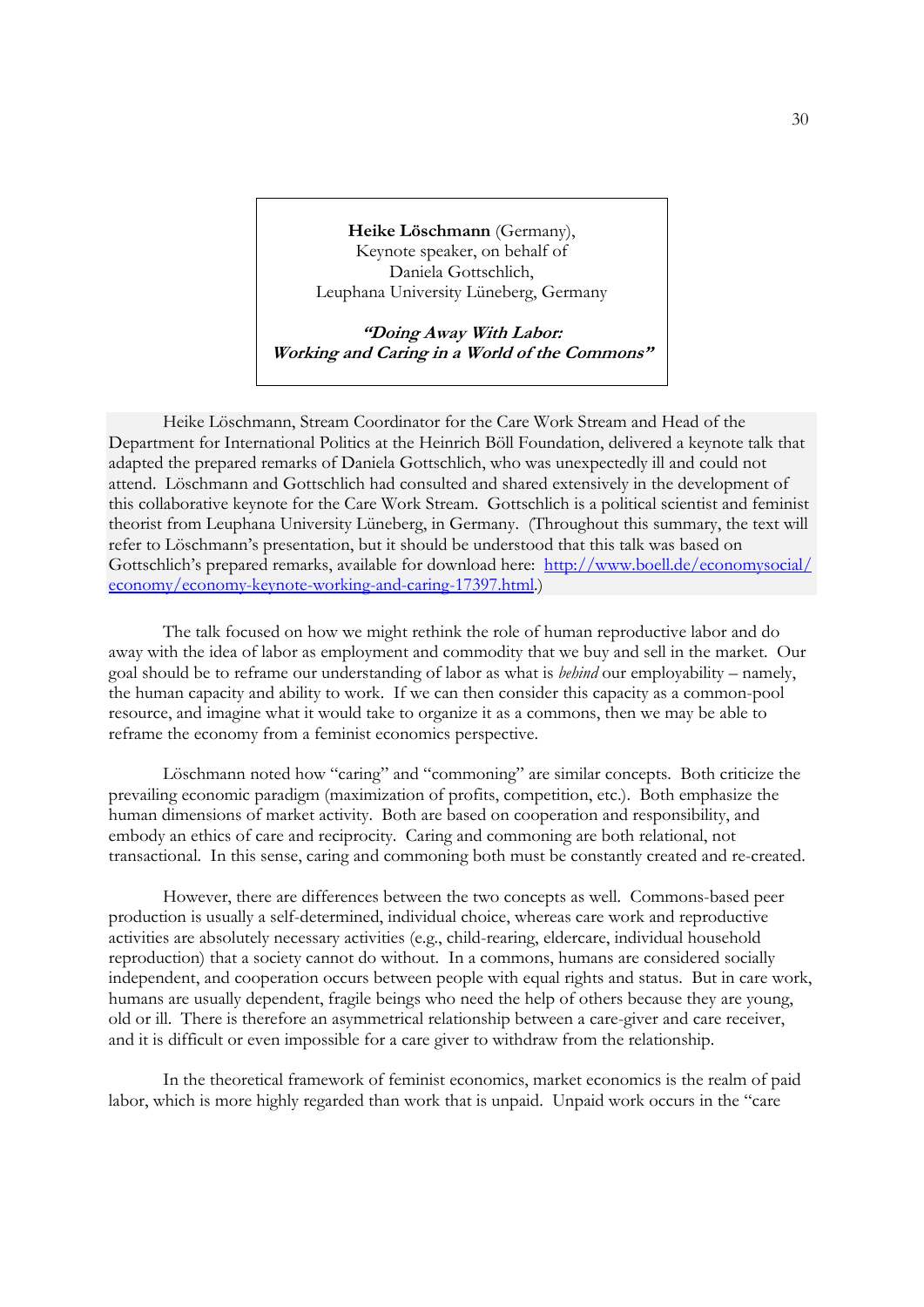economy" and subsistence realms, as well as through ecosystem services that nature provides "for free." Even though these forms of labor are the foundation for all paid, market-based labor, care work is generally unpaid, low-value and gendered (performed by women).

 "Feminist economics criticizes this structural division between productive work and care work and its different validations," said Löschmann. It links this separation "to systemic mechanisms such as externalization, devaluation and exploitation – processes that are the underlying forces for the crisis of reproductivity."

 While feminist economics may stress the "productivity" of reproductive activities and commoners would formulate it as the "inherently generative power" of reproductive activities, both call for the conscious redesign of the whole of economics. Both seek to validate *all* of the many kinds of work that are needed to ensure our livelihoods. The problem, in both care work and enclosures of the commons, is that certain forms of human labor have been "externalized" – regarded as "external" to the market and therefore de-valued – and must be reintegrated into our economic framework. This reintegration of paid and unpaid labor, and of market production and care work, is essential to overcoming the human alienation caused by the market economy.

 Put succinctly, said Löschmann, "We should live to work, and not work to live. And work should be fun as much as possible."

 So what do we need instead? she asked. "We need a system that enables social reproduction without social and ecological destruction. We need to switch perspectives, and use the principles of care economics and commons economics to transform the current system as a whole, and so that we can maintain social and ecological quality." This will require that we change our understanding and ways of life and work, and it will require a new language, perhaps a 'commonified' language," said Löschmann. This is, of course, a huge challenge, but it is the only way to successfully bring about the cultural change needed.

 Löschmann then told three out of four short stories (from Daniela Gottschlich's text and prepared PowerPoint slides) to illustrate the *crisis of reproductivity* that must be overcome. The point in each story is that the (re)productive is not only the basis for all economic activities – emphasizing that such labor should not be ignored, belittled or exploited – but that it even forms by far the largest part of all that we call "the economy," whereas money and markets are only the tip of the iceberg of all work. Löschmann urged that we make more visible the submerged part of the iceberg – the life-provisioning services of nature and care work. After all, these services represent the stabilizing base of the iceberg that allow the tip of the iceberg – money and markets – to exist. Yet money and markets are the focus of our obsessive concern and imagination, and the non-monetary, wealth-creating capacity of nature and care services/ subsistence are generally given less importance than the market economy. Löschmann therefore argued for the need to recognize the actual role of these hidden (re)productive dimensions of in our daily practices worldwide.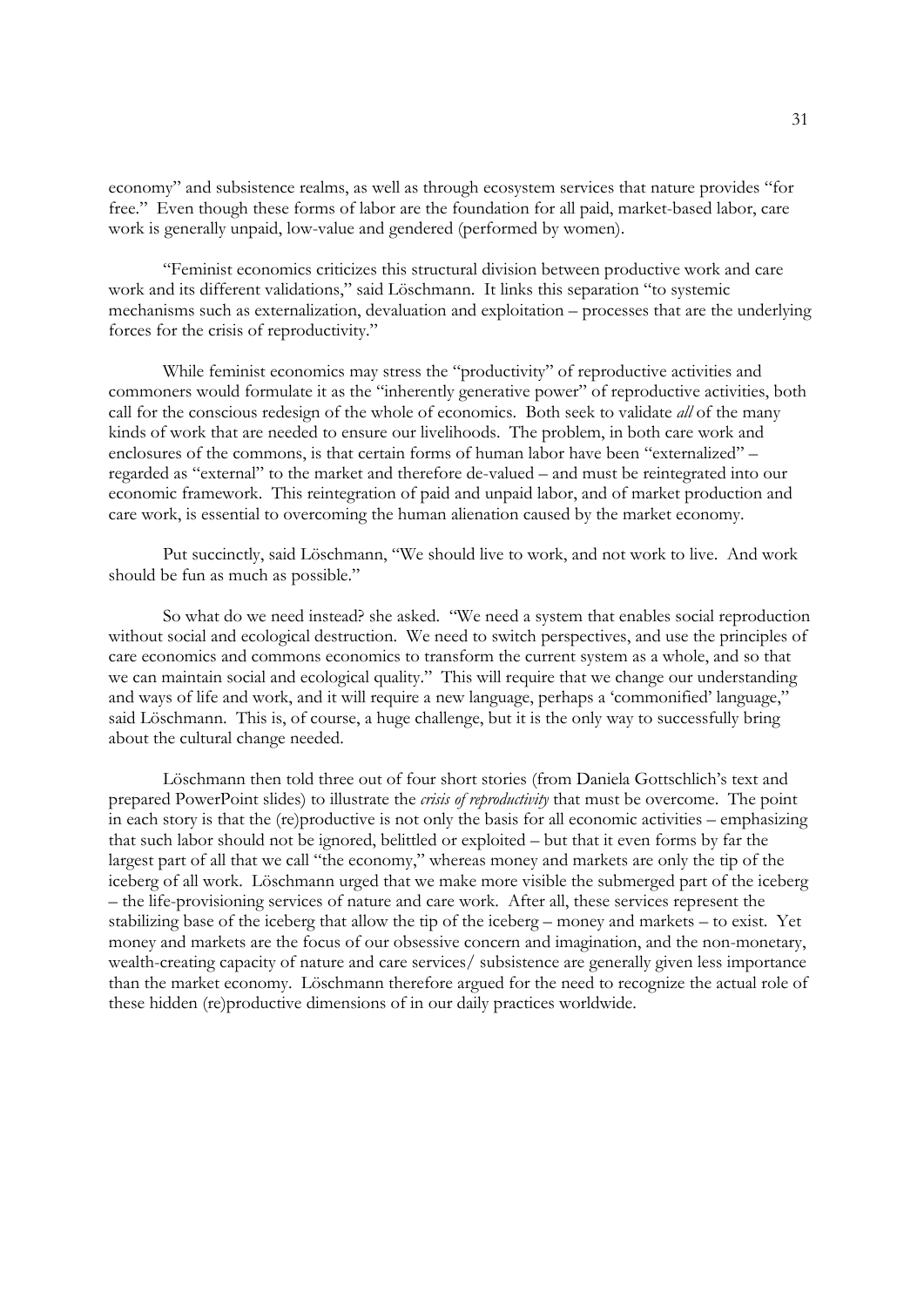



**Story #1: How to succeed in autonomous work with and in the commons without social and ecological blind spots.** Jan, a young information technology student in Germany, loves open source software, 3D printing, music-sharing and free access to knowledge. He likes the idea of being independent and working on socially important projects, but he has doubts about his ability to earn enough money to work in a co-working space as a freelancer.

 One evening while his roommates are out, Jan orders dinner from his favorite Chinese restaurant, which is delivered to him by Hung Shung. Hung is a victim of trafficking who works ten hours a day, seven days a week for very low pay. He sleeps on a mattress in the cellar of the restaurant and avoids arguments with his boss since his boss took away his passport. The Peking duck that is delivered to Jan for his meal was raised on an industrialized poultry farm that essentially tortured the duck for its six weeks of life. Just as Hung is "one of millions of people being exploited in the global production chains," so the duck is a victim of inhumane farming practices. Jan doesn't know where the meat in his meal came from, or that Hung is a victim of trafficking.

 Gottschlich's story draws several lessons and questions from this scenario. Although Jan is fighting for a better world, he does not have to care for people who depend on him. Which raises the question, "Do all people with their different biographical backgrounds have the same opportunities to become a Commoner? The scenario does point to the possibility of open source permaculture and technological cycles offering a way to meet basic human needs while using resources sustainably, and pursuing sustainable livelihoods. But the scenario also illustrates how preparing a meal as a service is regarded by the market as something of little value and low costs.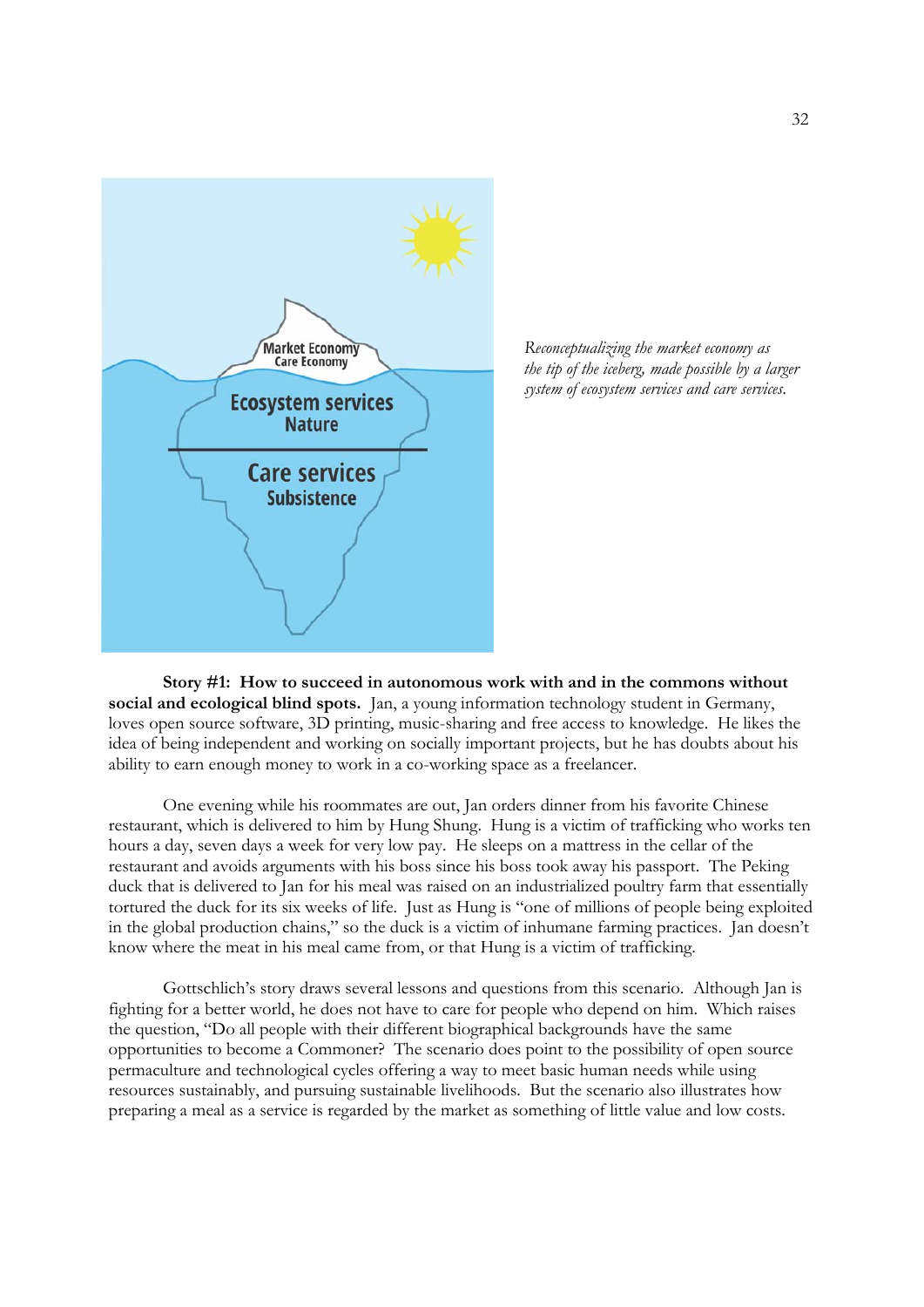The market logic of our economy is indifferent to the quality of life for people and animals.

**Story #2: The economization and ethnicization of transnational care chains.** Sonja works as a paid carer for the elderly at an outpatient nursing service. She doesn't earn much, and the job can be emotionally challenging. But her employer is constantly forcing her to accomplish more work in less time, to the extent that certain "hidden" activities, such as fetching the mail for the people she cares for, is now banned as part of her daily work routine. Meanwhile, Sonja's mother suffers from dementia and needs 24/7 care, but Sonja cannot work full-time and take care of her. She begins to worry about her own future as a sick and needy elderly person. Who will take care of her, and will she be able to afford care? It turns out that an elderly neighbor of Sonja's hired a Polish nurse to care for her at home. This is part of a larger trend for elderly people and nursing services to "import" carers from other countries such as the Ukraine and Poland.

 From this story, Gottschlich seeks to illustrate that "the underlying principle of the existing economic system is to externalize reproductive activities / care services. This leads to the depreciation and underestimation of care work provided by the market. The work is poorly paid, it is mainly provided by women, and working conditions are getting worse. In market terms, the reason for low pay is low productivity. In fact, the productivity and efficiency of these activities cannot be increased. As long as market criteria are used to evaluate care work, it will always remain undervalued. Caring for other people's lives thus goes against the logic of profit maximization and efficiency dominating the market economy." It also inflicts "great psychological and physical stress" on care givers who cannot provide for themselves financially and yet must give unpaid care to others.

 This problem is often solved privately by falling back to traditional gendered division of labor, in which women give care and men earn money. Another "solution" that has arisen in recent times is transnational ethnicized care chains. Women from other countries such as Poland are brought into Germany to provide paid care to the elderly – a market remedy that fails to deal with the people who continue to need care in the carer's home country.

**Story #3: Livelihood provisioning work and the difficulty of bridging the gap between life and work.** In this story, Marlin is a young mother who feels great stress in her responsibilities in raising her children, and the satisfactions of working in a paid job outside of the house. The basic problem is that "domestic work has been excluded from the economic system so far, and it has been mainly women carrying out the work." The divide between the "productive sector" and the "reproductive sector" stems from a "corporate-driven growth paradigm that tends to overexploit common-pool resources and deny recognition and valuation of all livelihood provisioning." The issue to be confronted is "not to pay for housework and be done with it, but to enable societies to evolve forms of mutual and collective support and respect for care work." Currently there is so little time to perform the reproductive activities of cleaning, washing and cooking, while also taking care of one's job and desire for community life, political engagement and leisure.

 For feminists, the question is not to monetize activities that combine living and working, but to develop a transition strategy that allows us to care for others while surviving in a world that requires money for everyday life. A basic income is one possible solution to consider. But we also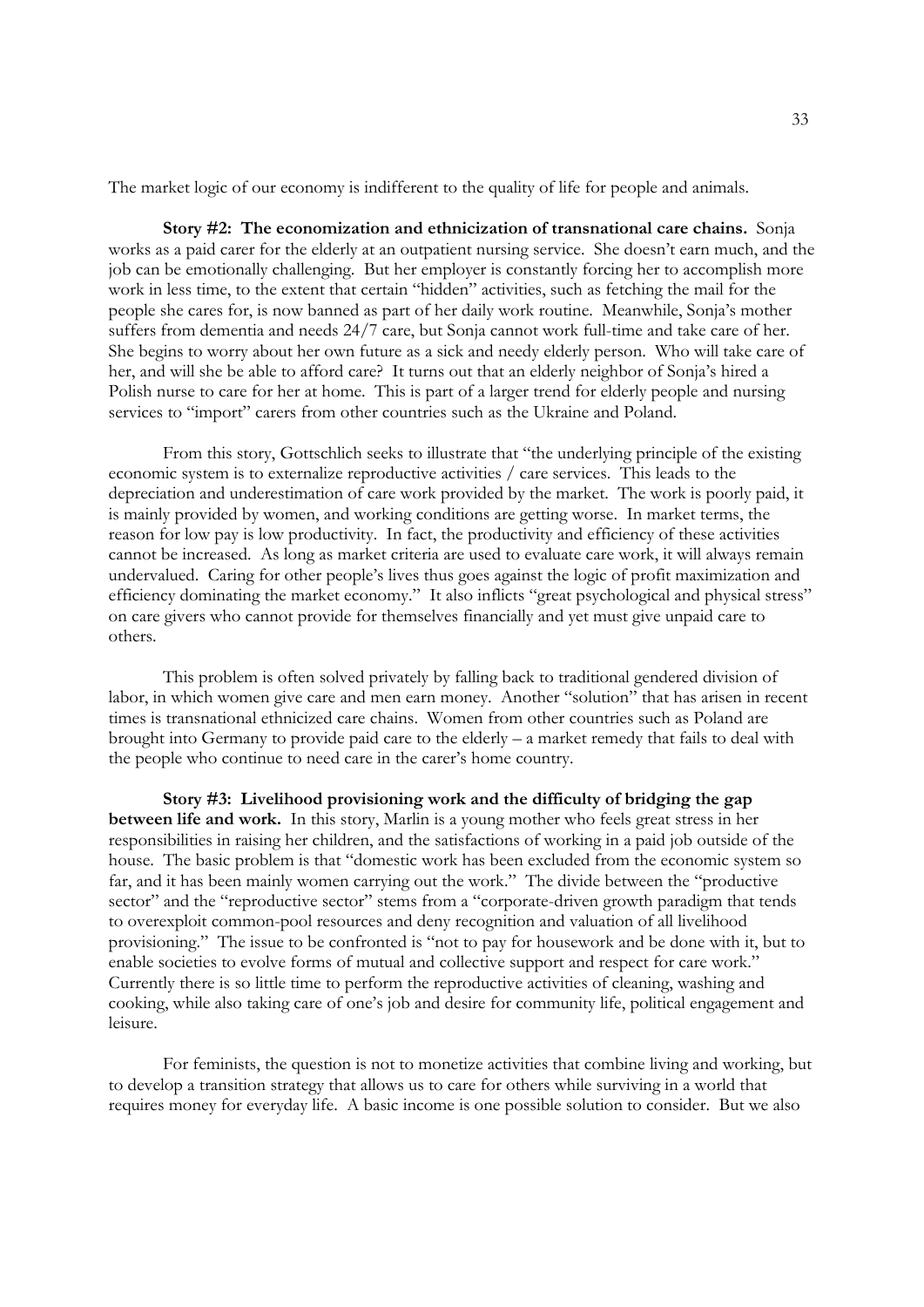"need a vision of how to establish a framework for a good life."

 An article written by Armin Falk, a German professor of economics, in the journal *Science* in 2013, described an experiment to see whether the market tempts people to commit immoral deeds. The answer is yes, reported Gottschlich: "Many people tend to ignore their own moral values if the anonymity of the market enables them to either save or earn money. The market creates a distance between us and the consequences of our own actions. We see neither the working conditions under which people have to suffer in the global production chain nor do we see the factory farming when buying cheap food." And in any case, as the author of the study explained, "Others do it too, so the individual seems to have only little influence. It seems to be an 'infringement' that is socially accepted."

 In Gottschlich's prepared text, it said: "While the market seems to take away responsibility due to the distance it creates, caring and commoning require proximity and responsibility (care is relational work), thus strengthening moral values and social norms. Hence, we can conclude that the aim of developing a new way of living and working is twofold: 1) Expressing radical criticism of the destructive market logic and making efforts to push it back. 2) Working on a vision and (re)thinking the role of human (re)productive activity and its inherent nature in a generative commons network." The unresolved challenge, however, is "how to ensure a fair balance of responsibility between individual and collective responsibility, between men and women, between people of different 'ethnic origin,' between the Global North and the Global South, etc."

 In her prepared text Gottschlich noted that "we have to differentiate between the different levels of discussion: criticism or vision, transition strategy or options that have already been implemented or those that are still evolving in our imagination. " Creating new working environments as described in the first story of Jan as a networker helps us to blur the distinction between producer and consumer leading us to the notion of the 'prosumer.' But 'prosumption' does nevertheless not yet mean that we have fully overcome the separation of these two spheres of production and reproduction. Yet, they remain two sides of one and the same coin, namely "(re)productivity.

 Linking back to the concept note for the Care Work Stream, Gottschlich concluded: The aim is to shape the whole of all those activities that are required for a resilient livelihood provisioning system. This leads us, amongst others, to the vision of (re)prosumption. We will have to use this combined vision to reorganize work for needs-oriented livelihood provisioning, which includes "a reduction in working hours, minimum wages, decent working conditions, social and ecological standards. All of these actions refer to the re-modeling of gainful employment/paid labor. This is undoubtedly very important. But there will only be room for gainful employment in this vision of new working environments if it promotes the means for a good life for each individual, for the society and for nature. Gainful employment will no longer be at the heart of work since it also includes alienated work, which is part of the problem. And last but not least it is up to trade unions to face up to the challenge of redefining their activities to embrace this new trend: reorganizing work not just for, but as a good life.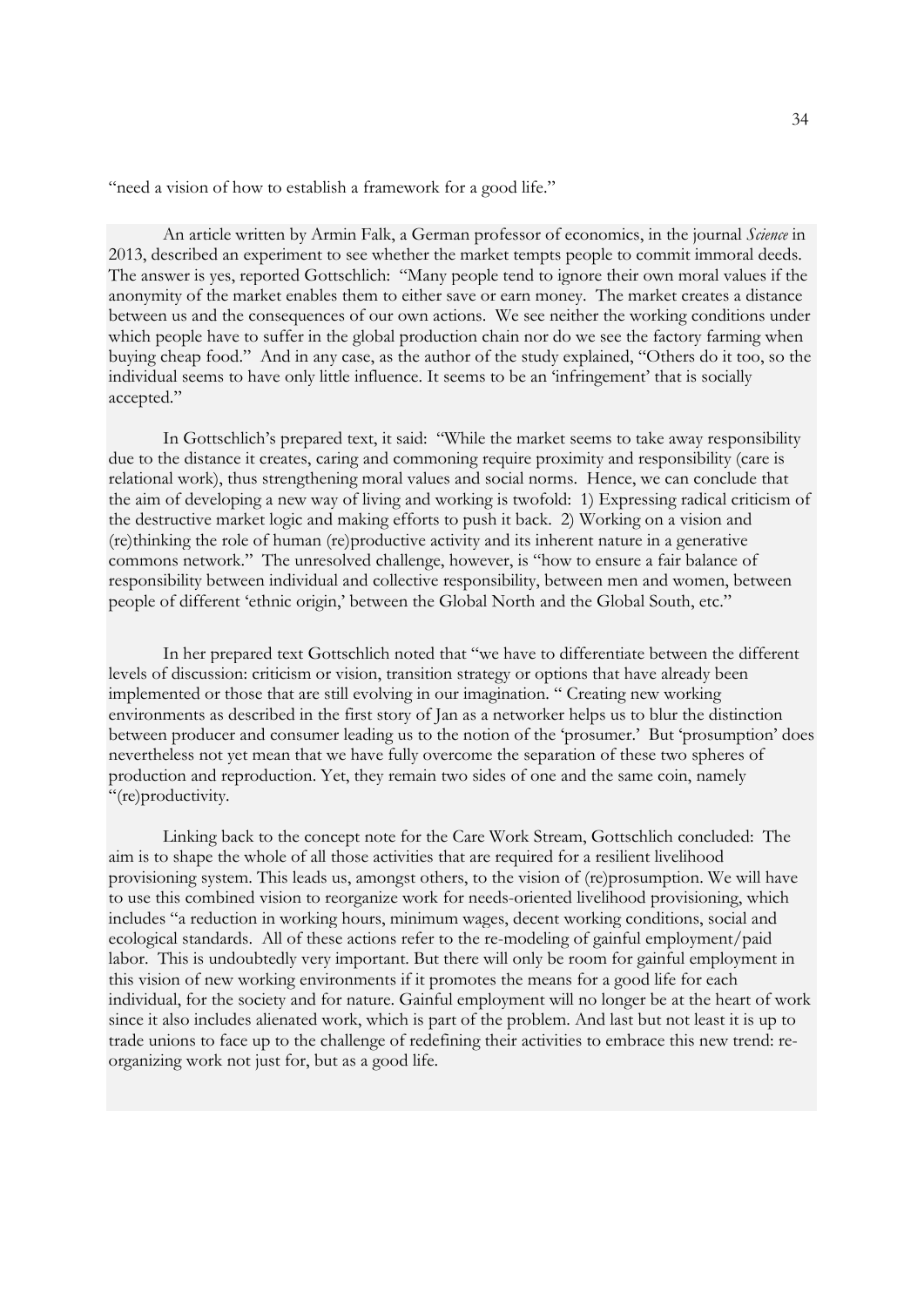| Daniela Gottschlich's Prepared Text:                                      |
|---------------------------------------------------------------------------|
| http://www.boell.de/economysocial/economy/economy-keynote-working-and-    |
| caring-17397.html                                                         |
| Video of Heike Löschmann's Presentation:                                  |
| http://www.youtube.com/watch?v=7bwckeOXReE                                |
| PowerPoint slides for the presentation:                                   |
| http://www.boell.de/downloads/Presentation Keynote Daniela Gottschlich Wo |
| rking and Caring.pdfh                                                     |

#### **An Account of the Care Work Stream Deliberations**

A synthesis by Hilary Wainwright in collaboration with Heike Löschmann, based on the contributions of Stream participants

 In the breakout sessions for the Care Work Stream, the vision is a paradigm shift from an economy in which our capacity to work, to labor – or to phrase it differently, to create/re-create and co-create – is managed as a *commodity,* priced, bought and sold in the "labor market," to an economy where this human capacity is managed as a *commons,* the responsibility of society and of benefit to all. This is a radical shift indeed, especially for the many trade unionists whose organizations are based on the struggle over the price of labor and over the distribution – fair or otherwise – through the labor market.

 The shift is radical, too, because this vision would reverse the relation between work and life that has underpinned conventional economics for centuries – ever since the existence of money. For those desiring social justice, the conventional question concerning this relation between labor (as in the capacity to labor) has been how to organize the economy so that we are all working *for* a good life/ society/ the common good/to meet social needs. The paradigm shift that this Stream explored goes beyond this traditional objective of the left and seeks to build an economy in which the organization and character of labor *itself becomes part of the good life*. So instead of exercising our creative capacities *for* a good life for all, we exercise or express this capacity *as* the good life. As Brigitte Kratzwald, a German social scientist and political activist, put it: "The first purpose of every kind of economy, production, work, however we call it, should be to produce, reproduce, strengthen and enhance life and aliveness, to improve our living conditions, to create the conditions for a good life, a decent life for all. And all the activities that serve this purpose are not separated from our life – they *are* our lives."

 This runs counter to the instrumental logics of modernist, industrialist thinking that underpin not only capitalism but also many forms of socialism. These logics have been challenged by several contemporary social movements, especially the women's liberation movement which in its practice insists in a logic of prefiguration – of acting in the present in accord with the values of the society you are trying to create. This principle is meant to guide ways of organizing for social change, but Kratzwald's point implies that it needs to be a principle *built into* the relationships and dynamics of the society that we are building.

 This change in the relation between life and labor, is a key component of the paradigm shift entailed in a commons economy. It underpins a recurrent theme of commons thinking: *to overcome*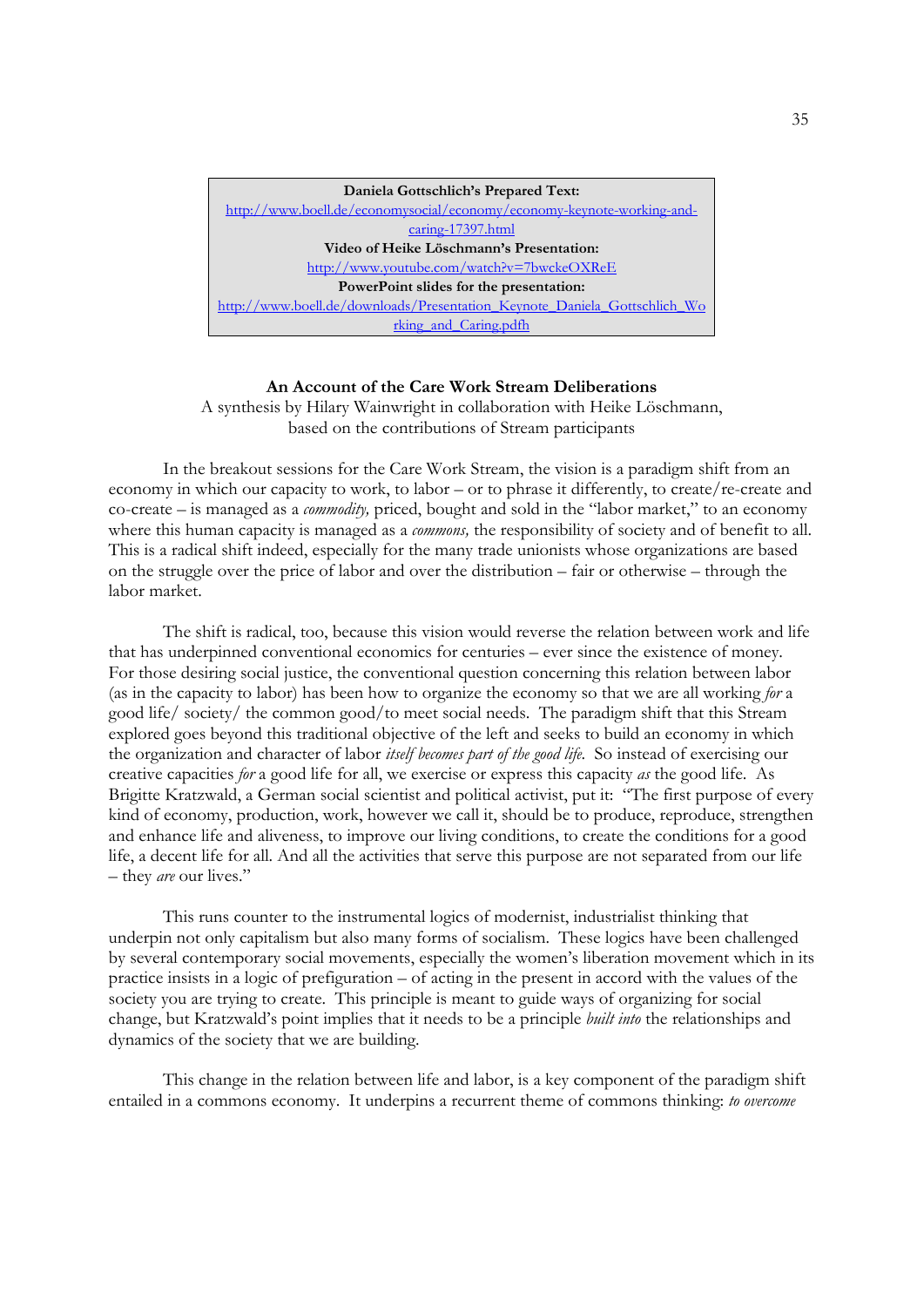*the separation of production and reproduction, and related to this, the separation of production from consumption.*  How could such a shift be achieved? What can we learn from what is taking place in our economies already? What are the seed forms on which we must build?

 Gottschlich's framing keynote established the importance of rethinking the relation between life and work – as well as the need for a language that expresses the possibility and desirability of this new relation. Her remarks also noted the challenge that, from the perspective of the labor market, unpaid care work is simultaneously invisible and yet indispensable. Stream participants rejected the idea of the marketization/monetarization of unpaid labor of reproduction as the sole solution to their undervalued, gender divided character. But this forces us to consider on what basis, beyond a price mechanism, labor could be organised in ways that acknowledge its value to society and treat its nurturance and management as a societal responsibility.

 Tom Walker, a Canadian instructor in the Labor Studies Program at Simon Fraser University, suggested that we start by exploring the logical flaws in Locke's foundational theory of labor as personal property. Even though labor is generally *perceived* as private property, it is essentially a set of *social relations*. Locke's narrative justifying labor as private property uses the concept of possession in a way which, Walker argues, *mixes* the idea of the ownership of a thing with the idea of the thing owned. "Thinking backward from possession to creation," argued Walker, "introduces the misleading analogy of the making of the thing and the thing made. What we end up with then is a notion that labor is a thing (substantive, enduring) that can be owned, rather than an action (expressive, fleeting) that is performed."

 Whatever the logical flaws behind a 17th century theorist's justifications, the perception of labor as personal property persists to this day and indeed makes the idea of labor as a commons appear somehow unnatural. To counter this misconception, Walker suggests that we look to the work of an 18th century radical thinker, Thomas Hodgskin, who was also an influence on Marx. Hodgskin shows that the capacity to create – as exercised in the labor market and paid for with a wage – depends on a massive amount of unpaid labor. In particular, Hodgskin points to the labor involved in bringing up children – "by far the most important (of operations that take more than a year to complete) is the rearing of youth and teaching them skilled labor, or some wealth-creating art," he argued. He went on to point out that "this most important operation is performed… without any circulating capital whatever." By "circulating capital," Hodgskin was referring to the notion of a stock of subsistence goods that the classical political economists of the early  $19<sup>th</sup>$  century called the "wages-fund." In short, the upbringing of the next generation of skilled workers was unpaid work, "logically prior to wage labor and without which there would be no one to perform it."

 Hilary Wainwright, a British researcher and writer on the emergence of new forms of democratic accountability, urged that we make the argument for labor as a commons explicit by taking the shared characteristics of the diverse phenomena that are widely considered to be commons, and ask how far these characteristics may apply to labor. These phenomena include things considered essential for life, understood not merely in the biological sense; resources that we maintain or reproduce together, according to rules established by the community; and spaces or resources to be rescued from the post-democratic élite and self-governed through forms of participative democracy.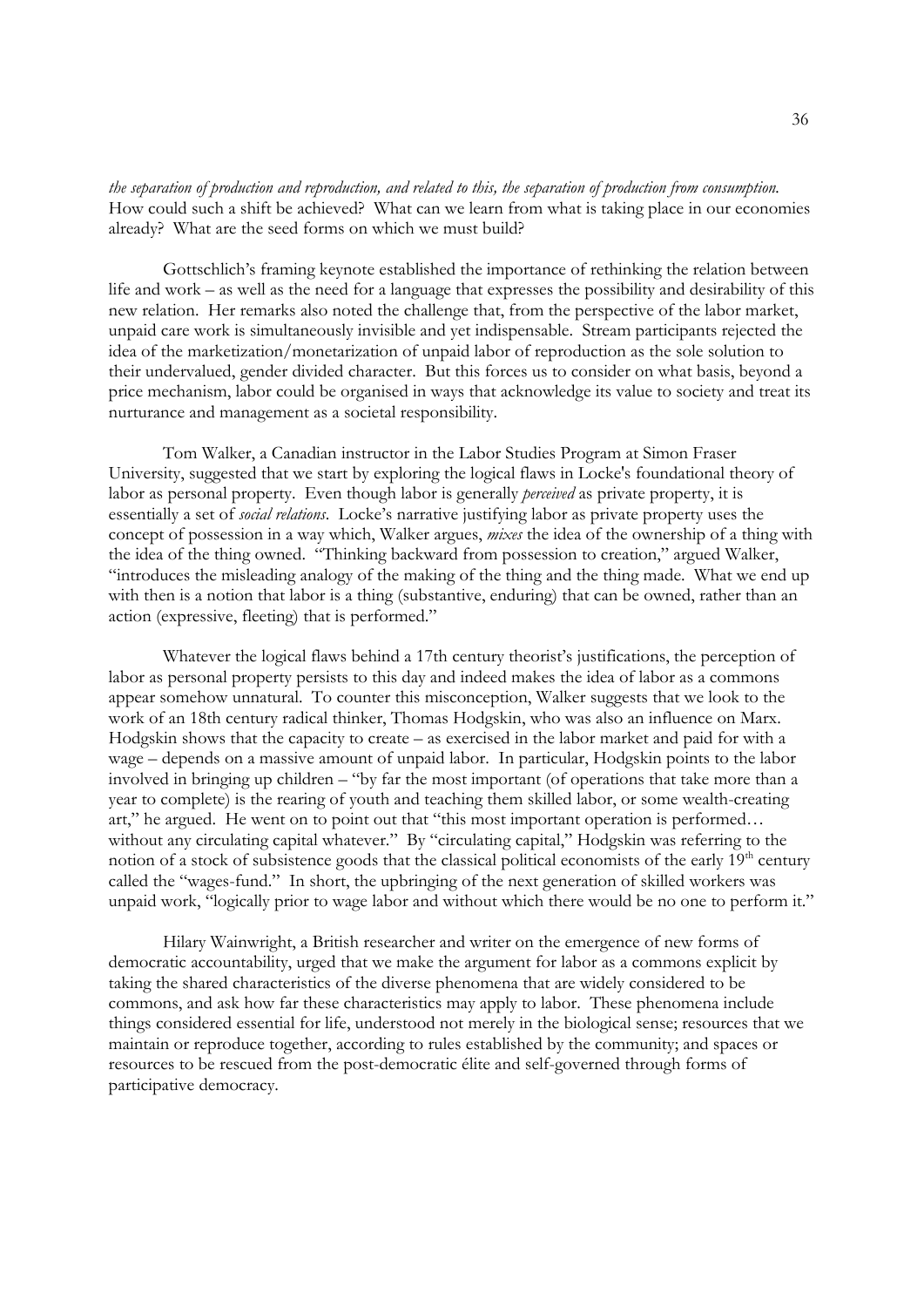All of these apply to labor, understood as the capacity to create. It is a capacity that is shared by all humanity – indeed it is what makes us human. The capacity to labor is a powerful social force, a necessary condition of the life of many other commons; and which, though in one unique moment is individual-centered, is also and necessarily socially shaped. The capacity to create is in good part dependent on the nature of education, culture and distribution of wealth. Moreover, it can be nurtured and developed or suppressed, or left undeveloped or wasted.

 On this basis, Tom Walker and Hilary Wainwright suggested that labor can be understood as a common-pool resource on a plane analogous to natural resources. "This," stressed Tom Walker has many socially and environmentally beneficial consequences: it promotes the integration of ecological sustainability and social justice issues in place of the current dichotomy of jobs vs. the environment. There are no routinely ignored 'externalities' in this model! "Secondly," Walker continued, "treating labor as a common-pool resource lays the foundation for a fundamentally different collective bargaining framework based on comprehensive social and environmental accounting rather than a treadmill of individualized wage and income maximization.

 Viewing labor as a common-pool resource is also the foundation of time-based economies (T-BE). Allen Butcher presented his experiences living in intentional community practicing and studying time-based economies. Butcher defines T-BE as an economic system (defined as the production, distribution, and consumption of goods and services) using time exclusively as a unit of measure and not as with money as a store of wealth, nor as a medium of exchange.

 Most people encounter forms of time-based economies outside of the family when volunteerism is encouraged, such as in religious and social organizations. In the case of the former, churches, temples, and other places of worship encourage people to donate time or labor to the association (as well as money), thus creating a labor-gifting, time-based economy. In the case of social organizations, when people talk about "giving back to the community" and "paying it forward" they are talking about labor-gifting. In both cases, all labor is valued equally since there is no differential compensation for different labor contributions. If the labor contribution is not a membership requirement then the organization is using a labor-gifting system, while if the labor contribution is a requirement of membership then the organization is using a labor-sharing system.

 In the case of labor-sharing in egalitarian communal societies, both community-owned businesses (or production) and domestic labor (or reproduction) are managed using the same laborsharing system. Income generated by community-owned businesses is not paid as wages or salaries, but is instead used for the needs of the community as budgeted through the community's decisionmaking process involving all members. This provides for what Daniela Gottschlich refers to as "feminist economics." The most developed labor-sharing systems provide for vacations, through members working over the minimum requirement to save hours for covering their weekly labor requirement while they are away. Labor-sharing also provides for sick-leave and old-age pensions simply by a reduction in the individual's required labor-hour contribution.

 There is also the hybrid economic system of labor-exchanges, which use time-based currencies like "Time-Dollars" as an exchange medium. Butcher explains that when barter networks exchange labor services on an hour-for-hour basis they are functioning as labor-exchanges, which is both the primitive form of property exchange and the simplest form of time-based economy.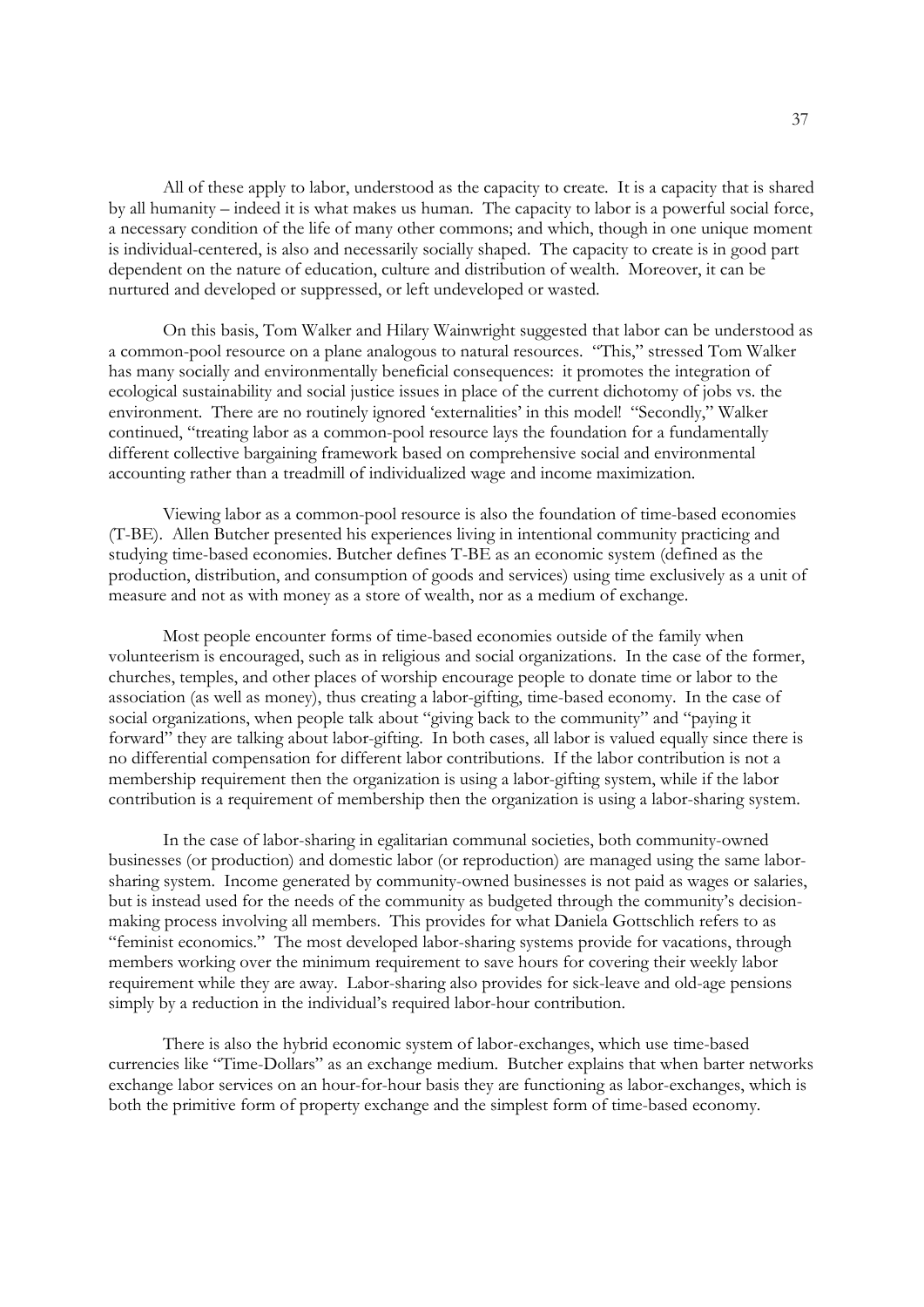Treating labor as a common-pool resource (re)opens the question of value and its measurement – reinforcing the many critiques and practical challenges to current monetary-based metrics that have been raised by feminism, environmental economics, peer-to-peer digital production and free software collaboration, for example.

 A final thread of discussion focused on strategies that could help bring about a new understanding of labor as a commons. Allen Butcher and others analyzed the issues of sharing work and valuing labor based upon the principles of time-based economics – especially the problem of labor that nobody wants to do in collective intentional communities using labor-gifting for reproduction. Communal intentional communities using labor-sharing for both production and reproduction have the same problem – yet finding people to do the most onerous work is less of a problem when members must find work to meet their weekly labor-hour requirement.

 Allen Butcher does not advocate a "paradigm shift" but "parallel cultures," at least as an interim step. That is to say, the old paradigm can remain as a form of cultural diversity for those who want it, while people may also choose from among a selection of cultural alternatives for how they are to live: whether by labor-gifting, labor-sharing, or labor-exchanging. While this view was contested in the debate, he explained that he developed the idea of parallel cultures in order to be non-threatening, since some people resist change, and to affirm that people have choices. Particularly in the case of collective intentional communities like cohousing and community land trusts, people live in both paradigms or parallel cultures simultaneously; they work for money in their jobs during the day, then return home to collective domestic work in the community. Butcher suggested that such choices can provide for a transition period between paradigms in the possible eventuality that a paradigm shift may result from the increasing understanding and use of time-based economics.

 Butcher's approach could be summed up as, "propaganda by example": Intentional communities provide "research and development services" and "experimental cultures" for addressing issues of gender equality, ecological responsibility (particularly in the case of ecovillages), and community ownership of businesses providing for the common good (particularly in the case of communal societies). Butcher provided a detailed description of how time-based economies are being used within intentional communities to provide for gender equality in work-roles, sharing skills, etc. A challenging question that remains for us to ponder, he insisted is "how best to integrate the two existing economic systems, the debt-based economy and the time-based economy, in a way that they are at not in conflict, but instead support social and environmental responsibility in ways that are complimentary, synergistic, and co-evolving?" More detailed information about Butcher's perspectives can be downloaded from his School of Intentioneering website, at: www.Intentioneers.net See especially: http://0350f21.netsolhost.com/WordPress/2012/01/19/ time-based-economics-as-the-basis-for-community .

 Friederike Habermann, an economist and historian, raised the issue of how to free up more time for people, and also possible problems with the proposal for a basic income. She was equivocal: on the one hand, a basic income could liberate people from the time pressures of labor in an economy dominated by money and hierarchy. It would provide large numbers of people with autonomy from the labor market, freeing their time for commons-based alternatives. On the other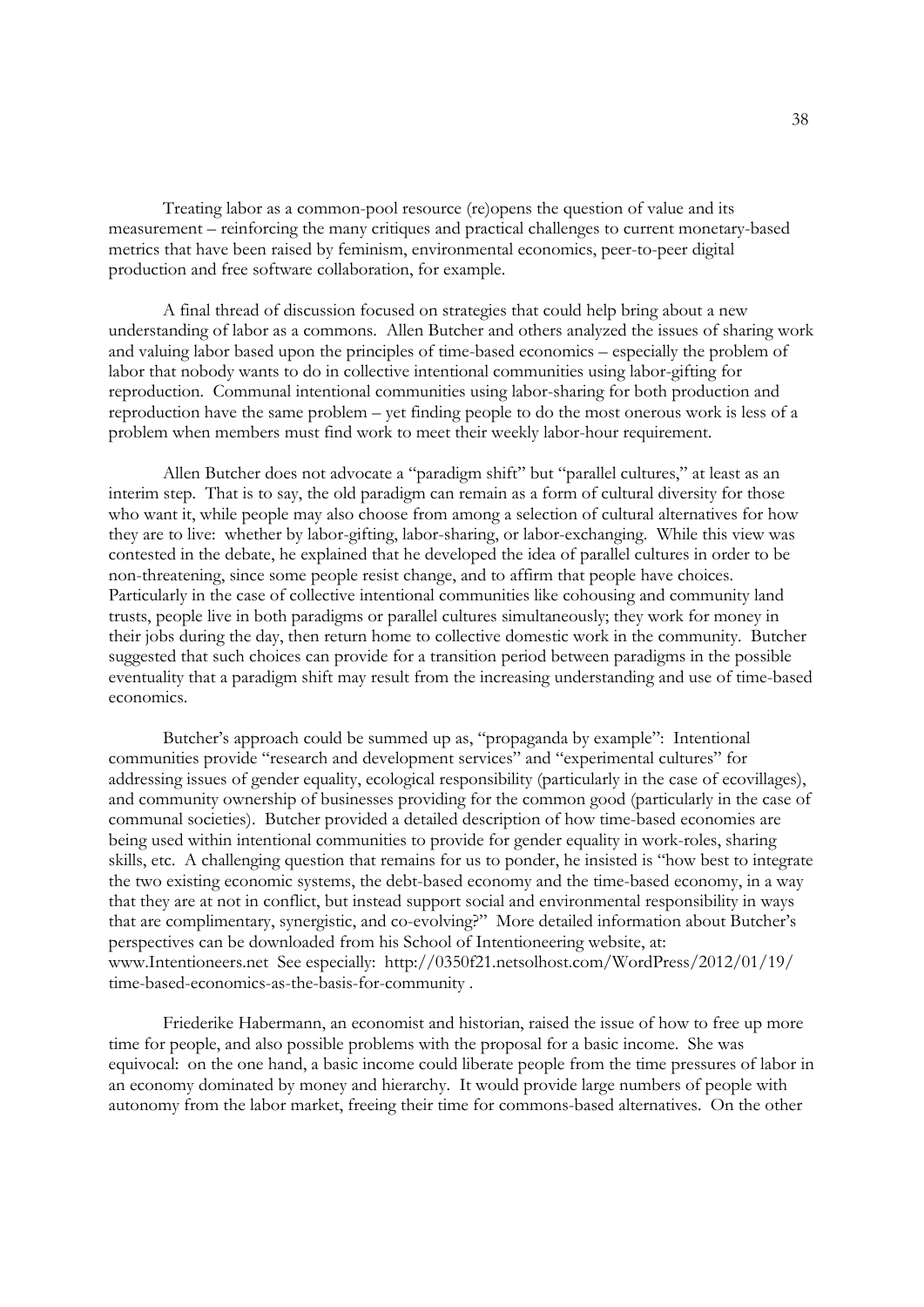hand, she warned that an unconditional basic income could split people between those who have to bring in so much money so that other people can be paid for doing work, and those receiving a basic income, who could be even more gravely stigmatized as "non-productive." This would especially affect unpaid work in the sphere of reproduction, which is under-valued and generally carried out by women, often in subordinate roles as part of family relationships. "Instead of all work being finally accepted as part of the whole," Habermann said, "an unconditional basic income would probably lead to the contrary: the recognition of non-reproductive work would increase, and the reputation of care work would decrease."

 Soma Kishore Pathasarathy, a gender, sustainable development and livelihoods specialist who works with grassroots groups and government agencies in India, described how many impoverished households depend on the commons and therefore have embedded ways of managing natural commons for their subsistence. In essence, she warned against over-optimism in changing the social relations of communities in organizing their natural resources as subsistence commons. Without education and a culture of women's autonomy, these communities reinforce long-inherited patriarchal relations between men and women and the gendered division of labor, not only in the reproductive economy but also in the care of the natural commons – a set of inequalities that the state reinforces. (Here is a text that Pathasarathy based her contribution on: http://boellblog.org/wp-content/uploads/2013/10/KP\_Soma.pdf And here are the slides that she presented in a speakers' corner session: http://boellblog.org/wp-content/uploads/2013/10/Soma-ECC-PRESENTATION-19th-May.pdf.)

 As part of the Care Work Stream, Michel Bauwens, the founder of the P2P Foundation, outlined how commons-based peer to peer production, originating in the free software movement, has challenged the idea of labor organized as a commodity and successfully manage digital resources as common-pool resources. He noted that a paradigm shift in labor implies a wide range of alliances with others who also wish to challenge the idea of labor as a commodity, a goal shared by the cooperative movement and innovative trade unions, among others.

 But even here, the persistence of the gendered division of labor and linked to it, the subordination of women, point to an important and unresolved problem: it is not only waged labor which depends on and reinforces a sphere of unpaid caring work, no matter whether it is a private, state-based, commons-based or peer-production-based economy. And this unpaid, under-valued, often invisible labor in turn depends primarily (but not exclusively) on the subordination of women. None of these economic forms appear to be in the process of creating a new paradigm or solution to the gendered division of labor. In this context, the experiment of intentional communities that consider all work as equal practicing time-based economics, was the only currently lived example that at least integrated care work on an equal footing with productive work or gainful labor.

Hilary Wainwright offered this historical reflection on the challenge:

On the one hand, the issue of reproduction of the capacity to labor, both generationally and day to day, is central to any critical discussion of the organization of labor, looked at holistically and in relation to life and social purpose. The sphere of reproduction as it is presently organized depends centrally on the subordination of women and their invisible and under-valued carrying out of domestic labor through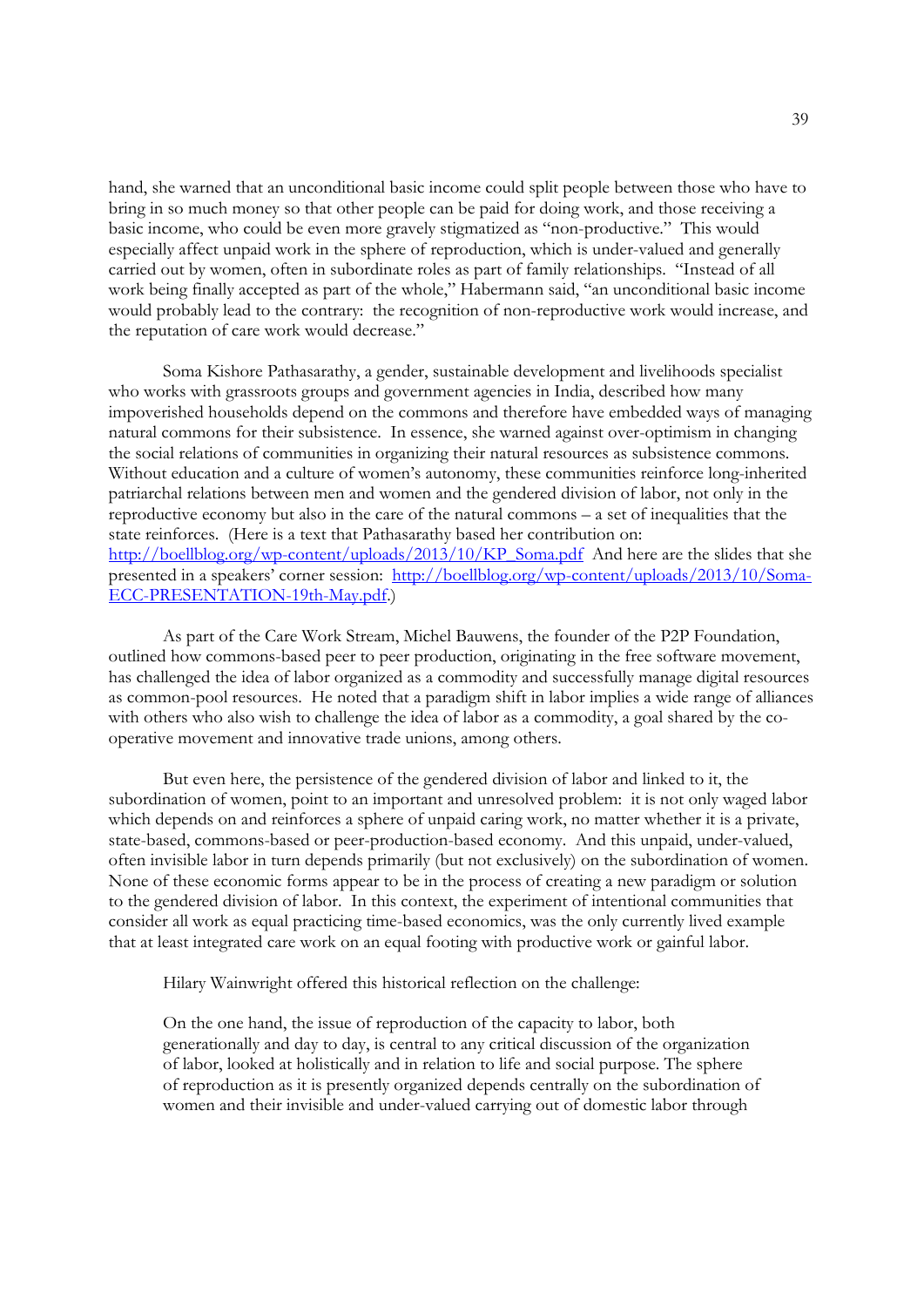familial, personal relationships. The feminist or women's liberation movement of the 60s and 70s was central in making these unpaid, unrecognized, value-producing forms of labor visible and politically sensitive. Significantly, this movement was a product of the same processes of mass education which created the conditions for the pervasive character of the immaterial or knowledge based labor which favored the birth of the free software movement and commons based peer to peer production, mainly involved in cultural production.

 In theory then, the conditions for a solution are ripe. They clearly concern the question of the recognition of division and inequality within society. These issues cannot be overcome simply by commoning but require other forms of self-conscious and self-reflexive human centered organization. Clearly there are wider society-wide issues of economic security, gendered socialization and egocentric, male-centric cultures that need to be addressed. Maybe it helps to put this problem in the historical context of the contested transition from Fordism that we are in the midst of, which points to an ambivalence running through the conference. The vanguard of capitalist business recognizes the exhaustion of the Fordist paradigm, and like a predatory magpie is watching for the shine of innovative forms with commercial potential. This development is not necessarily a cause for anxiety; it also offers an opportunity to look beyond particular seed forms to the wider economic and political conditions that may help us recognize the potential of the commons framework as an alternative to subordination to the imperatives of capital accumulation.

> **Care Work Stream overview:** http://p2pfoundation.net/ECC2013/Working\_and\_Caring\_Stream **Documentation of Care Work Stream:** http://p2pfoundation.net/Documentation\_on\_the\_ECC2013\_Working\_and\_Cari ng\_Stream **Full report on the Care Work Stream session:**  http://p2pfoundation.net/Documentation\_on\_the\_ECC2013 Working\_and\_Caring\_Stream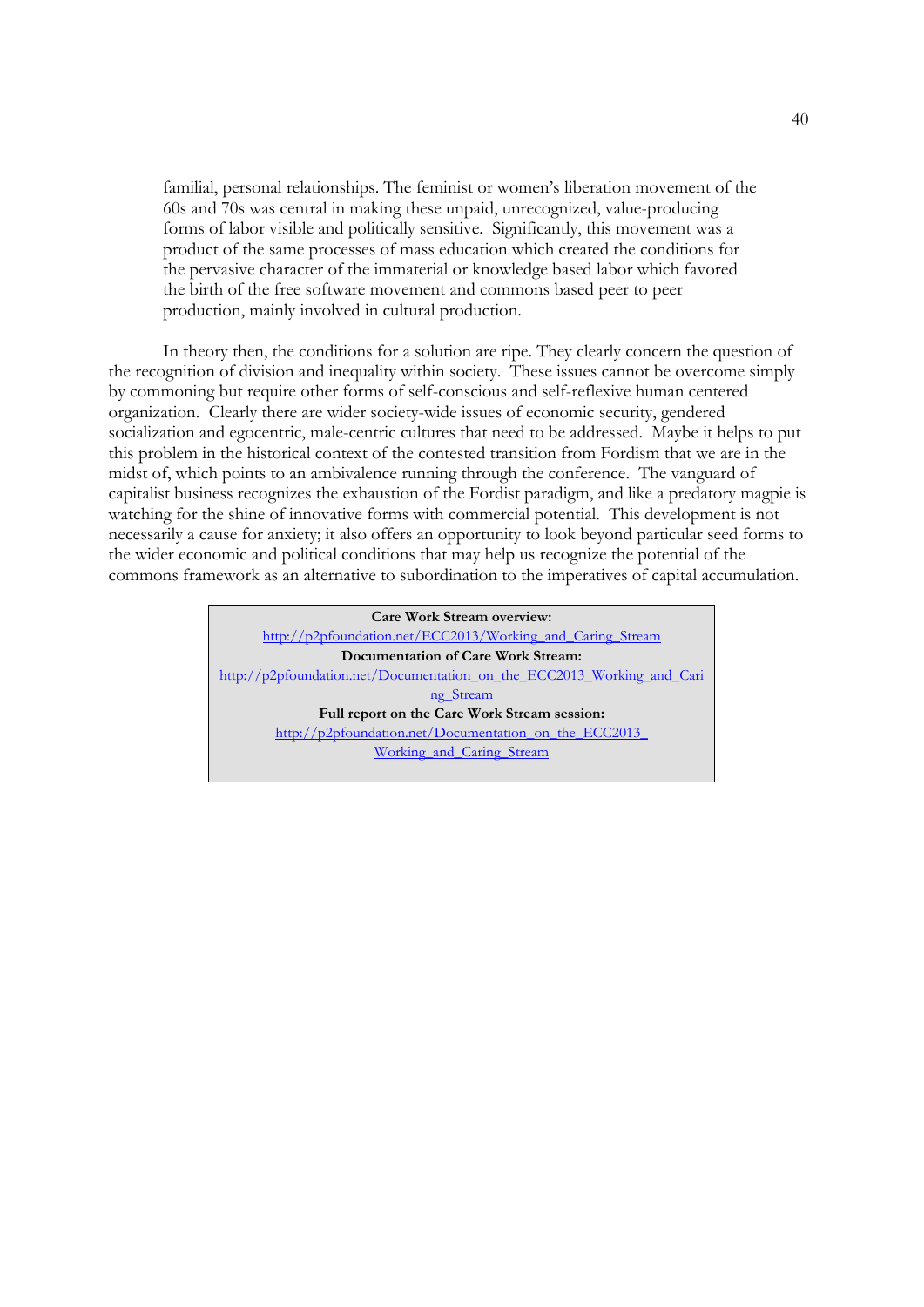# **Stream #3: Knowledge, Culture and Science**

Mike Linksvayer (USA), Stream Coordinator Keynote Speaker: Carolina Botero Cabrera (Colombia)

 Science, and recently, free software, are paradigmatic knowledge commons; copyright and patent paradigmatic enclosures. But our vision may be constrained by the power of paradigmatic examples. Re-conceptualization may help us understand what might be achieved by moving most provisioning of knowledge to the commons; help us critically evaluate our commoning; and help us understand that all commons are knowledge commons. Let us consider, what if:

- Copyright and patent are not the first knowledge enclosures, but only "modern" enforcement of inequalities in what may be known and communicated?
- Copyright and patent reform and licensing are merely small parts of a universe of knowledge commoning, including transparency, privacy, collaboration, all of science and culture and social knowledge?
- Our strategy puts commons values first, and views narrow incentives with skepticism?
- We articulate the value of knowledge commons qualitative, quantitative, ethical, practical, other – such that knowledge commons can be embraced and challenged in mainstream discourse?

These were the general questions that the Knowledge, Culture and Science Stream addressed.

**Carolina Botero Cabrera** (Colombia) Activist, consultant, lawyer **"What If Fear Changes Sides?"** 

 Carolina Botero Cabrera, a free culture activist, consultant and lawyer from Colombia, delivered a plenary keynote for the Knowledge Stream entitled, "What If Fear Changes Sides?" As an author and lecturer on free access, free culture and authors' rights, Botero focused on the role of information and knowledge in creating unequal power relationships, and how knowledge and cultural commons can rectify such problems.

 "If we assume that information is power and acknowledge the power of knowledge, we can start by saying that controlling information and knowledge means power. Why does this matter?" she asked. "Because the control of information and knowledge can change sides. The power relationship can be changed."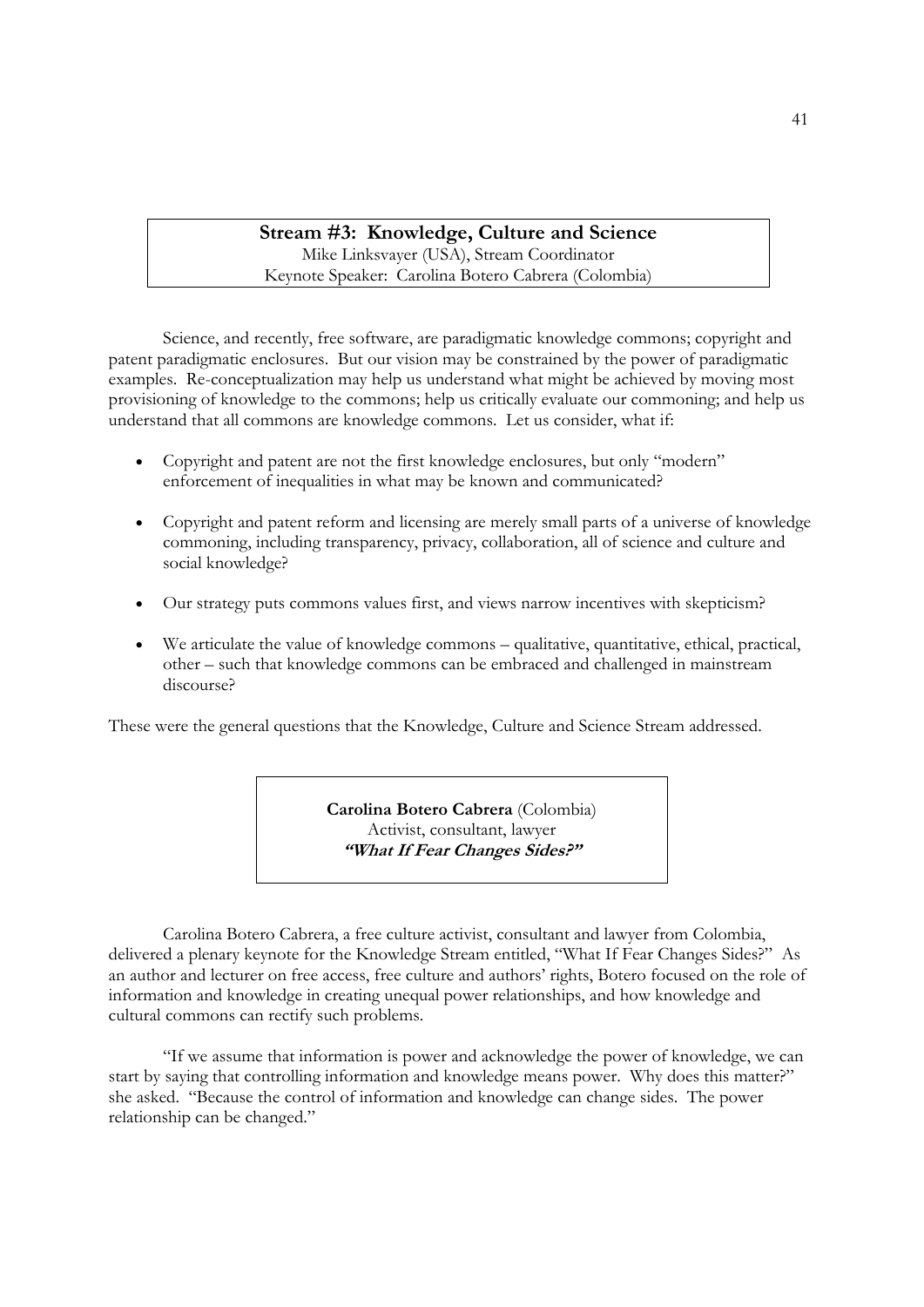One of the primary motives of contemporary enclosures of information and knowledge, said Botero, is to instill fear in people – fear of violating copyright law, fear of the penalties for doing so. This inhibits natural tendencies to share and re-use information. So the challenge facing us is to imagine if fear could change sides. Can we imagine a switch in power relationships over the control of knowledge – how we produce, distribute and use knowledge? Botero said we should focus on the question: "How can we switch the tendency of knowledge regulation away from enclosure, so that commons can become the rule and not the exception?"

 "There are still many ways to produce things, to gain knowledge," said Botero, who noted that those who use the word "commons" [in the context of knowledge production] are lucky because it helps name these non-market forms of sharing knowledge. "In Colombia, we don't even have that word," she said.

 To illustrate how customary knowledge has been enclosed in Colombia, Botero told the story of *parteras,* midwives, who have been shunted aside by doctors, mostly men, who then asserted control over women's bodies and childbirth, and marginalized the *parteras* and their rich knowledge of childbirth. This knowledge is especially important to those communities in remote areas of Colombia that do not have access to doctors. There is currently a huge movement of *parteras* in Colombia who are fighting for the recognition of their knowledge and for the legal right to act as midwives.

 Botero also told about how copyright laws have made it illegal to reproduce sheet music for songs written in  $18<sup>th</sup>$  and  $19<sup>th</sup>$  century Colombia. In those times, people simply shared the music among each other; there was no market for it. But with the rise of the music industry in the 20<sup>th</sup> century, especially in the North, it is either impossible or unaffordable to get this sheet music because most of it is copyrighted. So most written music in Colombia consists of illegally photocopied versions. Market logic has criminalized the music that was once natural and freely flowing in Colombian culture. Botero noted that this has increased inequality and diminished public culture.

 She showed a global map illustrating which nations received royalties and fees from copyrights and patents in 2002; the United States receives more than half of all global revenues, while Latin America, Africa, India and other countries of the South receive virtually nothing. (Source: http://www.worldmapper.org/display.php?selected=168) This is the "power relationships" that Botero was pointing to.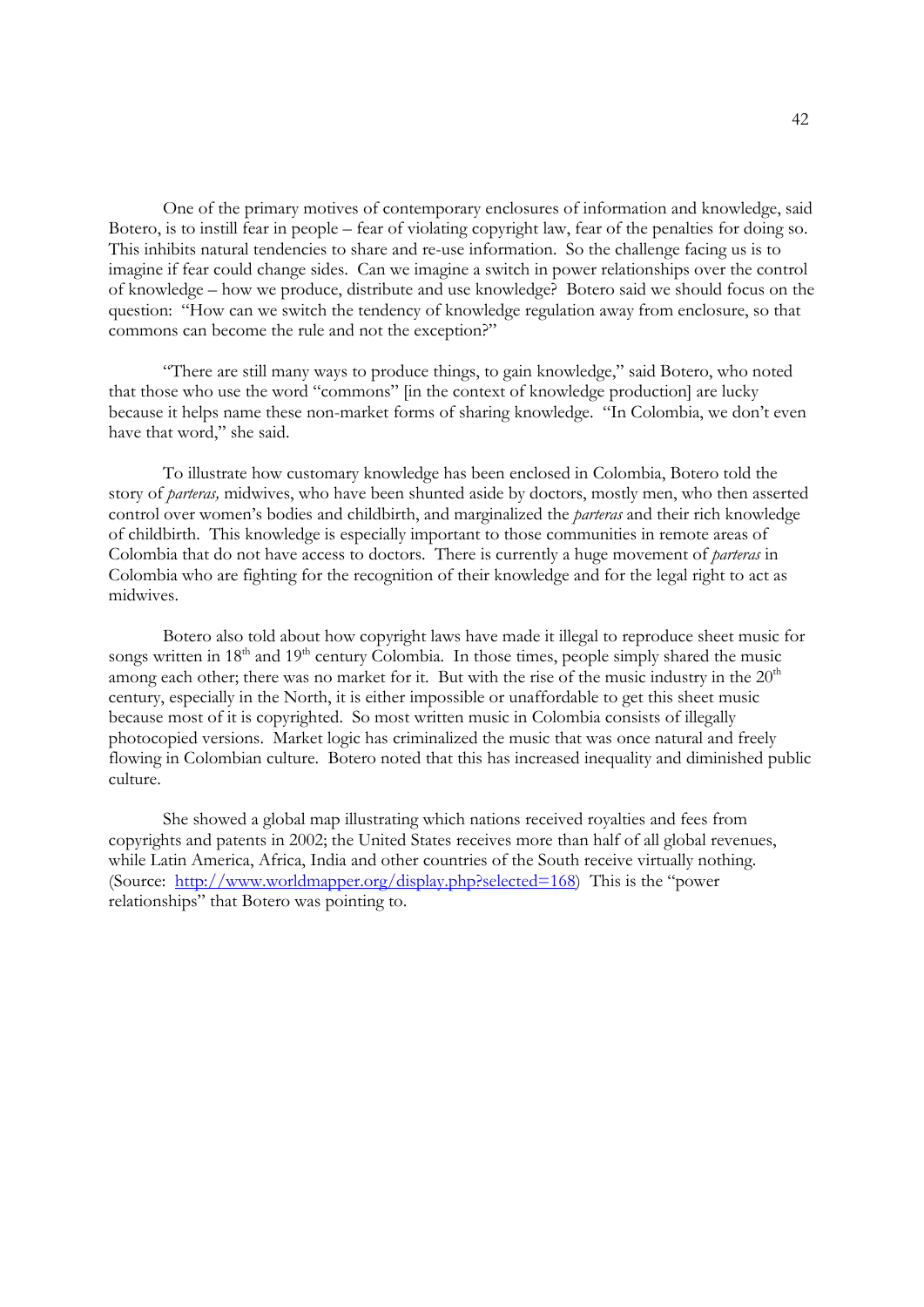

 Botero warned, "We have trouble imagining how to provision and govern resources, even knowledge, without exclusivity and control." Part of the problem is the difficulty of measuring commons values. Economists are not interested, she said, which makes it difficult to go to politicians and persuade them why libraries matter.

 Another barrier is our reliance on individual incentives as core value in the system for regulating knowledge, Botero said. "Legal systems of 'intellectual property' place individual financial incentives at the center for knowledge regulation, which marginalizes commons values." Our challenge is to find ways to switch from market logics by showing that there are other logics.

 One reason that it is difficult to displace market logics is because we are reluctant or unable to "introduce the commons discourse from the front door instead of through the back door," said Botero. She confessed that she herself has this problem because most public debate on this topic "is based on the premise that knowledge requires enclosure." It is difficult to displace this premise by talking about the commons. But it is becoming increasingly necessary to do so as new policy regimes, such as the Transpacific Trade (TPP) Agreement, seek to intensify enclosures. The TPP, for example, seeks to raise minimum levels of copyright restriction, extend the terms of copyrights, and increase the prison terms for copyright violations.

 One way to reframe debate, suggested Botero, is to see the commons "not as the absence of exclusivity, but the presence of non-exclusivity. This is a slight but important difference," she said, "that helps us see the plenitude of non-exclusivity" – an idea developed by Séverine Dussolier, professor and director of the Revue Droit des Technologies de l'Information (RDTI, France). This shift "helps us to shift the discussion from the problems with the individual property and marketdriven perspective, to a framework and society that – as a norm – wants its institutions to be generative of sharing, cooperation and equality."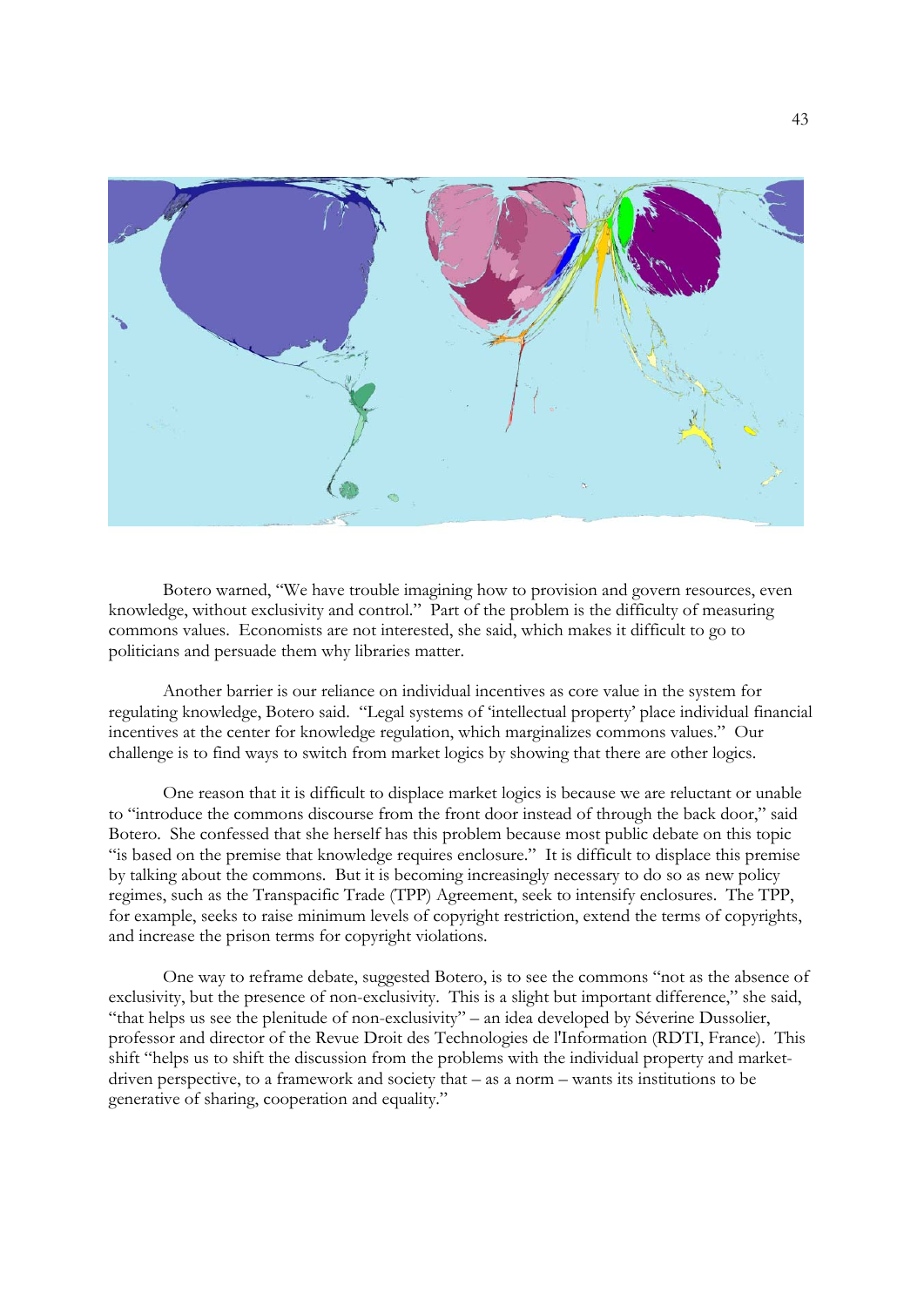Ultimately, what is needed are more "efficient and effective ways to protect the ethic and practice of sharing," or as she put it, "better commoning." Reforming "intellectual property" is only one small part of the universe of knowledge commoning, Botero stressed. It also includes movements for "transparency, privacy, collaboration, and potentially all of science and culture."

 "When and how did we accept that the autonomy of all is subservient to control of knowledge by the few?" asked Botero. "Most important, can we stop this? Can we change it? Is the current tragedy our lack of knowledge of *the commons*?" Rediscovering the commons is an important challenge to be faced "if fear is going to change sides."

> **Video of Carolina Botero's keynote talk:** https://www.youtube.com/watch?v=AJlFK5fLHgE **Botero's presentation slides:**  http://boellblog.org/wp-content/uploads/2013/10/ECC-Botero-pptslides.pdf

#### **An Account of the Knowledge, Culture and Science Stream's Deliberations**

 *There were no presentations in the Knowledge Stream breakout sessions, but rather a series of brief provocations. These were intended to spur a lively discussion and to go beyond the usual debates heard at free and open software/free culture/open science conferences. A primary goal of the breakout discussions was to consider what it means to regard knowledge as a commons, rather than as a "carve-out" exception from a private property regime. The group was also asked to consider how shared knowledge is crucial to all commoning activity. Notes from the Knowledge Stream breakout sessions were compiled through a participatory titanpad, from which this account is adapted.* 

 The Knowledge Stream focused on two overarching themes, each taking advantage of the unique context of the conference:

- 1. Why should commoners of all fields care about knowledge commons?
- 2. If we consider knowledge first as commons, can we be more visionary, more inclusive, more effective in commoning software, science, culture, seeds ... and much more?

 The idea of the breakout session was to contextualize knowledge as a commons, first and foremost: knowledge as a subset of the larger paradigm of commons and commoning, as something far more than domain-specific categories such as software, scientific publication and educational materials.

 An overarching premise of the Knowledge Stream was the point made by Silke Helfrich in her keynote, that *all commons are knowledge commons* and *all commons are material commons.* Saving seeds in the Svalbaard Seedbank are of no use if we forget how to cultivate them, for example, and various digital commons are ultimately grounded in the material reality of computers, electricity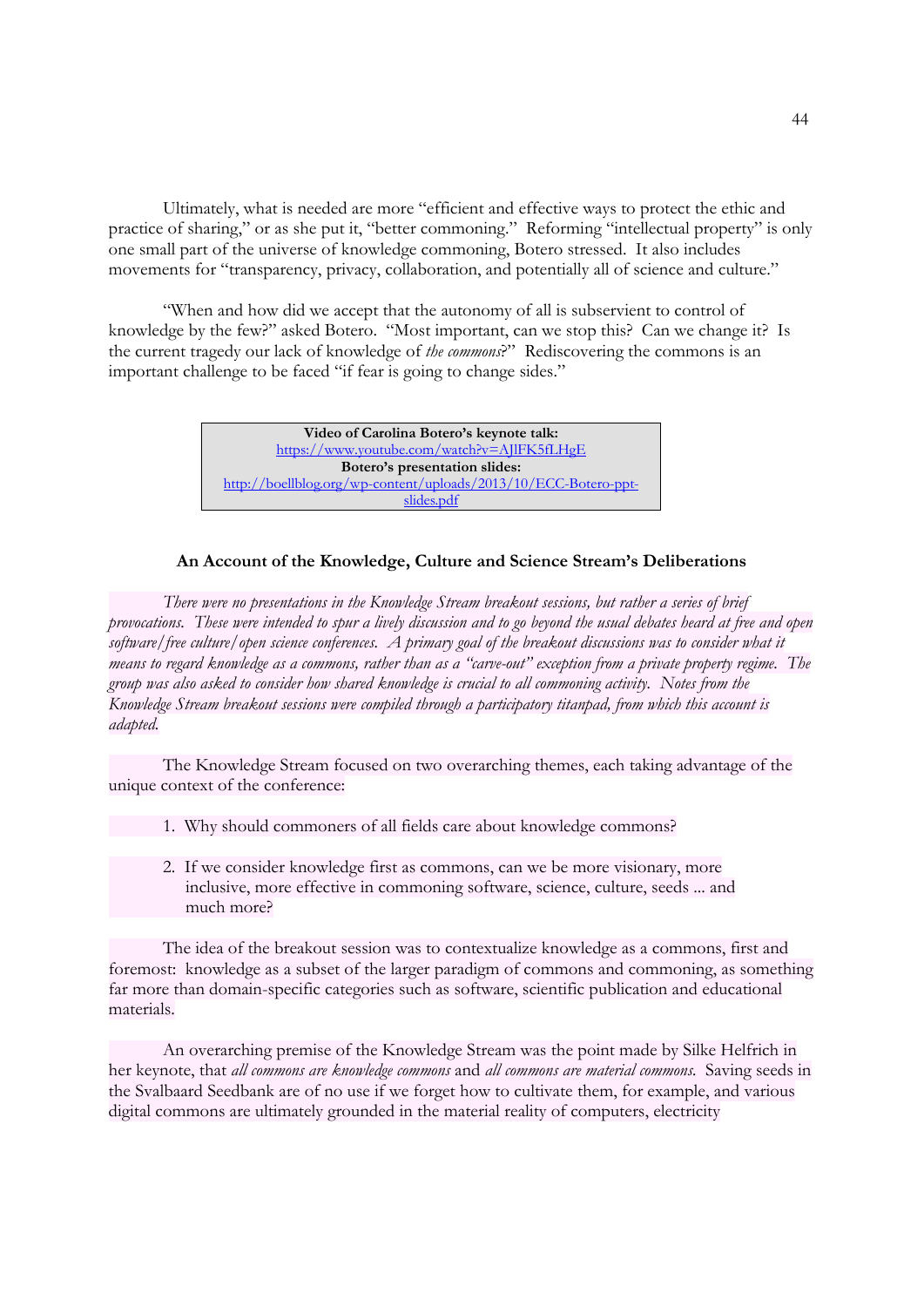infrastructures and the food that computer users need to eat.

 There is a "knowledge commons" at the center of each commons. This means that interest in a "knowledge commons" isn't confined to those people who only care about software, scientific publication, and so on. It also means that we should refrain from classifying commons into categories such as "natural resources" and "digital," and begin to make the process of commoning itself the focal point.

 Of course, one must immediately acknowledge that digital resources *do differ* in fundamental ways from finite natural resources, and therefore the commons management strategies will differ. Knowledge commons can make cheap or virtually free copies of intangible information and creative works, and this knowledge production is often distributed at very small scales. For cultural commons, noted Philippe Aigrain, a French analyst of knowledge governance and CEO of Sopinspace, a maker for free software for collaboration and participatory democracy, "the key challenge is that average attention becomes scarcer in a world of abundant production." This means that more attention must be paid on "mediating functions" – curating – and "revising our cultural expectations about 'audiences'."

 It is helpful to see the historical roots of Internet-enabled knowledge commons, said Hilary Wainwright, the editor behind the UK political magazine *Red Pepper* and a research at the Transnational Institute. The Internet escalated the practice of sharing knowledge that began with the feminist movement's recognition of a "plurality of sources." It also facilitated the socialization of knowledge as a kind of collective action.

 That these roots are not widely appreciated points to the limited vision of many knowledge commons, which tend to rely on a "deeply individualistic ethical ontology," said Talha Syed, a professor of law at the University of California, Berkeley. This worldview usually leads commoners to focus on coercion – enclosures of knowledge commons – as the problem, he said. But "markets are problematic even if there is no monopoly," he noted, because "we need to express both threats and positive aspirations in a substantive way. Freedom is more than people not coercing us."

 Shun-Ling Chen, a Taiwanese professor of law at the University of Arizona, noted that even free, mass-collaboration projects such as Wikipedia tend to fall back on western, individualistic conceptions of authorship and authority. This obscures the significance of traditional knowledge and history from the perspective of indigenous peoples, where less knowledge is recorded by "reliable sources."

 As the Stream recorded in its notes, knowledge commons are not just about individual freedoms, but about "marginalized people and social justice." "The case for knowledge commons as necessary for social justice is an undeveloped theme," the group concluded. But commons of traditional knowledge may require different sorts of legal strategies than those that are used to protect the collective knowledge embodied in free software or open access journal. The latter are both based on copyright law and its premises of individual rights, whereas traditional knowledge is not recognized as the sum of individual creations, but as a collective inheritance and resource.

This discussion raised the question whether provisioning knowledge through commons can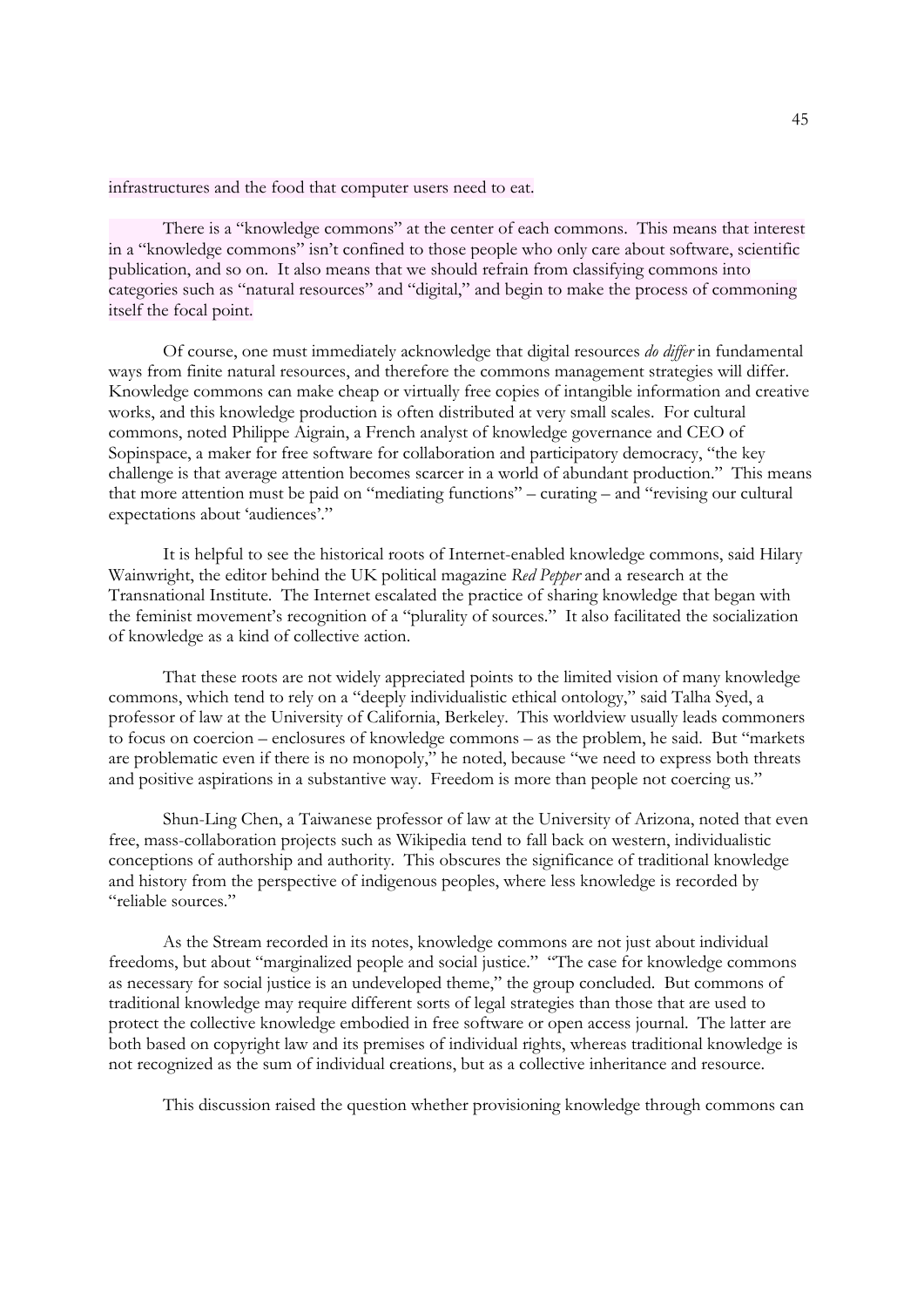produce different sorts of "products" as those produced by corporate enclosures, or whether they will simply create similar products with less inequality. Big budget movies and pharmaceuticals are often posited as impossibilities for commons provision (wrongly, by the way). But should these industries be seen as the 'commanding heights' of culture and medicine, or would a commons-based society create different commanding heights?"

 One hint at an answer comes from seeing *informality* as a kind of knowledge commons. "Constructed commons" that rely upon copyright licenses (the GPL for software, Creative Commons licenses for other content) and upon policy reforms, are generally seen as the most significant, reputable knowledge commons. But just as many medieval commons relied upon informal community cooperation such as "beating the bounds" to defend themselves, so many contemporary knowledge commons are powerful because they are based on informal social practice and even illegality.

 Alan Toner of Ireland noted that commoners who resist enclosures often "start from a position of illegality" (a point made by Ugo Mattei in his keynote talk). It may be better to frankly acknowledge this reality, he said. After all, remix culture would be impossible without civil disobedience to various copyright laws that prohibit copying, sharing and re-use – even if free culture people sometimes have a problem with such disrespectful or illegal resistance. "Piracy" is often a precursor to new social standards and even new legal rules. "What is legal is continent," said Toner, because practices we spread now set traditions and norms for the future. We therefore must be conscious about the traditions we are creating. "The law is gray, so we must push new practices and organizations need to take greater risks," eschewing the impulse to be "respectable" in order to become a "guiding star."

 Felix Stalder, a professor of digital culture at Zurich University of the Arts, agreed that civil disobedience and piracy are often precisely what is needed to create a "new normal," which is what existing law is explicitly designed to prevent. "Piracy is building a *de facto* commons," he added, "even if it is unaware of this fact. It is a laboratory of the new that can enrich our understanding of the commons."

 One way to secure the commons for the future, said Philippe Aigrain of Sopinspace, is to look at the specific challenges facing the commons rather than idealizing them or over-relying on existing precedents. As the Stream discussion notes concluded, "Given a new knowledge commons problem X, someone will state that we need a 'copyleft for X.' But is copyleft really effective at promoting and protecting the commons of software? What if we were to re-conceptualize copyleft as a prototype for effective, pro-commons regulation, rather than a hack on enclosure?"

 Mike Linksvayer, the former chief technology officer of Creative Commons and the coordinator of the Knowledge Stream, noted that copyleft should be considered as "one way to "force sharing of information, i.e., of ensuring that knowledge is in the commons. But there may be more effective and more appropriate regulatory mechanisms that could be used and demanded to protect the commons."

 One provocative speculation was that there is a greater threat to the commons than enclosure – and that is obscurity. Perhaps new forms of promotion are needed to protect the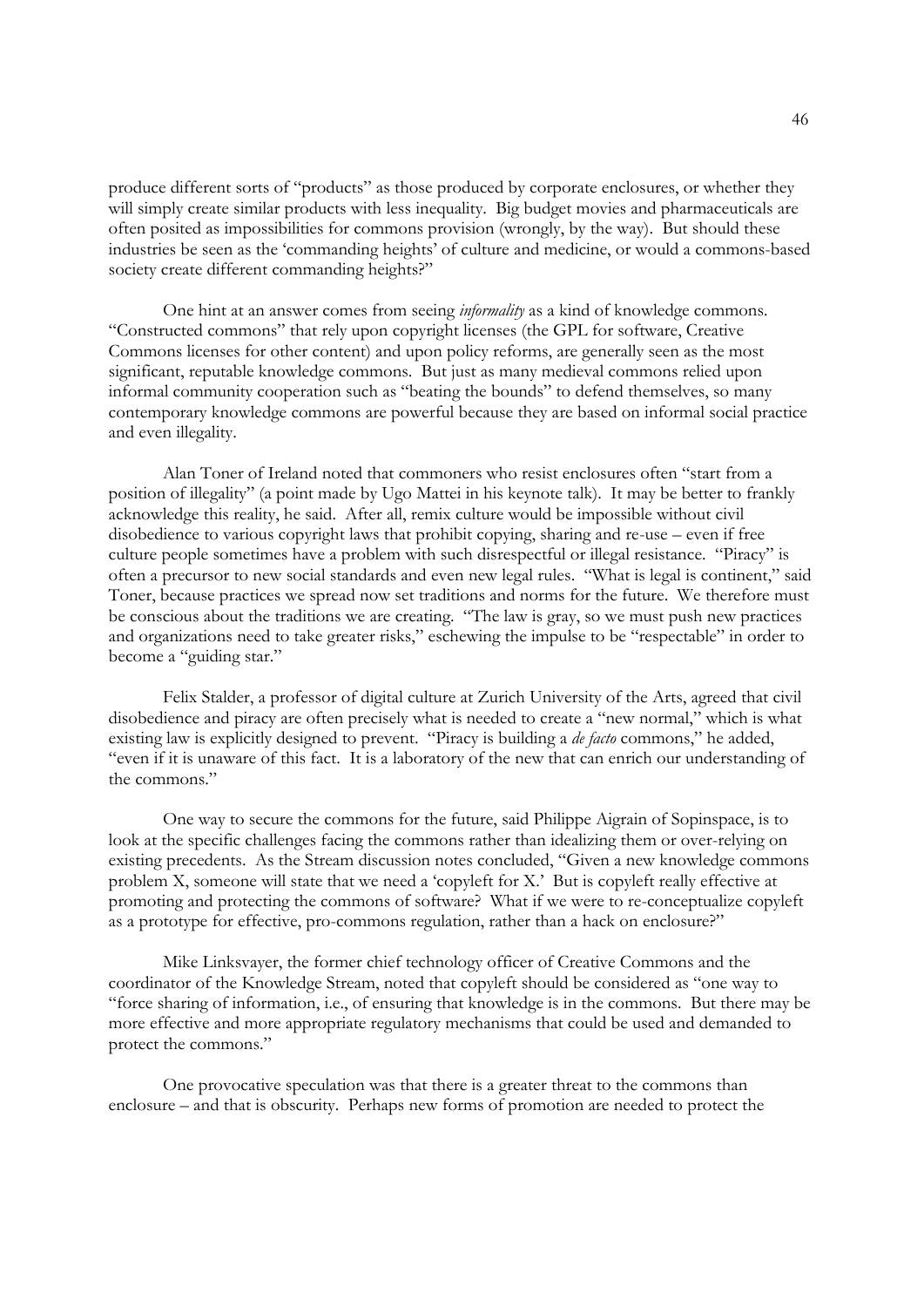commons from irrelevance. It may also be that excluding knowledge that doesn't really contribute to a commons is a good way to protect a commons. For example, projects like Wikipedia and Debian mandate that only free knowledge and software be used within their spaces.

> **Description of Knowledge Stream:** http://p2pfoundation.net/ECC2013/Knowledge\_Stream **Documentation for Knowledge Stream:** http://p2pfoundation.net/Documentation\_on\_the\_ECC2013\_Knowledge\_Stream **Full notes from the Knowledge Stream session:** http://p2pfoundation.net/ECC2013/Knowledge\_Stream - Schedule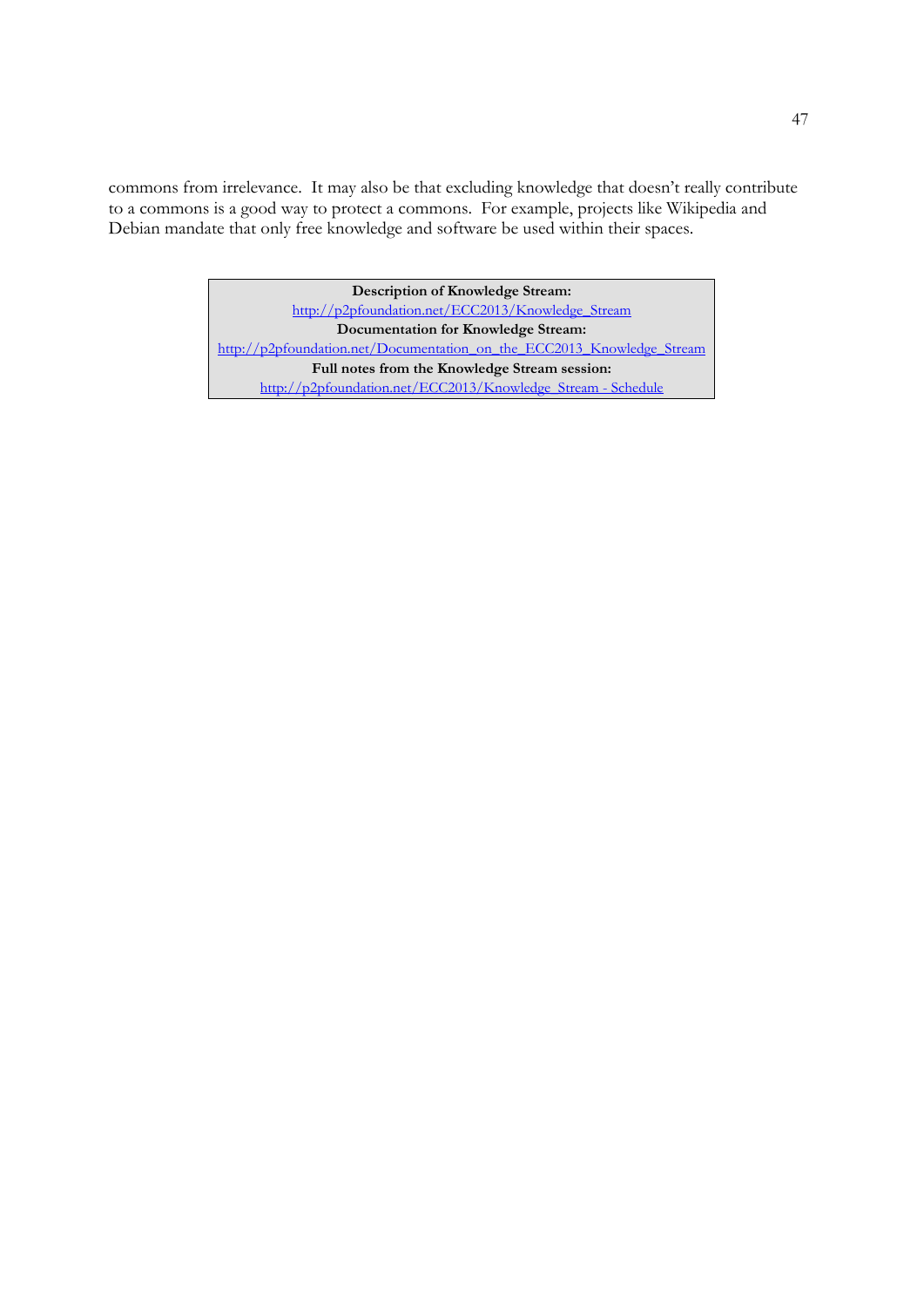## **Stream #4: Infrastructure**

 **"New Infrastructures for Commoning by Design"** Miguel Said Vieira (Brazil), Stream Coordinator and Keynote Speaker, in collaboration with Stefan Meretz

 One of the main challenges in advancing commons as a stable paradigm is finding ways to develop commons-friendly infrastructures. As commoning practices grow more complex, so does the need for infrastructures to help sustain and organize them. Commons, whether they are small or large scale, can benefit a lot from dependable communication, energy and transportation, for instance; frequently, the issue is not even that a commons can benefit from those services, but that its daily survival badly depends on them.

 When we look at commoning initiatives as a loose network, it does not make sense that multiple commons in different fields or locations should have to repeat and overlap their efforts in obtaining those services independently. This is especially so in cases where infrastructures could be shared in ways that do not severely affect each commons' autonomy. Many existing infrastructure systems, however, enable commons-unfriendly practices (e.g. fossil fuel-based individual transportation) or generate negative social and environmental impacts (e.g., nuclear power and even "clean" energy sources). While some infrastructures work to counter privatization and serve as important drivers of social justice (e.g., some public healthcare and education systems), others reinforce inequality by catering to the needs of large corporations or of already well-off elites. Familiar examples include energy and transportation infrastructure built by the state to benefit gigantic mining companies in Latin America, and urban planning and investment guided by real estate speculation in large cities all over the world – even as nearby poor and marginalized populations, as well as their grassroots, alternative-building initiatives, remain underserved in all those aspects.

 In contrast to this scenario, we need infrastructures that can "by design" foster and protect new practices of commoning; infrastructures that help bring about positive social changes instead of power concentration and individualistic behavior. Some examples of this are already emerging, such as initiatives around distributed energy production, the sharing of computing and networking resources (in projects such as Guifi.net and FreedomBox), and the sharing of basic knowledge and instruments in hackerspaces and farmers networks such as Open Source Ecology. But there is still a lot to do and to invent in order to bring them to the forefront in our societies.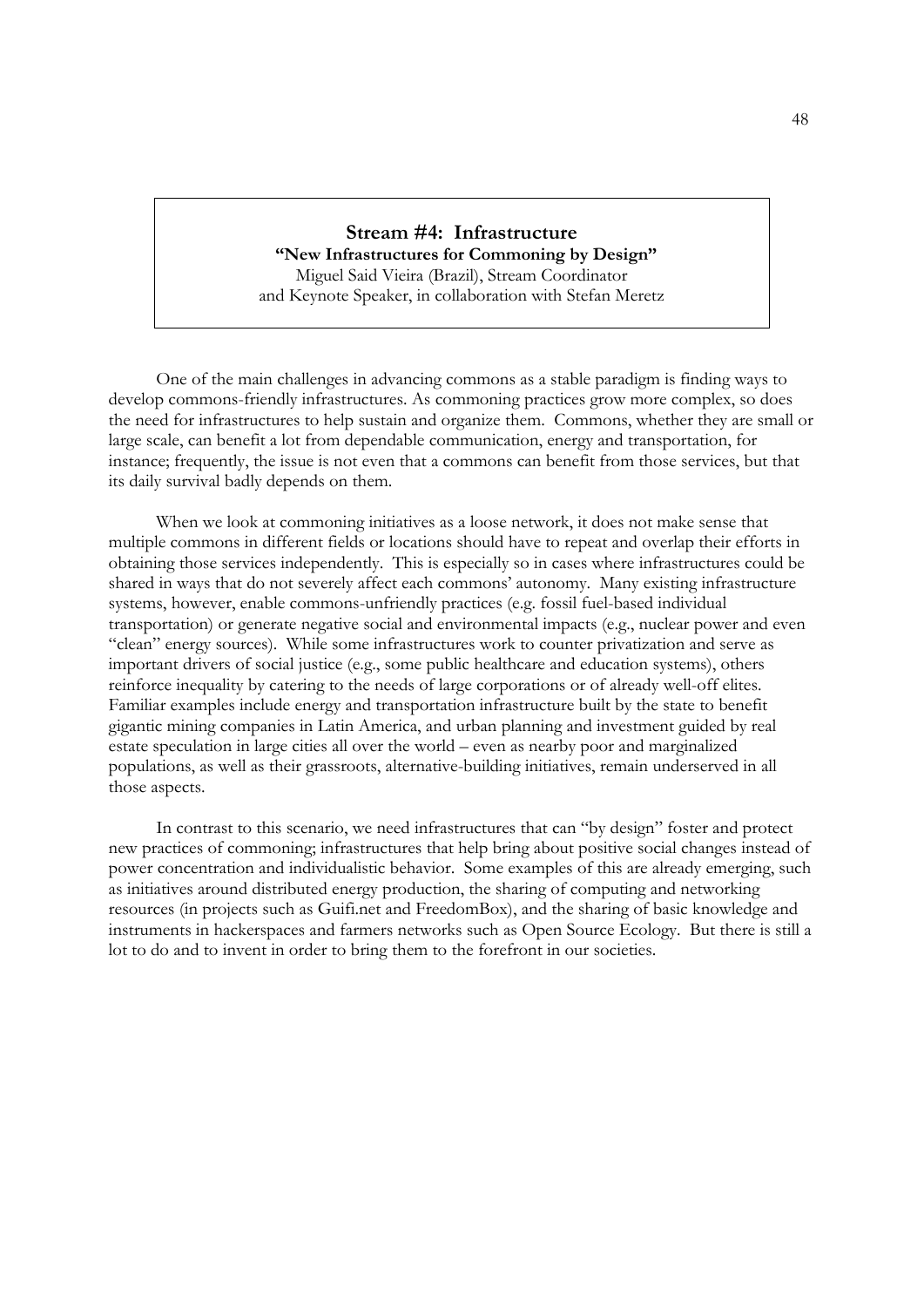**Keynote Talk by Miguel Said Vieira** (Brazil), Coordinator of the Infrastructure Stream, in collaboration with Stefan Meretz **"Commoning Infrastructures, Infrastructural Commoning"** 

Miguel Said Vieira, a researcher and activist in the fields of free knowledge and culture at the University of São Paolo, Brazil, presented the keynote talk, which he had prepared with Stefan Meretz, a free software advocate and peer production theorist from Germany. Vieira's talk focused on what infrastructures are, how most of them are structured and used today, and two challenges in moving forward in a more commons-friendly way.

 At their most basic level, infrastructures "are systems that enable and mediate certain activities," said Vieira, either in helping produce materials goods and services or in shaping social relations. Significantly, infrastructures are *produced* in the sense of being socially and historically constructed; they are not naturally occurring. This is an important fact to note because it calls attention to the reason why we are so dependent upon markets: infrastructures are designed to create market dependency.

 Infrastructure is not generally associated with individual goods or private property because it is a resource that *lies beneath* the individual, as the term "infra" suggests, and structures other activities. For example, the highway system has an infrastructure consisting of roads, traffic signals and traffic rules, all of which are used by multiple actors. "This implies that infrastructures are eminently social systems," Vieira explained. Infrastructures are generally shared because it is too expensive for individuals to provision them; the activities typically require coordination or agreement (communications); and they involves sectors that we value socially, such as public education, public health and sanitation. "The shared and social character of infrastructures means that they have the *potential* to be related to commons," said Vieira.

 "Unfortunately, most current infrastructures are designed to favor and extend commodityproduction," he noted, and to privilege individual behavior and ignore environmentally destructive impacts. Vieira cited the many mega-development projects in mining and industrial agriculture mentioned by Professor Maristella Svampa in her keynote talk, as well as large dams and publicly funded research centers largely devoted to agribusiness. "All this investment fuels activities such as mines and monocultures, which are environmentally destructive, profit-driven and export-driven, and which are socially corrosive because they kill jobs and livelihoods and appropriate people's land." Whether state-run or privately owned, infrastructures tend to be tightly integrated with commodity production.

 This is significant because commodity production requires a specific set of social relations. As Vieira explained, "Private producers are in general separated from workers, who do not own the means of production, and from consumers, who are related to production only via the market. In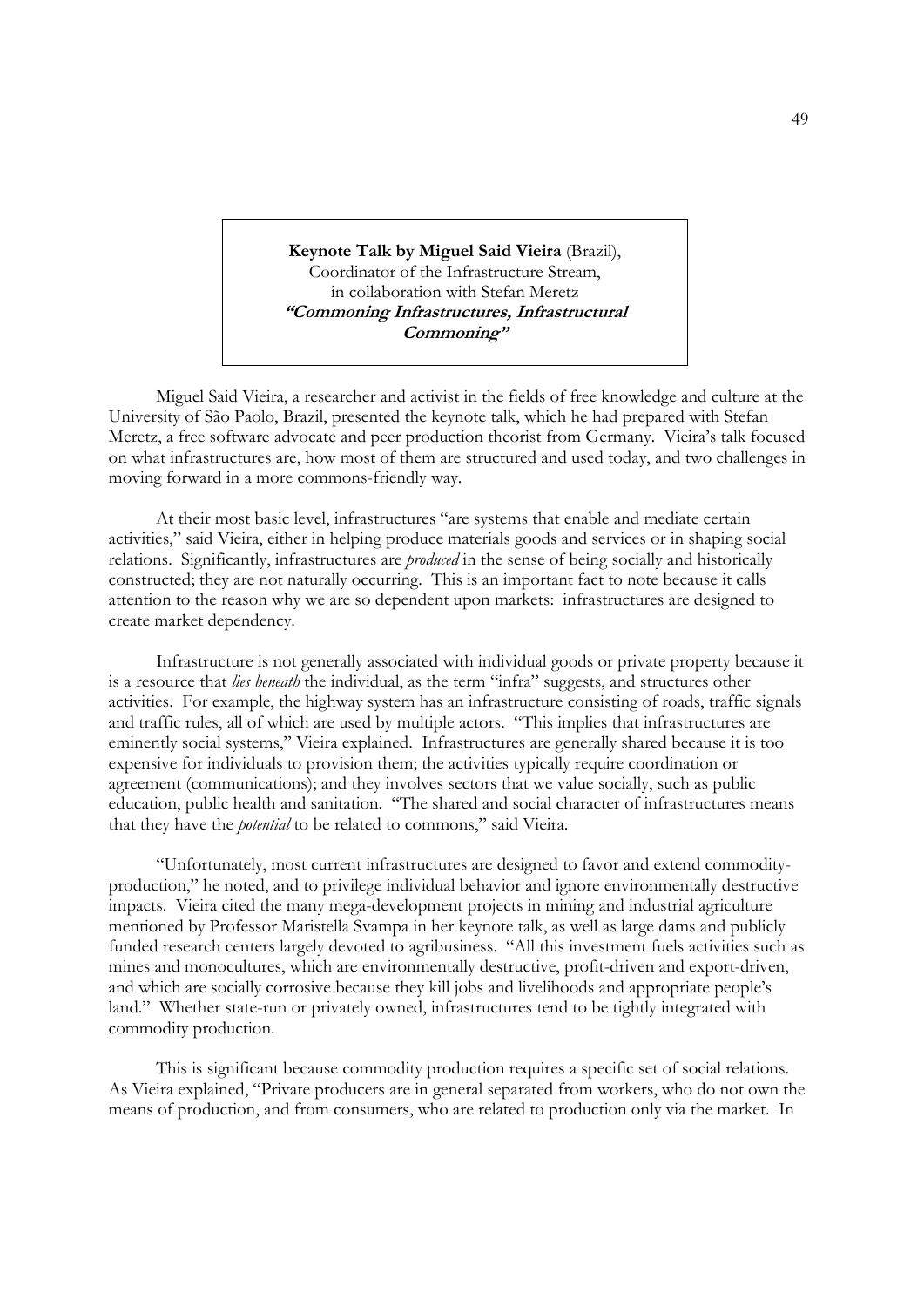addition, production and reproduction of life are separated. The labor to manufacture a care and, say, the unpaid labor done by a woman in her family's household, are treated *as if* they were fundamentally different. Finally, commodity production uses markets to determine what to produce and how much of it. "This is problematic," Vieira pointed out, "because markets are at most an indirect index of societal needs; what they're really good at is measuring profitability."

 By contrast, commons share the fruits of their production, and share in the choices of what to make, how to distribute it and how to maintain the commons. Rather than mediating production and consumption, and the production and reproduction of livelihoods, the commons integrates these functions into a single process and set of social relations.

 The chief problem with most infrastructures today is that they foster individualistic, environmentally destructive behaviors. The car culture that has arisen in most industrialized societies is an example. "We should not forget that individualism is not intrinsic to human nature, but owes a great deal to public efforts and investments in infrastructures that favored automobile and oil industries," said Vieira.

 What should be done? It is clear that we must first intensify the whole debate and research about commons as infrastructures. There is very little reliable work being done on this topic nor enough general awareness about the importance of commons-as-infrastructure, even within the commons movement. Our larger goal, Vieira argued, should be to turn more existing infrastructures into commons. Communities should be able to appropriate state-provided infrastructures and run them as commons, for example. The management of those infrastructures must also be made more directly democratic. But it is also important to recognize the structural limitations of "reforming" many existing infrastructures. Car-sharing initiatives can only do so much to overcome the problems of the car culture because the structural design of the entire highway, traffic and motor vehicle infrastructure privileges individual transportation.

 Another challenge to be met is to turn more commons into infrastructures on a wider, societal level. The problem is that many commons are quite topic-specific (such as a free software project) or are geographically limited. "So the issue becomes: How can they be expanded and networked, so that our society is less dependent on commodities?" asked Vieira.

To show where we are at and show what's possible, Vieira suggested a few alternative approaches (practices) to infrastructures*. (The description below incorporates some additional information and insights made by Silke Helfrich.)*

**1. Guifi.net.** One interesting model of infrastructure is Guifi.net, "the open, free and neutral network; Internet for Everybody," which is a large and successful community-built wifi system. Guifi.net is "*based on a peer to peer agreement that lets anyone join the network by providing her/her connections, which in turn extends network connectivity to others. Guifi.net is an independent network owned by commoners, but also constituted as a foundation that lets it interact with the state and market in order to have access to other infrastuctures (such as the electro-magnetic spectrum) and to grow."*

There are other such networks based on common principles. An example are WLAN hotspots in Athens, Barcelona and Vienna that are integrated with antennas and software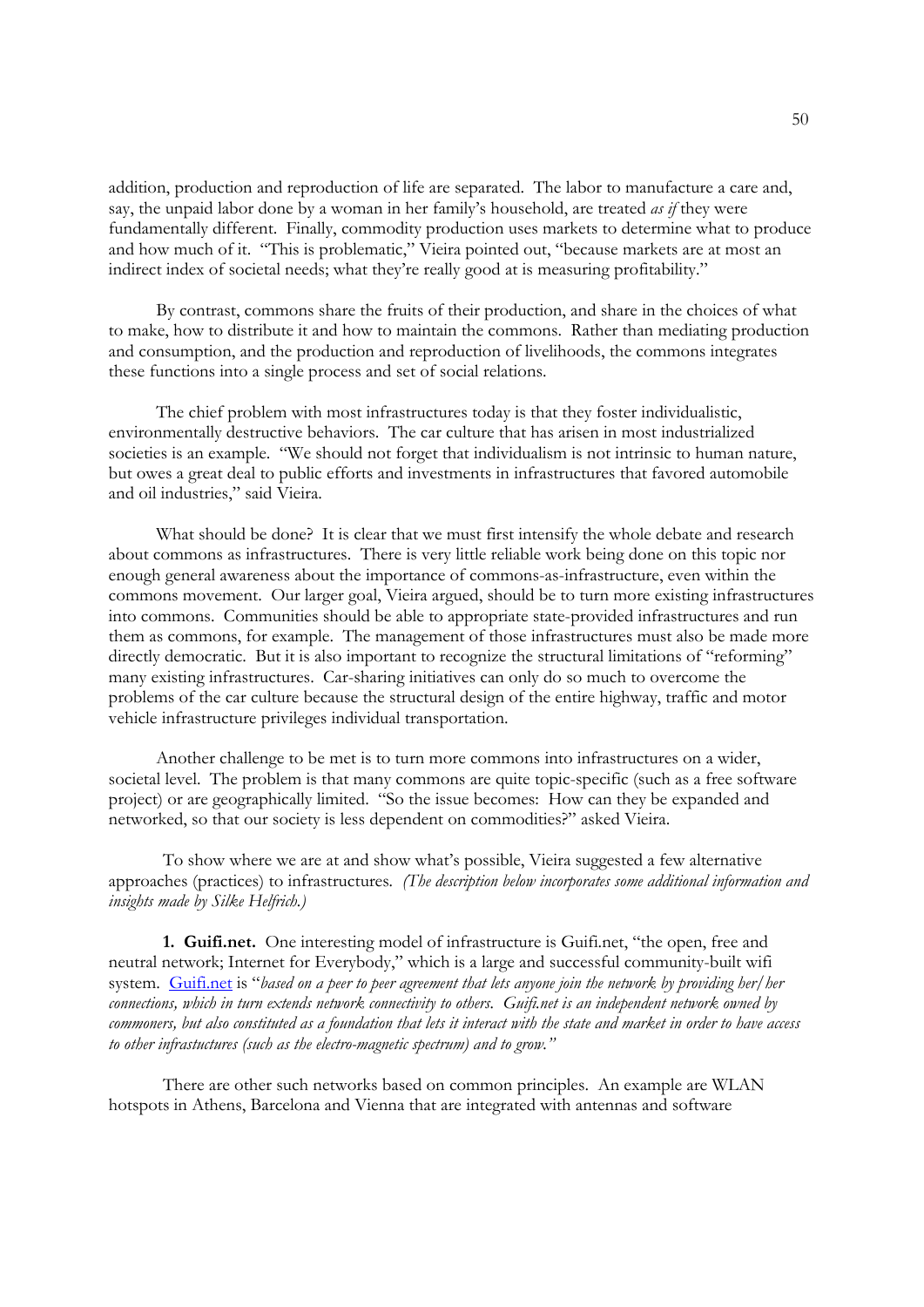programming . The European Union is currently funding research projects about their potential because if "*many such community networks are set up together they can form a distributed network." This would be a new and lightweight, community-controlled, peer-to-peer form of enabling communication beyond the big corporations, and based on computers having relatively low performance.* (For more, see *CONFINE,* Community Networks Testbed for the Future Internet and Community-lab.net.) The revelations of state spying on ordinary citizens makes an infrastructure of free, distributed networks for digital communication more important than ever.

**2. Smart Grids.** Smart grids for electricity generation and distribution could help spur countless initiatives of commons-based, distributed energy production. The same benefits could emerge with a smart grid for telecommunications. However, the exchange of energy via the smart grid would likely be mediated by markets, and not commons-based infrastructure, and so the infrastructure tends to simply reinforce the "green economy" paradigm, which ignores the problem of excessive consumption, privatized benefits and constant economic growth.

**3. Education:** Marabá Rural Campus, Brazil. This public higher education institute shows how communities can themselves appropriate infrastructures that are usually state run. The institute offers technical and undergraduate degrees in agroecology and rural education, and has an extremely diverse student body and pro-commons curriculum. Marabá Rural Campus teaches small-scale family farming, agroecology and food sovereignty as principles, and blends them with research focused on the community's needs. One of its strategies is called *alternation pedagogy*, in which students spend one third of their time in their respective communities. This allows for processoriented learning and research, and minimizes the rural exodus.

 The Campus is directed by peasant movements involved with land reform, indigenous people and quilombos*,* many of which share and produce their livelihoods collectively. Trade unions and other social movements pressured the government to set up the campus, and the Movement of Landless Workers, MST, donated the land. The location for the campus was chosen because it is close to Eldorado dos Carajás, where 19 people were murdered by the police in 1996. Symbolically, the Marabá Rural Campus represents an important stronghold for commoners in their fights against neo-extractivists.

 **4. Transportation and Urban Planning.** Infrastructure as a commons can include carpooling and car-sharing, achieved through a distributed sharing system of transportation needs and routes. Shared cars could have preferred access to key roads, for example. In Tallinn, capital of Estonia, a system of free public transport was recently instituted that lets registered residents of the city use the system at no cost, while visitors from other parts of the country and foreigners must pay. It is based on the idea is that citizens have already paid via their taxes for the transportation. The system seems to help in making urban spaces denser, which is desperately needed to prevent more urban sprawl.

The results of urban planning and public spaces can be considered infrastructure as well. From that perspective, urban gardening or urban agriculture are attempts to reclaim spaces that have been taken over by development and/or abandoned. Other approaches to convert urban infrastructure into commons-enabling infrastructures (CEI) include social housing projects and community land trusts. Two examples: The Ca La Fou in Spain (Catalunya) – "Colonia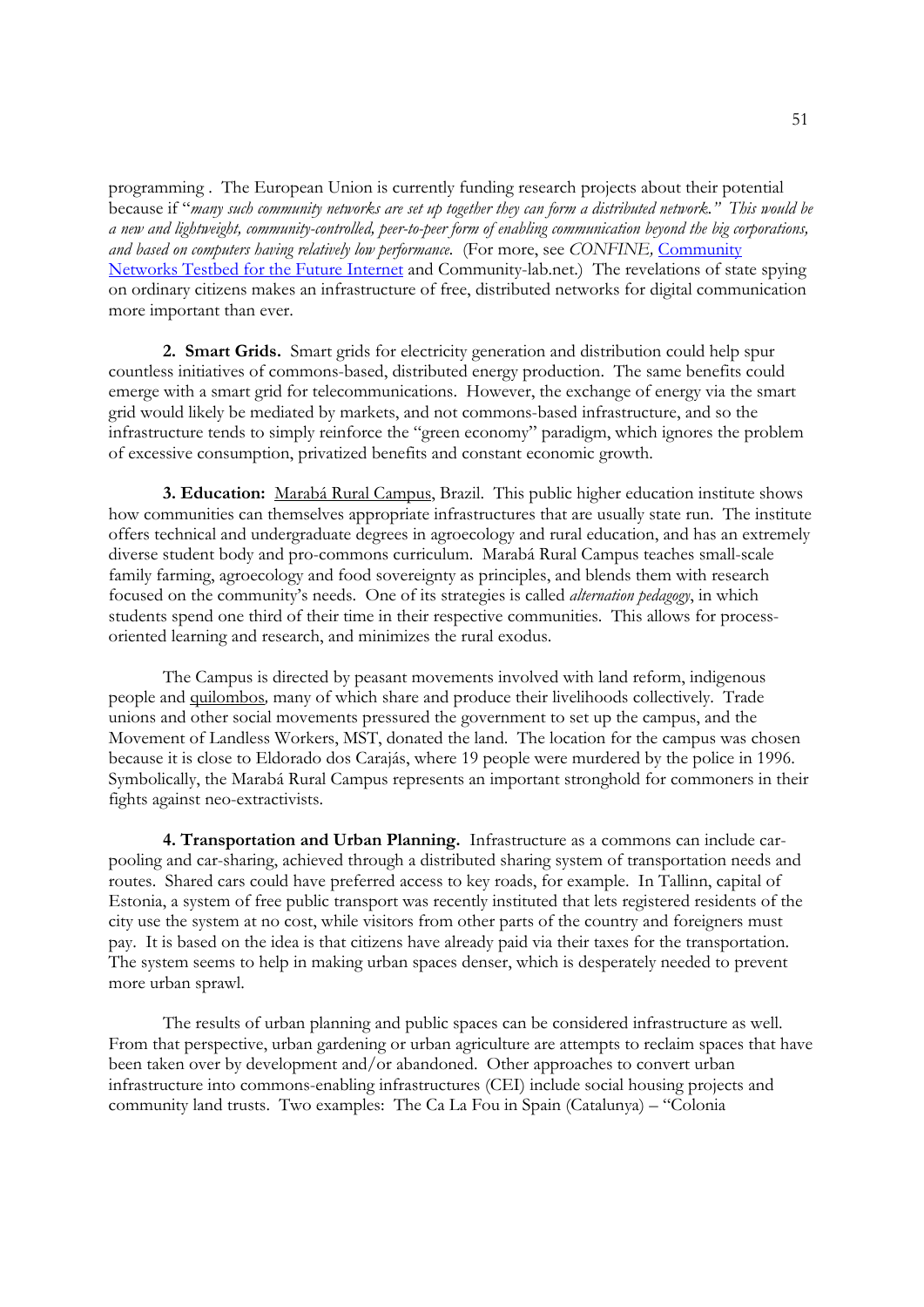Ecoindustrial Postcapitalista – is an industrial colony that has built low-cost housing that is owned, managed and governed by the community. And the Community Land Trust in Brussels has developed organizational forms (trusts) to convert urban land and housing into something used and stewarded by the communities themselves, on a fairly ambitious scale.

Obviously in all those areas there are plenty of tensions*.* The government may show a lack of commitment to land reform. Guaranteeing participatory management is a constant struggle. Corruption is not unknown in the commons, nor is conflict. And so on. But once we conceive commons-enabling infrastructures in a clearer way – once we understand why they are so crucial in expanding the commons and how many thrilling initiatives can be (and already are) connected to each other – we can begin to reconceptualize commons as infrastructures and infrastructures as commons.

> **Miguel Said Vieira's presentation slides:**  http://www.boell.de/assets/boell.de/images/download\_de/InfrastructureStream\_ VieiraMiguel\_23052013.pdf **Video:** http://www.youtube.com/watch?v=B5\_5-fSnMJs

## **An Account of the Infrastructure Stream's Deliberations** by Miguel Said Vieira

 Anna Seravalli, a researcher involved with Fabriken, a maker-space in Malmö, Sweden, presented some of her reflexions stemming from that experience, and how they relate with the commons paradigm. One thing that became clear for her is that, while space and materials were being shared in that context, the resulting production was not; the objects were mainly for personal use of each member, and in some cases there were even commercial actors using the space. Later in the discussion, someone compared this situation with that of commons-based fisheries: they are managed as commons, but as soon as the fish lands in the boat it becomes the fisher's and/or the boat's owner' private property. This challenged the general framing offered in the keynote that commons necessarily share the fruits of their production.

 Among the challenges that are faced in trying to make Fabriken commons-friendly, she underlined two in particular: the fact that most people acted in the extremes of either treating it as public space (in the sense that they assume someone else – the state – will take care of it), or as a private space ("fencing" it instead of sharing it); and the struggle for coming up with a nuanced system of sanctions and rewards.

 An interesting feature that she noticed in Fabriken is the fact that the NGO that runs it acts as a sort of "partner-producer," an idea that derived from the concept of partner-state, developed by Michel Bauwens. The municipality (the original owner of the premises) puts the NGO officially in charge, and pays for its costs; but it does so according to the activities that are developed there by the community that gathers in the space, not at the direction of the NGO itself. The community involves commercial actors, but also people who are on sick leaves or suffering from burnouts, and who benefit from the maker-space's activities as opportunities for rehabilitation or occupational therapy.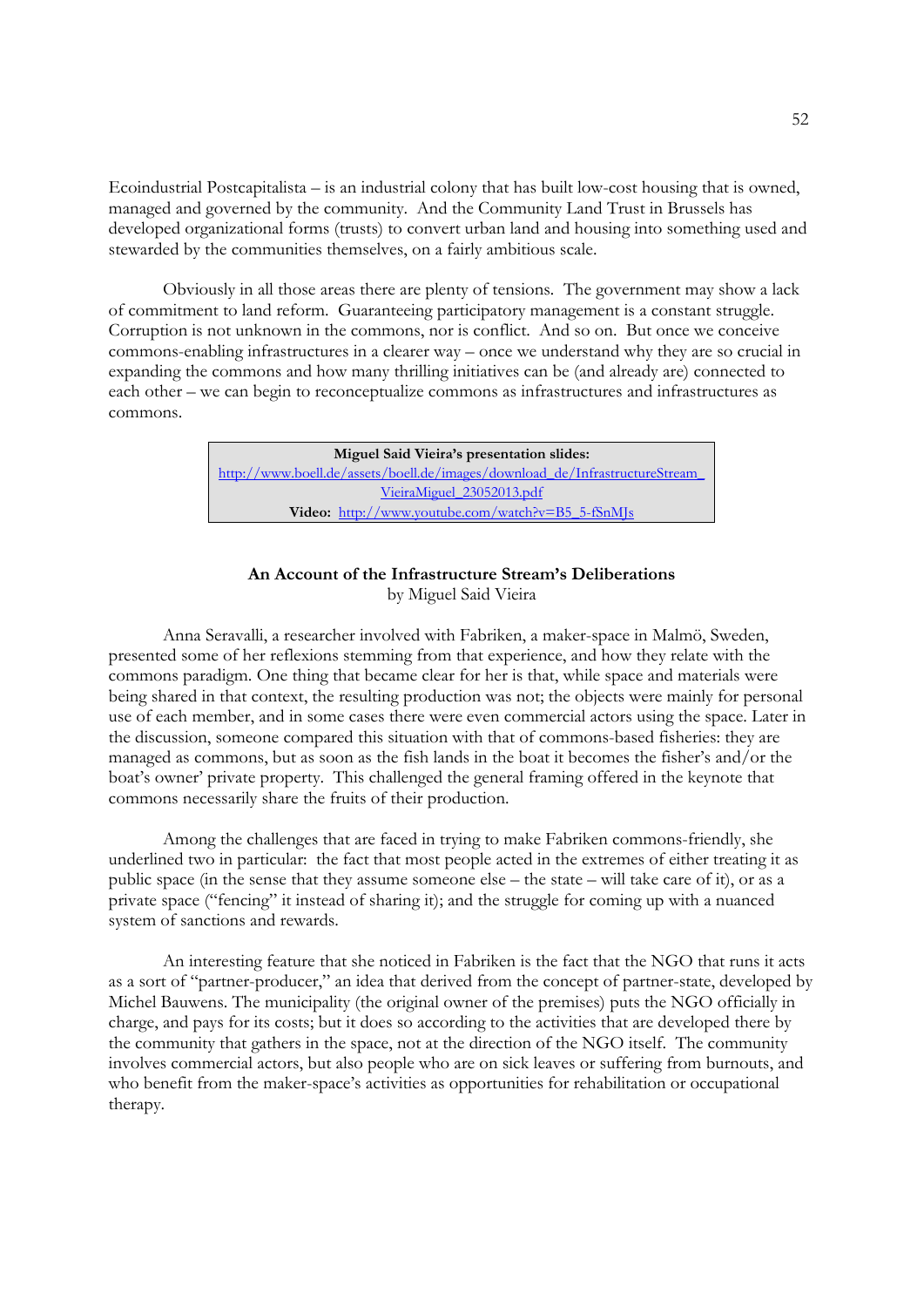Anna also made two broader analytical remarks, the first about the definition of infrastructure. Following the tradition of participatory design, she suggested it was important to look at infrastructure not as a "what", but as a "when" and "where", stressing its relation to the local context it is used in. The second was about the idea of "economies of scope": trying to reach sustainability and efficiency in the use of infrastructure not by reaching a large scale of standardized production, but by a broad and diverse ecosystem of usages, which engages its community.

 Mike Linksvayer, the coordinator of the "Knowledge, Culture and Science" stream, presented some of the connections between the two stream subjects, knowledge and infrastructure. Digital platform-based knowledge commons show the intertwining of knowledge and infrastructure at the level of basic commons principles, such as that expressed by Peter Linebaugh's motto, "there is no commons without commoning." If social relations around such platforms are not cared for (regarding, say, system administration), that instance of knowledge-sharing can be quickly – and sometimes irrevocably – disrupted.

 Linksvayer also pointed to the distinction between tools and infrastructure as something that must be better grasped by those in knowledge-related movements, such as free software. We sometimes mean "tools" (things related to immediate, localized usage), and use "infrastructures" because we want bigger-sounding words, but without acknowledging the wider social implications of the term.

 Finally, Mike suggested that, if being a commoner is actively protecting and nurturing sharing, an efficient method to do this for the Internet's physical and legal infrastructure is by moving knowledge into commons. This would be an "offensive" mechanism of protecting the Internet as a commons, as it allows people to avoid giving more resources to large, monopolistic copyright holders and others who do not want the Internet to remain as a commons-based infrastructure.

 Discussion in the breakout session was somewhat disconnected because participants came from so many different contexts, and many varied sectors (post-soviet Russia, psychotherapists networks, community land trusts, open government initiatives, to name just a few). While this was a boon in terms of getting people to glimpse the breadth of this discussion, the linkages that exist between those experiences were not always obvious, easy or devoid of contradictions.

 Later, discussion focused on the relationship between infrastructure and the public sphere. While it is generally accepted that commons occupy a third realm, different from the public (that is, state-based) and private realms, things are more complex when it comes to infrastructure. Some examples given during the sessions (such as the case of community land trusts) pointed to the possibility of forging productive, strategic "public-commons partnerships", particularly with local governments.

 In many of the sectors discussed, the state has been the main, or even the only infrastructure provider. It is true that frequently this infrastructure was designed in ways that favored corporate actors instead of common interests, and that states themselves – captured by the Washington consensus – took an active role in dismantling and (cheaply) selling a significant part of that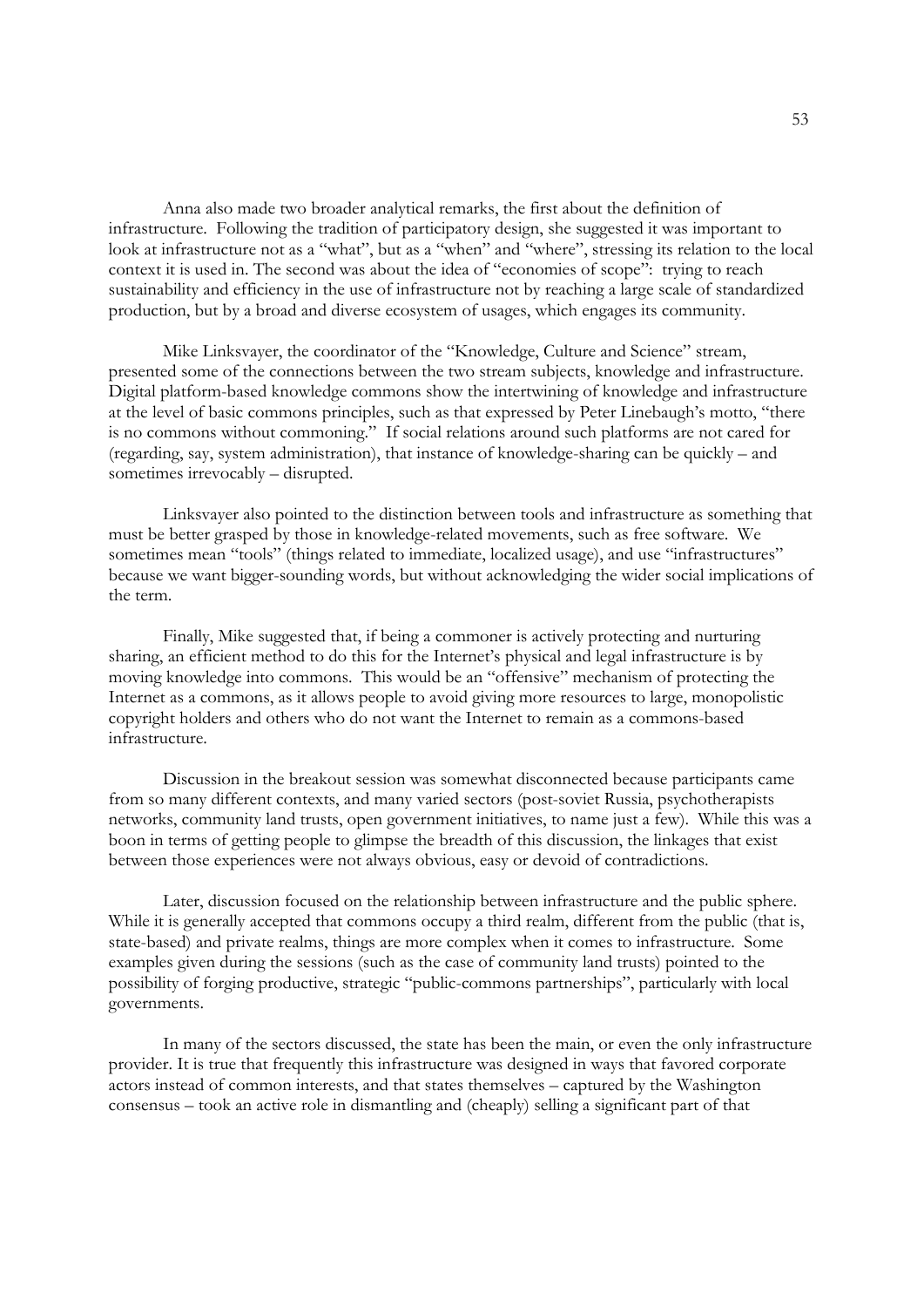infrastructure to private hands. But when one looks at the big picture, it seems hard not to look at states as potential strategic allies for building commoning infrastructures. At the very least, they are sites of struggles with regard to the privatization that is still ongoing in vital fields such as telecommunications, energy and water. There was the suggestion, however, that we should rethink our need for the state based on our cultural remembrance of times when it was yet absent, but nonetheless communities managed to live and care for their needs collectively.

 Another topic discussed was the rules of access to infrastructure – more specifically, whether we should envision commoning infrastructure as being open/universal access, or closed/managed access. The latter is the configuration usually thought of for commons; the former, for infrastructure provided in the form of public services.

 This is a complicated issue, as the community- or membership-based aspect of commons might conflict with the idea that all humans have fundamental rights – to health, water, education etc. – and that all citizens, not just a specific and limited group (as would typically happen in a commons), should be provided for. On the other hand, this universal equality in rights – an important part of the Enlightenment mindset, which influenced much of our political thinking since then – has always remained, in a sense, an unattained ideal. This is quite clear in the case of public services and infrastructure: access to them is not universally open, but generally closed to the citizens of the nation that infrastructure belongs to (that is, closed to a community as well, even though usually a larger one).

 Should we aim even higher then, for actual universal access regardless of nationality? Another alternative would be to emphasize that, when we think about "public, universal services." public and universal should refer to the fact that such services are *rights*, and not that they have to be run by national states. Along that line, some wondered if it would be possible for states to move from being welfare state providers, to being commons enablers, specially with regard to infrastructure (in ways that would help guarantee those rights). It was also suggested that there are probably many shades of gray between these two extremes of rules of access, and that things such as the "public-commons partnerships" mentioned above are examples of creative and hybrid solutions lying therein.

 A third topic of the breakout sessions was the issue of commercial usage. Besides the already mentioned comparison between private appropriation of results in a maker-space and in a commons-based fishery, people discussed commercial usage from the perspective of public services. If water should be treated as a commons, and also a universal human right, should it be equally accessible to, say, the Coca-Cola Company, as suggested (and implemented) by the copyfarleft principle? Should citizens and companies be distinguished in their rights to use commoning infrastructures?

 In the knowledge-commons arena, this debate still exists, but there's a tendency to consider that commercial usage must have equal access (but ideally, maintaining commons-friendly licenses). In our discussion, however, while some defended commons-oriented businesses and ventures, many voices were against an equal standing between citizens and companies in terms of infrastructure access and usage. It was clear, though, that we are far from having such distinction in current, existing public infrastructure; the lack of critical thought about this distinction also appears in much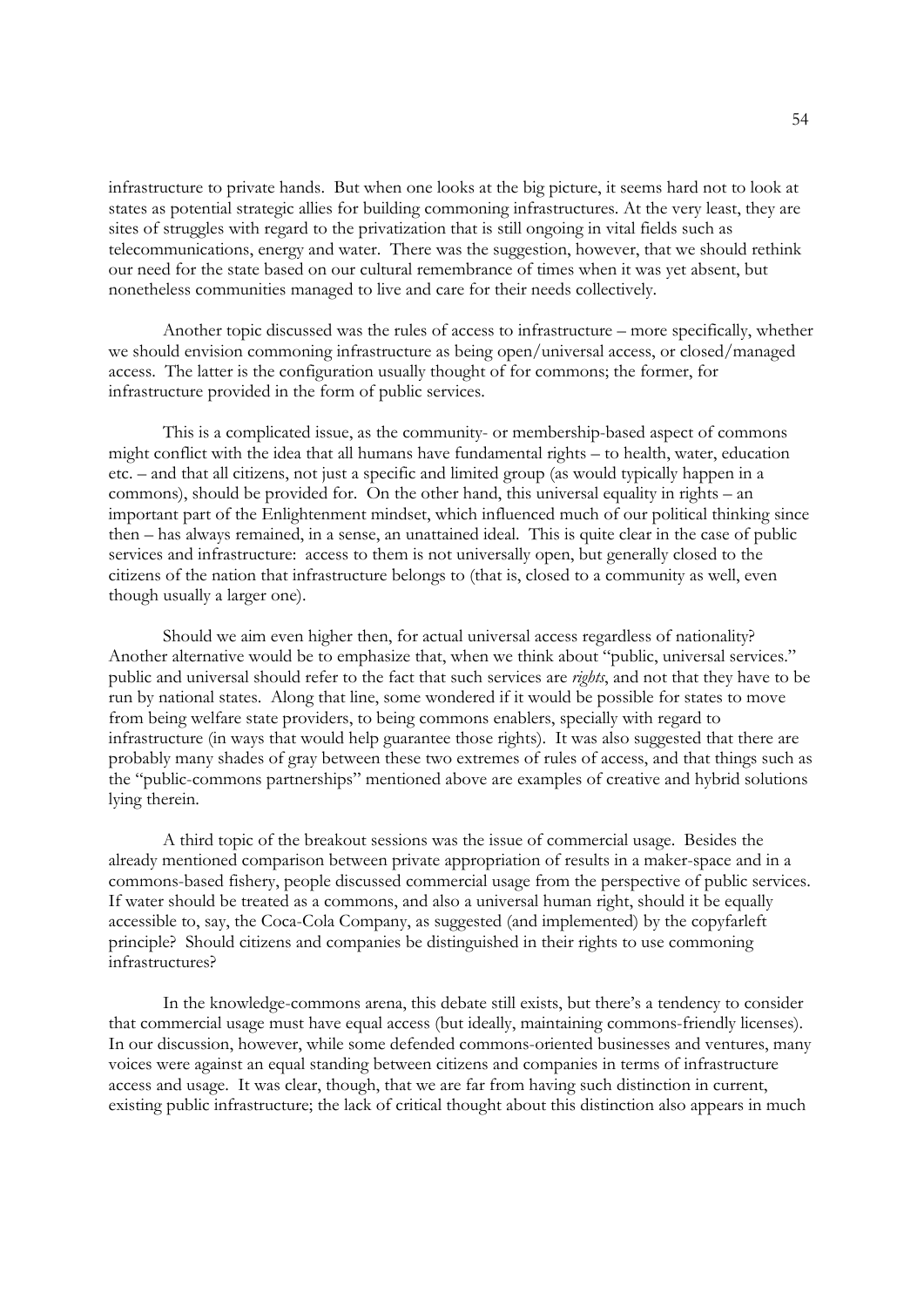of commons theory in the academy, with Ostrom's famous study of the California water basins being raised as a case in point. The state might not be the best actor to guarantee this distinction, as the production of commodities imply taxation, and thus the state has a keen self-interest in adding to state resources.

 There was also a discussion regarding the relation between commercial usages and commodity production, which in turn can distort the balance of societal needs, because market demands are privileged. This was exemplified by urban development issues such as the fact that today even housing already is designed with planned functional obsolescence.

 Finally, the Infrastructure Stream considered the issue of scale. Does commoning infrastructure require large scale, or is it sustainable in smaller endeavors? Examples such as makerspaces and the notion of economy of scope show that it is feasible to build and operate some kinds of commoning infrastructures at a small scale. But many pondered that this might not apply to other sectors, such as electricity. While electricity generation is feasible at small scales, its distribution (through a grid) is almost intrinsically a complex, large-scale initiative. Also, localized commonsbased electricity generation would require changes in the distribution infrastructure, particularly if we want electricity to be shared with others through non-market mechanisms. Smart grids are necessary for that, but not sufficient, partly because their design and implementation is being driven by other interests (for instance, optimizing metering and exchange instead of offering possibilities for sharing).

 Some participants were skeptical about small-scale infrastructure for the production of basic materials (steel, for instance); barring unforeseen technological breakthroughs, they remain as a fundamental obstacle to a wider localization of production, because of their general importance in so many other products. A reasonable consensus was reached, however, around the idea that the issue of scale has to be examined in a case-by-case basis, and generalizations are not very helpful.

> **Infrastructure Stream overview and schedule:** http://p2pfoundation.net/ECC2013/Infrastructure\_Stream **Documentation on Infrastructure Stream:** http://p2pfoundation.net/Documentation\_on\_the\_ECC2013\_Infrastructure\_Stream **Rough notes from the Infrastructure Stream session:** http://p2pfoundation.net/Rough\_Meeting\_Notes\_from\_the\_Infrastructure\_Stream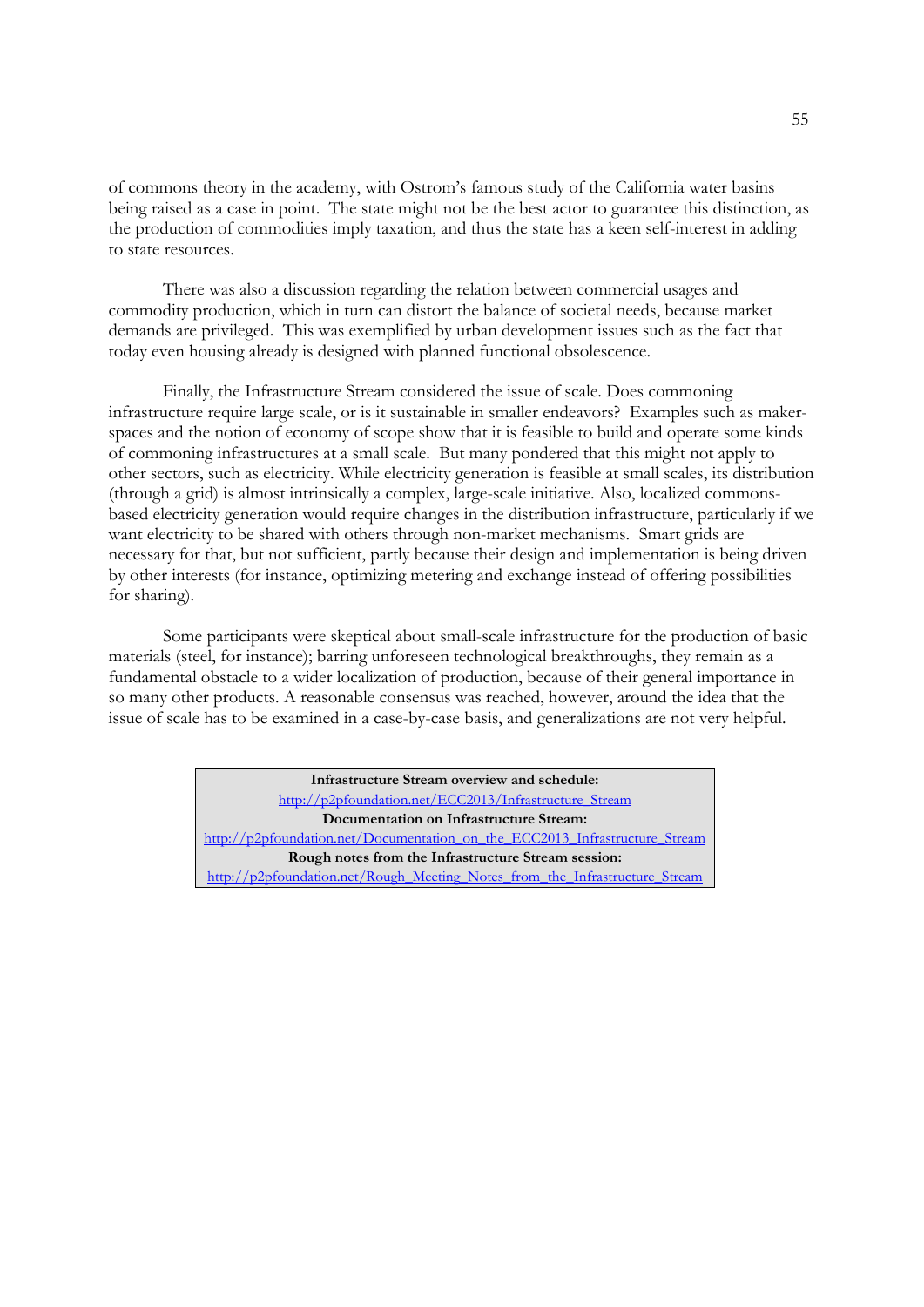**Stream #5: Money, Markets, Value and the Commons** Ludwig Schuster (Germany), Stream Coordinator Keynote Speaker: Professor Jem Bendell

 The dominant economy is to a huge extent market-fundamentalist and money driven. It is built around unsustainable principles like extraction, competition, profit and exponential growth and fueled by interest bearing credit creation through a profit oriented banking system. A commons economy is driven by other motives and proposes a different mindset and different ordering categories than capital, ownership and money. Some commoners tend to imagine a commons economy as a world beyond (artificial) scarcity, rendering money and markets irrelevant, which suggests that commons can function without money as we know it. Others focus on redefining the role of money or how to design money itself as a commons. But all agree that if a commons economy still has credit, money and markets (or at least marketplaces), they will be very different in character than our current economy. The objective of this Stream was to integrate the different "paths of imagination" towards a commons economy, and to get a clearer picture of the architecture and underlying design principles of commons-oriented marketplaces and exchange systems.

> **Professor Jem Bendell** (UK) Founder & Director, Institute for Leadership and Sustainability (IFLAS) **"Commoneering Money, Markets and Value"**

 Professor Jem Bendell, Founder and Director of the Institute for Leadership and Sustainability at the University of Cumbria, gave the keynote for the Money Stream. He focused on the need for innovative currencies and credit systems, functioning as commons, as indispensable tools for challenging the systemic problems of the global economy.

 "Why consider money if we're talking about the commons?" asked Bendell. He offered three reasons: "First, our current mainstream monetary system represents an almost total enclosure of our ability to trust each other because governments, central banks and private banks dominate the means of exchange and credit that we have with each other. This drives further enclosures and works against the commons," he said, "because of the way that currency and credit are created."

 Another reason to focus on alternative money systems is that there are already thousands of people worldwide, inspired by a collectivist, communal approach to life, trying to build such systems. There is "lots of innovation" underway in this area. "But most people don't think that money is really an issue," Bendell said. "They think the more important issues are how we earn money, how we spend it and how we invest it. They don't really think about *where money comes from*." Bendell was pleased to see that a large number of people understood that the private banking system originates money.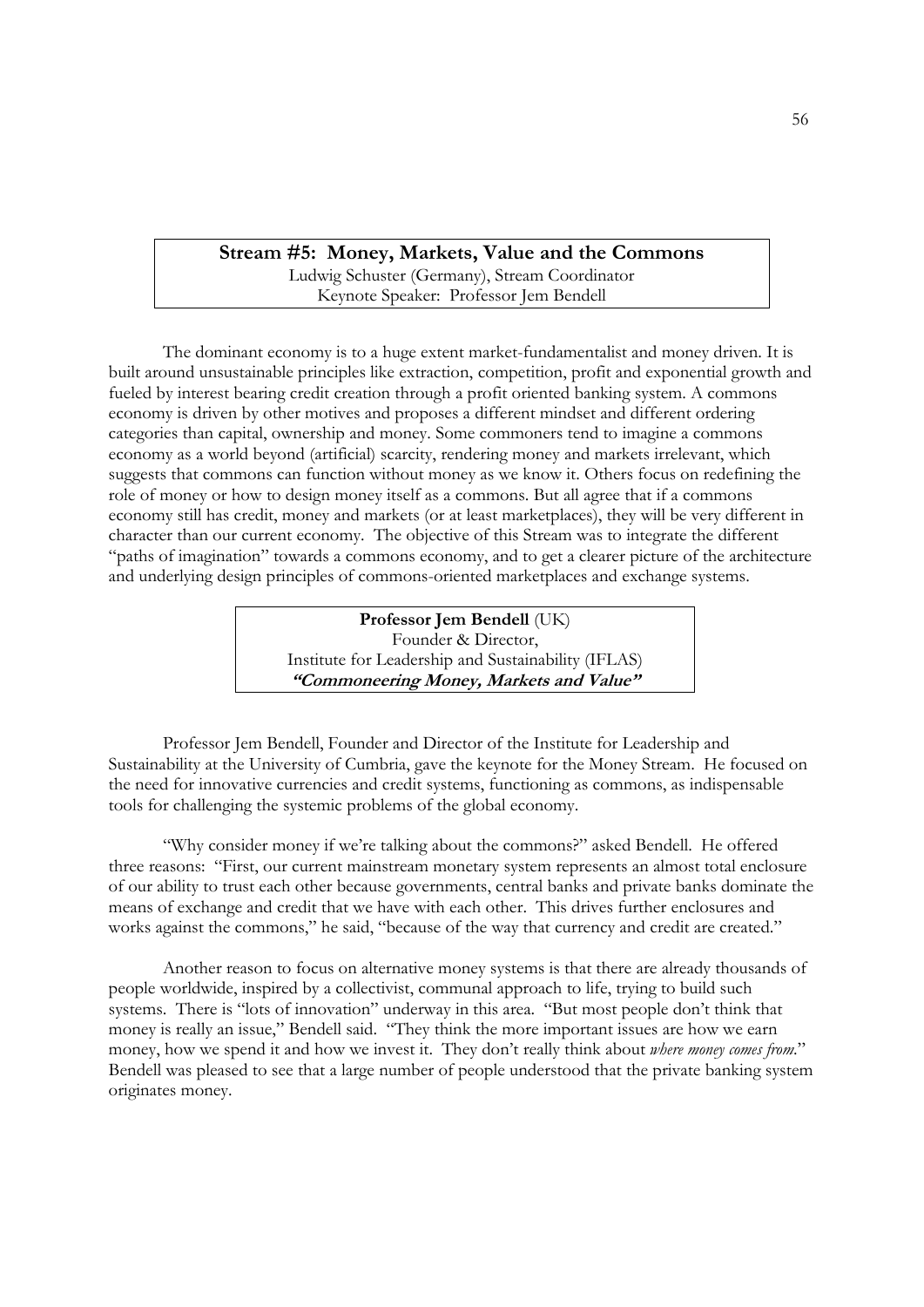"In fact, in nearly all advanced economies today," said Bendell, "over 97% of all money that we use is issued by private banks, from the loans they issue. This money is not savers' money that they are lending to us. It's new money that they are creating as they lend to us." He cited a recent book by the New Economics Foundation entitled, *Where Does Money Come From?* which shows "that we really have *non-reserve* banking. Banks can lend as much as they want, so long as they make sure they have enough central bank reserves to clear transactions between banks. So we [citizens] have very little control over monetary supply. If you look at the euro, the pound and the dollar," Bendell said, "you might think they are different things. But they are really the same thing. They all rely on bank-issued debt to create new money. The same system behind each of them."

 However, more people are beginning to ask deeper questions about what the monetary system means for life, he said. This is an important issue to confront because collective we are all in debt forever. He explained that all money is created through debt, but compounding interest on that debt means that there is always more debt than there is money to pay off the debt.

 "So the only way that this system can continue is for there to be ever-increasing loans every year," he said. This has many dire consequences. Perpetual indebtedness leads to spiraling inequality in society. It also means we need to constantly grow the economy. "Banks can make loans only if there is additional economic activity to be conducted with those loans. This creates a growth imperative. We have to commodify more of the stuff of life so that we can extract a yield and generate profits to service the interest on the debt."

 By this logic, Bendell concludes that *"this monetary system is anti-commons. With this system, you cannot grow a commons economy."* Our monetary system also results in widely fluctuating amounts of money, which produces booms and busts, and in periods of shrinking liquidity, mass unemployment.

 The monetary system also distorts our lives and priorities. "We think that buying a house is the best investment we can make because prices will always go up," said Bendell. This occurs because banks are making loans (and creating new money and consumer demand) that fuel property markets. "All this new spending power is going into the property market – about 80% of all loans to individuals goes to property," said Bendell. "What this means is that since the mid-1950s, property values have soared 8,000%. That is because this is how banks are channeling new spending power into the economy." Their lending reflects their own self-interests, which are the least transaction costs, the least risk and the most return."

 Bendell considers the whole monetary system a kind of "entrapment" because the ways that we create new money through private banks engenders all sorts of unnecessary pressures in people's lives, such as sacrificing a full life in order to pay high mortgages and rents. We are all entangled in a system that requires us to live off bank debt. Since most transactions for our food are mediated by bank-issued debt, you could say that we live in "a bank-tarian society – a totalitarian society of bank rule. And yet it is so pervasive that people don't every see it or ask where money comes from."

 "I've come to realize that the monetary system creates all these effects," said Bendell. "We think wealth is scarce, and that we must all compete -- when, in fact, our wealth is *us* and our ability to help each other and to support a healthy environment."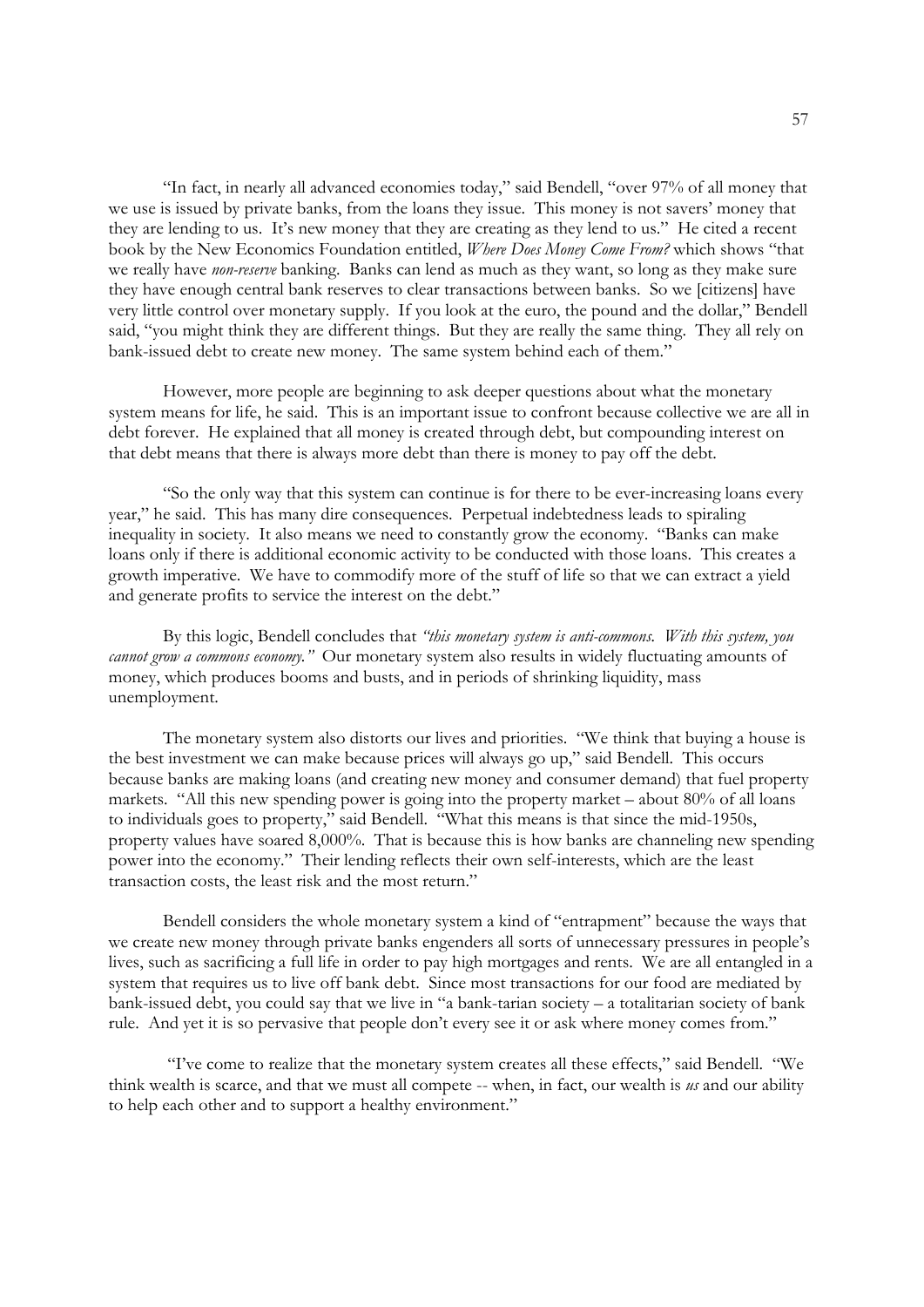The big question is what to do about the monetary system. Bendell gave a brief overview of many existing systems and experiments in alternative currencies. The rise of Bitcoin, a cryptographic digital currency with a global payment infrastructure, has done a lot to raise the visibility of alternative currencies, he noted. But there is also a long history of such currencies, such as the WIR, a Swiss currency that has existed since 1934 that has 64,000 business members doing \$2 billion of trade each year. The WIR is essentially a cooperative bank that offers cheap loans and facilitates business-to-business exchanges in their own currency, "WIR Francs," independent from Swiss Francs.

 There are a wide variety of local currency systems around the world, too. Successful example include BerkShares, which is administered by the E.F. Schumacher Society in western Massachusetts, in the US, and Bangla-Pesa in Kenya, a mobile payment solution with an internal fiat currency issued by a trusted local organization. Time Banking is another form of mutual credit used by local communities. Based on the hour or minute as a unit of account, Time Banking is meant to promote equality and challenge the premises of markets. Bendell said that there are many different currency designs, each of which reflects different motivations and different potential for scaling and challenging mainstream markets.

 Another sign of a healthy development of alternative currencies: some 60 active community currencies around the world that use free open source software provided by CommunityForge, a nonprofit association that designs, develops and provides complementary currency systems and tools in over 400 communities. (Bendell is a board member.) Community Forge has a philosophical commitment to restoring the credit commons, said Bendell. A core goal is to provide opportunities for people to engage in transactions in trusting ways. "Our ability to transact shouldn't be regulated by global banking systems," said Bendell. "We can come up with systems of exchange together. But this requires a shift in thinking about how we can issue credit, or IOUs, to each other. We need to see currency *as* a commons rather that currency as just supporting the commons."

 Bendell worried that the whole process of currency innovation could disappear in a cloud of talk, however. "What we really need to do is find betters ways to *act* and *build* the commons," he said. But he expressed some concern that the term "commons" is not appealing enough to attract mainstream support; instead he suggested new marketing gambits and rebranding, suggesting specifically that we talk about "commoneering." "Instead of talking about enclosure and protecting things, let's talk about something more dynamic – about restoring the commons and building future commons. We should say that 'We are commoneers' to convey how *we* relate to each other and what our intentions are. We need to shift the debate and say that we are unlocking the treasury of the commons."

Bendell proposed three specific strategies / requirements for moving forward:

 1. We need support in the development of innovative currencies with commons principles and new technologies – perhaps a mutual credit type of Bitcoin, for example. "That way, we would not need to persuade politicians; we could create the future ourselves in a way that can't be switched off."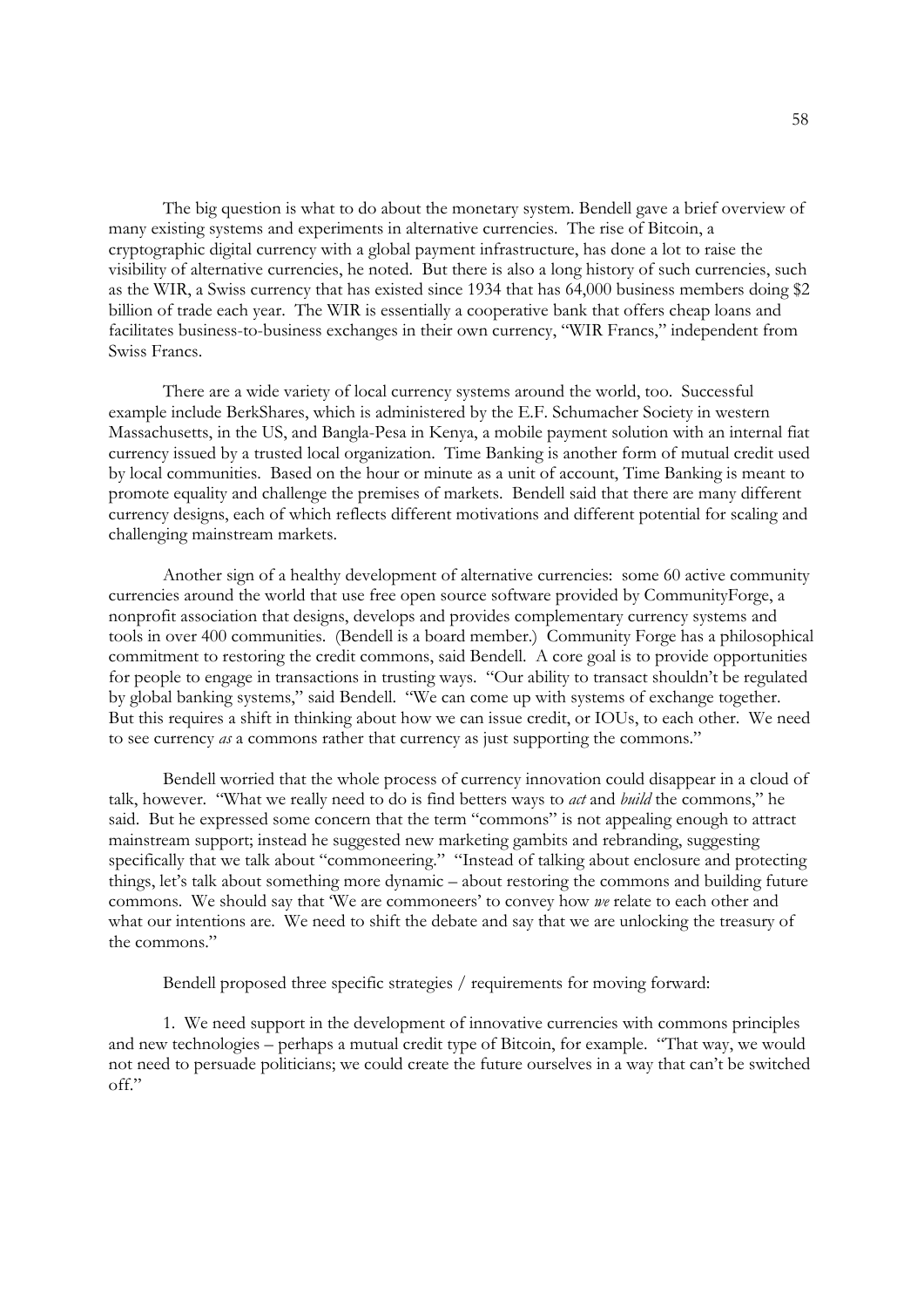2. We need allies, perhaps local governments, who can help us scale these currencies. Local governments, for example, could accept such currencies for the payment of local public services.

3. We need a better political voice, and a political philosophy and voice to help scale it.

 Bendell concluded by urging an action-oriented focus on alternative currencies as a way to help us "tear down fake ideological divisions of left vs. right, of austerity vs. spending, of humans vs. the environment, and of what we truly desire and what we can afford. Wealth is ours to unlock and discover and create together. We have to free each other up to do that." That is why monetary policy must be at the center of a commons agenda.



#### **An Account of the Money Stream's Deliberations**

 The breakout sessions for the Money Stream sought to survey and discuss the diverse commons-oriented strategies and attitudes towards money. The basic goal was to increase the understanding of, and building bridges between, two main strategic approaches for challenging the monetary logic of the old economy. The first approach questions the *inherent market logic* of money (mediated exchange, commodification, prices); while the other approach questions the *capitalist principles* inherent in money (extraction, accumulation, exclusion).

 There are three major schools of thought regarding the relation between money and the commons, each with their own lines of argumentation and differing visions of a future society. They are:

**1. Demonetize.** Organize the commons economy without money and explore how the functions of money and finance could be replaced. Can nonmonetary approaches and the existing monetary economy stand side-by-side or play complementary roles on the path towards an economy of the commons? How could both be integrated in everyday life? (For more, see, e.g., http://demonetize.it.)

**2. Commons-creating / commons-supportive / commons-protecting money.** Design money specifically to support, sustain and protect the commons, allowing for new forms of allocation within the commons. This raises the question of how the problem of "market logic" should be dealt with. Is it necessary to get rid of the capitalist principles or could they just be "turned around" so that they become commons-supportive?

**3. Money and markets as a commons.** Understand money itself as a commons and design it accordingly. The challenge is to design money in a way that it can be democratically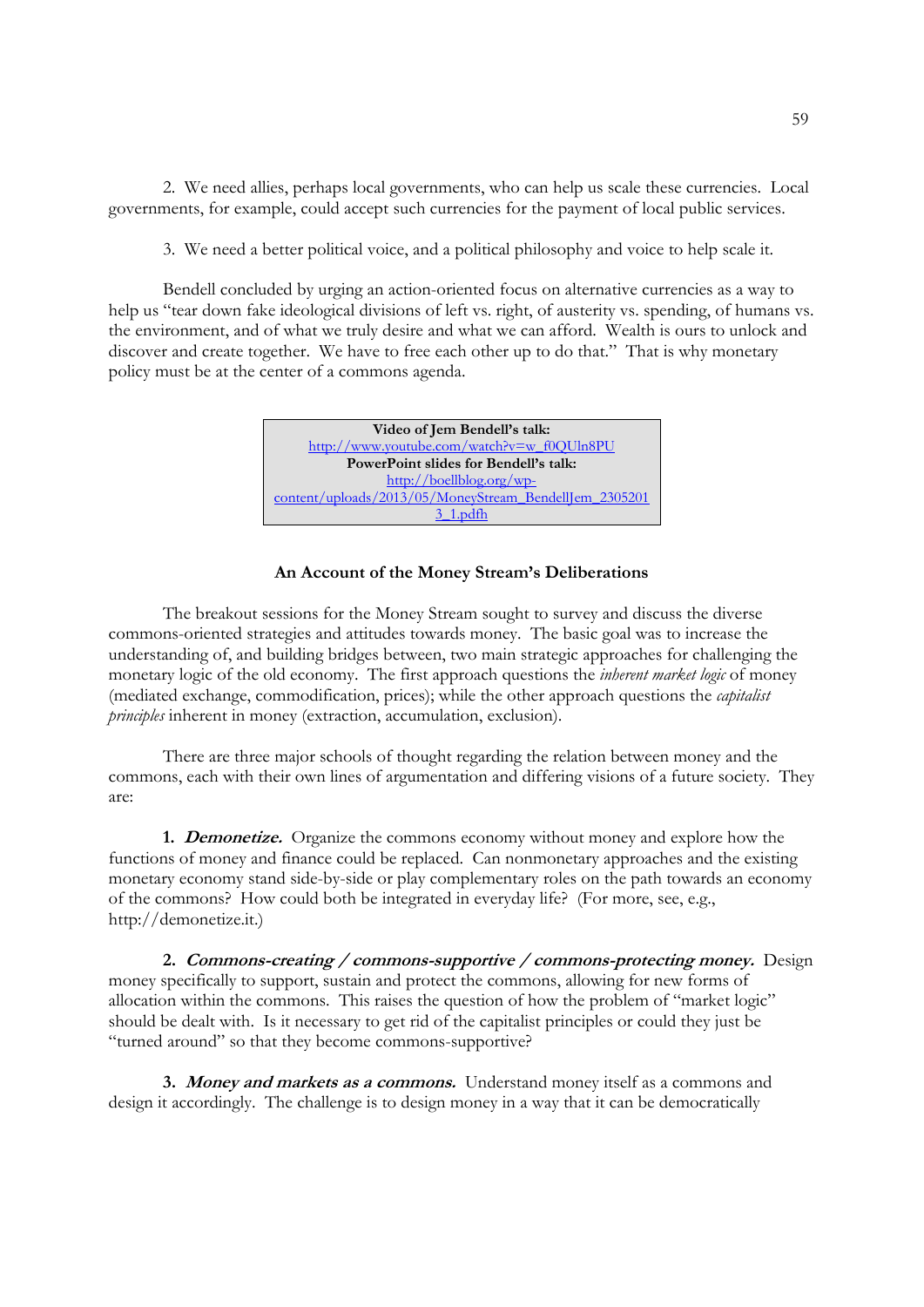created and controlled. Is that a necessary or sufficient condition for a commons-oriented economy, and what changes and risks would that bring about?

 These different schools of thought might turn out not to be mutually exclusive; they just might be mutually supportive, depending on the circumstances. Each approach may also be valuable at different points in the future, or in a different phase of transition.

 The Money Stream probed these main schools of thought within the commons debate and sought to develop mutual understanding for both monetary and non-monetary approaches to the core question of values and value in a (money/credit/finance) commons. To open the discussion, the Stream heard three different perspectives on how to approach money and commons.

 Pat Conaty, a fellow of the new economics foundation and a research associate of Cooperatives UK, gave a broad historical overview of attempts to develop local and interest-free money systems over the past two centuries. He noted how Silvio Gesell, a successful German businessman oriented to co-operative solutions developed the idea of a "demurrage" or "negative interest," so that the nominal value of the money would "decay" over time rather than increase, to help deal with the injustices of interest and inflation. The "WÄRA," a currency privately issued by coal mining companies in Germany, and by the small Austrian town of Wörgl whose mayor, Michael Unterguggenberger, introduced the scrip-based "Arbeitswertscheine" in 1932 during the Great Depression, and succeeded in reducing unemployment and debt and stimulating the local economy.

 Conaty also cited the proposal by Frederick Soddy, a Nobel Prize-winning chemist, to do away with fractional reserve banking and have the government incrementally issue debt-free money and phase down debt-based money. The idea was picked up by American economist Irving Fisher in the 1930s as a way to increase liquidity and stability in the economy. The idea was to separate the making of money from bank lending, which in turn would help prevent great booms and depressions.

 Another noteworthy example in interest-free lending is the JAK bank in Sweden, a cooperative finance enterprise that has over 35,000 members and assets of \$163 million. Like in a credit union, JAK members save money and are entitled to obtain loans, but savings in JAK do not earn interest and therefore loans are also interest-free. Loans are given mainly for housing and social and ecological enterprises.

 Michel Bauwens of the P2P Foundation and the Commons Strategies Group, surveyed the range of alternative digital currency experiments around the world. He drew a simple chart plotting the varieties of peer-to-peer-based currencies along two axes – one axis showing a spectrum of forprofit to for-benefit currencies; the other axis showing a spectrum of centralized control of peer-topeer interaction (e.g., Facebook) and distributed control.

 He situated Bitcoin in the lower left quadrant as a commodity currency that is for-profit oriented and distributed. It is a commodity currency that is scarce, like gold, whose design favors early entrants (because the value of the currency increases as more people wish to use it and so it becomes relatively more scarce). About a dozen people own 70% of Bitcoins, said Bauwens, which suggests that it is currently being used more for speculation than exchange. A fork of Bitcoin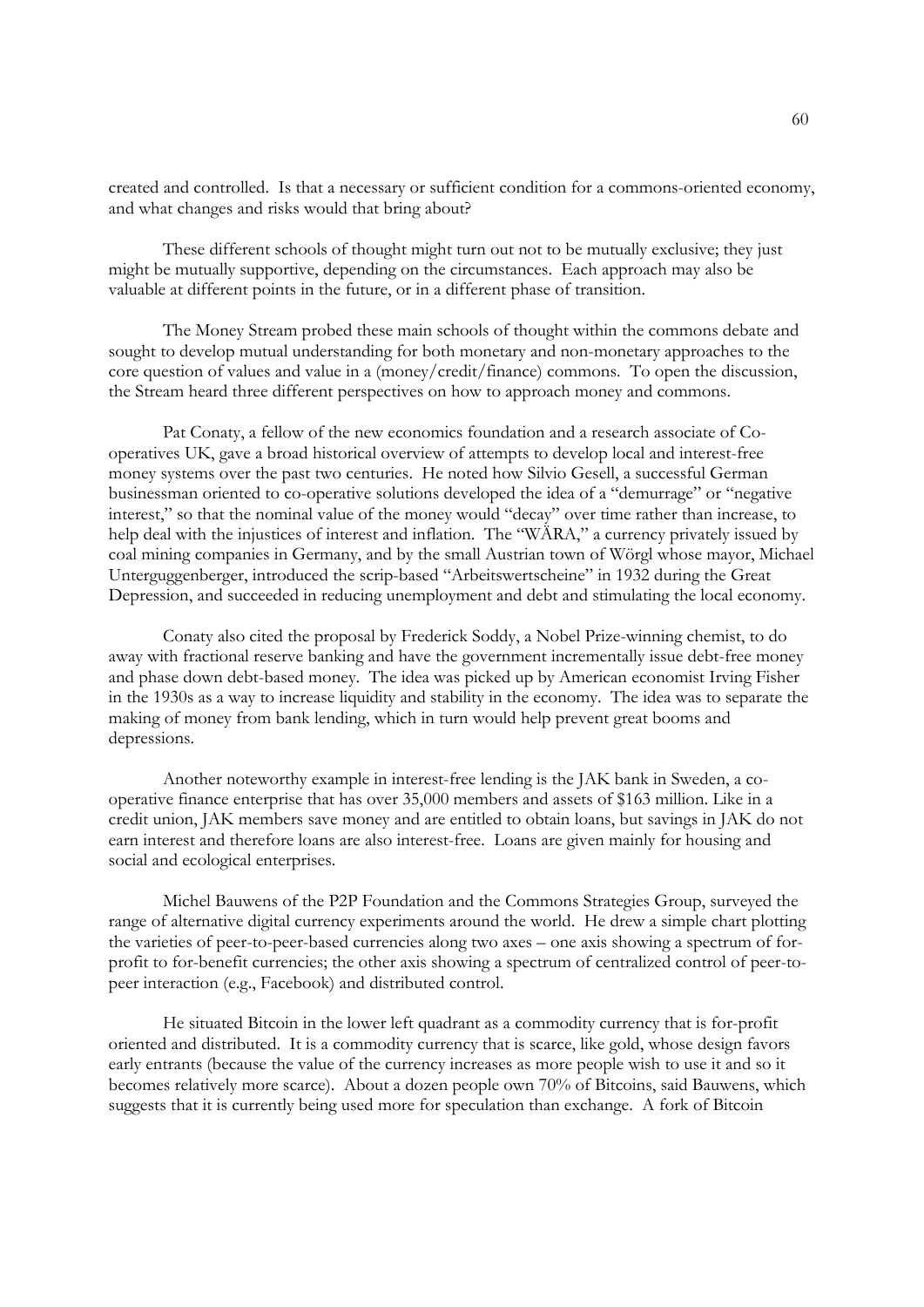known as Freicoin occupies the lower right quadrant of the graph because it is distributed and forbenefit in orientation. Freicoin has a negative interest rate and functions as a kind of global reserve money. "What is missing is a currency for the upper righthand quadrant," said Bauwens, "—a global currency that is scaleable and P2P, which can complement sovereign currencies and facilitate what Bauwens calls "netarchical capitalism."

 A third presentation, by Stefan Meretz, Webmaster at German United Services union and a free software advocate and theorist, focused on the demonetization movement. Meretz believes that even introducing alternative currencies of different designs "basically does not change the underlying monetary logic of equivalent exchange and its codified set of social power relationships." Alternative currencies "amount to changing the tools while keeping the workshop," he said.

 "The core element of the monetary logic…demands that you get something only if you give something back," said Meretz. "This underlying logic creates relationships of guilt and subordination, as anthropologist David Graeber has convincingly shown in his history of credit over the course of human history." The demonetization approach aims at reducing the necessity of using money and engaging in transaction, and instead strengthening social relationships: "While transactions always enforce direct reciprocities that link giving with taking, commons is about commoning – a more open, flexible system for freely determining the rules of interaction and distribution of the wealth we produce…. [A]lienation is inherent in both conventional currencies as well as in alternative or complementary ones. If we want to gain self-determination we have to break with money, and if we want to break with money we have to break with direct, reciprocal exchange."

 Operationally, the key challenge of demonetization is to "decouple the inner social process of commoning from the logic of transactions with 'outsiders.' This means, for instance, that commoners should not resort to selling commons products on the market in order to finance a project, because it invariably means that the project must adopt market requirements to successfully sell its products" – and this, over time, insinuates an "alien logic" into commons and encourages its members to postpone their own needs and wishes.

 Assuming that a project requires some amount of monetary flow to keep it running, commons activity can be de-coupled from markets by relying upon foundations, donations, crowdfunding and bidding, said Meretz, much as Wikipedia has done. Another model is a symbiotic cooperation between commons and private firms. A firm pays activists and innovators to do work that can then be directly or indirectly used to make profits. This type of financing the commons has been used to finance development of the Linux kernel.

 The Money Stream hosted many breakout groups to allow spirited small-group discussion of the themes raised by the short talks and related issues. Again, those rich dialogues cannot be fully distilled here, but here are few excerpts from some of those groups.

*1. Should we demonitze, and why?* This group assessed the benefits of money vs. the benefits of trying to reduce or eliminate the use of money. Money is seen as a useful tool to facilitate transactions between two parties that have no prior relationship. It may also be needed as a "service" to achieve commons-based ends, such as working with a third party from elsewhere that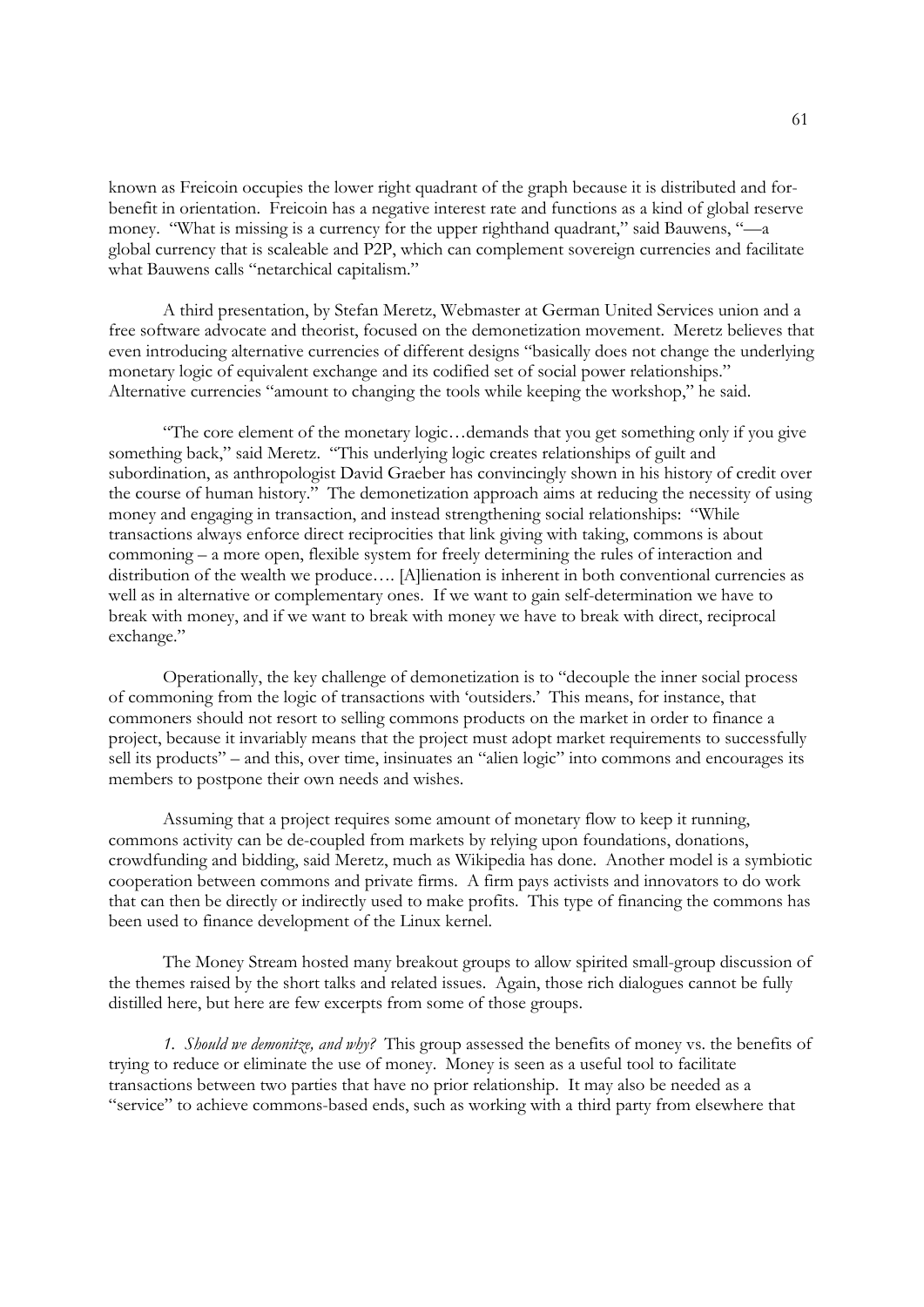you trust. And money may be necessary to motivate people to do less appealing work. Even in non-monetized economies, there is the need to enforce promises and sometimes, repression.

 And yet, it is also true that some needs cannot be served by money. A number of arguments can be made against money. Transactions between strangers can be achieved through nonmonetized means, as CouchSurfing does. Money amounts to "objectified trust" for anonymous, intertemporal, third-party transactions, which requires the backing and enforcement of the nationstate. It was also pointed out that money-mediated exchange is not spontaneous and contextsensitive; it is non-negotiable and crowds out other motivations for helping others. Commons are able honoring intrinsic, authentic motivations and "enacting the sacred," not about impersonal exchange.

*2. Money as a tool for the commons.* This group looked at how to design and use money to support the commons. A key distinction was made reflecting a *conceptual difference between money and currency*. Money was seen as a general term used for a storage system for trust and promises. The term "currency" was defined as referring to a broader concept that includes trust and honor, which indicate one's relationship in a community. "The question to be discussed, therefore, is how to design *currencies* that foster and support the commons and human relationships? Establishing a currency brings about a social dimension, which is not necessarily the case with money. There was a consensus among several participants that, given that money should equal trust, whereas today it often only regulates expectation via coercion; and that, in order to foster the commons, a currency should be able to bring people together to engage in commoning, and use the currency to foster reciprocity and mutuality. Several examples were cited:

**#punkmoney,** which is a gift currency that everybody can create, print, transfer and redeem on Twitter. It is based on the idea of promises between people; for the moment, reputation cannot be tracked.

**Goldmarie**, which is a local currency system for the *unpayable* – that is, a currency that expresses no quantity or measurement and eschews the very idea of equalivence. The playful idea is to acknowledge the pleasure of a relationship of mutual trust after the fact, not to facilitate exchange.

**Stadin Aikkapanki** (Time Bank), which is a transition tool based on one hour/one unitto help people who don't know each other come together. Time banks can be combined with local currencies and participate in global exchanges, as, for example, E-flux time bank in The Netherlands.

**BerkShares**, the local currency in Berkshire, Massachusetts, which has served as an instrument of everyday exchange for 33 years. A new frontier for BerkShares and other alternative currencies may be finding ways to create credit and/or hand out loans.

*3. Money as a Commons.* This small group considered what design principles must exist for a commons complementary currency (CCC) that could help commons thrive and spur a commonscreating peer economy. Six principles were identified: 1) Use value must trump exchange value; 2) Those who take from the commons must contribute to the commons; 3) Commoning includes self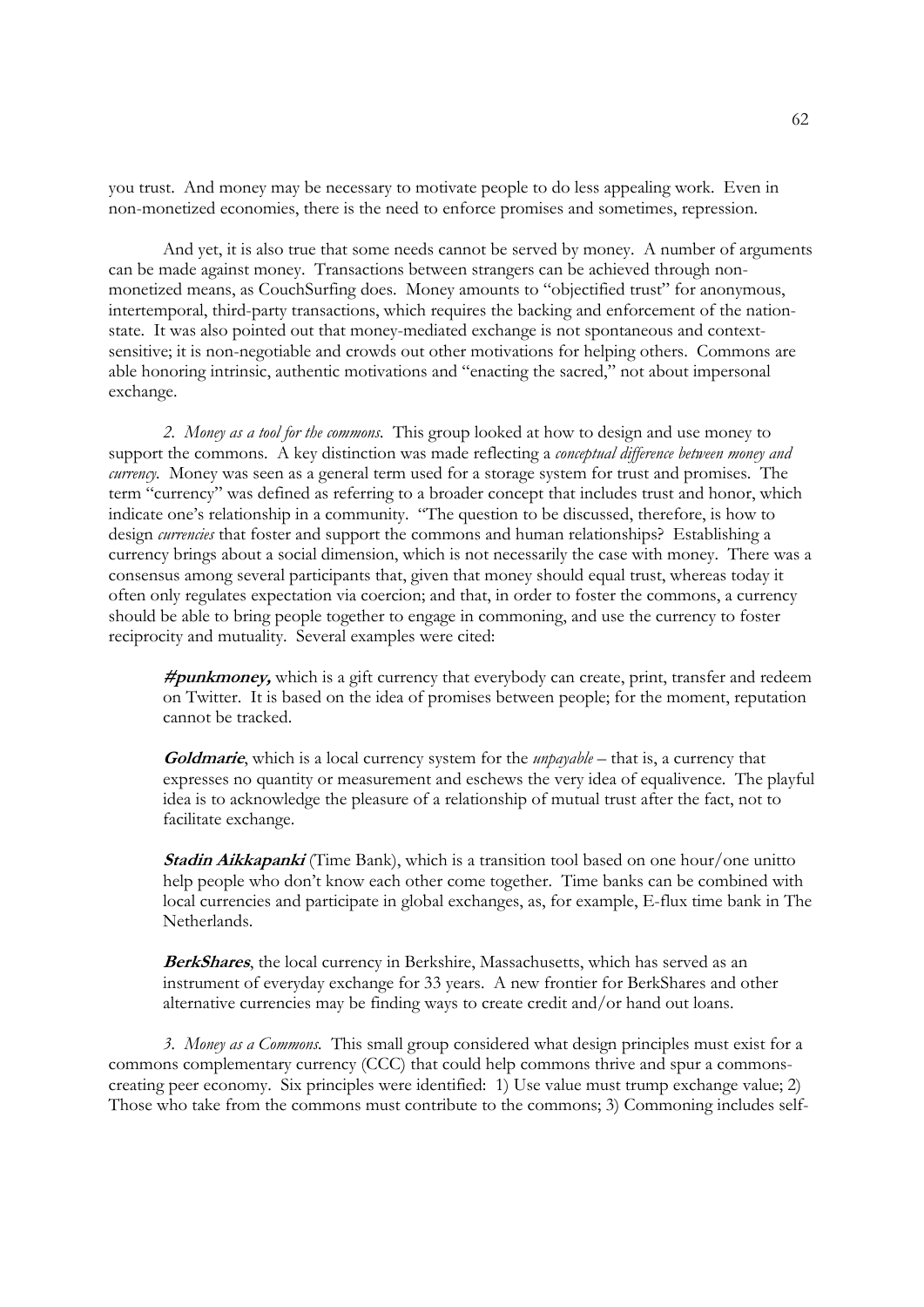organization and self-healing; 4) Share what you can and defend the right to share; 5) Produce commons, not commodities; and 6) Foster relationships, not transactions.

 The group speculated that rather than creating a single global currency, it would be more practical and attractive to create a network of interoperable currencies that would allow the use of local currencies in a globally integrated world. "It helps to pass from a massive scale to a smaller one that is autonomous, dense in social practices and integrated with human settlements," the group concluded. The CCC could be used to help generate basic incomes independent of the State and store value for an individual or a community in a locality. It could be used, also, for getting something back from people all over the world.

 The group then did a quick evaluation, from a commons perspective, of some of the existing alternative currency systems, including Bitcoin, Freicoin, LETS (Local Exchange Trading Systems), CES (Community Exchange System and Community Forge), C3 (Commercial Credit Circuit), Time Banks, Ripple, mutual credit systems, and Flattr.

**Detailed description of Money Stream:** http://p2pfoundation.net/ECC2013/Money\_Streamhttp://commonsandeconomics.org/strea ms/money-markets-and-value **Documentation from Money Stream** http://p2pfoundation.net/Documentation\_on\_the\_ECC2013\_Money\_Stream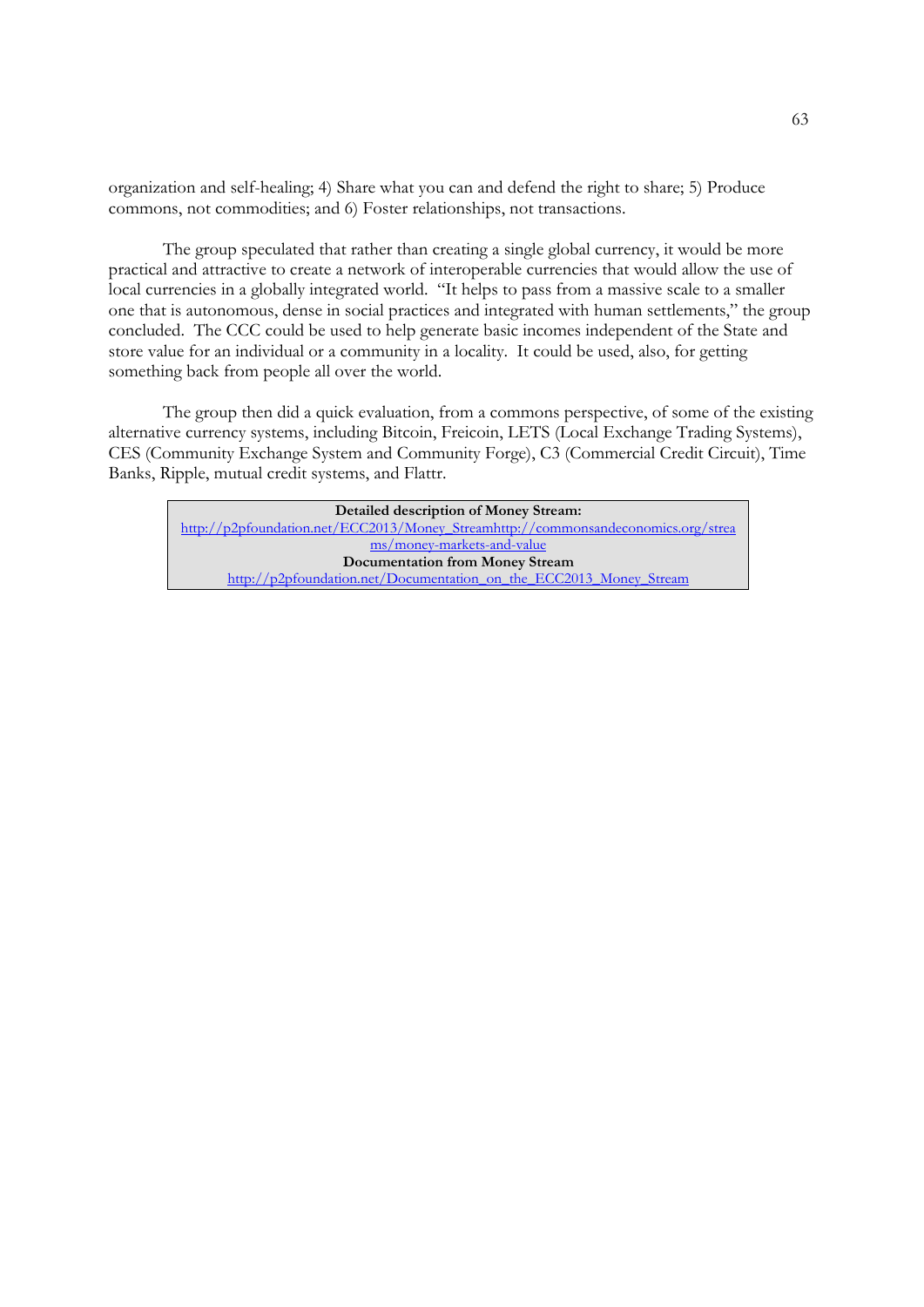# **III. BEYOND THE CONFERENCE**

A variety of materials were produced before, during and after the Economics and the Commons Conference that extended the range of discussion, public education and follow-through activity. This part of the report briefly summarizes some of those key initiatives so that the interested reader can follow through by visiting websites containing additional materials or contact the organizers of initiatives.

Two of the most useful portals for learning more about commons-related discussions, activities and documentation that occurred outside of the conference itself, can be found at the ECC Communications Platform at http://commonsandeconomics.org. That website not only has most basic materials on each stream but a range of participant-posted commentary and weblinks. There was also many types of post-conference blog posts, observations and focused proposals. These materials can be found at http://p2pfoundation.net/ECC2013 - Post-Conference Coverage.

 Below are accounts of three significant extra-conference activities: an extensive series of video interviews of commoners produced by Remix the Commons, one of the ECC co-organizers; Side Events at which commons with special interests discussed and planned new initiatives; and the ECC Wiki, a valuable reference tool that surveys some of the more significant resources about commons-based economics. It was prepared by Michel Bauwens of the Commons Strategies Group.

## **A. Remix the Commons**

 Remix The Commons is an intercultural space for sharing and co-creating multimedia documents about the commons. It aims to contribute to the emergence of the commons movement by enhancing the ability of communities and collectivities to document their practices and develop their experiences of the commons. To promote this goal, Remix The Commons is providing a prototype web platform (http://remixthecommons.org) for sharing, cataloguing, remixing and distributing multimedia documents about the commons. (This platform is not intended for remixing videos online).

 Remix the Commons was launched in 2010 by Canadian Alain Ambrosi with the support of Communautique (Quebec, Canada) and VECAM (France). The project is hosted by an intercultural collective of people and organizations from Senegal, Morocco, France and Canada, who share the vision that one of the best ways to promote the concept of the commons is to enable people to do their own curation, exchange and remixing of diverse narratives, definitions and images of the commons. At the International Commons Conference in Berlin in 2010, Remix produced two series of short videos, "Define the Commons" (32 videos) and "Framing the Commons" (10 videos). Over the past three years, Remix the Commons has produced ten additional sets of commons videos and projects.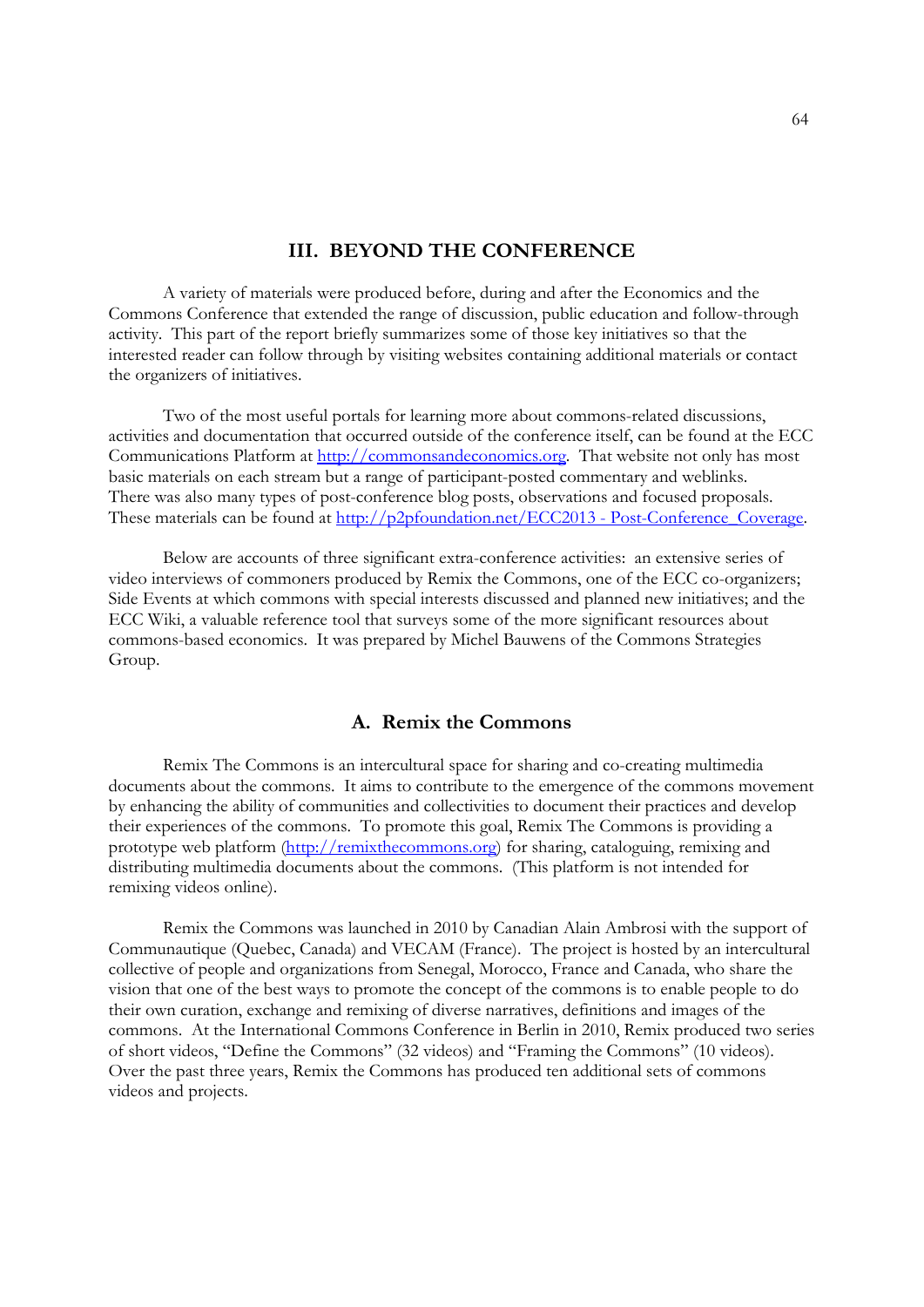For the ECC in Berlin 2013, Remix interviewed about fifty-five people about the commons, which included 11 individual interviews and 12 roundtable interviews. The round tables interviews focused on certain commons themes and geographic groups of commoners as well as interviews with ECC Stream Coordinators and the Commons Strategies Group. Remix also shot footage of the different plenaries and breakout sessions at ECC, and some informal, self-organized meetings and cultural events. There are also video and audio files from other contributors at the conference, namely Jose Ramos and San Hoertz.

 Remix is now in the process of publishing a new set of videos on economics and the commons, and making all footage available for possible remixes by making it technically shareable and searchable and organized as a complete, documented collection. All the rushes of the shooting in Berlin have been catalogued on the Remix the Commons platform, with 43 entries in the catalogue. Video and audio files from the interviews with Ramos and Hoertz will be catalogued soon.

 Remix the Commons wishes to encourage its different partners and future collaborators to use the footage that it has shot, and remix it according to their needs, visions and desires. A call to collaborate will be launched to allow more people to use and remix the different files when the technical and methodological conditions are properly defined. Finally, commoners will be invited to participate to improve the catalog by adding tags and documentation to the interviews and by improving its technical quality.

> **Remix the Commons has published two different playlists of videos, on Youtube and the Remix the Commons website:**

**Define the commun / Définir les communs / Definir el procomùn**  http://wiki.remixthecommons.org/index.php/Definir\_le\_bien\_commun http://www.youtube.com/playlist?list=PLiO9RvnsUfkYA3AHFtDOUCQCcCvEzkn-S

**Economics and the Commons: Roundtable interviews**  http://www.youtube.com/playlist?list=PLiO9RvnsUfkatF08AS-5t1PJSU35khJ3S

*The videos will be posted on the playlists progressively as they are finalized.* 

# **B. Francophone Network for the Commons**

 The Francophone Network for the commons is an informal network established in September 2012 in response to a call from the Paris-based association VECAM (http://vecam.org/article1255.html) published on July 3, 2012. The network includes individuals and organizations that share the belief that the solutions to our economic, social and ecological crises cannot be reduced to a binary debate of market versus state. The commons promotes other ways of thinking about development that are more friendly to both humans and the planet, more cooperative than competitive, and more creative.

The Francophone Network has sought to improve the networking of actors and promoters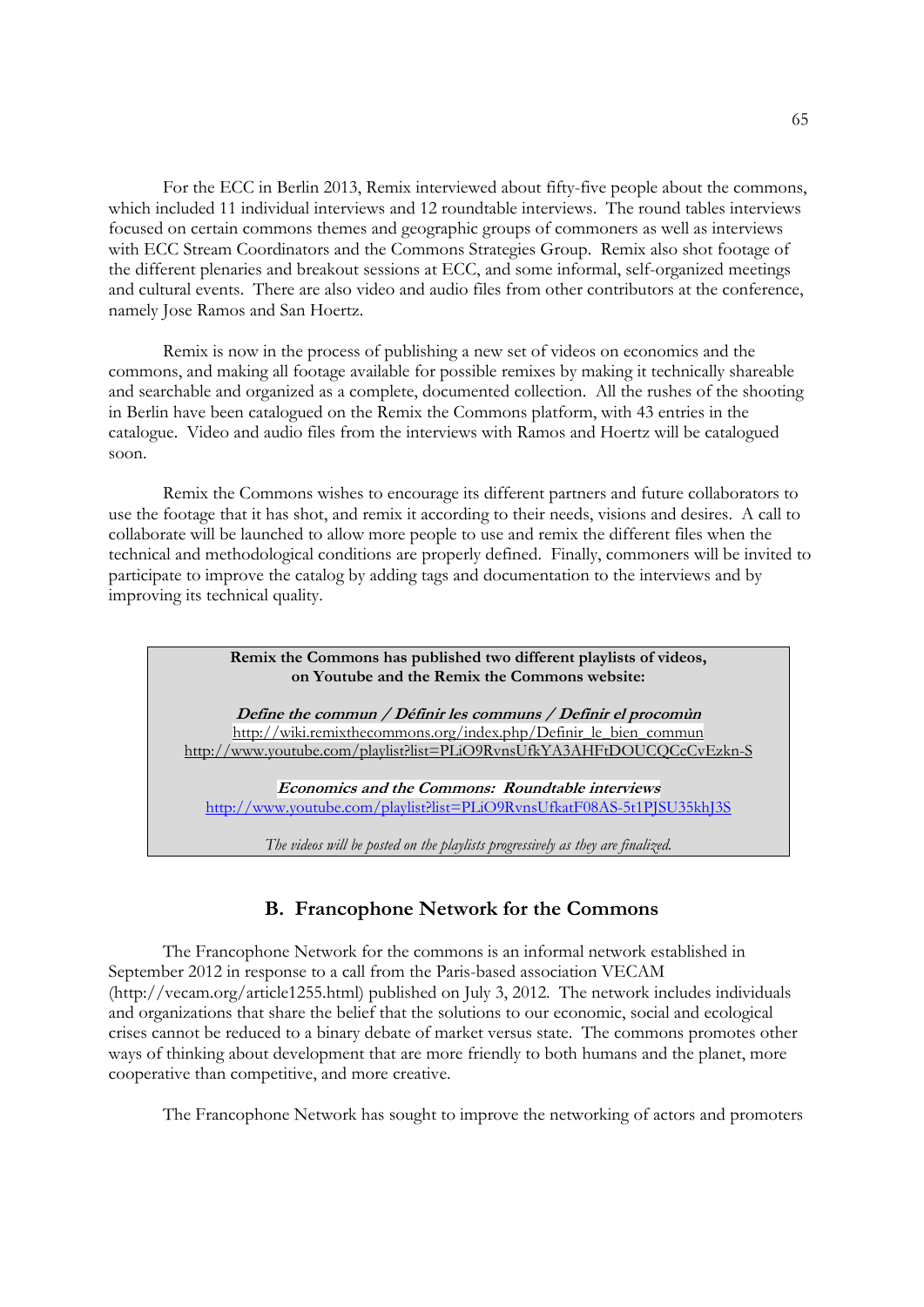of the commons within the French-speaking world to give it more visibility; to facilitate mutual education about different commons-based approaches in respective countries; and to contribute to a international dynamic, wider and complementary with existing networks. In 2013, the main focus of this networking has been carried out by the organization *Ville en biens communs* ("Towns in the commons," at http://villes.bienscommuns.org). But the ambitions of the Francophone network for the commons goes beyond this effort, and seeks to develop a shared vocabulary and political strategies for facilitating the adoption of commons-based approaches in political arenas.

 By bringing thirty people from the Francophone Network together, the Economics and the Commons Conference in Berlin strengthened links among commoners from the different Frenchspeaking countries in Africa, North America and Europe. In Africa, where a commons networks is just now emerging, the ECC helped to open a new space for reflection for a genuine movement of commoners. A diverse group of African commoners from all domains hope to produce knowledge about the commons based on Africa-specific action research, and to come into dialogue with the rest of the international commons community. Significant efforts are expected to mobilize people, especially those who are more capable of moving the commons agenda forward, such as intellectuals, economists, community leadership, advocacy groups and activists.

 In North America, the ECC conference helped strengthen the work of "actionists" coming mostly from the world of digital commons. For many Quebec participants, the Berlin gathering was the first opportunity to connect with the movement of commons at the international level. Even if some were put off by the style of the conference, Canadian commoners opened up new relationships or consolidated old ones with commoners of other parts of the world, especially with Latin American media activists and people from the cooperative movement.

 In Europe, the French network of the commons, mainly composed of people from France, is strong and organized. The conference was an opportunity to connect and link with others and to strengthen ties in political advocacy at the local, national and European levels. There were also new conversations and coordination begun among commoners involved in theoretical work, the politicization of practices (the *Indignados* in Spain; Degrowth economists, cultural activists involved in P2P production, social solidarity economy and social movements addressing global issues such as the environment, RIO+20, democratic reform and peace).

# **C. ECC Side Events**

#### **Commons Culture Communications**

 The main objective of the meeting was to gather different persons with skills on communication and educational projects in order to share and communicate what already exists in the field of communication and education of the commons; produce and enrich the community with new languages/processes and methods and animate and engage the commoners' identity; and provide a creative environment to come up with new projects, ideas and alliances to improve commons communications.

Among the possible projects discussed during the workshop: The formation of a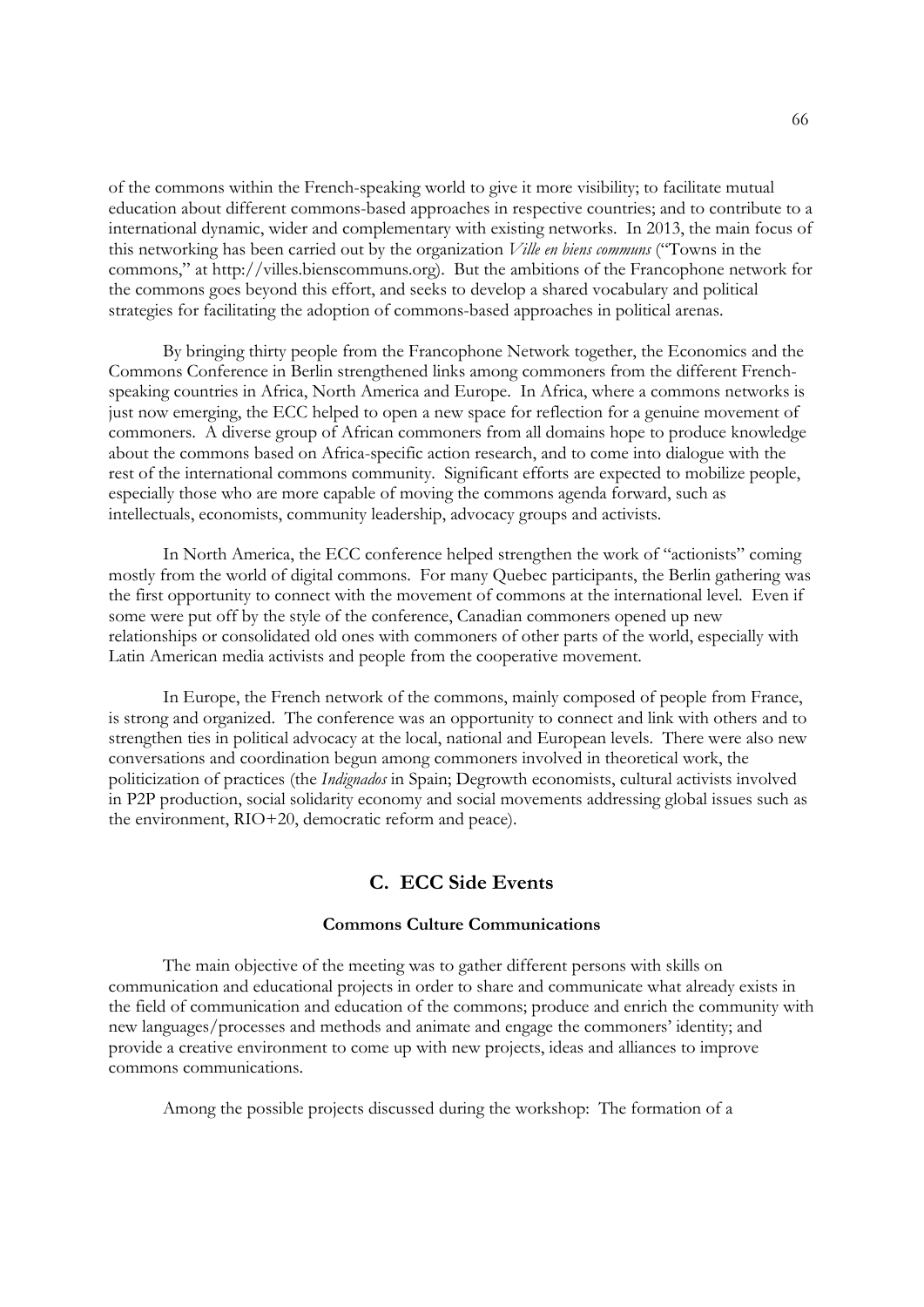"commons curation commons"; producing a collaborative and distributed documentary film; developing Open Educational Resources about the commons; developing best ways of communicating commons themes clearly; hosting a participatory mapping of global commons inspired by the recent Ibero-American P2P wikisprint; developing a common platform for urban commons initiatives (based on the Francophone Villes en Biens Communs concept); and reaching out to other social movements.

 The organizers paid particular attention to using participatory techniques of facilitation adapted to the subject matter and format of this pre-conference. In inviting Samantha Slade and Yves Otis, Montreal-based practitioners of diverse approaches to facilitation, including the Art of Hosting, Alain Ambrosi was aiming both to respond to the expectations of participants already familiar with such techniques, and, more importantly, to frame facilitation and communication in the commons as key issues for the emerging movement. Side event participants willingly contributed to this participatory process, and many are now firmly convinced of the need to develop what some like the author Georges Pór call 'The Art of Commoning.'

> **Overview of Side Event:** http://p2pfoundation.net/Commons\_Culture\_Communications - 2013 **Side Event Report (by Samantha Slade):**  http://commonsandeconomics.org/2013/10/01/side-event-commons-culturecommunication. **Convenor of Side Event:** Alain Ambrosi (ambrosia@web.ca)

#### **Commons for Public Health**

 Publicly funded research plays the key role in generating solutions to tackle major societal challenges – in health, food, green technologies, culture and arts, and other sectors. Yet within the current innovation and technology transfer paradigm, these inventions often do not reach their full potential to serve the public good. The current model of commercialization tends to entail restricted access to the fruits of public investment, lack of transparency, and monopolies - classical consequences of the enclosure of the (knowledge) commons.

 Increasingly, initiatives are seeking ways to make publicly generated knowledge available for the greater common good. The Open Access movement is gaining momentum in the battle for access to knowledge. But intellectual property rights, for example patents, still constitute the basis for private commercial exploitation of knowledge. More public awareness and new civil society alliances are desperately needed, not only to reclaim the (knowledge) commons, but to co-develop frameworks, tools and legal mechanisms to protect them.

 Different initiatives around the world currently struggle to "save our seeds" (as commons), achieve better "access to medicines" or disseminate "green technologies", amongst others. These movements have independently started to design and to establish legal mechanisms and policy concepts that could foster the general availability of public innovations and protect them from reappropriation. We believe that all of these movements could benefit greatly from a joint analysis, an exchange of good practice and lessons learnt, and a debate on future strategies.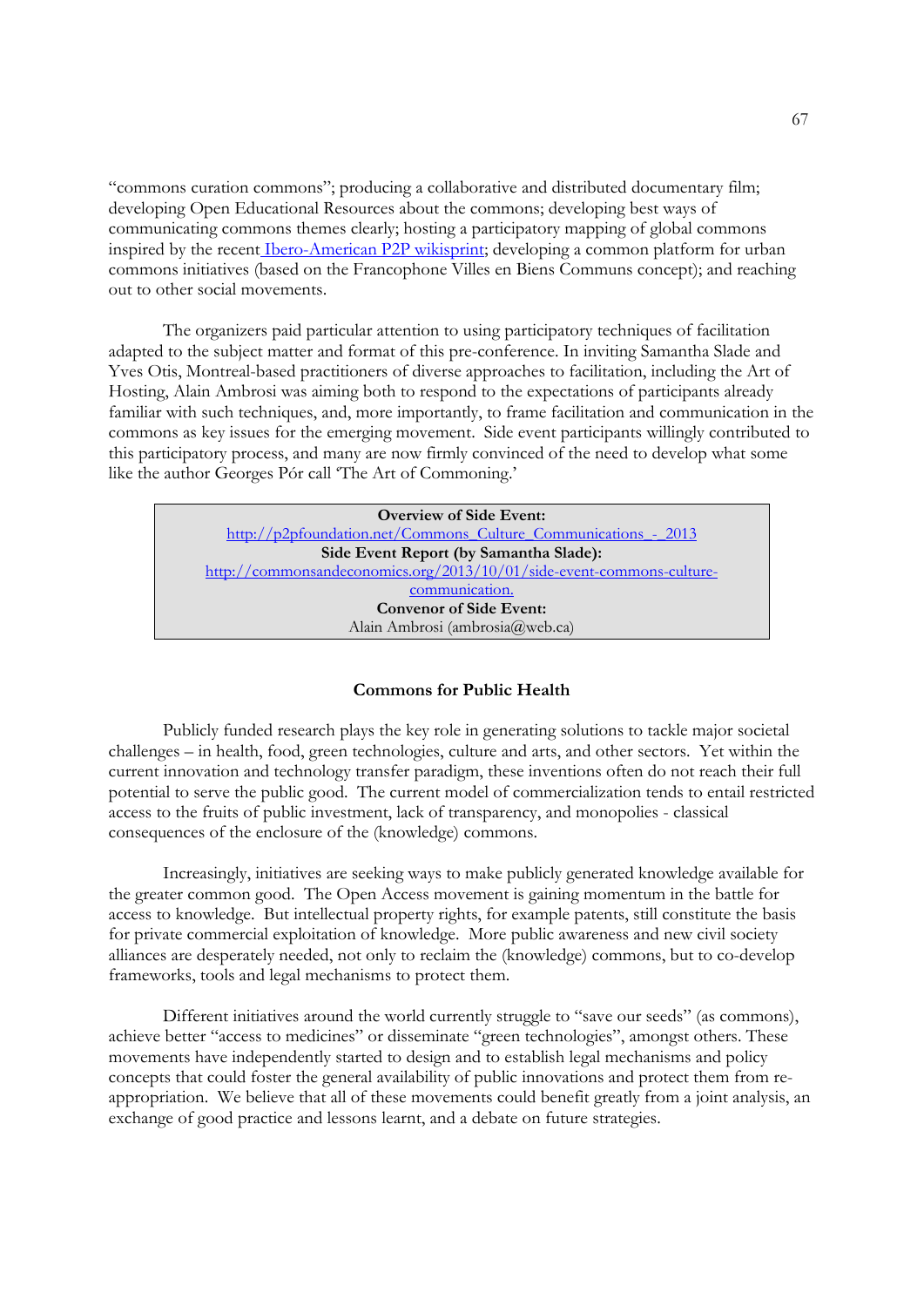**Overview of Side Event:** http://p2pfoundation.net/Commons\_for\_Public\_Health\_-\_2013 **Convenors of Side Event:** Lukas Fendel (lfendel /a/ uaem.org) or Peter Tinnemann (ptinnemann /a/ charite.de)

## **Commons Education Commons**

 Over the last few years there has been a growing demand for commons-related education. This has resulted in an increased number of academic courses, public seminars and lectures, and online education events. Almost universally, participants in such courses and events indicate that the paradigm of the commons is not only relevant, but necessary for the well-being of society. They also suggest that the commons as a living construct is virtually unknown to ordinary citizens in both developed and developing nations.

 For the commons movement to become a world-changing force, traditional research needs to be coupled with action research aimed at increasing the collective consciousness and intelligence of the movement itself. This Side Event explored what sorts of collaborative, open-source approaches to commons education and research could be developed. As described by Ana Betz in the Side Event report, the group focused on three major categories:

**1. Needs for Commons Education.** Commons advocates could work constructively with the voluntary sector, community-led products and Transition movements. Attention could also be paid to training commons facilitators; co-production between public sector (state) and the commons; and a commons course for social work students; consultations with policymakers.

**2. Educational models, including updating of content.** Different educational models for commons education include formal classrooms; virtual learning; learning for specialized communities; community-led learning; learning circles; among others.

**3. Next action steps***.* These include developing open, remixable content on health commons; making an inventory of resources with tagging and keywords; making a UNITAR course on the commons more available free of charge; and drawing upon the educational resources in commons-related websites.

| <b>Overview of Side Event:</b>                                                  |  |
|---------------------------------------------------------------------------------|--|
| http://p2pfoundation.net/Commons Education Commons - 2013                       |  |
| Convenors:                                                                      |  |
| Leo Burke (leoburke1948@mac.com) and George Pór (george.por@gmail.com)          |  |
| <b>Full Report of Side Event:</b>                                               |  |
| http://p2pfoundation.net/Further Developments on the Commons Education Commons  |  |
| <b>Post-Event Forum:</b>                                                        |  |
| http://commonsandeconomics.org/groups/side-event-education-commons-22-may-1300- |  |
| $1630/f$ orum                                                                   |  |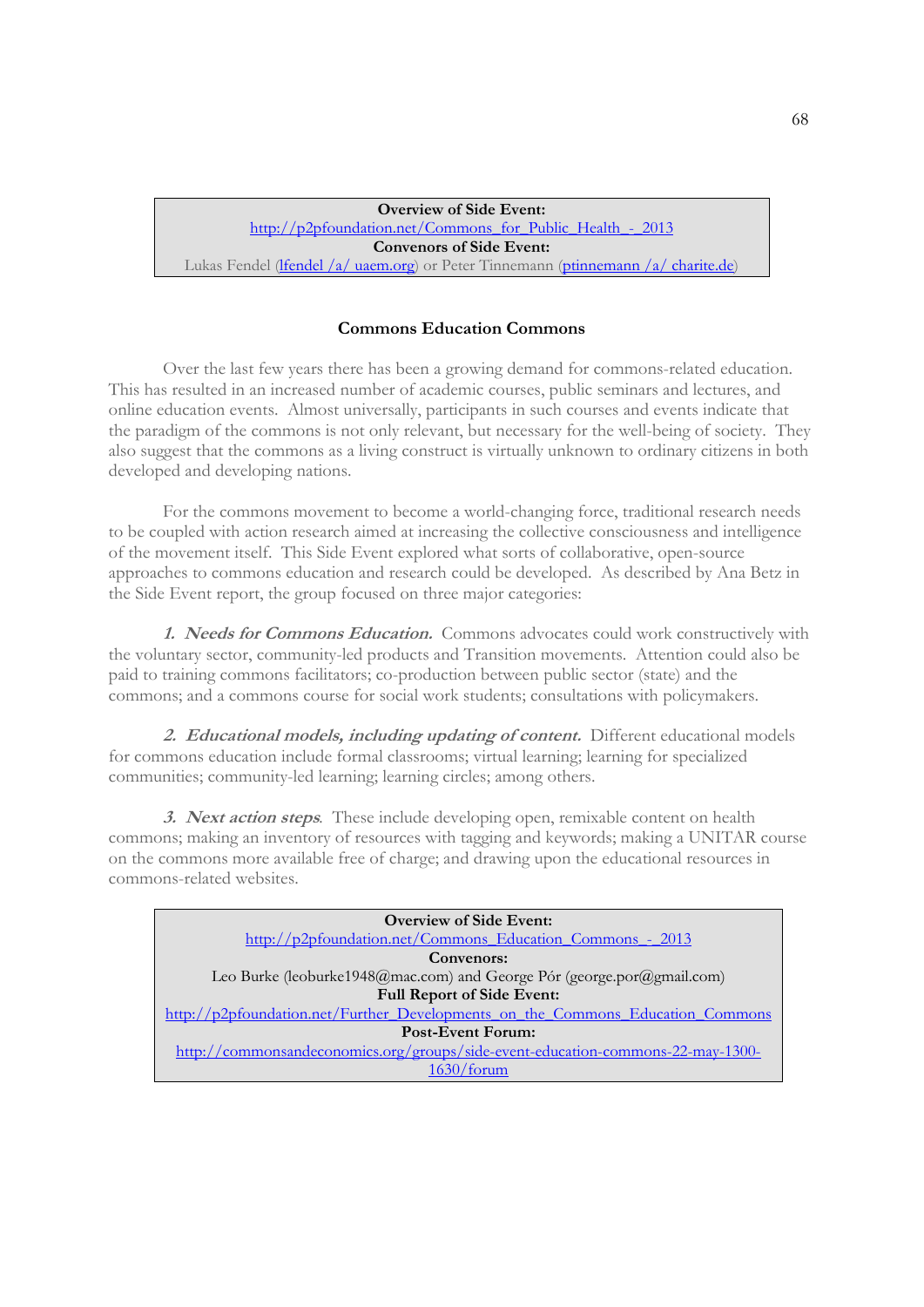#### **How to Change the International Rules for Commons in Europe?**

 In Europe, the services developed in a commons-based approach, in most cases, are ignored by institutions, or are considered as exceptions in the context of the internal market, mostly governed by economic logic. Regulation of the commons and of commoning by the rules of the internal market tends to their enclosure. Economic rights exert dominance over other rights and lead to alienation of the beneficiaries of these services. However, much of the social, health, environmental and cultural services are carried out by organizations that claim for the commons. These organizations integrate missions of public services in their actions and are motivated by the general interest. They are mixing market and nonmarket logics and engage the active participation of the people concerned and are sources of social innovations.

 So, in Europe, the notion of general interest should be revisited. New rules of the European institutions, more favorable to the commons and commoning, are required. The introduction of new approaches must go through the redefinition of subsidiarity mechanisms between local, national and European level, and the recognition of collective rights of the civil society self-organized as well as local and national governments, the recognition of the complementarity between creditworthy and non-creditworthy services. We need standards of managements compatible with these alternative approaches, and decline them in accounting tools.

 Initiatives to recognize the commons are numerous in Europe: European Charter for commons, the recognition of water as commons at the local (Naples, Paris, Berlin), national (Italy), and European level (European Citizens Initiative, ICE), Agenda positive public domain, access to land (UK), inclusion in the law of neutrality of the Internet (Netherland), framework laws for ESS (Spain, France). Other initiatives are planned, such as a common chamber. The workshop brought together people involved in these initiatives to discuss possible linkages and to "build and renew our arguments and our agendas."

| <b>Description of Side Event:</b>                                                     |  |
|---------------------------------------------------------------------------------------|--|
| http://p2pfoundation.net/How To Change the International Rules for the Commons        |  |
| in Europe% $3F - 2013h$                                                               |  |
| <b>Convenors of Side Event:</b>                                                       |  |
| Nicole Alix (nalix@confrontations.org) and Frédéric Sultan (fredericsultan@gmail.com) |  |

## **Commons in Africa**

 More than a dozen ECC participants met to explore ways and means to create and energize a movement of commons in Africa and give it greater visibility. This report is derived from a brief account of the Side Event prepared by Adama Dembele, a FOSS actor in Africa and commoner

 The group concluded that the concept of commons has a secular existence in Africa, particularly in rural areas, but the concept is not necessary known by the name "commons." To help recognize the concept of the commons in Africa, protect commons and build a movement both within Africa and internationally, the group proposed organizing advocacy for better awareness of the concept of Commons in Africa; working with educational networks; and creating a website portal on Commons in Africa that would describe African commons and present success stories in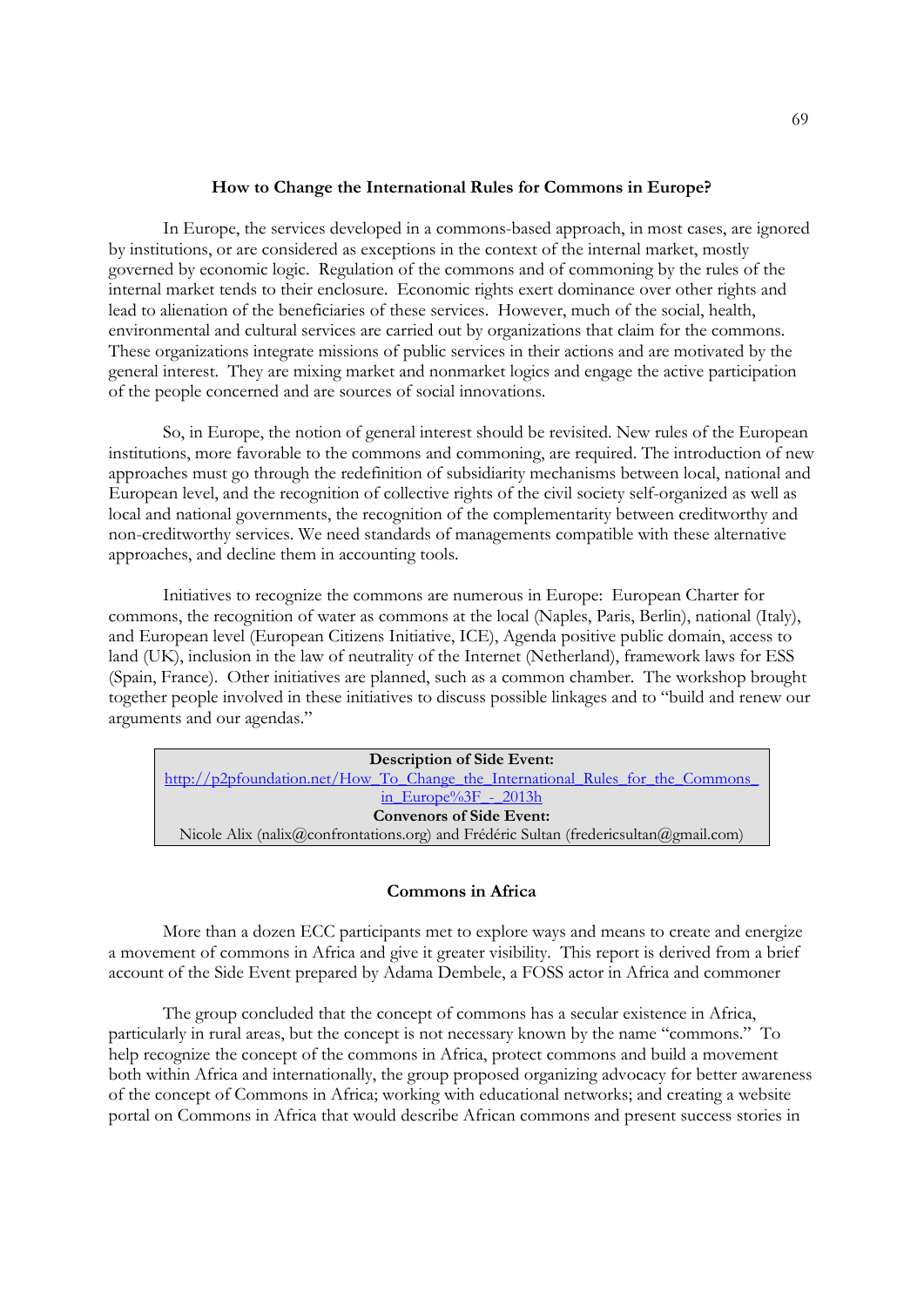commons management. The idea is to develop a "Commons in Africa" network and discussion list. Participants hoped to continue discussions online.

**Organizer:** Adama Dembele (Dembele111@yahoo.fr)

## **Commons Abundance Network**

 The Commons Abundance Network (CAN) is an emerging Social Learning Network to enable commons and commoners to learn from one another, share best practices, resources and expertise, collaborate, innovate, and open channels for advocacy from local - P2P to global levels. As a new initiative is in a formative stage, CAN sought to gain ideas, suggestions, help, thoughts, and support from conference participants. CAN includes:

- A *social network,* where members can register, and send messages to other members,
- A *wiki,* called NORA (Needs, Organizational forms and Resources for Abundance), an information resource on how appropriate organizational forms - typically based on commoning - can use resources sustainably while satisfying the needs of humans and other living things,
- *Groups* that members can form and join, within which they can create and edit documents with real-time collaboration and other tools.

More functions are planned, such as optimizing the existing groups forums function.



# **Commons in Intentional Communities**

 There is a gap between ecological commons activists and digital commons activists with respect to age, habitat, worldview, life style and communication style. The former rarely feel committed to rural lifestyles, and the latter are often oriented towards urban life styles. Using the example of the holistic approach of ecovillages, the roundtable hosted an exchange of experiences between commons activists dealing with digital and knowledge-based commons and people living in intentional communities, and commons activists representing urban and metropolitan milieus and commons activists representing rural milieus. The roundtable was a pilot workshop in a series of workshops and conferences in 2013, "Sustainable Lifestyles through a Commons Economy," organized by the European Business Council for Sustainable Energy (e5) and the Global Ecovillage Network of Europe (GEN Europe).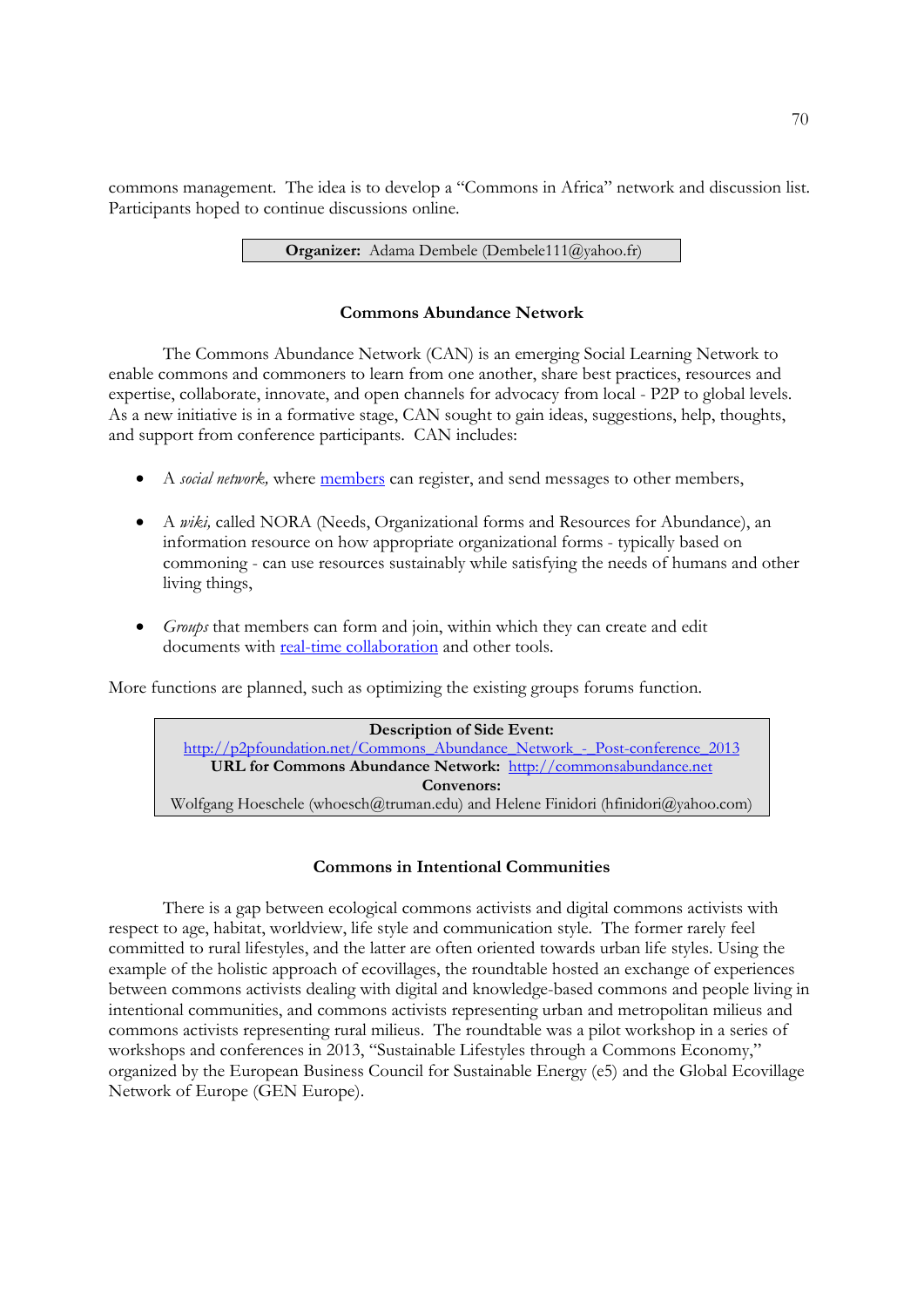**Description of Side Event:** http://p2pfoundation.net/Commons\_in\_Intentional\_Communities\_-\_2013 **Convenor:** Julio Lambing (julio.lambing  $(a)$ e5.org)

#### **Enabling a Global Climate Commons Pathway**

 This Side Event had the very practical goal of starting a process to explore how to set up a support network, or meta-framework for a global commons system, focusing on the example of a global climate commons regime built by community action. We would seek to create a global climate commons pathway through protecting, networking and legislating in support of local commons systems. A longer paper by Brian Davey and Justice Kenrick explained an envisioned process to enable a convergence between communities, groups and commoners who are focused on being effective on the ground, who have an eye on the need for a global commons system that expresses rather than overrides their autonomy, and who understand [or wish to understand] how to combine (a) the use of international human rights legislation and international pressure; and (b) on the ground flashpoints, struggles and causes, to create a pincer movement through to (c) mobilizing society-wide constituencies for key legislative, economic and political changes.

 Davey and Kenrick suggested that this needs to be grounded in establishing dialogues between communities in the Global North and South (not through conferences but through exchange visits between community members) to explore the experiences of (and possibilities for) community land ownership, responsible and equitable natural resource management and the management of carbon in soils and forests. They envisioned these exchanges and the media and networks generated to combine (a) international pressure, and (b) grounded struggles and examples as well as to achieve (c) society-wide change to act as examples to other societies to follow suit. The results of the discussion are posted in the link below for the Side Event report.

| <b>Description of Side Event:</b>                                                       |
|-----------------------------------------------------------------------------------------|
| http://p2pfoundation.net/Enabling a Global Climate Commons Pathway - 2013               |
| Convenors:                                                                              |
| Brian Davey (briadavey@googlemail.com) and                                              |
| Justin Kenrick (justinkenrick@yahoo.co.uk)                                              |
| <b>Report:</b>                                                                          |
| http://commonsandeconomics.org/2013/06/09/notes-and-power-points-for-climate-side-event |
|                                                                                         |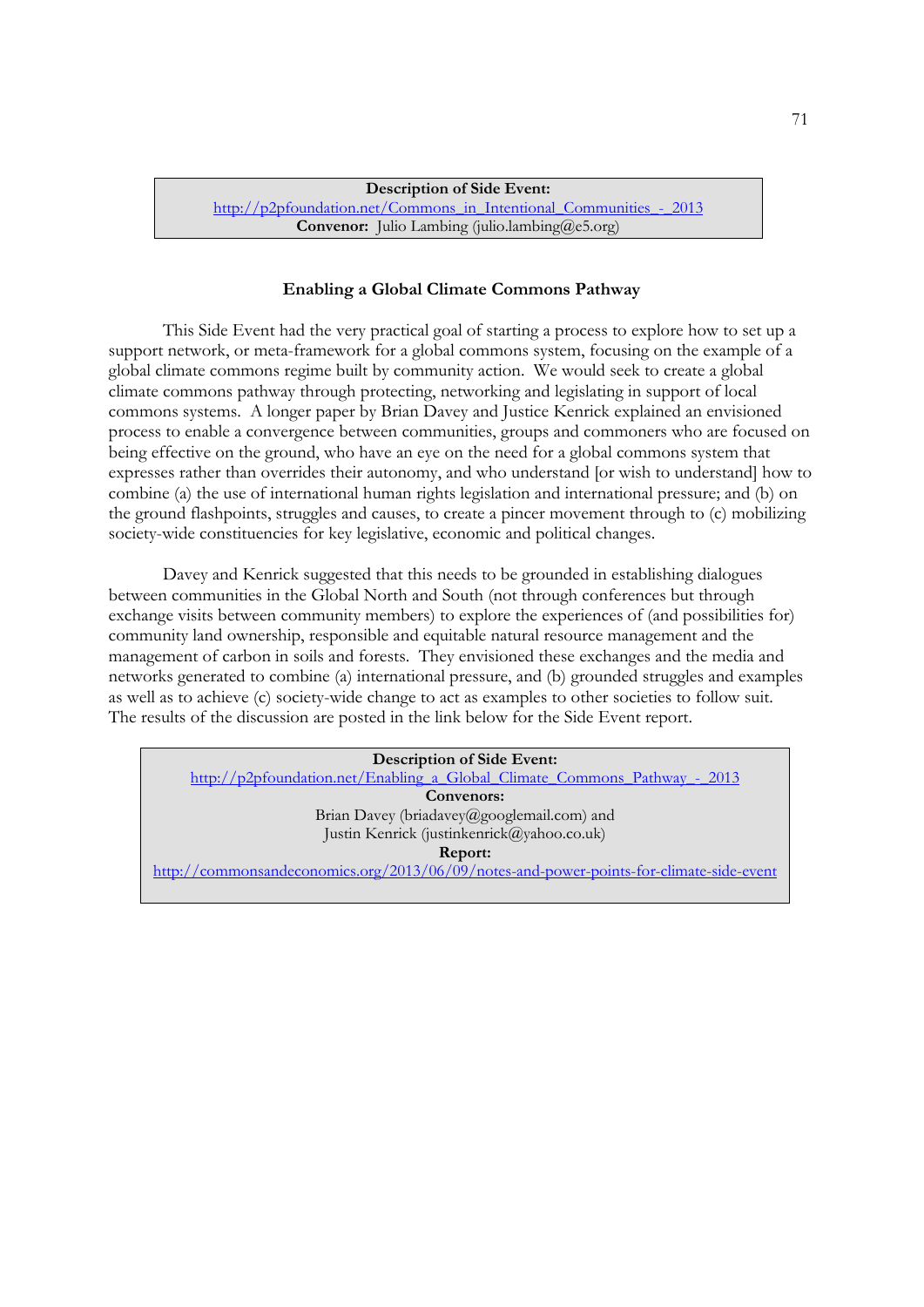#### **Post-ECC Reflections**

 Following the conference, the Steering Committee, Support Team and some ECC participants gathered to reflect on what next steps might be useful. As summarized by Silke Helfrich in a June 7, 2013, document, the group came up with three initial ideas for lines of action: 1) A new virtual global platform for the commons movement; 2) More real-life commonopolis's (opportunities for diverse commoners to meet and learn from each other); and 3) New institutions and new institutional alliances.

 Re #1, it was agreed that it would be useful for the commons movement to have a space (or several spaces according to the different communications needs) where stories about problems, crisis and challenges could be brought together. However, this work at sense-making (interpreting the significance of events, connecting people, identifying tasks, etc.) takes an enormous effort of systematization. So far, this process has been irregular.

 Now, the question is: How can we do an even better job at it? Can we do this in a more deliberate and organized way (focus on key messages, translations, feedback mechanisms, make top stories more visible) while spurring semi-autonomous operation of such a virtual device? There is already a huge diversity of websites, mailing lists, blogposts and communications projects serving different constituencies in different languages. For ECC we created both the Communication Platform and the ECC Wiki. Furthermore there is CAN, the Commons Abundance Network, created to make the diversity of the commons visible and to show how they are related to each other in a systemic approach. CAN as a knowledge base and collaboration toolbox is ready to be used as an online relay to face-to-face conferences or commons-labs, etc. What is missing, however, is the knowledge architecture and associated processes for systematization and institutional support for it.

 As for #2, "More real-life commonopolis's," a major hurdle is that "many commoners are not consciously aware that they do commoneering work." Another hurdle – which some regard as a blessing – is that many commoners "are outside of the digital connect." The processes of operationalizing and conceptualizing the commons need to be supported through new types of interfaces among commoners, semi-structured "commons-labs," "transition-labs," experiential sharing and learning spaces, action research, etc. The point in each instance is to foster personal relationships between commoners with different agendas and to build alliances among different commons constituencies through shared actions

Finally, in terms of #3, "New institutions and new institutional alliances," regional networks of commons can emerge that might be connected through a virtual platform and mass communication strategy, and through conferences like ICC and ECC. However, such an approach would require institutional support and a "consortium of funders and supporters (including governmental institutions)," beyond hbf and FPH.

The group proposed the following ideas for further discussion and development:

1. Connect the different communities not through discourse but through joint action that responds to the global political agenda and makes visible that all commons communities share the idea of protecting spaces for non-exclusivity.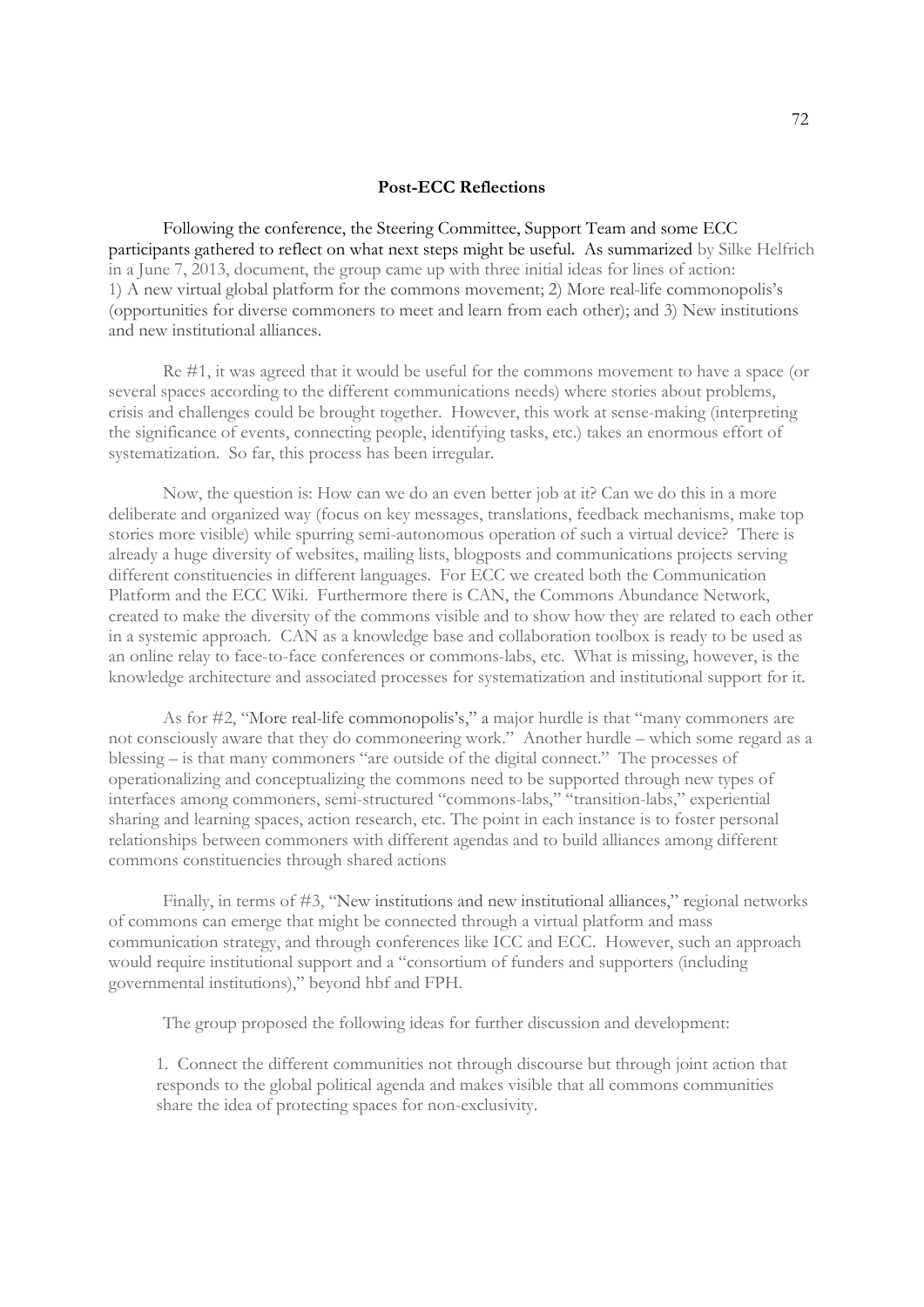2. Work on an ontology of ways to protect the commons (in all areas). The idea is to address for example the "open/closed" duality that must be dealt with to minimize the risks of cooptation or corruption of a commons.

3. Start planning towards a movement congress in 2014/20151 (international if possible vs. European) to give public visibility to the commons. The location is a message in itself about global inclusiveness. The challenge here is "not building a movement," but connecting with "adjacent movements" such as transition, solidarity economy, Degrowth, Via Campesina, climate justice networks, A2K, feminist movement/economy, Great Transition, Political Ecology, FLOSS, Attac, Maker Scene, P2P, Open Everything, Free Culture, cooperative movements, post-colonialism, etc.

> **Full document on post-ECC reflections:** http://commonsandeconomics.org/2013/06/12/post-ecc-2013-sessionfrom-here-to-there-moving-forward

# **D. ECC Wiki**

To help people pursue further research on the topic of "commons economics," Michel Bauwens prepared the following wiki resources:

## **ABC of Commons Economics**

http://p2pfoundation.net/ABC\_of\_Commons\_Economics

## **Articles on Commons Economics**

http://p2pfoundation.net/Articles\_on\_Commons\_Economics

## **Audio Podcasts of Commons Economics**

http://p2pfoundation.net/Audio\_Podcasts\_on\_Commons\_Economics

## **Books on Commons Economics**

http://p2pfoundation.net/Books\_on\_Commons\_Economics

# **Cases in Commons Economics**

http://p2pfoundation.net/Cases\_in\_Commons\_Economics

#### **Discussion on Commons Economics**

http://p2pfoundation.net/Discussions\_on\_Commons\_Economics

# **Events on Commons Economics**

http://p2pfoundation.net/Events\_on\_Commons\_Economics

# **Video on Commons Economics**

http://p2pfoundation.net/Events\_on\_Commons\_Economics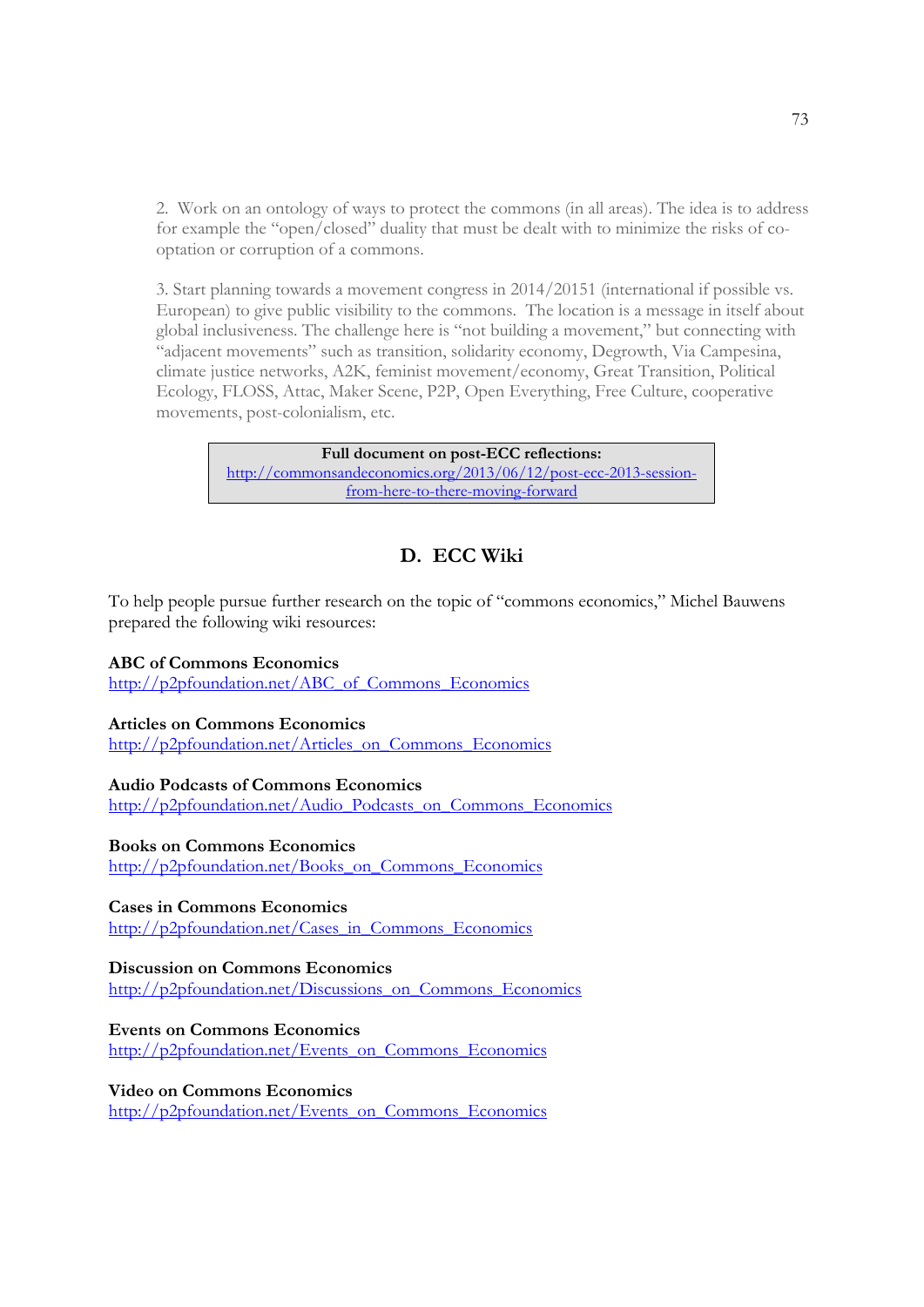# **E. Some Final Reflections by the Commons Strategies Group**

 It is challenging to make sense of the impact of a conference that had so many diverse participants, conversations, initiatives and ongoing innovation. However, the Commons Strategies Group, as a co-convenor of both the ECC and the earlier International Commons Conference (ICC), in May 2010, believes that it is worth reflecting on how the commons movement has evolved over the past several years and what the future may hold.

 The ICC gathering was a major achievement because it brought together a worldwide (albeit not representative) community of activists, academics, project leaders and others who self-identify with the commons as a paradigm for change. Most notably, the conference brought together "digital commoners" and "natural resource commoners," beginning a new conversation and debate. At the ICC, commoners from around the world – isolated for centuries, one might argue – were tentatively (re)discovering each other.

 Of course, there have long been many progressive alternative movements that share the values, practices and political agendas of commoners. These include the renewable energy movement, some peasants networks, the cooperative movement, the Social and Solidarity Economy movement, the Transition Town movement, the P2P movement, the Open Access movement, the Degrowth movement, the feminist movement's struggle to elevate respect for care work, the Free Software movement, people living in intentional communities, local projects to reconfigure the food supply chain, the alternative currency movement, among many others.

 Happily, the fitful but growing convergence of many of these movements in recent years is leading to all sorts of new conversations, collaborative projects and mutual strategizing. It seems likely that the social and political discourse of the commons has facilitated some of this convergence. After all, the commons discourse has helped provide a clearer understanding of the problems of neoliberal economics, how so many different people are being victimized by market forces and a state coopted by a market-fundamentalist logic, and how self-organized democratic governance and provisioning might be secured.

 At the ICC, people were looking for commonalities and trying to figure out the significance of their differences. Of course, indigenous peoples and traditional communities living in their (endangered) commons had always been there, and a corps of researchers studying them – especially Professor Elinor Ostrom together with a worldwide community of academics – were familiar with the promise and complexities of the commons.

 But there were also many other commoners who were essentially invisible or disconnected to a broader commons discourse and the collective effort to move towards a societal paradigm shift: a peripheral community of commoners of the sort mentioned above. They may not necessarily call themselves commoners but their social practices (which is finally what matters) prove their kinship. By 2010, however, the work of these movements and the discourse of the commons had not penetrated civic and media discourse. Besides trying to bring dispersed commoners together, the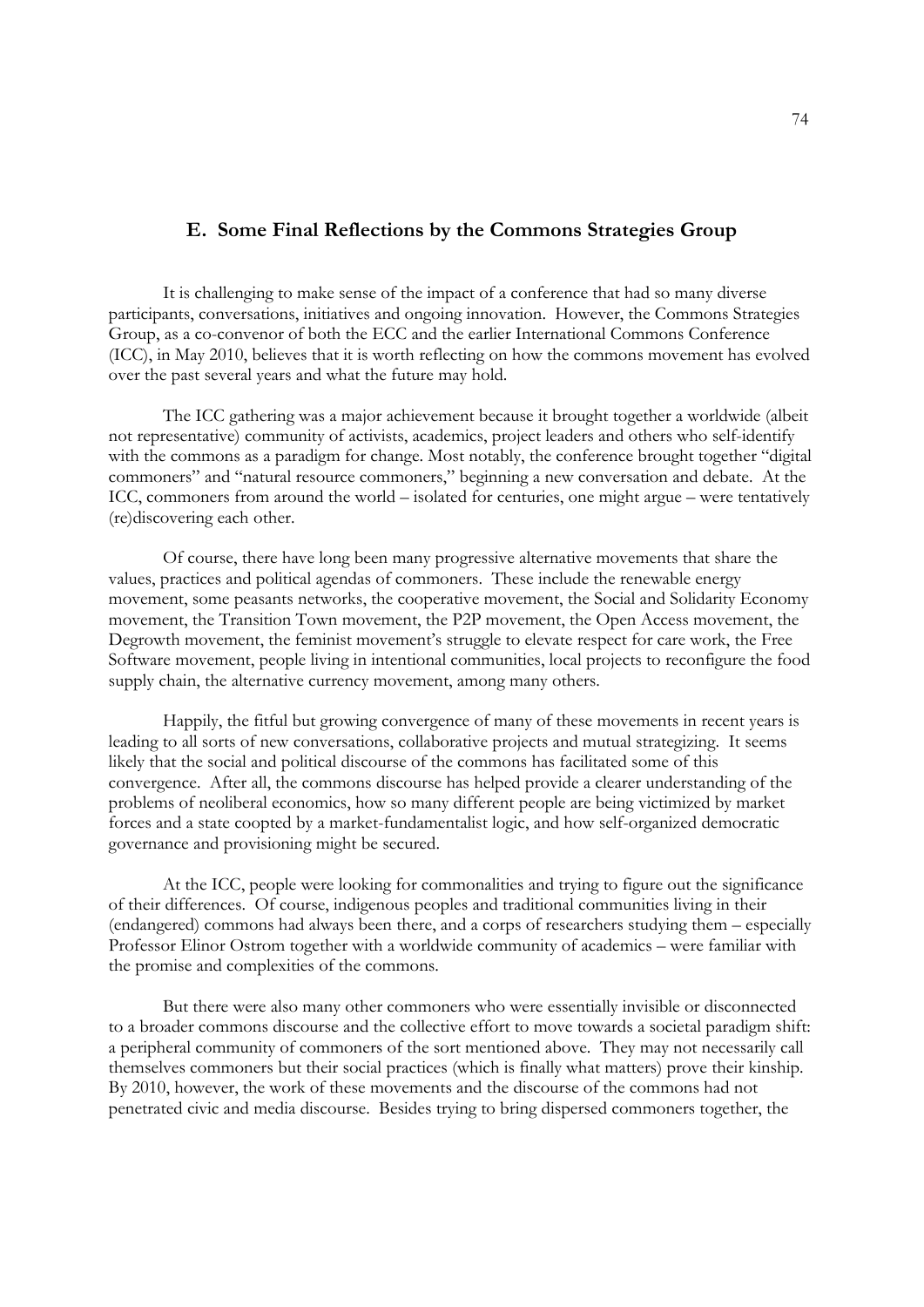ICC was designed to seed conversations beyond the conference itself; indeed, to foster the commons as a cultural meme.

 We have since learned that some of the conceptualizations that we as commoners used needed to evolve. For example, at the ICC, most of us tended to see the commons from a resourcedriven perspective – "natural, physical commons" on the one hand and "intangible, cultural and knowledge commons" on the other. This understandably led to a search for bridge-building and common ground, an effort that sometimes succeeded and sometimes failed -- and it obviously continues (as can be seen in all publications by CSG members).

 By contrast, at the ECC in 2013, our main focus was the commons as a generative paradigm in which "natural commons" and "knowledge commons" are *always* intertwined. All digital commons require important physical and natural resources to function, and all "natural commons" require shared, social knowledge to function. In other words, we began to get beyond the idea that commons are primarily or exclusively about the management of certain collective resources. We began to engage more critically about modes of social governance and organization, and the principles of human interaction that enable a commons. *This* truly is the basis for a broader, more robust convergence of commoners of all types and all parts of the world.

 The ECC may also have been the first occasion at which a highly diverse international group of activists self-consciously tried to re-imagine "the economy" from an integrated commons perspective, going beyond smaller, discrete areas of commoning such as software, public spaces or forest or water management. There was an intense focus on the foundational principles that must be honored and operationalized in a commons-based world. There were debates about how best to combine consumption, production and governance in a unified, logical way, and how different communities of commoners might open up richer ongoing dialogues and collaborations with each other. There were even issues that have barely surfaced in commons research and debates, or in the commons movement, such as infrastructures as a commons and infrastructures for commoning.

 In this sense, the ECC marked a step away from the resource-based commons framework of the Ostrom research community and from the managerial perspective of the commons (the commons as a mere "add-on" to the market and the state). This idea had actually been anticipated by some bright minds like Ivan Illich, Vandana Shiva, Stephen Gudeman, Bolívar Echeverría and others. This self-awareness has grown in recent years, in part, because the neoliberal state and market have proven ineffectual in rehabilitating themselves especially since the 2008 economic crisis, and because more and more people are embracing alternative, innovative provisioning systems, often to meet their most basic needs.

 Commons is more a verb – commoning – than a noun. Which is to say, social practice is key; the commons debate is not more than an attempt to frame it. Commoning can be seen in free software communities, which have created major economic ecosystems that steward the software commons and the freedom of commoners; and in open design and hardware communities that dominate emerging niche industries (even as legacy systems flounder in trying to adapt). A vast ecosystem of new physical spaces has been created, thousands of them, such as hackerspaces, makerspaces, self-repair-cafés, open workshops and coworking sites, all of which are hosting new cultures of collaboration. As such projects mature, people naturally wish to understand the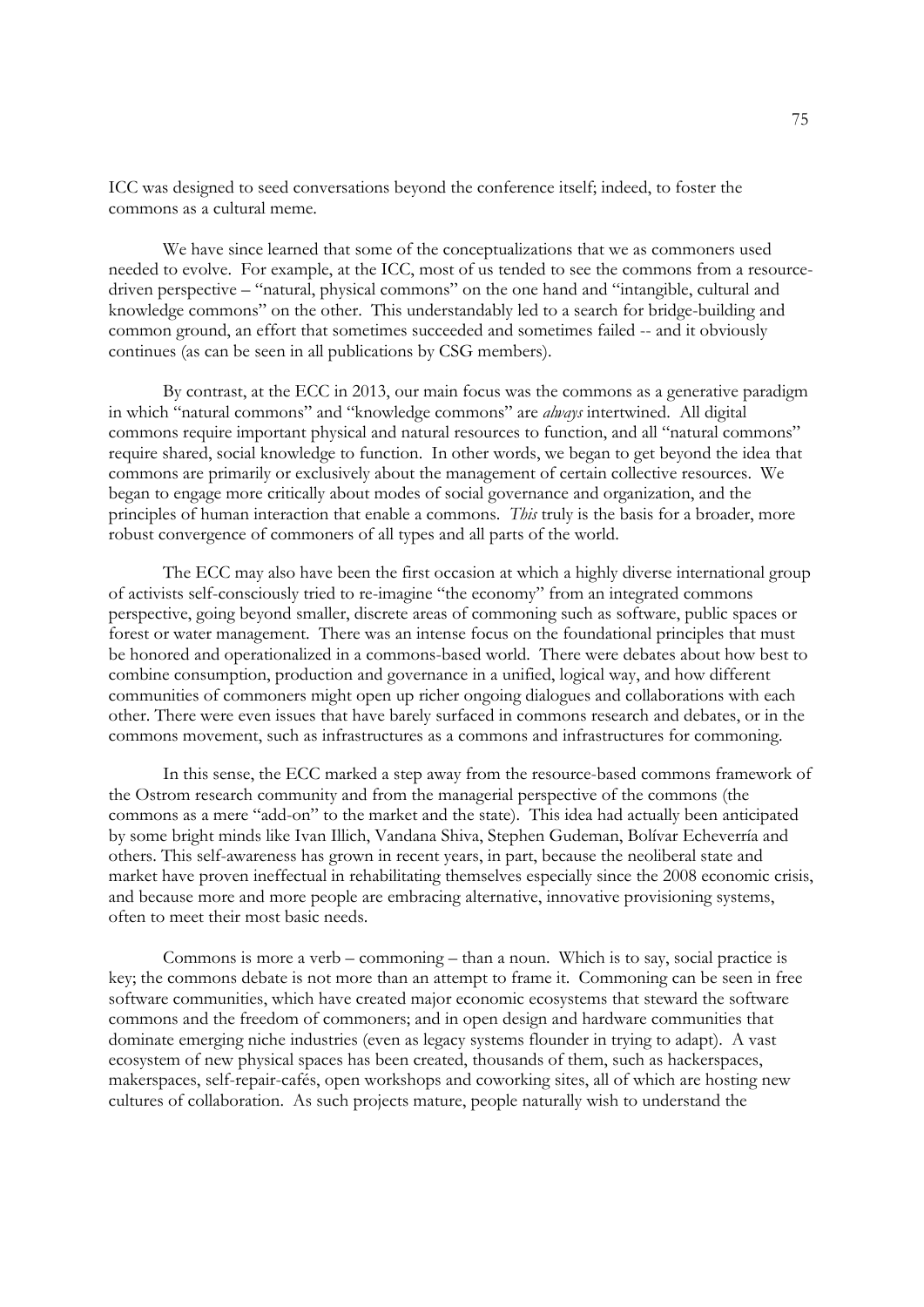principles underlying their social governance and operations – and this, quite understandably, has led many social and political movements to explore and sometimes adopt the commons discourse for making sense of their initiatives.

 Commons and other festivals are now routinely bringing together the various sub-domains of peer and commons production. In 2010 it was possible to keep track of the many new occasions and commons events. No longer. Commons initiatives can be seen in dozens of cities and regions, as in the policies for a "sharing city" being developed in San Francisco and Seoul, the water commons initiative in Naples, the Open Information Commons project for the region of Linz, Austria; the evolving commons discourse in Turkey; and the many schools of commons in different countries where young people are showing a keen interest in the topic. We can see the burgeoning interest in the commons in the French region in Bordeaux, and in the commitment of Ecuador to develop transition policies to move from a conventional economic model to an open knowledge, commons-based society.

 Our challenge is to constantly reflect upon these unfolding developments and to deepen our relationships with each other. This entails the paradoxical task of developing a diverse, ecumenical sensibility (because commons are so diverse, and diversity trumps all!) but also a coherent-aspossible discourse that articulates our shared convictions and commitments: to emancipate ourselves from predatory market principles, to foster self-organized, decentralized and/or P2P governance, to learn to recognize and honor the boundaries of the natural world, to unleash the infinite potential of human creativity, and to nurture a strong social fabric that goes beyond a world of commodities and consumption. ECC was a first step in a longer process of reflection that needs to occur. It was a first try, insufficient and in some aspects disappointing, if only because of our high ambitions. But this is surely part of the process and the complexities of exploring something that in its largest dimensions is new and unfamiliar.

 Looking ahead, we face a number of significant challenges. In the next phase of work, commoners need to enlarge our shared "mental map" of relevant commons activity, and begin to systematize its clusters in a loose but coherent fashion, perhaps in a kind of mesh-network; a commons of the commons so to say. We must also expand our dialogues and collaborations with various commons-oriented social movements and practices. We must actively learn from each other and our diverse historical experiences, and mutually identify new strategic pathways forward to discover if the commons perspective can unleash their potential.

 A large question hovers around the issue of how the commons movement should engage with "politics," or at least, conventional political parties and policy processes. Clearly the movement must assert its alternative political values and ideas. But we must also be wary of the siren call of "political relevance" as the primary beacon for our work. Striving to become "political relevant" – presumably in order to harness the levers of state power – can be terribly constraining and harmful to real progress. It can fuel false hopes and divert creative energies.

 We know that, given the different mindsets of policymakers with scant knowledge of the commons, for example, that "convincing by arguments" can be nearly impossible. Only strong and coherent social practice, good examples and "Vorbilder" can be persuasive ("convincing by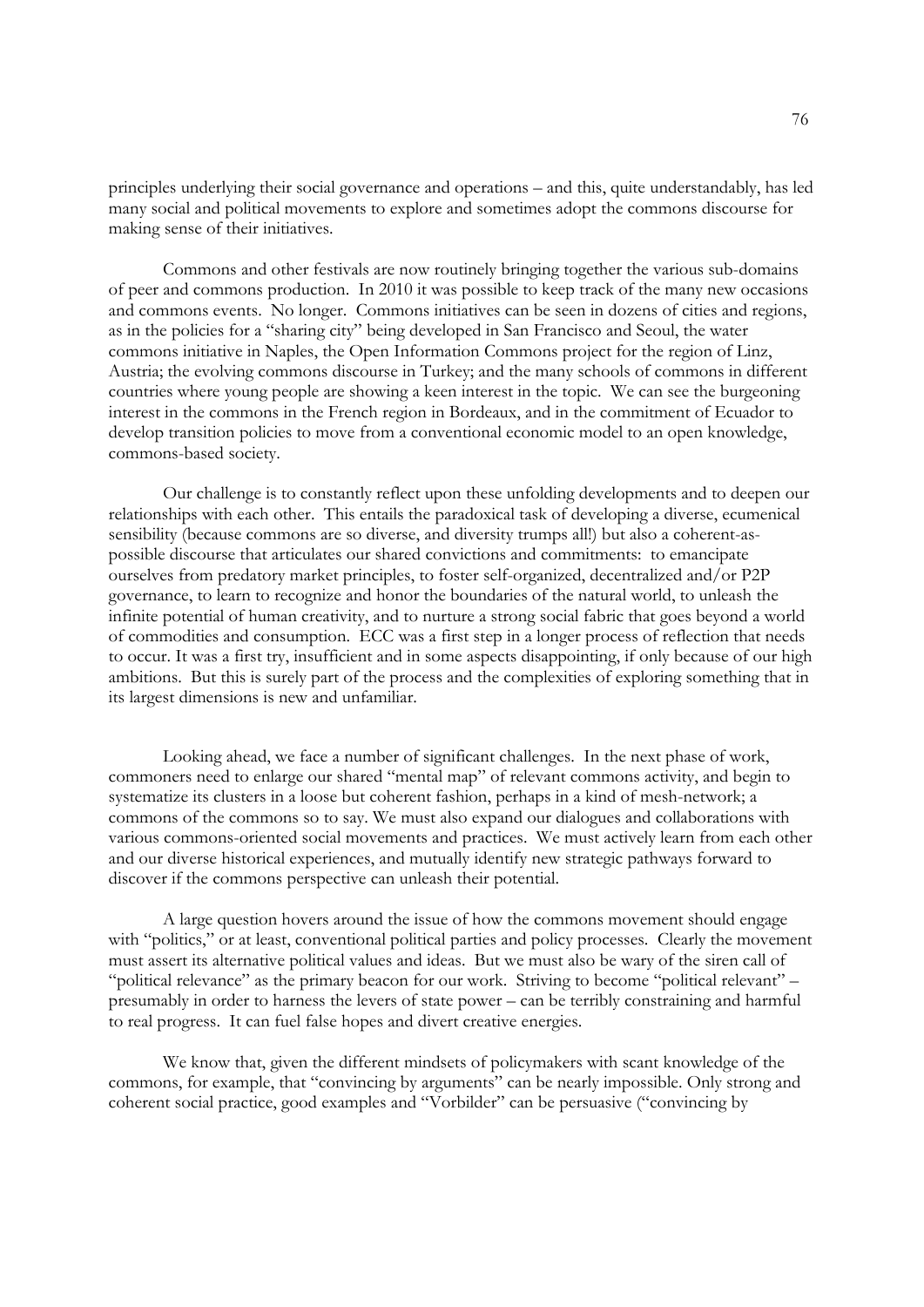commoning"). The point should be to make established political institutions and leaders *come to the commons*, on our terms – moral, social, economic, political – rather than scrambling for scraps from a neoliberal polity that has no real interest in reforming itself. We should not shun political engagement (in terms of engaging with existing political institutions and framework; obviously commons work is political per se); but neither should we let established political and policy institutions dictate the agenda for the commons movement.

 As we proceed, then, as Commons Strategies Group, we will need to develop a new ecosystem of policy think thanks and collective public intellectuals who can formulate credible commons-oriented alternatives at a societal level. We will need significant social mobilizations that can influence public opinion, social movements and, perhaps, entrenched political systems. We will need to develop innovative commoning practices and infrastructures. We will need to explore how a shared unity among commoners can coexist and flourish amidst great diversity. Inevitably, we will also need to examine how commoners can engage with existing configurations of power while preserving the integrity of commons principles. That remains an open question.

 But in seeking answers to these challenges, it is worth remembering how deep and expanding our relationships are; how many parts of the world and types of commoning we represent; how much knowledge and know-how we collectively command; and how the multiple crises of the market/state duopoly is constantly creating new opportunities for commoning and the commons paradigm.

 These are some of the thoughts that the ECC has provoked in us. But we feel certain that there will be many important new projects, forums, mobilizations, and eruptions that none of us could have anticipated, that will propel the commons forward in the coming years.

The Commons Strategies Group

Silke Helfrich David Bollier Michael Bauwens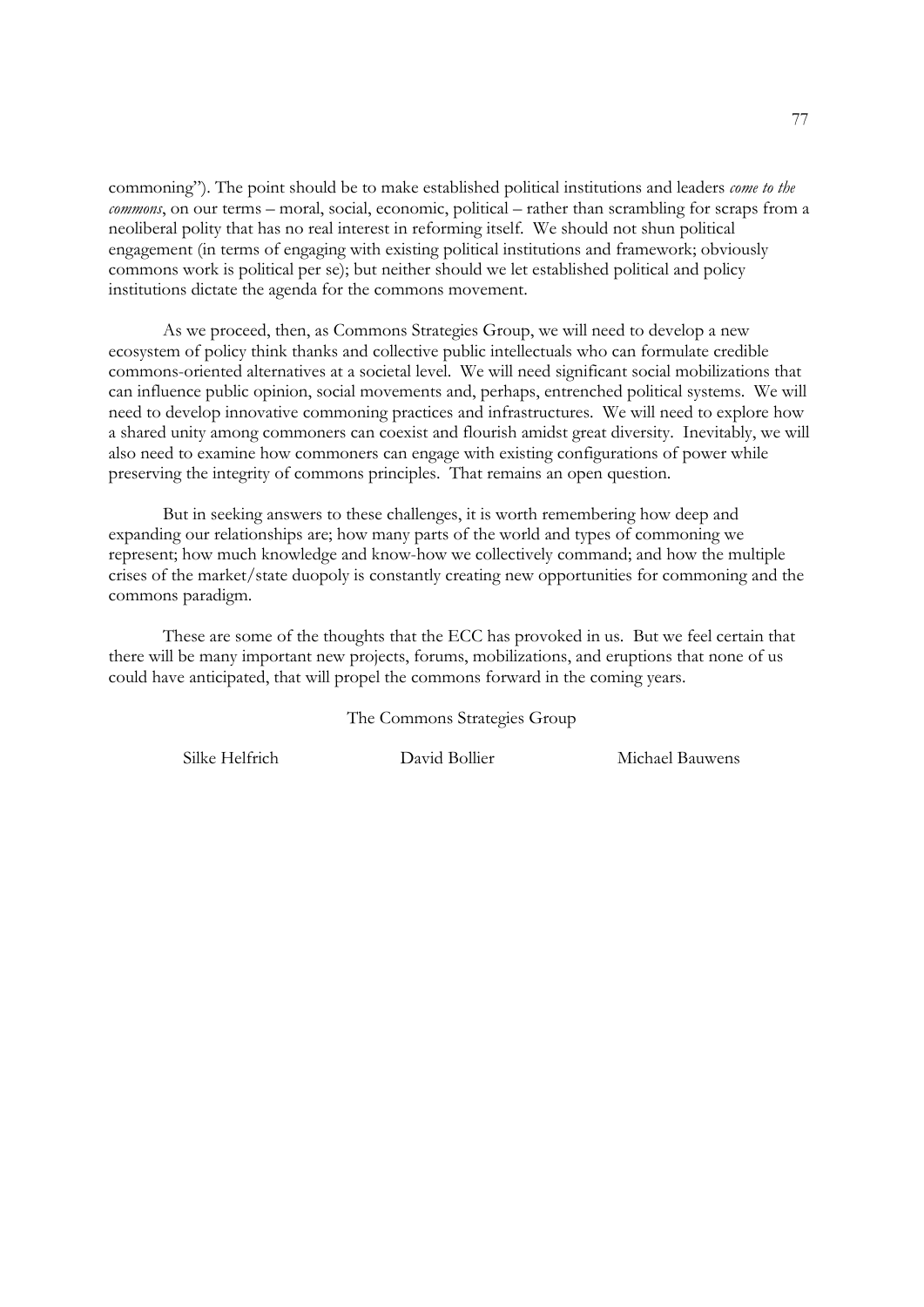#### **Acknowledgments**

Grateful acknowledgment is made to the four co-organizers of the Economics and the Commons Conference – The Commons Strategies Group, the Heinrich Böll Foundation, the Charles Léopold Mayer Foundation and Remix the Commons. Special thanks to Silke Helfrich, David Bollier and Michel Bauwens (CSG); Barbara Unmüssig and Heike Löschmann (Heinrich Böll Foundation); Nicolas Krausz (Charles Léopold Mayer Foundation); and Alain Ambrosi and Frédéric Sultan (Remix the Commons).

 We wish to express our great appreciation for the considerable work done by the five Stream Coordinators in framing and managing their dialogues. A big thanks to Saki Bailey (Nature), Heike Löschmann (Care Work), Mike Linksvayer (Knowledge), Miguel Said Vieira (Infrastructure) and Ludwig Schuster (Money). Finally, we wish to thank our keynote speakers for introducing many challenging new ideas into our debates about the commons. In addition to some of the people named above, these speakers included Stefano Rodotà, Maristella Svampa, Joshua Farley, Ugo Mattei, Daniela Gottschlich, Carolina Botero, Stefan Meretz, Jem Bendell and Andreas Weber.

 We would also like to thank the many, many individuals who actively contributed to discussions before and after the conference, and who helped orchestrate the planning and logistics of this large international conference.